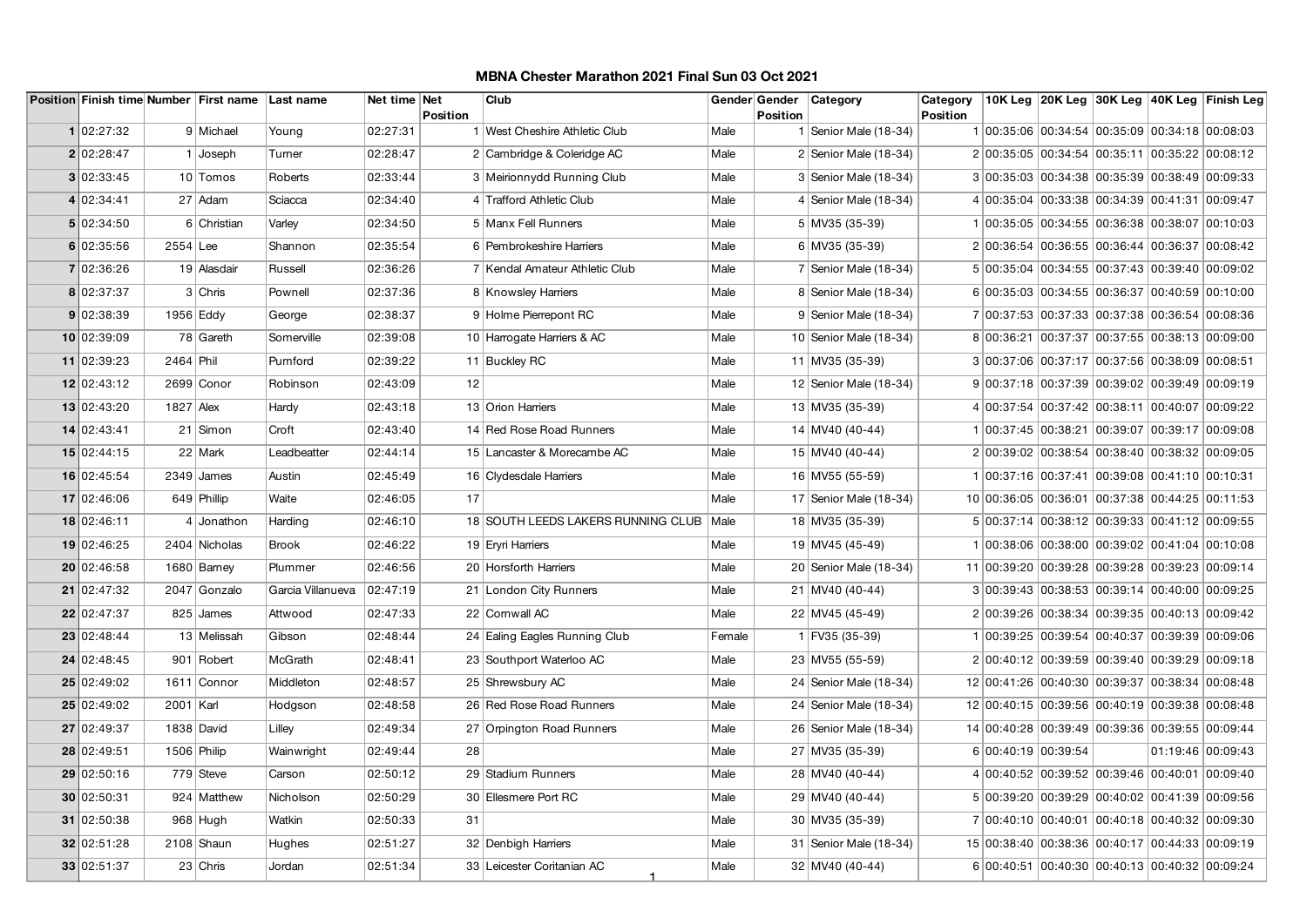|             |             | Position Finish time Number First name Last name |                  | Net time Net         | Club                              |      |          | Gender Gender   Category | Category        |                                                 |                                     |                   | ∣10K Leg ∣20K Leg ∣30K Leg ∣40K Leg ∣Finish Leg |
|-------------|-------------|--------------------------------------------------|------------------|----------------------|-----------------------------------|------|----------|--------------------------|-----------------|-------------------------------------------------|-------------------------------------|-------------------|-------------------------------------------------|
| 34 02:51:40 |             | 1677 Ashley                                      | Dennett          | Position<br>02:51:38 | 34 City Of Stoke Ac               | Male | Position | 33   Senior Male (18-34) | <b>Position</b> | 16 00:40:28 00:40:33 00:40:35 00:40:15 00:09:44 |                                     |                   |                                                 |
| 35 02:51:42 | $2500$ J.   |                                                  | Lopes            | 35<br>02:51:40       |                                   | Male |          | 34 MV50 (50-54)          |                 | 1 00:38:43 00:39:07 00:40:44 00:42:41 00:10:23  |                                     |                   |                                                 |
| 36 02:52:19 |             | $103$ Mark                                       | Tomkinson        | 02:52:13             | 36 Glaxo Hoad Hill Harriers       | Male |          | 35 MV50 (50-54)          |                 | 2 00:40:10 00:40:01 00:40:37 00:41:22 00:10:01  |                                     |                   |                                                 |
| 37 02:52:24 |             | 2453 Richard                                     | Simkiss          | 02:52:21             | 37 McCarkiss Endurance Project    | Male |          | 36 MV35 (35-39)          |                 | 8 00:40:52 00:40:32 00:40:12 00:41:07 00:09:37  |                                     |                   |                                                 |
| 38 02:52:33 | $2551$ Alex |                                                  | Cornett          | 02:52:31<br>38       |                                   | Male |          | 37 MV35 (35-39)          |                 | 9 00:39:22 00:40:02 00:40:38 00:41:58 00:10:28  |                                     |                   |                                                 |
| 39 02:52:37 |             | 1881 David                                       | Shearer          | 02:52:34             | 39 West Cheshire Athletic Club    | Male |          | 38 MV35 (35-39)          |                 | 10 00:39:53 00:38:54 00:39:40 00:43:15 00:10:51 |                                     |                   |                                                 |
|             |             |                                                  |                  |                      |                                   |      |          |                          |                 |                                                 |                                     |                   |                                                 |
| 40 02:52:38 | 2265 Paul   |                                                  | Waters           | 02:52:35             | 40 Hatton Darts                   | Male |          | 39 MV45 (45-49)          |                 | 3 00:40:51 00:40:22 00:40:34 00:41:02 00:09:43  |                                     |                   |                                                 |
| 41 02:52:45 |             | 720 Steven                                       | Fernyhough       | 02:52:37             | 41 West Cheshire Athletic Club    | Male |          | 40 MV40 (40-44)          |                 | 7 00:41:52 00:40:09 00:39:59 00:41:04 00:09:32  |                                     |                   |                                                 |
| 42 02:53:04 | 1800 Tim    |                                                  | Goldy            | 02:52:58<br>42       |                                   | Male |          | 41   Senior Male (18-34) |                 | 17 00:40:40 00:40:19 00:40:40 00:41:17 00:10:01 |                                     |                   |                                                 |
| 43 02:53:12 | 2345 Mark   |                                                  | Jessett          | 02:53:08             | 43 North Wales Road Runners       | Male |          | 42 MV35 (35-39)          |                 | 11 00:41:20 00:41:03 00:41:02 00:40:40 00:09:00 |                                     |                   |                                                 |
| 44 02:53:13 | 1482 Jack   |                                                  | Penfold          | 02:53:09             | 44 Bognor Regis Tone Zone Runners | Male |          | 43 Senior Male (18-34)   |                 | 18 00:41:26 00:41:31 00:41:10 00:40:03 00:08:57 |                                     |                   |                                                 |
| 45 02:53:15 | 2253 Dan    |                                                  | Robinson         | 02:53:11             | 45 Bourn ville Harriers           | Male |          | 44 MV50 (50-54)          |                 | 3 00:38:15 00:38:11 00:39:55 00:44:53 00:11:55  |                                     |                   |                                                 |
| 46 02:53:51 | 1919 Mark   |                                                  | Rafferty         | 02:53:46             | 46 Annadale Striders              | Male |          | 45 MV35 (35-39)          |                 | 12 00:40:51 00:40:21 00:40:49 00:41:35 00:10:08 |                                     |                   |                                                 |
| 47 02:54:00 | 2101 Oliver |                                                  | Child            | 47<br>02:53:56       |                                   | Male |          | 46 MV40 (40-44)          |                 | 8 00:40:52 00:40:21 00:40:48 00:42:22 00:09:31  |                                     |                   |                                                 |
| 48 02:54:40 |             | 282 Tom                                          | <b>Battarbee</b> | 02:54:36<br>48       |                                   | Male |          | 47 MV35 (35-39)          |                 | 13 00:41:21 00:41:14 00:41:31 00:41:12 00:09:16 |                                     |                   |                                                 |
| 49 02:55:05 |             | 731 David                                        | Vaughan          | 02:55:00             | 49 Chester Triathlon Club         | Male |          | 48 MV45 (45-49)          |                 | 4 00:41:18 00:40:39                             |                                     | 01:23:20 00:09:42 |                                                 |
| 50 02:55:11 |             | 2189 Ciaran                                      | Skinner          | 50<br>02:55:05       |                                   | Male |          | 49 Senior Male (18-34)   | 19              |                                                 | 01:22:22 00:41:17 00:41:45 00:09:39 |                   |                                                 |
| 51 02:55:11 | 1519 Sean   |                                                  | Scott            | 02:55:06<br>51       |                                   | Male |          | 50 Senior Male (18-34)   |                 | 20 00:41:57 00:41:36 00:41:31 00:40:51 00:09:10 |                                     |                   |                                                 |
| 52 02:55:13 | $1041$ Jim  |                                                  | Addison          | 02:55:10             | 52 Beckenham Running Club         | Male |          | 51 MV45 (45-49)          |                 | 5 00:40:46 00:40:40 00:40:48 00:42:30 00:10:23  |                                     |                   |                                                 |
| 53 02:55:33 |             | 1984 Christopher                                 | Hollinshead      | 02:55:31             | 53 Cannock & Stafford AC          | Male |          | 52 MV55 (55-59)          |                 | 3 00:40:55 00:40:33 00:40:48 00:42:05 00:11:08  |                                     |                   |                                                 |
| 54 02:55:39 |             | 1586 David                                       | Woods            | 02:55:34<br>54       |                                   | Male |          | 53 MV40 (40-44)          |                 | 9 00:40:50 00:40:23 00:40:59 00:43:23 00:09:58  |                                     |                   |                                                 |
| 55 02:55:46 |             | 2435 Thomas                                      | Green            | 02:55:43             | 55 Marsh Lane Harriers            | Male |          | 54 MV40 (40-44)          |                 | 10 00:41:21 00:41:00 00:41:50 00:41:58 00:09:32 |                                     |                   |                                                 |
| 56 02:56:21 |             | $1280$ James                                     | Yarwood          | 02:56:19             | 56 Abergele Harriers              | Male |          | 55   Senior Male (18-34) |                 | 21 00:40:57 00:41:40 00:41:47 00:41:59 00:09:54 |                                     |                   |                                                 |
| 57 02:56:37 | 2220 Tom    |                                                  | Hodgson          | 02:56:29             | 57 Lichfield Running Club         | Male |          | 56 Senior Male (18-34)   |                 | 22 00:40:21 00:40:33 00:40:43 00:43:29 00:11:21 |                                     |                   |                                                 |
| 58 02:56:47 |             | 229 James                                        | Jones            | 02:56:43             | 59 Chester Triathlon Club         | Male |          | 57   Senior Male (18-34) |                 | 23 00:40:50 00:40:34 00:41:26 00:43:27 00:10:23 |                                     |                   |                                                 |
| 59 02:56:48 |             | 2456 Shaun                                       | McEntee          | 02:56:47<br>61       |                                   | Male |          | 58 MV35 (35-39)          |                 | 14 00:37:52 00:39:07 00:40:45 00:46:52 00:12:08 |                                     |                   |                                                 |
| 60 02:56:52 | 2313 Paul   |                                                  | Francis          | 02:56:35             | 58 Les Croupiers                  | Male |          | 59 MV45 (45-49)          |                 | 6 00:42:07 00:41:44 00:41:58 00:40:57 00:09:47  |                                     |                   |                                                 |
| 61 02:56:55 |             | 1587 Andrew                                      | Thorley          | 02:56:46             | 60 North Derbyshire RC            | Male |          | 60 MV45 (45-49)          |                 | 7 00:41:10 00:40:46 00:41:21 00:43:06 00:10:20  |                                     |                   |                                                 |
| 62 02:57:11 |             | $2445$ Curtis                                    | Brennan          | 02:57:09<br>62       |                                   | Male |          | 61   Senior Male (18-34) |                 | 24 00:41:13 00:41:04 00:41:30 00:42:53 00:10:27 |                                     |                   |                                                 |
| 63 02:57:19 | 2417 Mark   |                                                  | Johnson          | 02:57:11             | 63 Sale Harriers Manchester       | Male |          | 62 MV35 (35-39)          |                 | 15 00:41:16 00:40:59 00:41:23 00:43:00 00:10:30 |                                     |                   |                                                 |
| 64 02:57:20 |             | 1920 Gareth                                      | Griffiths        | 02:57:15<br>64       |                                   | Male |          | 63   Senior Male (18-34) |                 | 25 00:38:51 00:39:40 00:39:53 00:47:34 00:11:15 |                                     |                   |                                                 |
| 65 02:57:24 |             | 1217 Jonathan                                    | English          | 02:57:18             | 65 Rossendale Harriers & AC       | Male |          | 64   Senior Male (18-34) |                 | 26 00:42:05 00:41:57 00:41:46 00:41:38 00:09:50 |                                     |                   |                                                 |
| 66 02:57:35 |             | 303 Julian                                       | Ayres            | 02:57:26             | 66 Trismart                       | Male |          | 65 MV35 (35-39)          |                 | 16 00:41:32 00:40:42 00:42:04 00:42:38 00:10:28 |                                     |                   |                                                 |
|             |             |                                                  |                  |                      | 2                                 |      |          |                          |                 |                                                 |                                     |                   |                                                 |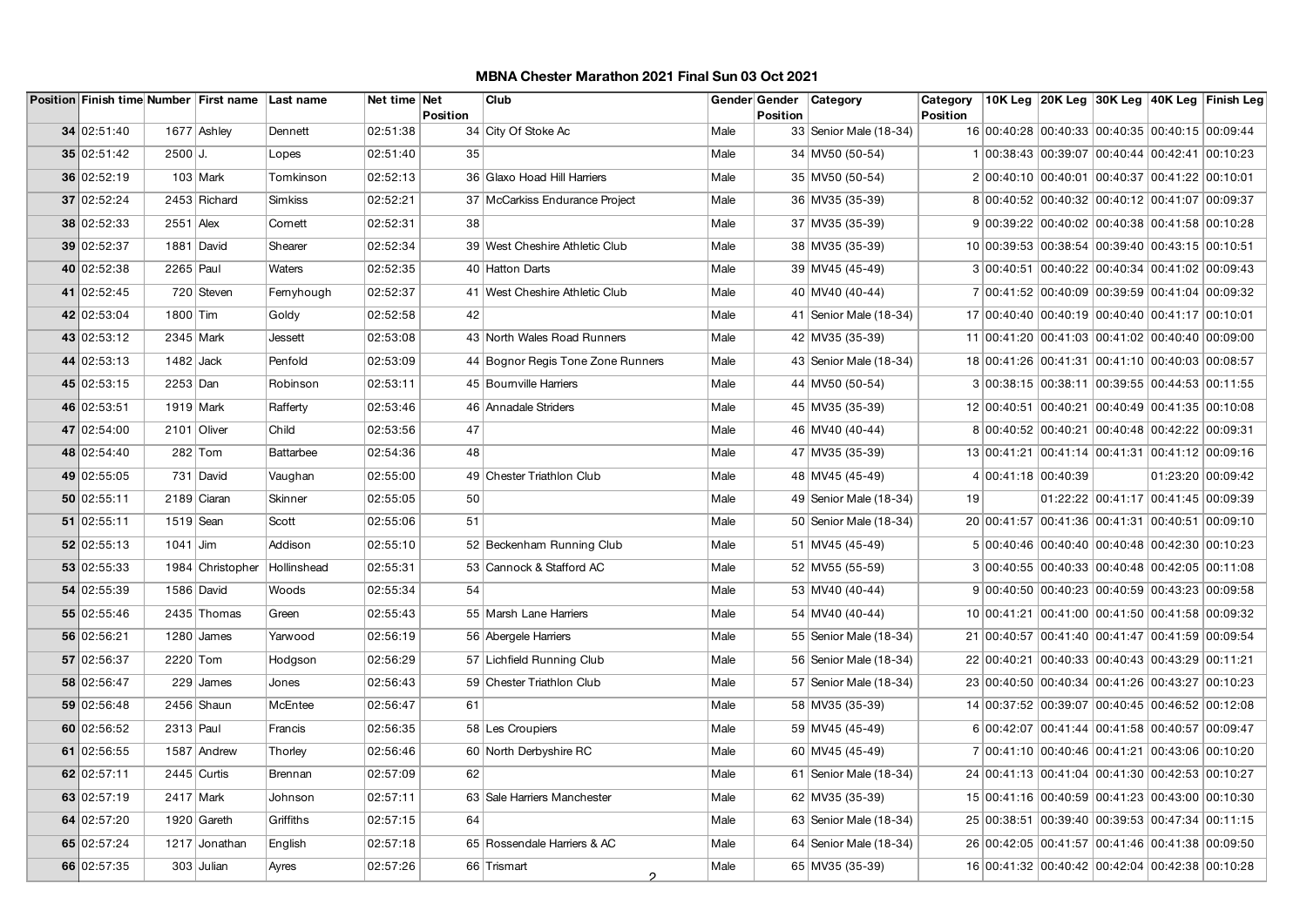| Position Finish time Number First name Last name |              |               |                | Net time Net               | Club                           |        |          | Gender Gender   Category | Category        |                                                 |  | 10K Leg  20K Leg  30K Leg  40K Leg  Finish Leg |
|--------------------------------------------------|--------------|---------------|----------------|----------------------------|--------------------------------|--------|----------|--------------------------|-----------------|-------------------------------------------------|--|------------------------------------------------|
| 67 02:58:20                                      | 2003 Tom     |               | Clowes         | Position<br>02:58:15<br>67 |                                | Male   | Position | 66 MV35 (35-39)          | <b>Position</b> | 17 00:41:55 00:41:49 00:42:14 00:42:17 00:09:57 |  |                                                |
| 68 02:58:29                                      |              | 25 Keely      | Smith          | 02:58:28                   | 69 West Cheshire Athletic Club | Female |          | 2 FV35 (35-39)           |                 | 2 00:41:26 00:41:36 00:42:09 00:43:03 00:10:13  |  |                                                |
| 69 02:58:35                                      |              | 1959 Andrew   | Ruffer         | 02:58:32<br>70             |                                | Male   |          |                          |                 |                                                 |  |                                                |
|                                                  |              |               |                |                            |                                |        |          | 67 MV45 (45-49)          |                 | 8 00:42:37 00:42:12 00:41:35 00:41:48 00:10:18  |  |                                                |
| 70 02:58:37                                      |              | $2163$ Eamon  | Farrell        | 02:58:36<br>72             |                                | Male   |          | 68 Senior Male (18-34)   |                 | 27 00:40:54 00:41:24 00:44:03 00:42:32 00:09:40 |  |                                                |
| 71 02:58:42                                      |              | 2367 David    | Jones          | 02:58:39                   | 73 Bramley Trail Runners       | Male   |          | 69 MV40 (40-44)          |                 | 11 00:40:53 00:41:01 00:42:01 00:44:02 00:10:40 |  |                                                |
| 72 02:58:45                                      | 2582 Sam     |               | Griffiths      | 02:58:41<br>74             |                                | Male   |          | 70 MV35 (35-39)          |                 | 18 00:41:43 00:41:50 00:42:06 00:42:43 00:10:17 |  |                                                |
| 73 02:58:49                                      |              | 740 Robert    | Cartwright     | 71<br>02:58:34             |                                | Male   |          | 71 MV40 (40-44)          |                 | 12 00:41:44 00:41:13 00:41:21 00:43:43 00:10:31 |  |                                                |
| 74 02:58:51                                      | 2650 Alex    |               | South          | 75<br>02:58:43             |                                | Male   |          | 72 MV45 (45-49)          |                 | 9 00:41:59 00:41:44 00:42:22 00:42:47 00:09:50  |  |                                                |
| 75 02:58:53                                      | 624 Will     |               | Taylor         | 02:58:47                   | 76 Momington Chasers           | Male   |          | 73 Senior Male (18-34)   |                 | 28 00:41:05 00:41:51 00:42:10 00:43:46 00:09:53 |  |                                                |
| 76 02:58:54                                      |              | $1705$ Simon  | Champneys      | 02:58:48<br>77             |                                | Male   |          | 74 MV45 (45-49)          |                 | 10 00:41:34 00:41:22 00:41:38 00:43:26 00:10:47 |  |                                                |
| 77 02:58:54                                      | 1539 Isaac   |               | Elkington      | 02:58:49                   | 78 Staffs Moorlands AC         | Male   |          | 75 Senior Male (18-34)   |                 | 29 00:42:02 00:41:44 00:42:12 00:42:34 00:10:15 |  |                                                |
| 78 02:59:00                                      |              | 1619 Stephen  | <b>Mills</b>   | 02:58:23<br>68             |                                | Male   |          | 76 MV40 (40-44)          |                 | 13 00:41:34 00:41:27 00:41:54 00:43:06 00:10:20 |  |                                                |
| 79 02:59:16                                      | $1241$ Chris |               | Murphy         | 02:59:12                   | 79 Marsh Lane Harriers         | Male   |          | 77 MV35 (35-39)          |                 | 19 00:42:06 00:41:58 00:42:15 00:42:48 00:10:04 |  |                                                |
| 80 02:59:19                                      |              | 15 Alison     | Taylor         | 02:59:18<br>82             |                                | Female |          | $3 $ FV40 (40-44)        |                 | 1 00:41:39 00:41:12 00:42:37 00:43:25 00:10:23  |  |                                                |
| 81 02:59:21                                      |              | 1664 Jason    | Macmanus       | 02:59:15                   | 81 Shrewsbury AC               | Male   |          | 78 MV45 (45-49)          |                 | 11 00:42:03 00:41:04 00:41:24 00:43:17 00:11:25 |  |                                                |
| 82 02:59:21                                      | 2301 Rob     |               | Taylor         | 02:59:13<br>80             |                                | Male   |          | 79 MV40 (40-44)          |                 | 14 00:40:22 00:40:33 00:41:24 00:45:38 00:11:13 |  |                                                |
| 83 02:59:24                                      | 2072 lan     |               | Renouf         | 02:59:19                   | 83 Derwent AC Cockermouth      | Male   |          | 80 MV35 (35-39)          |                 | 20 00:42:19 00:41:52 00:42:02 00:42:45 00:10:20 |  |                                                |
| 84 02:59:41                                      |              | 2594 Jonathan | Girvan         | 02:59:36                   | 84 Chester Triathlon Club      | Male   |          | 81 MV35 (35-39)          |                 | 21 00:40:52 00:40:32 00:41:27 00:45:11 00:11:33 |  |                                                |
| 85 02:59:43                                      | 2561 Chris   |               | Turner         | 02:59:38                   | 85 Eryri Harriers              | Male   |          | 82   Senior Male (18-34) |                 | 30 00:42:15 00:41:59 00:42:07 00:43:06 00:10:10 |  |                                                |
| 86 03:00:02                                      |              | 1160 Gareth   | Robertshaw     | 02:59:54<br>86             |                                | Male   |          | 83 MV40 (40-44)          |                 | 15 00:42:38 00:41:59 00:42:19 00:43:06 00:09:50 |  |                                                |
| 87 03:00:23                                      | 1086 Steve   |               | Duffy          | 03:00:14                   | 87 West Cheshire Athletic Club | Male   |          | 84 MV40 (40-44)          |                 | 16 00:42:01 00:41:59 00:42:14 00:43:21 00:10:37 |  |                                                |
| 88 03:01:20                                      | 2304 Mark    |               | Hatton         | 03:01:17                   | 88 Newcastle (Staffs) Tri Club | Male   |          | 85 MV35 (35-39)          |                 | 22 00:41:36 00:42:08 00:42:37 00:44:38 00:10:16 |  |                                                |
| 89 03:01:32                                      |              | 359 Colin     | McEvoy         | 03:01:24                   | 89 Trentham Rc                 | Male   |          | 86 MV40 (40-44)          |                 | 17 00:42:10 00:41:50 00:42:21 00:44:31 00:10:30 |  |                                                |
| 90 03:01:39                                      |              | 1735 Matthew  | Pym            | 03:01:28<br>90             |                                | Male   |          | 87 MV35 (35-39)          |                 | 23 00:42:11 00:41:52 00:42:18 00:43:41 00:11:24 |  |                                                |
| 91 03:01:51                                      | 1908 Alan    |               | Morton         | 03:01:42<br>91             |                                | Male   |          | 88 MV45 (45-49)          |                 | 12 00:41:33 00:42:07 00:42:38 00:45:05 00:10:18 |  |                                                |
| 92 03:01:55                                      | 2045 Dean    |               | Longley        | 03:01:52                   | 92 Prestatyn RC                | Male   |          | 89 MV35 (35-39)          |                 | 24 00:42:06 00:41:58 00:42:16 00:44:47 00:10:43 |  |                                                |
| 93 03:01:55                                      |              | 2050 Jordan   | Mainwaring     | 93<br>03:01:53             |                                | Male   |          | 90 Senior Male (18-34)   |                 | 31 00:42:08 00:41:57 00:42:15 00:44:48 00:10:43 |  |                                                |
| 94 03:02:06                                      |              | 334 Keith     | Wright         | 03:02:04<br>94             |                                | Male   |          | 91 MV40 (40-44)          |                 | 18 00:40:05 00:40:24 00:41:26 00:48:01 00:12:06 |  |                                                |
| 95 03:02:20                                      | $1663$ Jez   |               | Brown          | 03:02:16                   | 95 Buckley RC                  | Male   |          | 92 MV45 (45-49)          |                 | 13 00:40:56 00:41:58 00:43:36 00:45:04 00:10:41 |  |                                                |
| 96 03:02:44                                      | 1227 Mark    |               | Carruthers     | 03:02:37                   | 96 Wallasey Athletic Club      | Male   |          | 93 MV45 (45-49)          |                 | 14 00:41:30 00:41:23 00:42:10 00:46:20 00:11:12 |  |                                                |
| 97 03:02:51                                      |              | 2652 Daniel   | <b>Bennett</b> | 03:02:48                   | 97 Rochdale Harriers & AC      | Male   |          | 94 MV50 (50-54)          |                 | 4 00:39:34 00:39:53 00:41:17 00:50:29 00:11:33  |  |                                                |
|                                                  |              |               |                |                            |                                |        |          |                          |                 |                                                 |  |                                                |
| 98 03:03:04                                      | $1744$ Craig |               | Wreglesworth   | 03:02:56<br>98             |                                | Male   |          | 95 MV35 (35-39)          |                 | 25 00:42:33 00:42:15 00:43:20 00:44:18 00:10:28 |  |                                                |
| 99 03:03:13                                      | $129$ Lee    |               | Doswell        | 99<br>03:03:06             | 3                              | Male   |          | 96 MV40 (40-44)          |                 | 19 00:42:55 00:41:52 00:41:32 00:44:54 00:11:51 |  |                                                |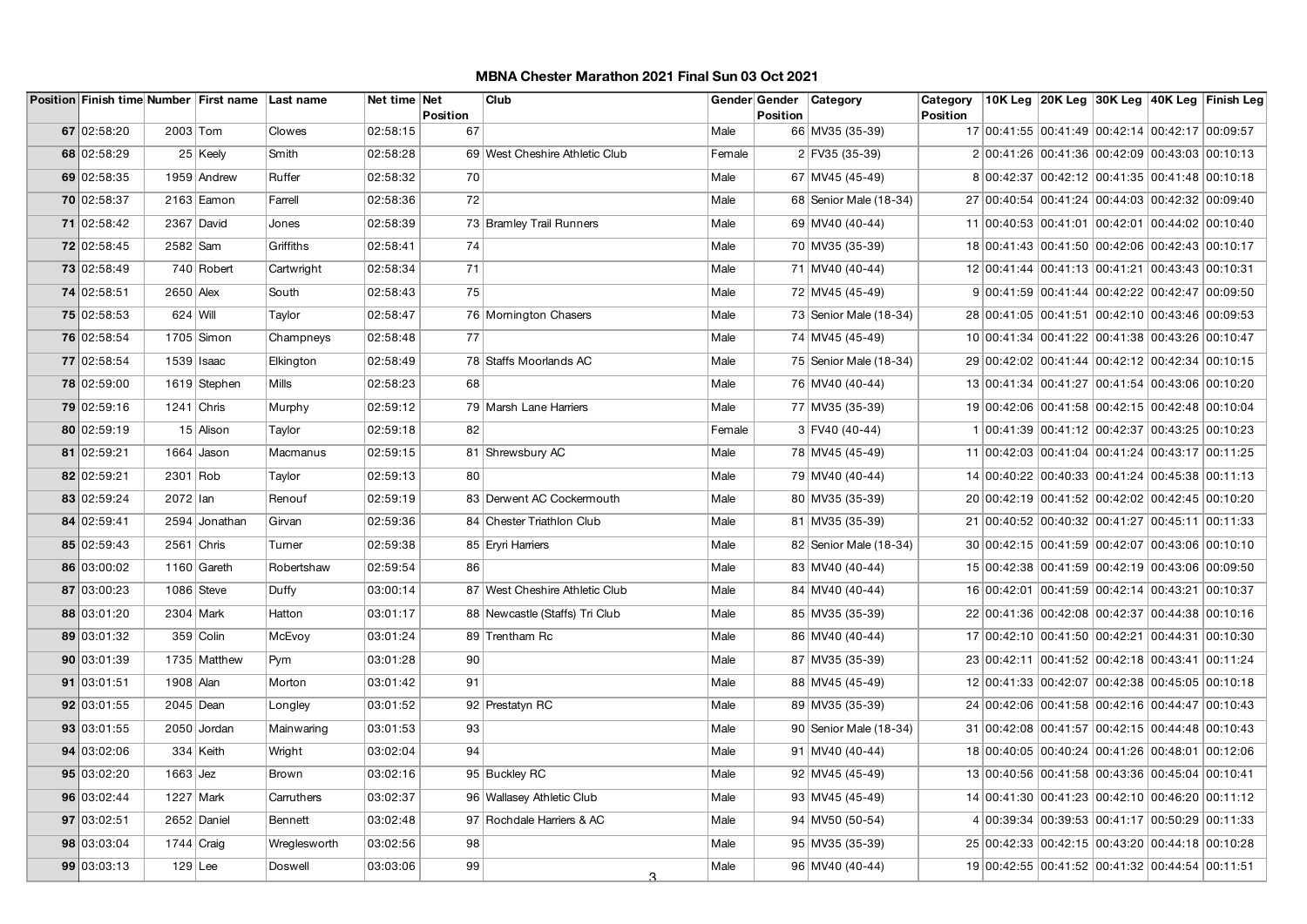|              |             | Position Finish time Number First name Last name |               | Net time Net | Position | Club                            |        | Position | Gender Gender Category    | Category<br><b>Position</b> |                                                 |  | 10K Leg 20K Leg 30K Leg 40K Leg Finish Leg |
|--------------|-------------|--------------------------------------------------|---------------|--------------|----------|---------------------------------|--------|----------|---------------------------|-----------------------------|-------------------------------------------------|--|--------------------------------------------|
| 100 03:03:21 | 1432 Ben    |                                                  | Ward          | 03:03:17     | 100      |                                 | Male   |          | 97 MV40 (40-44)           |                             | 20 00:41:45 00:41:57 00:42:29 00:45:24 00:11:40 |  |                                            |
| 101 03:03:23 |             | 2314 Nathan                                      | Miller        | 03:03:18     | 101      |                                 | Male   |          | 98 Senior Male (18-34)    |                             | 32 00:42:22 00:41:48 00:42:09 00:42:43 00:14:14 |  |                                            |
| 102 03:03:44 |             | 1278 Nicholas                                    | Armstrong     | 03:03:39     |          | 102 Buckley RC                  | Male   |          | 99 MV45 (45-49)           |                             | 15 00:40:50 00:41:24 00:42:50 00:47:38 00:10:55 |  |                                            |
| 103 03:03:57 |             | 1829 Ross                                        | McNair        | 03:03:55     |          | 103 Cheshire Dragons            | Male   |          | 100 Senior Male (18-34)   |                             | 33 00:41:39 00:41:48 00:42:18 00:46:38 00:11:29 |  |                                            |
| 104 03:04:01 | 1628 Tom    |                                                  | Hindmarch     | 03:03:56     |          | 104 Choriton Runners            | Male   |          | 101   Senior Male (18-34) |                             | 34 00:40:49 00:40:36 00:42:49 00:47:34 00:12:06 |  |                                            |
| 105 03:04:23 |             | 1898 Thomas                                      | Gaffney       | 03:04:13     |          | 105 Marsh Lane Harriers         | Male   |          | 102   Senior Male (18-34) |                             | 35 00:42:57 00:42:41 00:43:13 00:44:38 00:10:43 |  |                                            |
| 106 03:05:07 |             | 1368 Graeme                                      | Downie        | 03:04:54     |          | 106 Pitreavie AAC               | Male   |          | 103 MV45 (45-49)          |                             | 16 00:44:10 00:43:22 00:43:31 00:43:47 00:10:03 |  |                                            |
| 107 03:06:00 | 2486 Paul   |                                                  | Hyde          | 03:05:58     |          | 107 Kidderminster and Stourport | Male   |          | 104 MV45 (45-49)          |                             | 17 00:41:46 00:42:21 00:43:21 00:46:49 00:11:40 |  |                                            |
| 108 03:06:13 | $1391$ Joe  |                                                  | <b>Alkins</b> | 03:06:09     | 108      |                                 | Male   |          | 105   Senior Male (18-34) |                             | 36 00:42:05 00:42:37 00:42:27 00:46:58 00:12:00 |  |                                            |
| 109 03:06:27 |             | 889 Jamie                                        | Davies        | 03:06:19     | 110      |                                 | Male   |          | 106 MV35 (35-39)          |                             | 26 00:43:40 00:43:30 00:43:38 00:44:45 00:10:44 |  |                                            |
| 110 03:06:32 |             | $1491$ Mark                                      | Silvester     | 03:06:17     |          | 109 Stafford Harriers           | Male   |          | 107 Senior Male (18-34)   |                             | 37 00:43:27 00:44:03 00:43:34 00:44:55 00:10:16 |  |                                            |
| 111 03:06:37 |             | 2235 Ashley                                      | Powell        | 03:06:25     | 111      |                                 | Male   |          | 108 MV40 (40-44)          |                             | 21 00:41:43 00:41:54 00:42:35 00:48:11 00:12:00 |  |                                            |
| 112 03:06:46 | 2508 Neil   |                                                  | Toner         | 03:06:38     |          | 112 Wallasey Athletic Club      | Male   |          | 109 MV45 (45-49)          |                             | 18 00:43:36 00:43:35 00:43:52 00:45:08 00:10:25 |  |                                            |
| 113 03:06:54 | 1807 Sam    |                                                  | Evans         | 03:06:50     |          | 113 Chester Triathlon Club      | Male   |          | 110 Senior Male (18-34)   |                             | 38 00:42:24 00:43:05 00:44:03 00:46:13 00:11:03 |  |                                            |
| 114 03:07:32 |             | 1191 William                                     | Roe           | 03:07:26     | 115      |                                 | Male   |          | 111   Senior Male (18-34) |                             | 39 00:41:35 00:41:22 00:41:37 00:51:37 00:11:13 |  |                                            |
| 115 03:07:33 |             | 1756 Barrie                                      | Rice          | 03:07:23     |          | 114 Hyde Park Harriers          | Male   |          | 112 MV40 (40-44)          |                             | 22 00:42:58 00:42:48 00:43:56 00:46:57 00:10:43 |  |                                            |
| 116 03:07:58 | $2223$ Ryan |                                                  | Dennis        | 03:07:45     |          | 117 Rothwell Harriers & AC      | Male   |          | 113 MV35 (35-39)          |                             | 27 00:44:55 00:44:43 00:44:17 00:44:07 00:09:41 |  |                                            |
| 117 03:08:05 | 2547 Paul   |                                                  | Redman        | 03:07:57     |          | 118 Sunderland Harriers & AC    | Male   |          | 114 MV55 (55-59)          |                             | 4 00:43:24 00:43:24 00:44:39 00:45:53 00:10:36  |  |                                            |
| 118 03:08:14 |             | 204 David                                        | Joynson       | 03:08:08     |          | 119 Wolverhampton & Bilston     | Male   |          | 115 MV55 (55-59)          |                             | 5 00:44:03 00:43:35 00:44:27 00:45:23 00:10:38  |  |                                            |
| 119 03:08:25 |             | 999 Stephen                                      | Wilson        | 03:07:41     | 116      |                                 | Male   |          | 116 Senior Male (18-34)   |                             | 40 00:42:55 00:41:35 00:41:45 00:48:35 00:12:48 |  |                                            |
| 120 03:08:30 | 2350 John   |                                                  | Cant          | 03:08:26     |          | 121 Thames Hare & Hounds        | Male   |          | 117 MV40 (40-44)          |                             | 23 00:41:23 00:40:52 00:43:35 00:49:55 00:12:38 |  |                                            |
| 121 03:08:36 |             | 2487 Rodney                                      | Campbell      | 03:08:24     |          | 120 Scunthorpe & District AC    | Male   |          | 118 MV45 (45-49)          |                             | 19 00:41:35 00:42:27 00:43:45 00:48:18 00:12:18 |  |                                            |
| 122 03:08:49 |             | $679$ Ben                                        | Dean          | 03:08:33     | 122      |                                 | Male   |          | 119 MV35 (35-39)          |                             | 28 00:45:05 00:44:46 00:44:42 00:43:48 00:10:10 |  |                                            |
| 123 03:09:23 |             | 492 Jamie                                        | Carragher     | 03:09:14     | 124      |                                 | Male   |          | 120 Senior Male (18-34)   |                             | 41 00:45:01 00:45:09 00:44:28 00:44:32 00:10:02 |  |                                            |
| 124 03:09:38 |             | $2415$ Gethin                                    | Owen          | 03:08:49     | 123      |                                 | Male   |          | 121 MV45 (45-49)          |                             | 20 00:41:57 00:42:11 00:45:05 00:48:18 00:11:17 |  |                                            |
| 125 03:10:02 | 1412 Paul   |                                                  | <b>Myles</b>  | 03:09:50     | 126      |                                 | Male   |          | 122 MV35 (35-39)          |                             | 29 00:46:09 00:44:22 00:44:07 00:44:34 00:10:36 |  |                                            |
| 126 03:10:10 |             | 1647 Robert                                      | Patterson     | 03:09:43     | 125      |                                 | Male   |          | 123 MV40 (40-44)          |                             | 24 00:44:19 00:43:34 00:46:34 00:44:46 00:10:28 |  |                                            |
| 127 03:10:19 |             | 2449 Kevin                                       | Brennan       | 03:10:06     |          | 127 St Helens Striders          | Male   |          | 124 MV50 (50-54)          |                             | 5 00:42:40 00:43:08 00:45:24 00:47:43 00:11:09  |  |                                            |
| 128 03:10:20 |             | 1225 David                                       | Clarke        | 03:10:14     |          | 128 Newport and District RC     | Male   |          | 125 MV35 (35-39)          |                             | 30 00:42:53 00:42:50 00:43:34 00:48:39 00:12:15 |  |                                            |
| 129 03:10:25 |             | 414 Thomas                                       | Limb          | 03:10:23     | 131      |                                 | Male   |          | 126 Senior Male (18-34)   |                             | 42 00:41:38 00:42:07 00:43:41 00:50:03 00:12:53 |  |                                            |
| 129 03:10:25 |             | 682 Fiona                                        | Cook          | 03:10:18     |          | 129 West Cheshire Athletic Club | Female |          | 4 FV35 (35-39)            |                             | 3 00:44:26 00:44:20 00:45:16 00:45:41 00:10:33  |  |                                            |
| 131 03:10:32 |             | 161 $Marc$                                       | Johnson       | 03:10:18     | 130      |                                 | Male   |          | 127   Senior Male (18-34) |                             | 43 00:44:20 00:44:14 00:42:44 00:47:16 00:11:42 |  |                                            |
| 132 03:10:45 | 1017 Ben    |                                                  | Lobban        | 03:10:35     | 132      |                                 | Male   |          | 128 Senior Male (18-34)   |                             | 44 00:42:55 00:42:46 00:44:43 00:48:56 00:11:14 |  |                                            |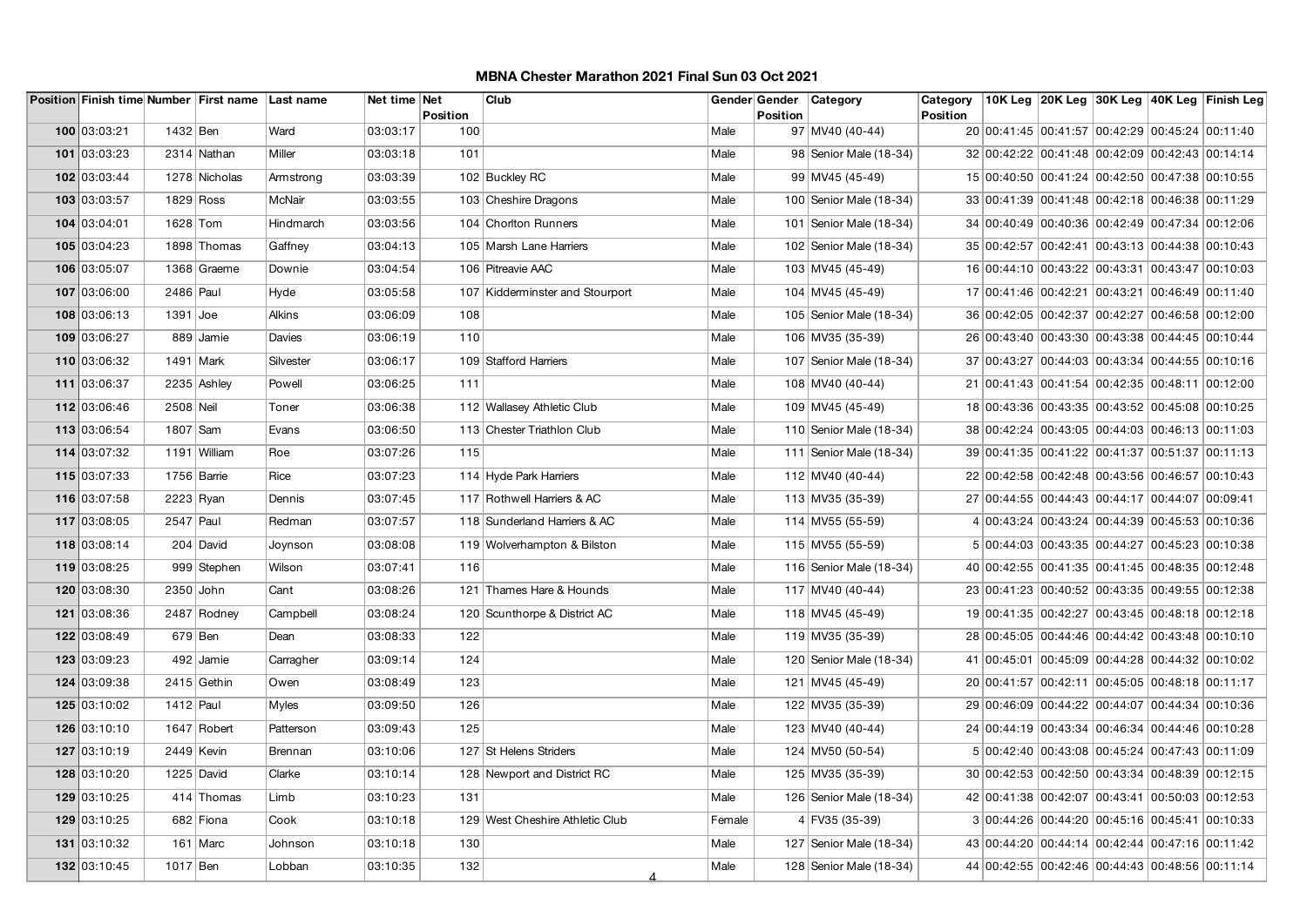|              |             | Position Finish time Number First name Last name |                 | Net time Net | Position | Club                            |        | Position | Gender Gender   Category  | Category<br><b>Position</b> |                                                 |                                     |                            | 10K Leg 20K Leg 30K Leg 40K Leg Finish Leg |
|--------------|-------------|--------------------------------------------------|-----------------|--------------|----------|---------------------------------|--------|----------|---------------------------|-----------------------------|-------------------------------------------------|-------------------------------------|----------------------------|--------------------------------------------|
| 133 03:10:51 |             | 1626 Nestor                                      | Sanchez         | 03:10:45     | 133      |                                 | Male   |          | 129 Senior Male (18-34)   |                             | 45 00:42:02 00:42:06 00:44:06 00:48:45 00:13:44 |                                     |                            |                                            |
| 134 03:11:08 |             | $245$ Sean                                       | Bowen           | 03:11:01     |          | 134 Garden City Runners         | Male   |          | 130 MV55 (55-59)          |                             | 6 00:44:07 00:44:11 00:44:56 00:46:17 00:11:28  |                                     |                            |                                            |
| 135 03:11:14 | 2297 Peter  |                                                  | Farnworth       | 03:11:03     |          | 135 Marsh Lane Harriers         | Male   |          | 131 MV35 (35-39)          |                             | 31 00:42:56 00:43:01 00:46:00 00:48:06 00:10:57 |                                     |                            |                                            |
| 136 03:11:14 |             | 1079 Andrew                                      | Marshall        | 03:11:13     | 136      |                                 | Male   |          | 132 MV35 (35-39)          |                             | 32 00:41:46 00:42:20 00:42:16 00:53:16 00:11:33 |                                     |                            |                                            |
| 137 03:11:27 | $2181$ Kyle |                                                  | <b>Williams</b> | 03:11:19     |          | 137 Wrecsam Tri                 | Male   |          | 133 Senior Male (18-34)   |                             | 46 00:41:32 00:41:18 00:46:36 00:50:01 00:11:50 |                                     |                            |                                            |
| 138 03:11:34 |             | 736 Matthew                                      | Ballantyne      | 03:11:25     |          | 139 Sleaford Striders AC        | Male   |          | 134 MV35 (35-39)          |                             | 33 00:44:04 00:44:13 00:45:18 00:46:28 00:11:21 |                                     |                            |                                            |
| 139 03:11:35 |             | 1053 Jennifer                                    | Heymann         | 03:11:25     |          | 138 Eton Manor AC               | Female |          | $5 $ FV40 (40-44)         |                             | 2 00:45:18 00:45:22 00:45:29 00:44:50 00:10:25  |                                     |                            |                                            |
| 140 03:11:53 |             | 2190 Dafydd                                      | Thomas          | 03:11:48     | 141      |                                 | Male   |          | 135   Senior Male (18-34) |                             | 47 00:40:14 00:41:14 00:44:50 00:52:02 00:13:26 |                                     |                            |                                            |
| 141 03:11:55 |             | 1844 Martin                                      | Pratt           | 03:11:38     | 140      |                                 | Male   |          | 136 MV35 (35-39)          |                             | 34 00:45:23 00:44:37 00:44:48 00:46:00 00:10:48 |                                     |                            |                                            |
| 142 03:13:00 |             | $476$ Simon                                      | Tucker          | 03:12:52     |          | 143 South West Road Runners     | Male   |          | 137 MV35 (35-39)          |                             | 35 00:45:02 00:45:25 00:45:38 00:45:51 00:10:53 |                                     |                            |                                            |
| 143 03:13:04 | 2167 Neil   |                                                  | Gregson         | 03:12:50     |          | 142 Wesham Road Runners & AC    | Male   |          | 138 MV35 (35-39)          | 36                          |                                                 | 01:30:20 00:44:55 00:46:40 00:10:53 |                            |                                            |
| 144 03:13:08 |             | 2164 Lewis                                       | Crowe           | 03:13:05     | 144      |                                 | Male   |          | 139 Senior Male (18-34)   |                             | 48 00:45:23 00:45:59 00:46:33 00:44:38 00:10:29 |                                     |                            |                                            |
| 145 03:13:14 |             | 1420 Michael                                     | Vaughan         | 03:13:07     | 145      |                                 | Male   |          | 140 MV45 (45-49)          |                             | 21 00:42:28 00:43:00 00:45:32 00:50:54 00:11:12 |                                     |                            |                                            |
| 146 03:13:26 |             | 202 Carla                                        | Gibbons         | 03:13:17     |          | 148 Totley AC                   | Female |          | 6 FV35 (35-39)            |                             | 4 00:44:54 00:45:11 00:45:28 00:45:59 00:11:44  |                                     |                            |                                            |
| 146 03:13:26 |             | 2218 Jonathan                                    | Mould           | 03:13:16     |          | 147 Bourn ville Harriers        | Male   |          | 141   Senior Male (18-34) |                             | 49 00:44:04 00:44:36 00:45:11 00:47:45 00:11:38 |                                     |                            |                                            |
| 148 03:13:27 | $2535$ Gary |                                                  | Fee             | 03:13:15     |          | 146 East Hull Harriers & AC     | Male   |          | 142 MV55 (55-59)          |                             | 7 00:43:00 00:43:53 00:44:54 00:49:08 00:12:17  |                                     |                            |                                            |
| 149 03:13:35 |             | 1940 Stuart                                      | Nixon           | 03:13:18     | 149      |                                 | Male   |          | 143 MV35 (35-39)          |                             | 37 00:42:34 00:42:57 00:45:06 00:50:22 00:12:17 |                                     |                            |                                            |
| 150 03:14:19 | 1641 Mark   |                                                  | Hattley         | 03:13:59     | 150      |                                 | Male   |          | 144 MV45 (45-49)          |                             | 22 00:47:09 00:45:02 00:44:55 00:45:53 00:10:58 |                                     |                            |                                            |
| 151 03:14:19 |             | $674$ Luke                                       | White           | 03:14:08     |          | 151 Aldridge Rc                 | Male   |          | 145 Senior Male (18-34)   |                             | 50 00:44:50 00:45:05 00:44:43 00:47:29 00:11:59 |                                     |                            |                                            |
| 152 03:14:43 | 2114 Matt   |                                                  | Ayre            | 03:14:36     | 155      |                                 | Male   |          | 146 MV45 (45-49)          |                             | 23 00:41:26 00:42:23 00:45:30 00:52:11 00:13:04 |                                     |                            |                                            |
| 153 03:14:45 |             | $1516$ Javan                                     | <b>Bramhall</b> | 03:14:31     |          | 152 Kings Heath RC - The Lions  | Male   |          | 147 MV35 (35-39)          |                             | 38 00:46:09 00:45:55 00:46:15 00:45:58 00:10:12 |                                     |                            |                                            |
| 154 03:14:46 | 2346 Rory   |                                                  | Middleton       | 03:14:34     |          | 153 North Wales Road Runners    | Male   |          | 148 Senior Male (18-34)   |                             | 51 00:41:13 00:40:45 00:43:36 00:55:33 00:13:25 |                                     |                            |                                            |
| 155 03:14:49 | 2683 Haley  |                                                  | Bellerby        | 03:14:35     | 154      |                                 | Female |          | 7 Senior Female (18-34    |                             | 100:43:36 00:45:15 00:46:26 00:48:06 00:11:09   |                                     |                            |                                            |
| 156 03:14:51 |             | $1283$ Simon                                     | Wilde           | 03:14:42     |          | 156 Wrecsam Tri                 | Male   |          | 149 MV50 (50-54)          |                             | 6 00:43:51 00:45:06 00:46:08 00:48:20 00:11:16  |                                     |                            |                                            |
| 157 03:14:52 |             | 1703 Mark                                        | <b>Breed</b>    | 03:14:46     | 157      |                                 | Male   |          | 150 MV45 (45-49)          |                             | 24 00:41:34                                     |                                     | 01:23:48 00:57:45 00:11:37 |                                            |
| 158 03:15:17 |             | 2494 Richard                                     | Handley         | 03:14:49     |          | 158 Whitchurch Whippets         | Male   |          | 151   MV35 (35-39)        |                             | 39 00:47:53 00:47:14 00:45:18 00:43:51 00:10:31 |                                     |                            |                                            |
| 159 03:15:42 |             | 311 Gareth                                       | Humphreys       | 03:15:21     | 159      |                                 | Male   |          | 152   Senior Male (18-34) |                             | 52 00:45:06 00:44:51 00:45:19 00:47:58 00:12:05 |                                     |                            |                                            |
| 160 03:15:45 |             | 2467 Gemma                                       | Mallett         | 03:15:42     |          | 161 Croft Ambrey RC             | Female |          | 8 FV35 (35-39)            |                             | 5 00:45:22 00:45:27 00:46:38 00:47:21 00:10:54  |                                     |                            |                                            |
| 161 03:16:19 |             | 401 Darren                                       | Jewell          | 03:16:11     |          | 162 Stroud & District AC        | Male   |          | 153 MV40 (40-44)          |                             | 25 00:44:25 00:44:33 00:45:19 00:50:28 00:11:25 |                                     |                            |                                            |
| 162 03:16:28 | 1849 Dave   |                                                  | Watts           | 03:15:35     | 160      |                                 | Male   |          | 154 MV55 (55-59)          |                             | 8 00:46:59 00:46:03 00:46:22 00:45:46 00:10:22  |                                     |                            |                                            |
| 163 03:16:34 | 1710 Scott  |                                                  | Povey           | 03:16:26     |          | 163 Blyth Running Club          | Male   |          | 155   Senior Male (18-34) |                             | 53 00:45:21 00:44:19 00:44:19 00:50:36 00:11:49 |                                     |                            |                                            |
| 164 03:17:06 |             | 2620 Marcus                                      | Wright          | 03:16:51     | 164      |                                 | Male   |          | 156 MV45 (45-49)          |                             | 25 00:45:51 00:45:28 00:46:22 00:48:11 00:10:57 |                                     |                            |                                            |
| 165 03:17:18 |             | 1591 Karen                                       | Townsend        | 03:17:10     |          | 168 Queen's Park Harriers<br>5. | Female |          | 9 Senior Female (18-34    |                             | 2 00:45:42 00:45:44 00:46:22 00:48:12 00:11:08  |                                     |                            |                                            |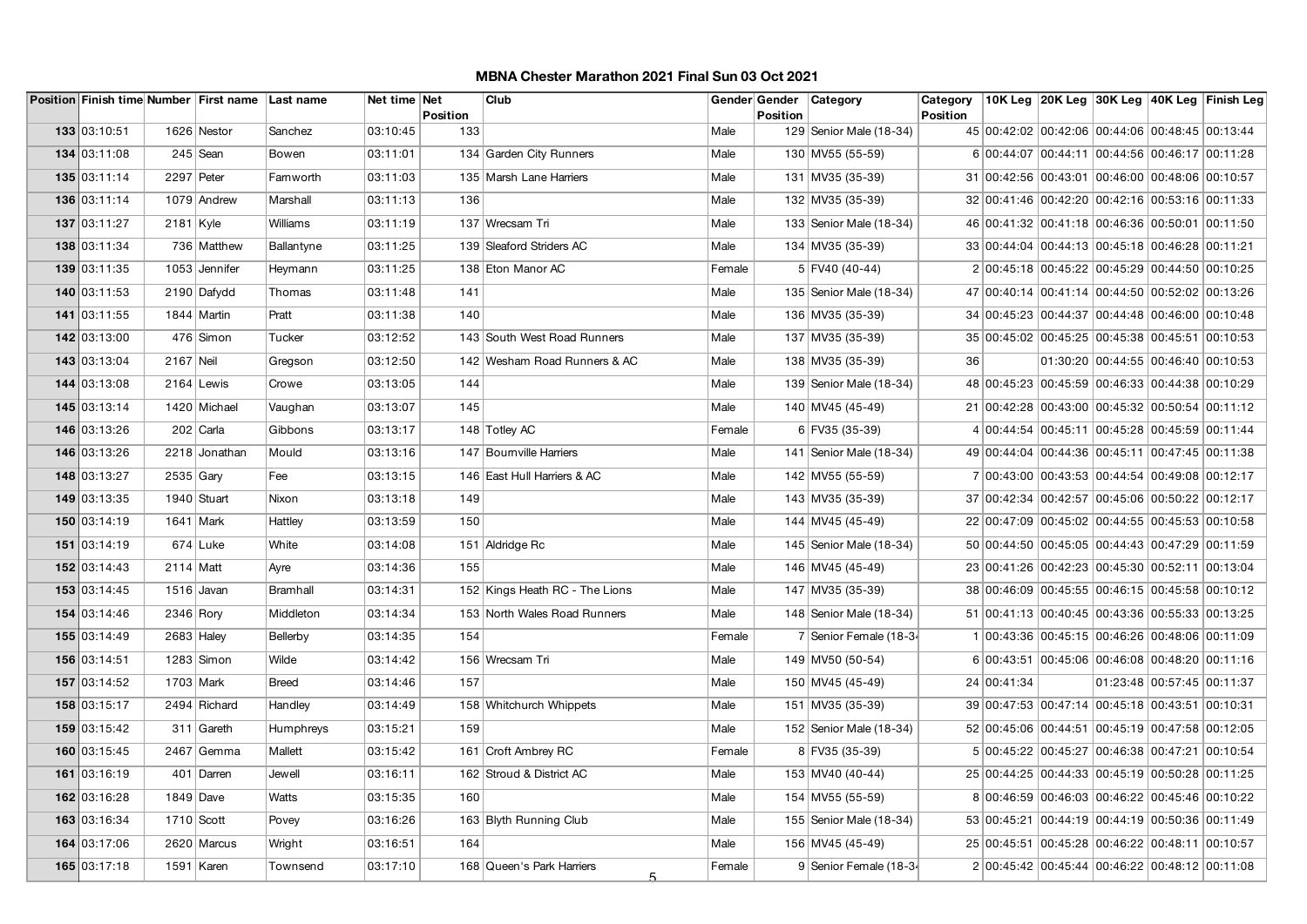|              |              | Position Finish time Number First name Last name |                | Net time Net |                 | Club                                |        | Gender Gender   | Category                  | Category        |                                                 |                                     |                            | 10K Leg  20K Leg  30K Leg  40K Leg  Finish Leg |
|--------------|--------------|--------------------------------------------------|----------------|--------------|-----------------|-------------------------------------|--------|-----------------|---------------------------|-----------------|-------------------------------------------------|-------------------------------------|----------------------------|------------------------------------------------|
| 166 03:17:27 |              | 132 Gareth                                       | Sherratt       | 03:17:02     | <b>Position</b> | 165 Roundhay Runners                | Male   | <b>Position</b> | 157 MV45 (45-49)          | <b>Position</b> | 26 00:47:07 00:46:01 00:46:33 00:46:52 00:10:27 |                                     |                            |                                                |
| 167 03:17:30 | 499 Tim      |                                                  |                | 03:17:30     |                 | 170 Lonely Goat RC                  | Male   |                 | 158 MV40 (40-44)          | 26              |                                                 |                                     | 02:18:13 00:47:59 00:11:17 |                                                |
|              |              |                                                  | Grainger       |              |                 |                                     |        |                 |                           |                 |                                                 |                                     |                            |                                                |
| 168 03:17:33 | 2585 Clem    |                                                  | Dixon          | 03:17:07     |                 | 167 Cambridge Harriers              | Male   |                 | 159 MV60 (60-64)          |                 | 1 00:46:00 00:45:59 00:46:38 00:46:45 00:11:43  |                                     |                            |                                                |
| 169 03:17:48 |              | 2659 Galvin                                      | Luznyj         | 03:17:18     |                 | 169 Staffs Moorlands AC             | Male   |                 | 160 MV45 (45-49)          |                 | 27 00:47:40 00:46:29 00:44:50 00:47:14 00:11:02 |                                     |                            |                                                |
| 170 03:17:51 | $2545$ Alex  |                                                  | Homei          | 03:17:06     | 166             |                                     | Male   |                 | 161   Senior Male (18-34) |                 | 54 00:45:19 00:42:37 00:44:47 00:48:54 00:15:28 |                                     |                            |                                                |
| 171 03:17:52 | 1163 Liam    |                                                  | Sharples       | 03:17:30     | 171             |                                     | Male   |                 | 162   Senior Male (18-34) |                 | 55 00:43:26 00:44:49 00:47:01 00:50:17 00:11:55 |                                     |                            |                                                |
| 172 03:17:55 |              | 26 Megan                                         | Thomas         | 03:17:55     |                 | 175 Manx Fell Runners               | Female |                 | 10 Senior Female (18-34   |                 | 3 00:41:47 00:43:39 00:48:52 00:51:44 00:11:51  |                                     |                            |                                                |
| 173 03:18:03 |              | $978$ Sam                                        | Jones          | 03:17:53     | 174             |                                     | Male   |                 | 163 MV40 (40-44)          |                 | 27 00:46:21 00:46:05 00:47:01 00:47:06 00:11:18 |                                     |                            |                                                |
| 174 03:18:04 |              | 409 Darren                                       | Mottram        | 03:17:46     |                 | 173 Biddulph RC                     | Male   |                 | 164 MV45 (45-49)          |                 | 28 00:46:05 00:44:14 00:44:51 00:50:23 00:12:12 |                                     |                            |                                                |
| 175 03:18:15 | 2065 Will    |                                                  | Champken       | 03:17:57     | 176             |                                     | Male   |                 | 165   Senior Male (18-34) |                 | 56 00:47:21 00:47:54 00:47:12 00:45:09 00:10:19 |                                     |                            |                                                |
| 176 03:18:17 | 2624 Paul    |                                                  | Foster         | 03:18:14     |                 | 180 Elvet Striders                  | Male   |                 | 166 MV60 (60-64)          |                 | 2 00:46:19 00:46:14 00:46:58 00:47:28 00:11:13  |                                     |                            |                                                |
| 177 03:18:18 | 2418 David   |                                                  | Carolan        | 03:17:45     | 172             |                                     | Male   |                 | 167 MV35 (35-39)          |                 | 40 00:45:52 00:44:44 00:45:59 00:49:28 00:11:39 |                                     |                            |                                                |
| 178 03:18:21 |              | 1721 James                                       | Roberts        | 03:18:02     | 178             |                                     | Male   |                 | 168 Senior Male (18-34)   |                 | 57 00:48:40 00:48:18 00:46:53 00:44:03 00:10:06 |                                     |                            |                                                |
| 179 03:18:21 |              | 1722 Archie                                      | Frier          | 03:18:02     | 177             |                                     | Male   |                 | 169 Senior Male (18-34)   |                 | 58 00:48:40 00:48:18 00:46:52 00:44:09 00:10:01 |                                     |                            |                                                |
| 180 03:18:26 | $1745$ Rhys  |                                                  | Davies         | 03:18:07     | 179             |                                     | Male   |                 | 170 Senior Male (18-34)   |                 | 59 00:48:09 00:46:32 00:46:49 00:46:26 00:10:10 |                                     |                            |                                                |
| 181 03:18:30 |              | $1637$ Jamie                                     | Fenaroli       | 03:18:20     |                 | 181 Aberdare Valley AAC             | Male   |                 | 171 Senior Male (18-34)   |                 | 60 00:46:32 00:45:23 00:45:06 00:49:56 00:11:21 |                                     |                            |                                                |
| 182 03:18:34 |              | 2320 Gwyn                                        | Roberts        | 03:18:26     |                 | 182 Wrexham Ac                      | Male   |                 | 172 MV50 (50-54)          |                 | 7 00:45:13 00:45:40 00:47:10 00:48:51 00:11:30  |                                     |                            |                                                |
| 183 03:19:08 | 1653 Luke    |                                                  | <b>Wilkins</b> | 03:18:56     | 184             |                                     | Male   |                 | 173 Senior Male (18-34)   |                 | 61 00:45:18 00:45:10 00:46:22 00:49:02 00:13:02 |                                     |                            |                                                |
| 184 03:19:17 |              | 681 Benjamin                                     | Ross           | 03:19:07     | 187             |                                     | Male   |                 | 174 Senior Male (18-34)   |                 | 62 00:44:21 00:44:44 00:46:53 00:51:02 00:12:04 |                                     |                            |                                                |
| 185 03:19:20 |              | 1554 Samuel                                      | Stephens       | 03:18:58     | 185             |                                     | Male   |                 | 175 MV35 (35-39)          |                 | 41 00:45:46 00:45:25 00:46:05 00:49:34 00:12:06 |                                     |                            |                                                |
| 186 03:19:22 |              | 1947 Andrew                                      | Page           | 03:19:04     | 186             |                                     | Male   |                 | 176 MV50 (50-54)          |                 | 8 00:46:05 00:44:52 00:46:36 00:49:43 00:11:47  |                                     |                            |                                                |
| 187 03:19:22 |              | 1381 Christopher                                 | Lee            | 03:18:28     | 183             |                                     | Male   |                 | 177 MV40 (40-44)          |                 | 28 00:48:53 00:46:52 00:45:59 00:45:58 00:10:44 |                                     |                            |                                                |
| 188 03:19:49 | 2451 Mark    |                                                  | Newton         | 03:19:27     | 188             |                                     | Male   |                 | 178 Senior Male (18-34)   |                 | 63 00:43:27 00:44:49 00:47:02 00:51:47 00:12:21 |                                     |                            |                                                |
| 189 03:19:57 | 459 lan      |                                                  | Punter         | 03:19:33     |                 | 189 Dunstable RRC                   | Male   |                 | 179 MV50 (50-54)          |                 | 9 00:47:15 00:46:22 00:46:54 00:47:55 00:11:06  |                                     |                            |                                                |
| 190 03:20:07 |              | 2339 Matthew                                     | Plant          | 03:19:39     | 190             |                                     | Male   |                 | 180 MV35 (35-39)          |                 | 42 00:48:26 00:46:15 00:46:40 00:47:11 00:11:04 |                                     |                            |                                                |
| 191 03:20:09 | 2484 Liam    |                                                  | <b>Ellis</b>   | 03:20:04     | 192             |                                     | Male   |                 | 181   Senior Male (18-34) |                 | 64 00:39:03 00:41:48 00:48:18 00:59:13 00:11:41 |                                     |                            |                                                |
| 192 03:20:19 |              | 969 Jonathan                                     | Legon          | 03:20:03     |                 | 191 Steel City Striders RC          | Male   |                 | 182 MV55 (55-59)          |                 | 9 00:46:04 00:46:10 00:46:59 00:48:34 00:12:14  |                                     |                            |                                                |
| 193 03:20:31 |              | 1406 Richard                                     | Davies         | 03:20:23     |                 | 194 Wirral AC                       | Male   |                 | 183 MV35 (35-39)          |                 | 43 00:43:34 00:43:37 00:47:00 00:53:05 00:13:06 |                                     |                            |                                                |
| 194 03:20:31 |              | 1831 Andrew                                      | Meston         | 03:20:19     | 193             |                                     | Male   |                 | 184 Senior Male (18-34)   | 65              |                                                 | 01:28:25 00:46:47 00:52:11 00:12:54 |                            |                                                |
| 195 03:20:37 | $2447$ Craig |                                                  | Davies         | 03:20:35     | 198             |                                     | Male   |                 | 185 MV45 (45-49)          |                 | 29 00:40:26 00:40:34 00:44:45 01:01:29 00:13:18 |                                     |                            |                                                |
| 196 03:20:46 | 2391 Elliw   |                                                  | Haf            | 03:20:29     |                 | 197 Eryri Harriers                  | Female |                 | 11 Senior Female (18-34   |                 | 4 00:45:12 00:45:32 00:47:19 00:50:20 00:12:03  |                                     |                            |                                                |
| 197 03:20:51 |              | 806 Siobhann                                     | Dunn           | 03:20:26     |                 | 195 Bellahouston Road Runners       | Female |                 | 12 Senior Female (18-34   |                 | 5 00:48:06 00:46:54 00:47:08 00:47:19 00:10:57  |                                     |                            |                                                |
| 198 03:20:52 | 2485 Iain    |                                                  | Murphy         | 03:20:26     |                 | 196 Bellahouston Road Runners<br>6. | Male   |                 | 186 MV35 (35-39)          |                 | 44 00:48:06 00:46:53 00:47:09 00:47:18 00:10:58 |                                     |                            |                                                |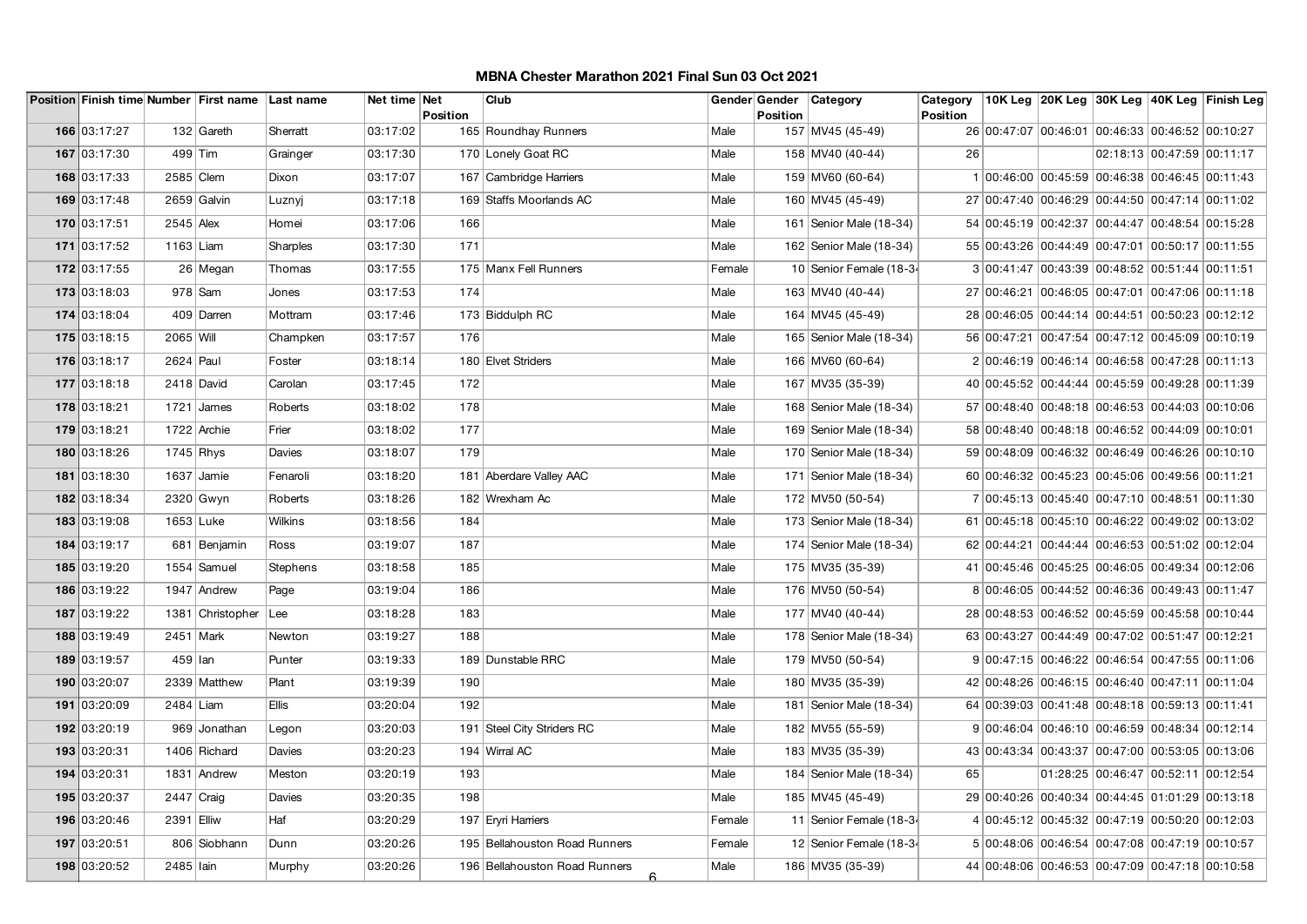|              |             | Position Finish time Number First name Last name |                 | Net time Net |                 | Club                                    |        |          | Gender Gender   Category  | Category        |                                                 |  | 10K Leg 20K Leg 30K Leg 40K Leg Finish Leg |
|--------------|-------------|--------------------------------------------------|-----------------|--------------|-----------------|-----------------------------------------|--------|----------|---------------------------|-----------------|-------------------------------------------------|--|--------------------------------------------|
| 199 03:20:58 | 2033 Tim    |                                                  | Quayle          | 03:20:49     | Position<br>200 |                                         | Male   | Position | 187   Senior Male (18-34) | <b>Position</b> | 66 00:42:56 00:42:35 00:45:13 00:56:58 00:13:05 |  |                                            |
| 200 03:21:09 | 1264 Dave   |                                                  | Phillips        | 03:20:45     | 199             |                                         | Male   |          | 188 MV40 (40-44)          |                 | 29 00:46:19 00:46:04 00:46:42 00:49:59 00:11:39 |  |                                            |
| 201 03:21:15 |             | 1918 Matthew                                     | Scott           | 03:20:55     | 201             |                                         | Male   |          | 189 Senior Male (18-34)   |                 | 67 00:45:06 00:45:05 00:47:02 00:51:09 00:12:30 |  |                                            |
| 202 03:21:25 | $2251$ Paul |                                                  | Wilding         | 03:21:01     |                 | 202 Lytchett Manor Striders             | Male   |          | 190 MV60 (60-64)          |                 | 3 00:47:49 00:46:58 00:47:00 00:47:57 00:11:16  |  |                                            |
| 203 03:21:30 |             | $597$ John                                       | Scott           | 03:21:14     |                 | 203 Stafford Harriers                   | Male   |          | 191 MV50 (50-54)          |                 | 10 00:44:31 00:44:19 00:46:11 00:54:04 00:12:09 |  |                                            |
| 204 03:21:35 | 1573 Kris   |                                                  | <b>Sivills</b>  | 03:21:21     | 204             |                                         | Male   |          | 192 Senior Male (18-34)   |                 | 68 00:41:00 00:43:45 00:48:23 00:57:41 00:10:31 |  |                                            |
|              |             |                                                  |                 |              |                 |                                         |        |          |                           |                 |                                                 |  |                                            |
| 205 03:21:48 |             | 2473 Dawn                                        | Atherton        | 03:21:47     |                 | 207 Western Athletic Club (Isle of Man) | Female |          | 13 FV35 (35-39)           |                 | 6 00:45:25 00:45:09 00:47:09 00:52:41 00:11:22  |  |                                            |
| 206 03:21:59 |             | 433 Chloe                                        | Pickering       | 03:21:29     |                 | 205 Scarborough Athletic Club           | Female |          | 14 Senior Female (18-34   |                 | 6 00:47:01 00:47:26 00:47:13 00:47:57 00:11:50  |  |                                            |
| 207 03:22:00 |             | 753 Donald                                       | Macaskill       | 03:21:38     |                 | 206 Stomoway Running & Athletics Club   | Male   |          | 193 MV45 (45-49)          |                 | 30 00:45:58 00:45:36 00:47:57 00:50:22 00:11:43 |  |                                            |
| 208 03:22:18 |             | 2568 Martin                                      | Halvey          | 03:22:12     |                 | 211 Ranelagh Harriers                   | Male   |          | 194 MV60 (60-64)          |                 | 4 00:45:05 00:45:34 00:47:49 00:51:09 00:12:33  |  |                                            |
| 209 03:22:29 |             | 1964 Hannah                                      | Smith           | 03:21:56     |                 | 208 Caistor Running Club                | Female |          | 15 FV35 (35-39)           |                 | 7 00:47:42 00:47:06 00:46:30 00:49:15 00:11:21  |  |                                            |
| 210 03:22:29 |             | $119$ Mike                                       | <b>Wells</b>    | 03:21:56     |                 | 209 Caistor Running Club                | Male   |          | 195 MV45 (45-49)          |                 | 31 00:47:43 00:47:06 00:46:30 00:49:14 00:11:22 |  |                                            |
| 211 03:22:44 |             | 685 Matthew                                      | Tolefree        | 03:22:25     | 212             |                                         | Male   |          | 196 Senior Male (18-34)   |                 | 69 00:48:54 00:47:57 00:47:34 00:47:24 00:10:34 |  |                                            |
| 212 03:22:44 |             | 89 Chris                                         | Hamilton-Dardis | 03:21:59     |                 | 210 Swinton Running Club                | Male   |          | 197   Senior Male (18-34) |                 | 70 00:50:35 00:48:24 00:46:30 00:46:05 00:10:23 |  |                                            |
| 213 03:23:00 |             | 891 Stephen                                      | Pihlaja         | 03:22:53     |                 | 213 Vegan Runners UK                    | Male   |          | 198 MV35 (35-39)          |                 | 45 00:43:18 00:43:59 00:47:38 00:54:45 00:13:11 |  |                                            |
| 214 03:23:17 |             | 1846 Jonathan                                    | Ervine          | 03:23:00     |                 | 214 Eryri Harriers                      | Male   |          | 199 MV40 (40-44)          |                 | 30 00:46:40 00:47:38 00:48:26 00:48:42 00:11:33 |  |                                            |
| 215 03:23:42 |             | 1397 David                                       | Gray            | 03:23:30     |                 | 215 Fitmums and Friends                 | Male   |          | 200 MV50 (50-54)          |                 | 11 00:45:43 00:46:11 00:48:19 00:51:14 00:12:02 |  |                                            |
| 216 03:23:55 |             | $1640$ Nigel                                     | Tillott         | 03:23:34     |                 | 216 Tewkesbury Running Club             | Male   |          | 201 MV55 (55-59)          |                 | 10 00:46:23 00:46:19 00:48:04 00:50:27 00:12:19 |  |                                            |
| 217 03:24:00 |             | 2126 Stephen                                     | Pardoe          | 03:23:45     |                 | 218 Marsh Lane Harriers                 | Male   |          | 202 MV40 (40-44)          |                 | 31 00:46:58 00:46:54 00:47:57 00:49:51 00:12:02 |  |                                            |
| 218 03:24:02 |             | $1101$ Ricky                                     | Dallow          | 03:23:39     | 217             |                                         | Male   |          | 203 Senior Male (18-34)   |                 | 71 00:45:43 00:44:53 00:47:01 00:53:06 00:12:54 |  |                                            |
| 219 03:24:42 |             | 1867 Anthony                                     | Lyons           | 03:24:26     | 220             |                                         | Male   |          | 204 MV40 (40-44)          |                 | 32 00:45:12 00:44:50 00:46:35 00:54:25 00:13:22 |  |                                            |
| 220 03:24:46 |             | $795$ Greg                                       | Gyves           | 03:24:30     | 221             |                                         | Male   |          | 205 MV40 (40-44)          |                 | 33 00:46:08 00:46:04 00:47:51 00:52:00 00:12:25 |  |                                            |
| 221 03:24:56 | 1427 Lee    |                                                  | Bower           | 03:24:38     | 223             |                                         | Male   |          | 206 MV35 (35-39)          |                 | 46 00:47:26 00:46:45 00:47:50 00:50:04 00:12:31 |  |                                            |
| 222 03:24:56 | 2159 Alan   |                                                  | Treeby          | 03:24:14     | 219             |                                         | Male   |          | 207 MV40 (40-44)          |                 | 34 00:46:09 00:45:43 00:47:47 00:52:32 00:12:01 |  |                                            |
| 223 03:25:00 |             | $523$ James                                      | Smythe          | 03:24:44     | 224             |                                         | Male   |          | 208 MV35 (35-39)          |                 | 47 00:47:14 00:47:48 00:49:28 00:48:57 00:11:16 |  |                                            |
| 224 03:25:13 |             | 1886 Kieran                                      | Bedford         | 03:25:09     |                 | 232 Gator Athletics Club                | Male   |          | 209 Senior Male (18-34)   |                 | 72 00:42:45 00:42:30 00:45:42 01:00:51 00:13:19 |  |                                            |
| 225 03:25:16 | $1097$ Ste  |                                                  | <b>Burke</b>    | 03:24:31     | 222             |                                         | Male   |          | 210 Senior Male (18-34)   |                 | 73 00:47:27 00:46:26 00:47:42 00:51:10 00:11:45 |  |                                            |
| 226 03:25:17 | 1871 Dean   |                                                  | Perry           | 03:24:55     | 227             |                                         | Male   |          | 211 MV50 (50-54)          |                 | 12 00:47:46 00:47:27 00:47:16 00:49:50 00:12:34 |  |                                            |
| 227 03:25:25 |             | 1761 Alison                                      | Rajan           | 03:24:59     | 229             |                                         | Female |          | 16 Senior Female (18-34   |                 | 7 00:46:24 00:46:07 00:48:35 00:51:23 00:12:29  |  |                                            |
| 228 03:25:28 | 2300 Matt   |                                                  | Tudor           | 03:24:49     | 226             |                                         | Male   |          | 212 Senior Male (18-34)   |                 | 74 00:48:48 00:48:21 00:48:56 00:48:21 00:10:21 |  |                                            |
| 229 03:25:33 |             | 2578 Bruce                                       | Dunlop          | 03:24:46     | 225             |                                         | Male   |          | 213 MV35 (35-39)          |                 | 48 00:46:59 00:46:44 00:47:50 00:51:10 00:12:01 |  |                                            |
| 230 03:25:37 |             | 910 Jamie                                        | Rowe            | 03:24:58     | 228             |                                         | Male   |          | 214 Senior Male (18-34)   |                 | 75 00:47:26                                     |  | 01:33:48 00:51:21 00:12:22                 |
| 231 03:25:43 | $1900$ Will |                                                  | Hay             | 03:25:05     | 230             |                                         | Male   |          | 215 MV40 (40-44)          |                 | 35 00:49:13 00:48:24 00:47:55 00:48:13 00:11:18 |  |                                            |
|              |             |                                                  |                 |              |                 |                                         |        |          |                           |                 |                                                 |  |                                            |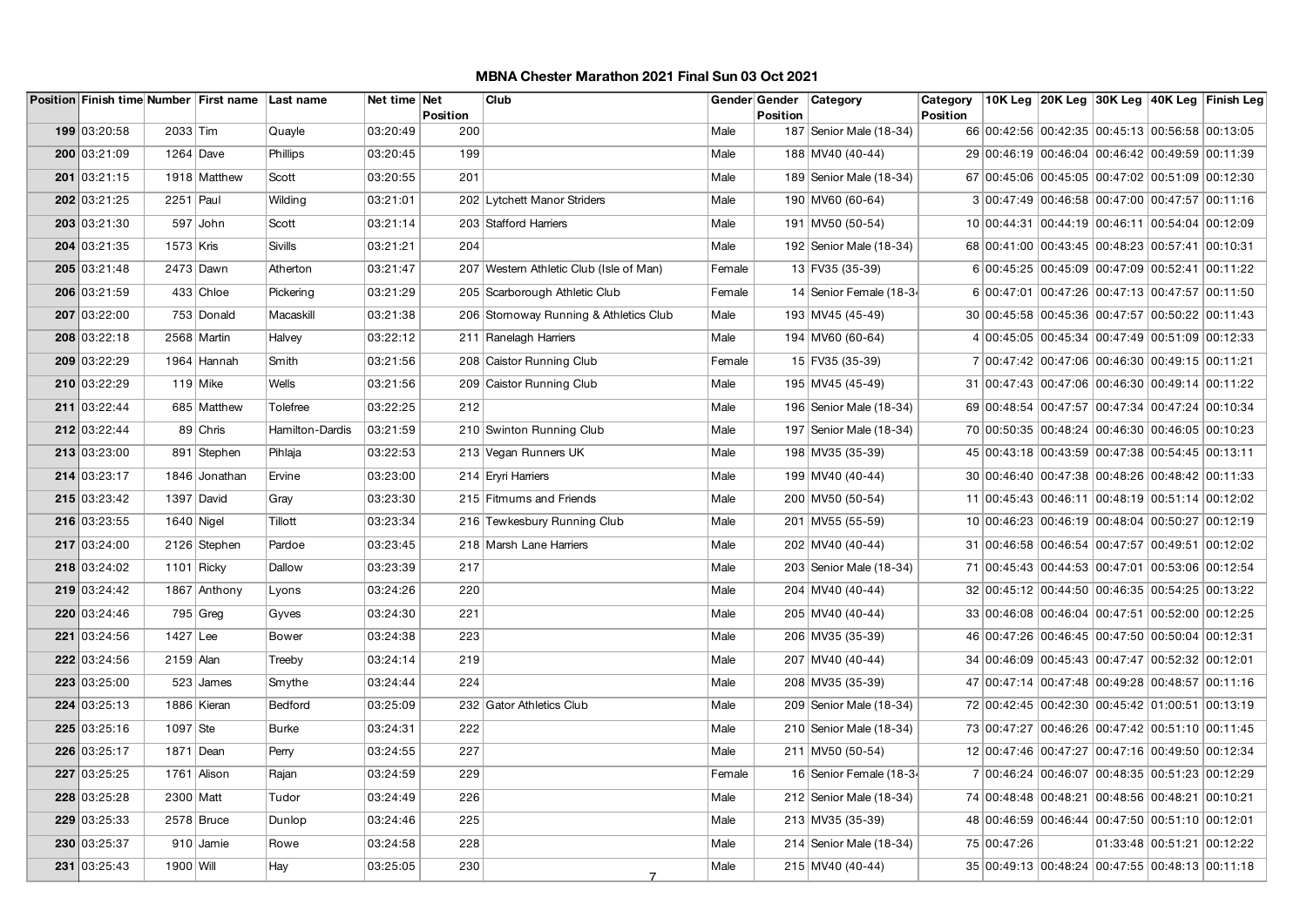|              |              | Position Finish time Number First name Last name |               | Net time Net |                        | Club                         |        |                 | Gender Gender Category    | Category        |                                                 |  | 10K Leg 20K Leg 30K Leg 40K Leg Finish Leg |
|--------------|--------------|--------------------------------------------------|---------------|--------------|------------------------|------------------------------|--------|-----------------|---------------------------|-----------------|-------------------------------------------------|--|--------------------------------------------|
| 232 03:25:53 |              | 623 Malcolm                                      | Flannery      | 03:25:43     | <b>Position</b><br>235 |                              | Male   | <b>Position</b> | 216 MV45 (45-49)          | <b>Position</b> | 32 00:43:35 00:44:52 00:46:48 00:56:31 00:13:56 |  |                                            |
|              |              |                                                  |               |              |                        |                              |        |                 |                           |                 |                                                 |  |                                            |
| 233 03:25:56 |              | $2429$ James                                     | Stibbards     | 03:25:07     | 231                    |                              | Male   |                 | 217 MV45 (45-49)          |                 | 33 00:46:48 00:45:42 00:46:43 00:52:18 00:13:33 |  |                                            |
| 234 03:26:00 |              | 2174 Michael                                     | Bottomley     | 03:25:35     | 234                    |                              | Male   |                 | 218 MV40 (40-44)          |                 | 36 00:45:54 00:45:17 00:47:01 00:53:32 00:13:48 |  |                                            |
| 235 03:26:01 |              | 2381 Steve                                       | Newman        | 03:25:15     | 233                    |                              | Male   |                 | 219 Senior Male (18-34)   |                 | 76 00:51:59 00:47:17 00:45:05 00:48:59 00:11:53 |  |                                            |
| 236 03:26:03 | 1103 Sean    |                                                  | Durkan        | 03:25:46     | 236                    |                              | Male   |                 | 220 MV40 (40-44)          |                 | 37 00:45:57 00:44:35 00:46:27 00:55:14 00:13:32 |  |                                            |
| 237 03:26:07 |              | 1572 Stephen                                     | Pendergrast   | 03:25:53     | 237                    |                              | Male   |                 | 221 MV35 (35-39)          |                 | 49 00:44:53 00:45:09 00:49:05 00:53:16 00:13:29 |  |                                            |
| 238 03:26:12 | $1913$ Alex  |                                                  | <b>Byrd</b>   | 03:25:57     | 238                    |                              | Male   |                 | 222 Senior Male (18-34)   |                 | 77 00:47:18 00:47:20 00:48:52 00:50:32 00:11:53 |  |                                            |
| 239 03:26:35 |              | 361 Richard                                      | Barcock       | 03:26:03     |                        | 239 Bearbrook Running Club   | Male   |                 | 223 MV55 (55-59)          |                 | 11 00:47:39 00:47:49 00:48:11 00:50:04 00:12:18 |  |                                            |
| 240 03:26:38 | 1969 Laith   |                                                  | Flanagan      | 03:26:16     |                        | 241 Ackworth Road Runners    | Male   |                 | 224   Senior Male (18-34) |                 | 78 00:46:49 00:46:45 00:47:59 00:52:26 00:12:16 |  |                                            |
| 241 03:26:45 |              | 60 Matt                                          | Helme         | 03:26:23     |                        | 242 Liverpool Running Club   | Male   |                 | 225 MV60 (60-64)          |                 | 5 00:47:44 00:47:04 00:48:02 00:51:00 00:12:30  |  |                                            |
| 242 03:26:49 | 2489 Carl    |                                                  | Savage        | 03:26:07     |                        | 240 Badgers                  | Male   |                 | 226 Senior Male (18-34)   | 79              |                                                 |  | 01:33:59 00:47:40 00:52:12 00:12:15        |
| 243 03:26:50 | 2208 Lee     |                                                  | Gaukrodger    | 03:26:27     | 243                    |                              | Male   |                 | 227 MV45 (45-49)          |                 | 34 00:42:40 00:43:33 00:49:16 00:57:30 00:13:27 |  |                                            |
| 244 03:26:50 |              | 1525 Martin                                      | Gregory       | 03:26:39     | 244                    |                              | Male   |                 | 228 MV50 (50-54)          |                 | 13 00:46:23 00:45:40 00:46:25 00:54:00 00:14:09 |  |                                            |
| 245 03:27:09 |              | 469 Matthew                                      | Lawless       | 03:26:40     |                        | 245 Lonely Goat RC           | Male   |                 | 229 MV35 (35-39)          |                 | 50 00:48:41 00:47:31 00:48:42 00:50:03 00:11:41 |  |                                            |
| 246 03:27:12 | $2188$ Chris |                                                  | Littlewood    | 03:26:54     | 246                    |                              | Male   |                 | 230 MV40 (40-44)          |                 | 38 00:48:19 00:48:06 00:49:29 00:49:31 00:11:26 |  |                                            |
| 247 03:27:13 | $1457$ Joe   |                                                  | Pritchard     | 03:27:09     | 250                    |                              | Male   |                 | 231   Senior Male (18-34) |                 | 80 00:41:52 00:43:06 00:47:44 00:59:46 00:14:39 |  |                                            |
| 248 03:27:19 | 1503 Neil    |                                                  | Sutton        | 03:27:05     | 248                    | 3671994 Male                 |        |                 | 232 MV40 (40-44)          |                 | 39 00:46:10 00:49:38 00:46:50 00:52:17 00:12:09 |  |                                            |
| 249 03:27:32 |              | 894 Andrew                                       | <b>Barlow</b> | 03:27:05     | 247                    |                              | Male   |                 | 233 MV50 (50-54)          |                 | 14 00:48:39 00:47:55 00:48:04 00:50:02 00:12:24 |  |                                            |
| 250 03:27:54 |              | 1393 Sanjai                                      | Sharma        | 03:27:24     |                        | 251 Bournemouth AC           | Male   |                 | 234 MV60 (60-64)          |                 | 6 00:49:19 00:49:08 00:49:18 00:48:05 00:11:32  |  |                                            |
| 251 03:27:54 | 1590 Luke    |                                                  | King          | 03:27:09     | 249                    |                              | Male   |                 | 235 Senior Male (18-34)   |                 | 81 00:49:24 00:48:35 00:48:47 00:48:47 00:11:35 |  |                                            |
| 252 03:28:13 |              | 170 Sophie                                       | Bimie         | 03:27:37     |                        | 252 Time2Run Events          | Female |                 | 17 Senior Female (18-34   |                 | 8 00:48:04 00:47:20 00:49:18 00:51:08 00:11:45  |  |                                            |
| 253 03:28:34 | $2671$ Chris |                                                  | Hutton        | 03:28:09     | 257                    |                              | Male   |                 | 236 MV40 (40-44)          |                 | 40 00:48:00 00:47:13 00:47:38 00:52:18 00:12:58 |  |                                            |
| 254 03:28:35 |              | $659$ John                                       | Richardson    | 03:27:52     | 253                    |                              | Male   |                 | 237 MV40 (40-44)          |                 | 41 00:46:56 00:46:27 00:48:32 00:52:58 00:12:57 |  |                                            |
| 255 03:28:36 | 2334 Mark    |                                                  | Newman        | 03:28:05     | 255                    |                              | Male   |                 | 238 MV35 (35-39)          |                 | 51 00:47:26 00:48:02 00:49:12 00:51:16 00:12:07 |  |                                            |
| 256 03:28:37 | $2503$ Rob   |                                                  | Peacock       | 03:27:54     | 254                    |                              | Male   |                 | 239 MV45 (45-49)          |                 | 35 00:49:41 00:48:59 00:48:51 00:49:00 00:11:21 |  |                                            |
| 257 03:28:41 | 1563 Ben     |                                                  | Dooley        | 03:28:23     | 259                    |                              | Male   |                 | 240 Senior Male (18-34)   |                 | 82 00:45:15 00:44:40 00:46:15 00:58:09 00:14:02 |  |                                            |
| 258 03:28:45 |              | $2347$ Shafiq                                    | Khan          | 03:28:07     |                        | 256 Blackburn Road Runners   | Male   |                 | 241 MV45 (45-49)          |                 | 36 00:49:10 00:49:10 00:49:15 00:48:58 00:11:33 |  |                                            |
| 259 03:28:52 |              | 1411 Jonathan                                    | Prichard      | 03:28:26     |                        | 260 Tattenhall Runners       | Male   |                 | 242 MV55 (55-59)          |                 | 12 00:48:09 00:47:11 00:48:45 00:51:35 00:12:44 |  |                                            |
| 260 03:28:56 |              | 2171 Matthew                                     | Jones         | 03:28:52     | 264                    |                              | Male   |                 | 243 MV50 (50-54)          |                 | 15 00:42:01 00:42:41 00:50:16 01:02:59 00:10:54 |  |                                            |
| 261 03:28:59 | 1483 lan     |                                                  | Christie      | 03:28:21     | 258                    |                              | Male   |                 | 244 MV55 (55-59)          |                 | 13 00:49:40 00:49:07 00:50:43 00:48:40 00:10:10 |  |                                            |
| 262 03:29:02 |              | 563 Sasha                                        | Yap           | 03:28:30     |                        | 261 Pensby Runners           | Female |                 | 18 FV35 (35-39)           |                 | 8 00:47:53 00:48:19 00:49:34 00:50:33 00:12:09  |  |                                            |
| 262 03:29:02 | $1644$ Nigel |                                                  | Cotton        | 03:28:52     | 263                    |                              | Male   |                 | 245 MV55 (55-59)          |                 | 14 00:45:32 00:45:31 00:46:39 00:58:06 00:13:02 |  |                                            |
| 264 03:29:08 |              | $148$ Rob                                        | Fernyhough    | 03:28:46     |                        | 262 Helsby Running Club<br>8 | Male   |                 | 246 MV40 (40-44)          |                 | 42 00:48:16 00:49:02 00:49:41 00:50:24 00:11:22 |  |                                            |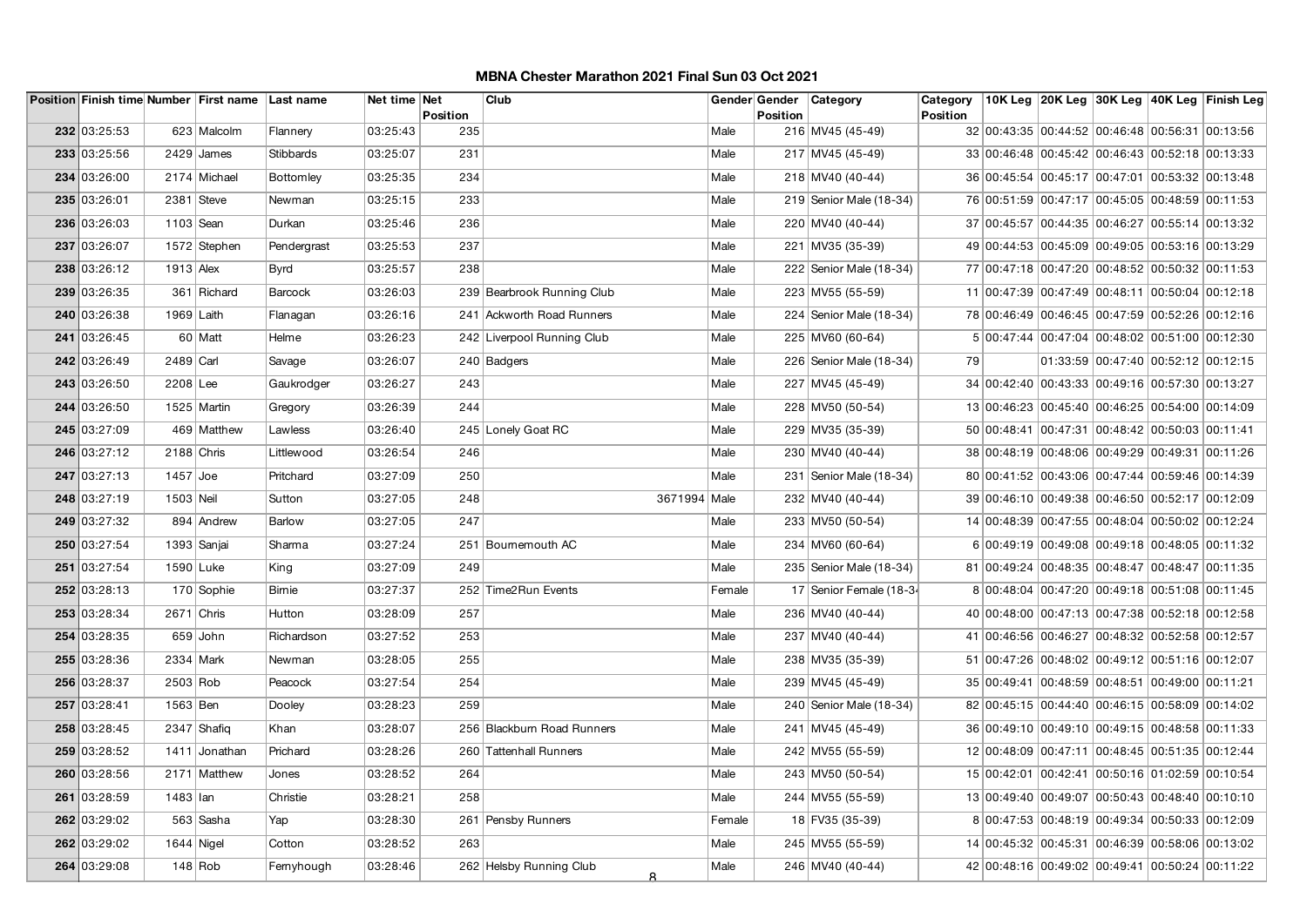|              |              | Position Finish time Number First name Last name |               | Net time Net | Position | Club                                                  |        | <b>Position</b> | Gender Gender   Category  | Category<br><b>Position</b> |                                                 |  | 10K Leg 20K Leg 30K Leg 40K Leg Finish Leg |
|--------------|--------------|--------------------------------------------------|---------------|--------------|----------|-------------------------------------------------------|--------|-----------------|---------------------------|-----------------------------|-------------------------------------------------|--|--------------------------------------------|
| 265 03:29:09 |              | 2281 Daniel                                      | Clegg         | 03:28:53     | 266      |                                                       | Male   |                 | 247 Senior Male (18-34)   |                             | 83 00:48:06 00:47:38 00:48:37 00:51:44 00:12:45 |  |                                            |
| 266 03:29:10 |              | 2462 Dawn                                        | <b>Broom</b>  | 03:28:57     |          | 269 Penistone Footpath Runners & Athletic Clui Female |        |                 | 19 FV55 (55-59)           |                             | 1 00:49:32 00:48:53 00:49:35 00:49:29 00:11:25  |  |                                            |
| 267 03:29:22 |              | 2081 Richard                                     | Davies        | 03:28:56     |          | 268 Maidenhead AC                                     | Male   |                 | 248 MV45 (45-49)          |                             | 37 00:47:18 00:46:45 00:48:10 00:53:43 00:12:58 |  |                                            |
| 268 03:29:28 | 1458 Ben     |                                                  | Churchman     | 03:28:52     |          | 265 Diss and District AC                              | Male   |                 | 249 MV35 (35-39)          |                             | 52 00:49:15 00:48:32 00:47:48 00:52:02 00:11:14 |  |                                            |
| 269 03:29:32 |              | 1569 Jessica                                     | Knowles       | 03:28:54     |          | 267 Congleton Harriers                                | Female |                 | 20 FV45 (45-49)           |                             | 1 00:48:00 00:49:02 00:50:01 00:50:30 00:11:20  |  |                                            |
| 270 03:29:32 | 2468 Ryan    |                                                  | <b>Morris</b> | 03:29:09     |          | 270 South Cheshire Harriers                           | Male   |                 | 250 Senior Male (18-34)   |                             | 84 00:45:06 00:45:20 00:47:26 00:57:58 00:13:16 |  |                                            |
| 271 03:29:38 |              | 699 Sion                                         | O'Neil        | 03:29:11     | 271      |                                                       | Male   |                 | 251 MV45 (45-49)          |                             | 38 00:51:42 00:49:36 00:48:17 00:48:33 00:11:02 |  |                                            |
| 272 03:29:43 |              | $2107$ Danny                                     | Osborne       | 03:29:21     | 275      |                                                       | Male   |                 | 252 Senior Male (18-34)   |                             | 85 00:48:19 00:47:52 00:48:20 00:52:10 00:12:38 |  |                                            |
| 273 03:29:47 | 2308 Phil    |                                                  | Owen          | 03:29:19     | 273      |                                                       | Male   |                 | 253   Senior Male (18-34) |                             | 86 00:49:26 00:49:03 00:48:58 00:50:16 00:11:34 |  |                                            |
| 274 03:29:50 | $1714$ Russ  |                                                  | Platt         | 03:29:30     |          | 276 Warrington Road Runners                           | Male   |                 | 254 MV55 (55-59)          |                             | 15 00:47:14 00:46:22 00:48:45 00:54:15 00:12:53 |  |                                            |
| 275 03:29:51 | 2151 Ben     |                                                  | Wall          | 03:29:44     | 280      |                                                       | Male   |                 | 255 MV35 (35-39)          |                             | 53 00:45:22 00:45:22 00:47:12 00:57:40 00:14:08 |  |                                            |
| 275 03:29:51 |              | $2424$ David                                     | Evans         | 03:29:16     | 272      |                                                       | Male   |                 | 255 MV40 (40-44)          |                             | 43 00:49:15 00:49:08 00:49:25 00:50:05 00:11:22 |  |                                            |
| 277 03:30:00 | $2115$ Dan   |                                                  | McFetrich     | 03:29:52     | 283      |                                                       | Male   |                 | 257 MV45 (45-49)          |                             | 39 00:42:04 00:43:22 00:51:45 00:59:27 00:13:12 |  |                                            |
| 278 03:30:02 |              | 626 Keith                                        | Johnstone     | 03:29:50     |          | 282 100 Marathon Club                                 | Male   |                 | 258 MV45 (45-49)          |                             | 40 00:47:21 00:47:00 00:49:10 00:53:45 00:12:32 |  |                                            |
| 279 03:30:09 |              | 1392   Kevin                                     | Gregory       | 03:29:38     |          | 278 South Kent Harriers                               | Male   |                 | 259 MV60 (60-64)          | 7                           |                                                 |  | 01:39:07 00:49:46 00:49:35 00:11:08        |
| 280 03:30:11 |              | 169 Kevin                                        | McLoughlin    | 03:29:54     | 284      |                                                       | Male   |                 | 260 MV55 (55-59)          |                             | 16 00:47:26 00:48:09 00:49:01 00:52:12 00:13:04 |  |                                            |
| 281 03:30:12 |              | $1140$ Amey                                      | Brassington   | 03:29:20     |          | 274 Kettering Town Harriers                           | Female |                 | 21 Senior Female (18-34   |                             | 9 00:50:09 00:49:46 00:49:41 00:48:33 00:11:09  |  |                                            |
| 282 03:30:23 |              | 2580 James                                       | Watt          | 03:29:34     |          | 277 Derwent Runners (Derby)                           | Male   |                 | 261 MV35 (35-39)          |                             | 54 00:50:12 00:49:37 00:49:01 00:49:21 00:11:20 |  |                                            |
| 283 03:30:28 |              | 543 Steve                                        | Cranston      | 03:30:10     | 289      |                                                       | Male   |                 | 262 MV35 (35-39)          |                             | 55 00:48:09 00:47:54 00:49:04 00:52:32 00:12:29 |  |                                            |
| 284 03:30:31 | 2689 lan     |                                                  | Shorrock      | 03:30:09     |          | 288 Pensby Runners                                    | Male   |                 | 263 MV45 (45-49)          |                             | 41 00:49:17 00:49:11 00:49:33 00:50:51 00:11:16 |  |                                            |
| 284 03:30:31 |              | 2690 David                                       | Green         | 03:30:09     |          | 287 Pensby Runners                                    | Male   |                 | 263 MV40 (40-44)          |                             | 44 00:49:18 00:49:09 00:49:32 00:50:51 00:11:16 |  |                                            |
| 286 03:30:38 |              | 1678 Chrissi                                     | Stewart       | 03:29:46     |          | 281 Kettering Town Harriers                           | Female |                 | 22 FV35 (35-39)           |                             | 9 00:50:09 00:49:46 00:49:41 00:48:33 00:11:35  |  |                                            |
| 287 03:30:42 |              | 1564 Sophie Anne Flanagan                        |               | 03:30:08     |          | 285 Serpentine RC                                     | Female |                 | 23 Senior Female (18-34   |                             | 10 00:48:06 00:47:37 00:49:30 00:53:00 00:11:52 |  |                                            |
| 288 03:30:47 |              | $175$ Nick                                       | Davis         | 03:29:39     |          | 279 Chester Road Runners                              | Male   |                 | 265 MV45 (45-49)          |                             | 42 00:48:43 00:48:24 00:49:38 00:50:55 00:11:57 |  |                                            |
| 289 03:31:04 | 2408 Mark    |                                                  | Churton       | 03:30:09     |          | 286 Stone Master Marathoners                          | Male   |                 | 266 MV50 (50-54)          |                             | 16 00:48:35 00:47:48 00:49:00 00:52:01 00:12:43 |  |                                            |
| 290 03:31:27 |              | 929 Jack                                         | Rigby         | 03:30:21     | 290      |                                                       | Male   |                 | 267 Senior Male (18-34)   |                             | 87 00:48:49 00:48:43 00:49:36 00:51:03 00:12:09 |  |                                            |
| 291 03:31:39 |              | 470   Dan                                        | Farrimond     | 03:31:25     | 299      |                                                       | Male   |                 | 268 MV35 (35-39)          |                             | 56 00:48:54 00:49:16 00:49:59 00:51:05 00:12:09 |  |                                            |
| 292 03:31:41 | $1345$ Chris |                                                  | Hannaway      | 03:30:45     | 291      |                                                       | Male   |                 | 269 MV45 (45-49)          |                             | 43 00:48:55 00:48:47 00:49:36 00:51:02 00:12:23 |  |                                            |
| 293 03:31:42 |              | 971 Gareth                                       | Fletcher      | 03:31:22     | 297      |                                                       | Male   |                 | 270 MV35 (35-39)          |                             | 57 00:49:38 00:48:01 00:51:04 00:50:52 00:11:45 |  |                                            |
| 294 03:31:46 |              | $163$ Mark                                       | Johns         | 03:31:32     | 300      |                                                       | Male   |                 | 271 MV40 (40-44)          |                             | 45 00:44:32 00:44:22 00:46:11 01:02:47 00:13:38 |  |                                            |
| 295 03:31:46 | $2437$ Craig |                                                  | Kingsley      | 03:31:20     | 295      |                                                       | Male   |                 | 272 MV45 (45-49)          |                             | 44 00:49:10 00:48:45 00:49:20 00:51:44 00:12:20 |  |                                            |
| 296 03:31:53 | $2273$ Alex  |                                                  | Dimsdale      | 03:31:17     | 294      |                                                       | Male   |                 | 273 MV50 (50-54)          |                             | 17 00:47:35 00:48:02 00:50:48 00:52:00 00:12:49 |  |                                            |
| 297 03:32:00 | $1424$ John  |                                                  | Fifer         | 03:30:58     |          | 292 Nantwich Running Club<br><u>o</u>                 | Male   |                 | 274 MV55 (55-59)          |                             | 17 00:50:18 00:49:45 00:49:44 00:49:38 00:11:30 |  |                                            |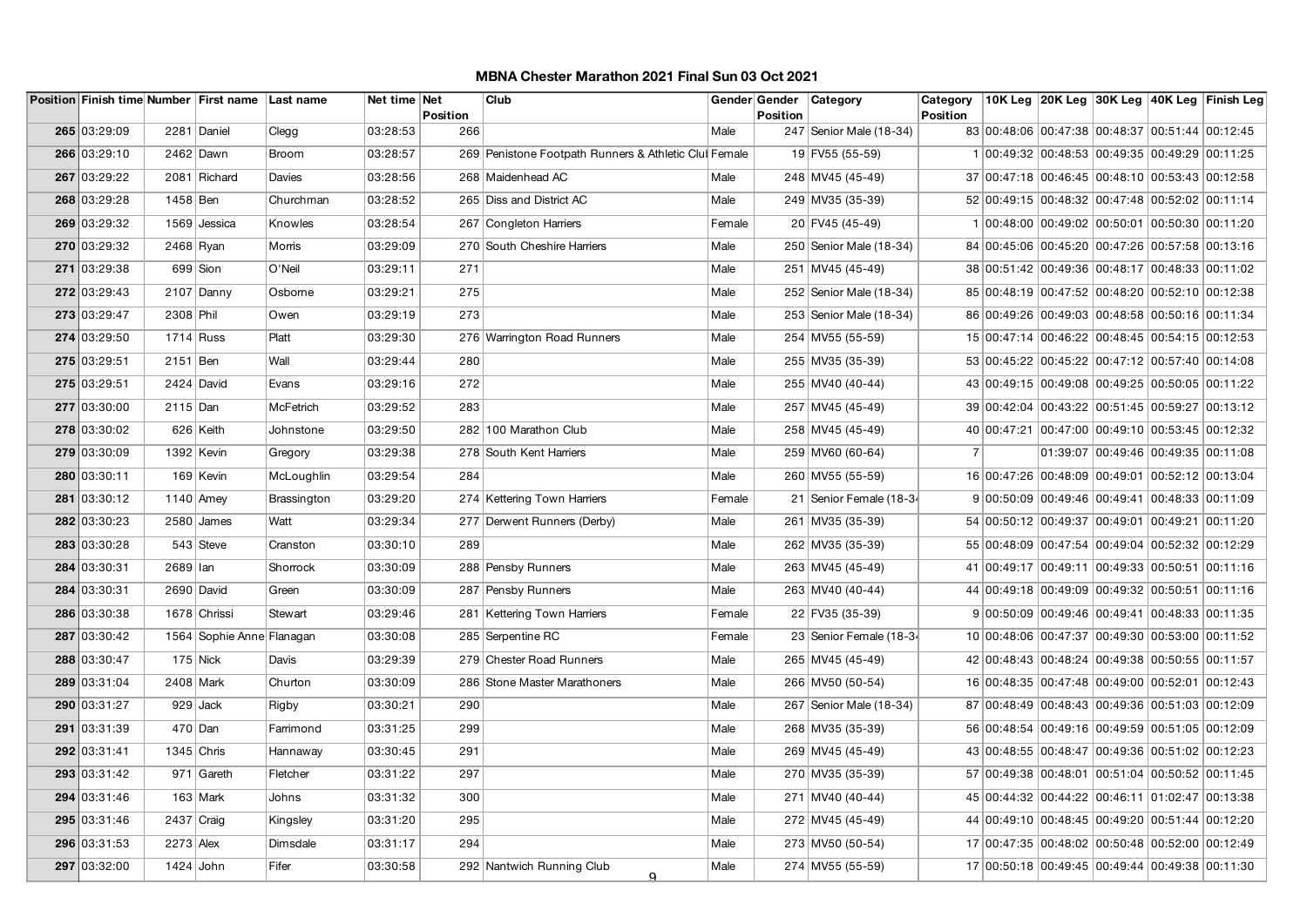|              |             | Position Finish time Number First name Last name |                  | Net time Net | Position | Club                         |        | Position | Gender Gender   Category | Category<br><b>Position</b> |                                                 |  | 10K Leg 20K Leg 30K Leg 40K Leg Finish Leg |
|--------------|-------------|--------------------------------------------------|------------------|--------------|----------|------------------------------|--------|----------|--------------------------|-----------------------------|-------------------------------------------------|--|--------------------------------------------|
| 298 03:32:06 | 1949 Liam   |                                                  | McDonald         | 03:31:16     | 293      |                              | Male   |          | 275 Senior Male (18-34)  |                             | 88 00:49:04 00:49:32 00:50:20 00:50:43 00:11:34 |  |                                            |
| 299 03:32:07 |             | 2168 Michael                                     | Croft            | 03:31:39     | 301      |                              | Male   |          | 276 MV35 (35-39)         |                             | 58 00:45:28 00:46:58 00:49:12 00:56:43 00:13:16 |  |                                            |
| 300 03:32:08 | $2665$ Guy  |                                                  | Riddell          | 03:31:21     |          | 296 Glossopdale Harriers     | Male   |          | 277 MV45 (45-49)         |                             | 45 00:49:41 00:49:12 00:49:38 00:50:44 00:12:05 |  |                                            |
| 301 03:32:09 |             | 2030   Kevin-malach Murphy                       |                  | 03:31:25     |          | 298 Harrogate Harriers & AC  | Male   |          | 278 MV65 (65-69)         |                             | 1 00:47:41 00:47:36 00:50:24 00:53:10 00:12:32  |  |                                            |
| 302 03:32:19 |             | 2597 Stephanie                                   |                  | 03:31:42     |          | 302 Warrington Running Club  | Female |          | 24 FV35 (35-39)          |                             | 10 00:49:00 00:49:14 00:49:50 00:51:23 00:12:13 |  |                                            |
| 303 03:32:29 |             | 2352 Joseph                                      | Rylance<br>Kelly | 03:32:10     | 305      |                              | Male   |          | 279 Senior Male (18-34)  |                             | 89 00:45:19 00:46:18 00:51:07 00:57:22 00:12:02 |  |                                            |
|              |             |                                                  |                  |              |          |                              |        |          |                          |                             |                                                 |  |                                            |
| 304 03:32:32 |             | 1594 Esme                                        | Wilson           | 03:32:11     |          | 306 Honiton RC               | Female |          | 25 FV35 (35-39)          |                             | 11 00:48:32 00:48:46                            |  | 01:42:47 00:12:05                          |
| 305 03:32:37 | $1671$ Lucy |                                                  | <b>Ellis</b>     | 03:31:58     |          | 303 West End Runners         | Female |          | 26 Senior Female (18-34  |                             | 11 00:51:34 00:51:29 00:50:38 00:47:55 00:10:19 |  |                                            |
| 306 03:32:43 | 1429 Ben    |                                                  | <b>Flowers</b>   | 03:32:20     | 307      |                              | Male   |          | 280 Senior Male (18-34)  |                             | 90 00:48:51 00:48:54 00:49:55 00:52:36 00:12:02 |  |                                            |
| 307 03:32:46 |             | $2076$ James                                     | Nicholls         | 03:32:46     |          | 313 UKRunChat Running Club   | Male   |          | 281 MV35 (35-39)         |                             | 59 00:46:18 00:45:46 00:46:04 00:58:29 00:16:07 |  |                                            |
| 308 03:33:08 |             | 1466 Jon-Paul                                    | Daly             | 03:32:33     | 309      |                              | Male   |          | 282 MV40 (40-44)         |                             | 46 00:48:55 00:48:24 00:49:48 00:52:43 00:12:40 |  |                                            |
| 309 03:33:09 | 1895 Paul   |                                                  | <b>Brown</b>     | 03:32:29     |          | 308 Liverpool Running Club   | Male   |          | 283 MV40 (40-44)         |                             | 47 00:51:29 00:50:58 00:50:23 00:48:40 00:10:57 |  |                                            |
| 310 03:33:10 |             | 336 Paul                                         | Gresty           | 03:32:38     |          | 310 Shropshire Shufflers     | Male   |          | 284 MV65 (65-69)         |                             | 2 00:49:43 00:49:23 00:50:19 00:50:58 00:12:12  |  |                                            |
| 311 03:33:13 |             | 1736 Daniel                                      | Jones            | 03:32:44     | 311      |                              | Male   |          | 285 MV45 (45-49)         |                             | 46 00:49:18 00:49:51 00:50:08 00:50:58 00:12:27 |  |                                            |
| 312 03:33:25 | 2550 John   |                                                  | Stevenson        | 03:33:02     | 316      |                              | Male   |          | 286 MV35 (35-39)         |                             | 60 00:49:27 00:49:26 00:48:08 00:53:41 00:12:18 |  |                                            |
| 313 03:33:37 | 1843 Ben    |                                                  | Hudson           | 03:32:55     |          | 314 North Wales Road Runners | Male   |          | 287 MV40 (40-44)         |                             | 48 00:49:10 00:49:07 00:49:15 00:52:33 00:12:48 |  |                                            |
| 314 03:33:44 |             | $2605$ Simon                                     | Green            | 03:33:12     | 318      |                              | Male   |          | 288 MV45 (45-49)         |                             | 47 00:49:20 00:49:31 00:50:39 00:50:35 00:13:05 |  |                                            |
| 315 03:33:44 |             | 1775 Oliver                                      | Leadbeater       | 03:32:58     |          | 315 Chester Road Runners     | Male   |          | 289 Senior Male (18-34)  |                             | 91 00:50:33 00:48:43 00:48:31 00:52:43 00:12:26 |  |                                            |
| 316 03:33:52 |             | 1606 Alexa                                       | Hughes           | 03:32:44     | 312      |                              | Female |          | 27 FV45 (45-49)          |                             | 2 00:49:45 00:48:46 00:49:48 00:51:24 00:12:59  |  |                                            |
| 317 03:34:03 |             | 463 Claire                                       | Harrison         | 03:33:49     |          | 323 NORTH COTSWOLD TRI & RUN | Female |          | 28 FV45 (45-49)          |                             | 3 00:48:04 00:49:35 00:51:22 00:52:41 00:12:04  |  |                                            |
| 318 03:34:04 |             | 874 Daniel                                       | Henderson        | 03:33:32     |          | 321 Daventry Road Runners    | Male   |          | 290 MV40 (40-44)         |                             | 49 00:49:06 00:48:43 00:50:24 00:52:23 00:12:54 |  |                                            |
| 319 03:34:06 | 2649 Saif   |                                                  | Mirza            | 03:33:36     |          | 322 Clapham Chasers          | Male   |          | 291 Senior Male (18-34)  |                             | 92 00:50:40 00:49:07 00:50:05 00:51:50 00:11:53 |  |                                            |
| 320 03:34:08 |             | 859 Selina                                       | Cuss             | 03:33:14     | 319      |                              | Female |          | 29 FV45 (45-49)          |                             | 4 00:50:12 00:49:47 00:51:07 00:50:24 00:11:41  |  |                                            |
| 321 03:34:10 | $2355$ Jo   |                                                  | Payze            | 03:33:57     | 325      |                              | Female |          | 30 FV45 (45-49)          |                             | 5 00:46:44 00:47:13 00:52:04 00:54:18 00:13:36  |  |                                            |
| 322 03:34:18 | $1141$ Jack |                                                  | Scott            | 03:33:11     | 317      |                              | Male   |          | 292 Senior Male (18-34)  |                             | 93 00:49:54 00:48:23 00:51:33 00:52:06 00:11:13 |  |                                            |
| 323 03:34:24 |             | 2104 Rachel                                      | Soares           | 03:34:06     | 327      |                              | Female |          | 31 FV35 (35-39)          |                             | 12 00:48:35 00:48:46 00:50:22 00:54:04 00:12:17 |  |                                            |
| 324 03:34:32 | 286 Ben     |                                                  | Cook             | 03:34:15     | 328 N/A  |                              | Male   |          | 293 MV45 (45-49)         |                             | 48 00:46:08 00:46:42 00:51:31 00:56:44 00:13:07 |  |                                            |
| 325 03:34:41 | 1976 Alan   |                                                  | Reynolds         | 03:33:18     | 320      |                              | Male   |          | 294 MV50 (50-54)         |                             | 18 00:51:09 00:51:14 00:50:45 00:48:53 00:11:15 |  |                                            |
| 326 03:34:43 | 2682 Allan  |                                                  | Mclean           | 03:32:08     | 304      |                              | Male   |          | 295 MV50 (50-54)         |                             | 19 00:48:50 00:49:22 00:49:30 00:51:57 00:12:28 |  |                                            |
| 327 03:34:46 |             | 1781 Jonathan                                    | Bridge           | 03:34:35     |          | 331 Blackburn Harriers & AC  | Male   |          | 296 MV50 (50-54)         |                             | 20 00:45:08 00:45:02 00:48:55 01:01:17 00:14:10 |  |                                            |
| 328 03:34:49 |             | 2565 Mateusz                                     | Warsinski        | 03:34:38     | 332      |                              | Male   |          | 297 Senior Male (18-34)  |                             | 94 00:44:34 00:45:22 00:53:24 00:57:55 00:13:20 |  |                                            |
| 329 03:35:06 |             | 64 Arthur                                        | Ramshaw          | 03:33:59     | 326      |                              | Male   |          | 298 Senior Male (18-34)  |                             | 95 00:51:35 00:50:12 00:49:20 00:51:01 00:11:49 |  |                                            |
| 330 03:35:06 | 2586 Andy   |                                                  | Letheren         | 03:34:22     |          | 329 Fetch Everyone           | Male   |          | 299 MV55 (55-59)         |                             | 18 00:50:59 00:50:05 00:50:35 00:50:44 00:11:56 |  |                                            |
|              |             |                                                  |                  |              |          | <u>10</u>                    |        |          |                          |                             |                                                 |  |                                            |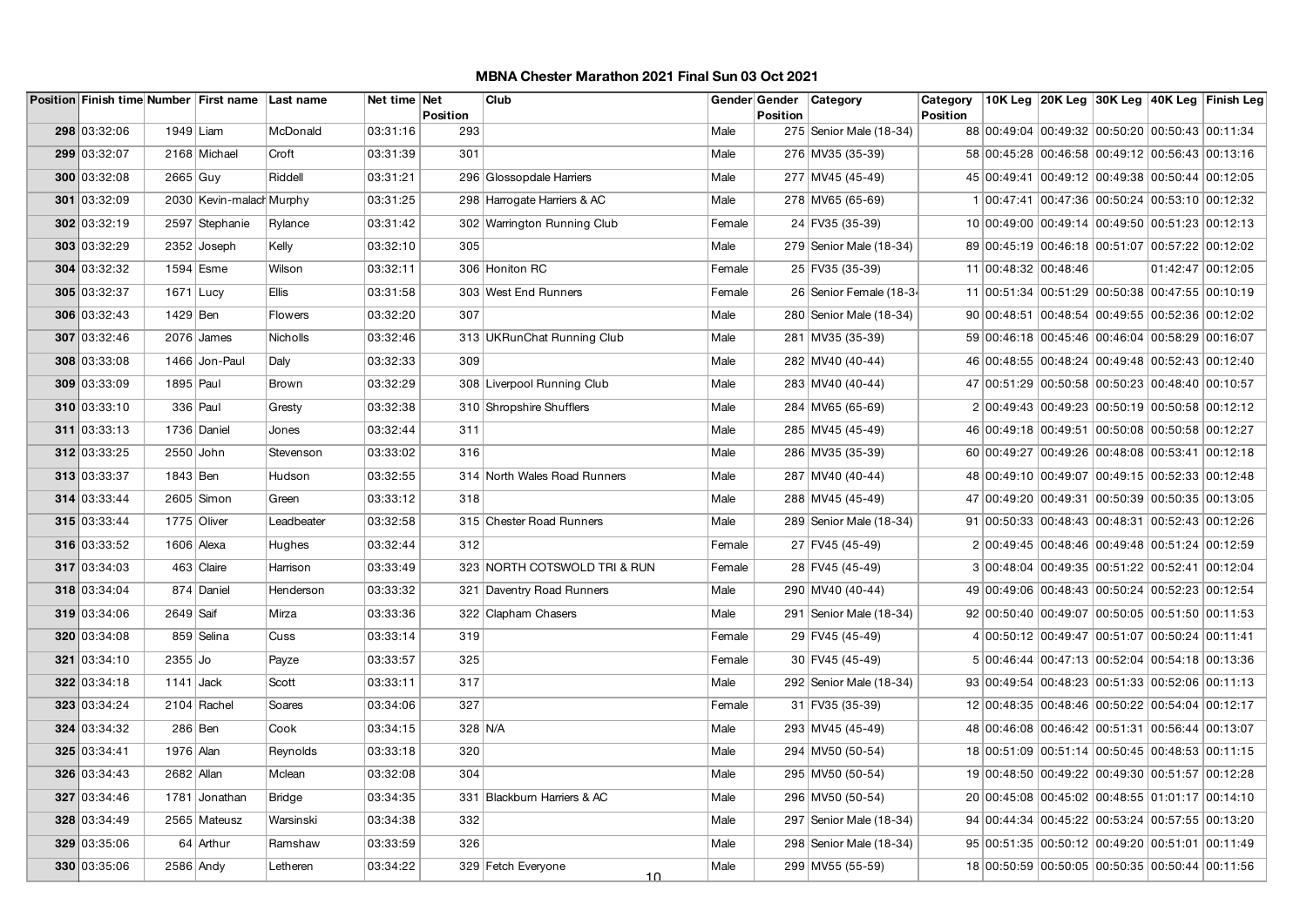|              |                   | Position Finish time Number First name Last name |                    | Net time Net |                        | Club                                |        | Gender Gender   | <b>Category</b>           | Category        |                                                  |  | 10K Leg 20K Leg 30K Leg 40K Leg Finish Leg |
|--------------|-------------------|--------------------------------------------------|--------------------|--------------|------------------------|-------------------------------------|--------|-----------------|---------------------------|-----------------|--------------------------------------------------|--|--------------------------------------------|
| 331 03:35:08 | 2474 Dean         |                                                  | Allison            | 03:34:29     | <b>Position</b><br>330 |                                     | Male   | <b>Position</b> | 300 MV40 (40-44)          | <b>Position</b> | 50 00:50:21 00:48:20 00:47:58 00:55:05 00:12:43  |  |                                            |
| 332 03:35:09 | 2099 Mark         |                                                  | Gould              | 03:34:44     | 333                    |                                     | Male   |                 | 301   MV40 (40-44)        |                 | 51 00:48:15 00:47:27 00:48:31 00:56:16 00:14:14  |  |                                            |
| 333 03:35:13 | 1998 Mike         |                                                  | Tomlinson          | 03:34:45     | 334                    |                                     | Male   |                 | 302 Senior Male (18-34)   |                 | 96 00:49:55 00:49:53 00:50:06 00:52:10 00:12:40  |  |                                            |
| 334 03:35:22 |                   | 2469 Eleanor                                     | Ashcroft           | 03:34:55     |                        | 338 Denbigh Harriers                | Female |                 | 32 Senior Female (18-34   |                 | 12 00:49:57 00:49:25 00:50:50 00:52:33 00:12:08  |  |                                            |
|              |                   |                                                  |                    |              |                        |                                     |        |                 |                           |                 |                                                  |  |                                            |
| 335 03:35:23 |                   | 629 Frankie                                      | Thomas             | 03:34:49     |                        | 336 Caistor Running Club            | Male   |                 | 303 MV60 (60-64)          |                 | 8 00:51:05 00:50:52 00:51:11 00:50:10 00:11:28   |  |                                            |
| 336 03:35:26 | $1242$ Jess       |                                                  | Christie           | 03:35:05     | 340                    |                                     | Female |                 | 33 Senior Female (18-34   |                 | 13 00:50:16 00:50:20 00:51:29 00:51:07 00:11:51  |  |                                            |
| 337 03:35:28 |                   | $430$ Liam                                       | Cronin             | 03:34:47     | 335                    |                                     | Male   |                 | 304 Senior Male (18-34)   |                 | 97 00:49:09 00:48:32 00:49:57 00:54:51 00:12:17  |  |                                            |
| 338 03:35:30 |                   | 2602 Charlie                                     | <b>Butterfield</b> | 03:34:56     |                        | 339 RAF Triathlon                   | Male   |                 | 305 MV45 (45-49)          |                 | 49 00:49:08 00:49:14 00:50:36 00:53:21 00:12:35  |  |                                            |
| 339 03:35:36 |                   | 2570 Emma                                        | Jones              | 03:34:52     |                        | 337 Croft Ambrey RC                 | Female |                 | 34 FV45 (45-49)           |                 | 6 00:47:41 00:47:56 00:51:55 00:54:04 00:13:15   |  |                                            |
| 340 03:35:52 |                   | 1096 Stephen                                     | Moss               | 03:35:18     | 344                    |                                     | Male   |                 | 306 MV45 (45-49)          |                 | 50 00:50:32 00:49:47 00:51:26 00:51:32 00:11:59  |  |                                            |
| 341 03:35:53 |                   | 86 Brian                                         | Cumpsty            | 03:35:06     |                        | 341 Thornton Cleveleys Running Club | Male   |                 | 307 MV55 (55-59)          |                 | 19 00:51:10 00:50:56 00:51:43 00:49:36 00:11:40  |  |                                            |
| 342 03:36:03 | $2067$ Paul       |                                                  | Greer              | 03:35:12     | 343                    |                                     | Male   |                 | 308 MV45 (45-49)          |                 | 51 00:50:52 00:49:48 00:50:48 00:51:38 00:12:04  |  |                                            |
| 343 03:36:06 | 2138 Dave         |                                                  | <b>Hobbs</b>       | 03:35:43     | 347                    |                                     | Male   |                 | 309 Senior Male (18-34)   |                 | 98 00:48:54 00:48:23 00:48:37 00:53:54 00:15:52  |  |                                            |
| 344 03:36:07 |                   | 2549 Kevin                                       | Goodwin            | 03:35:29     |                        | 345 Lonely Goat RC                  | Male   |                 | 310 MV60 (60-64)          |                 | 9 00:49:45 00:50:28 00:50:44 00:51:26 00:13:05   |  |                                            |
| 345 03:36:22 | 2401 Tom          |                                                  | Williams           | 03:35:10     | 342                    |                                     | Male   |                 | 311   Senior Male (18-34) |                 | 99 00:49:53 00:47:58 00:49:31 00:54:40 00:13:06  |  |                                            |
| 346 03:36:27 | 2611 Ron          |                                                  | Hashimshony        | 03:35:50     | 348                    |                                     | Male   |                 | 312 MV50 (50-54)          |                 | 21 00:49:26 00:50:11 00:51:36 00:52:43 00:11:51  |  |                                            |
| 347 03:36:36 |                   | 2194 Edward                                      | Hodgson            | 03:35:59     | 349                    |                                     | Male   |                 | 313 MV55 (55-59)          |                 | 20 00:48:30 00:48:04 00:50:35 00:55:18 00:13:30  |  |                                            |
| 348 03:36:37 | 1855 Paul         |                                                  | French             | 03:33:52     | 324                    |                                     | Male   |                 | 314 MV45 (45-49)          |                 | 52 00:50:45 00:48:54 00:49:42 00:52:00 00:12:29  |  |                                            |
| 349 03:36:40 |                   | 1988 Adrian                                      | Rogers             | 03:36:27     | 354                    |                                     | Male   |                 | 315 MV40 (40-44)          |                 | 52 00:45:15 00:45:30 00:50:16 00:59:56 00:15:29  |  |                                            |
| 350 03:36:40 | $2540$ Gary       |                                                  | O'Brien            | 03:36:03     | 350                    |                                     | Male   |                 | 316 MV55 (55-59)          |                 | 21 00:50:23 00:50:07 00:51:11 00:52:23 00:11:57  |  |                                            |
| 351 03:36:41 |                   | 2542 Michael                                     | Crombleholme       | 03:36:03     | 351                    |                                     | Male   |                 | 317 MV35 (35-39)          |                 | 61 00:50:23 00:50:06 00:51:12 00:52:24 00:11:56  |  |                                            |
| 352 03:36:42 |                   | $442$ Mark                                       | Smith              | 03:36:19     | 353                    |                                     | Male   |                 | 318 MV55 (55-59)          |                 | 22 00:48:01 00:48:27 00:51:09 00:56:08 00:12:32  |  |                                            |
| 353 03:36:57 | 2400 Alex         |                                                  | Yem                | 03:36:32     |                        | 356 Wallasey Athletic Club          | Male   |                 | 319 MV35 (35-39)          |                 | 62 00:50:00 00:49:54 00:51:44 00:52:57 00:11:55  |  |                                            |
| 354 03:37:03 |                   | 2090 Graham                                      | <b>Bretherton</b>  | 03:36:50     |                        | 360 Marsh Lane Harriers             | Male   |                 | 320 Senior Male (18-34)   |                 | 100 00:45:12 00:45:25 00:47:57 01:00:35 00:17:38 |  |                                            |
| 355 03:37:06 |                   | 788 Simon                                        | Gardner            | 03:36:54     | 363                    |                                     | Male   |                 | 321 MV50 (50-54)          |                 | 22 00:47:08 00:47:57 00:51:13 00:56:22 00:14:12  |  |                                            |
| 356 03:37:06 | $2493$ $  \n $ an |                                                  | Cawley             | 03:35:34     |                        | 346 Lonely Goat RC                  | Male   |                 | 322 MV45 (45-49)          |                 | 53 00:50:38 00:48:43 00:52:09 00:52:15 00:11:48  |  |                                            |
| 357 03:37:10 |                   | 1350 Timothy                                     | Mayall             | 03:36:41     | 357                    |                                     | Male   |                 | 323 MV40 (40-44)          |                 | 53 00:46:39 00:47:03 00:50:23 00:58:19 00:14:15  |  |                                            |
| 358 03:37:16 |                   | 1421 Stuart                                      | Abel               | 03:36:45     |                        | 358 Fylde Coast Runners             | Male   |                 | 324 MV40 (40-44)          |                 | 54 00:47:45 00:49:25 00:51:52 00:54:36 00:13:05  |  |                                            |
| 359 03:37:20 | $1817$ Phil       |                                                  | Groom              | 03:36:30     | 355                    |                                     | Male   |                 | 325   Senior Male (18-34) |                 | 101 00:47:31 00:48:13 00:50:32 00:56:43 00:13:29 |  |                                            |
| 360 03:37:21 |                   | 62 Dean                                          | Hawkridge          | 03:36:55     |                        | 365 Poplar Running Club             | Male   |                 | 326 Senior Male (18-34)   |                 | 102 00:49:32 00:49:12 00:50:14 00:54:37 00:13:18 |  |                                            |
| 361 03:37:21 |                   | 2519 Lorraine                                    | Beesley            | 03:36:51     |                        | 361 Aldridge Rc                     | Female |                 | 35 FV55 (55-59)           |                 | 2 00:51:38 00:51:09 00:51:02 00:51:15 00:11:44   |  |                                            |
| 362 03:37:22 |                   | 2526 Mandip                                      | Thandi             | 03:36:51     |                        | 362 Aldridge Rc                     | Male   |                 | 327 MV45 (45-49)          |                 | 54 00:51:36 00:51:10 00:51:03 00:51:16 00:11:44  |  |                                            |
| 363 03:37:23 |                   | $2137$ Kevin                                     | Manning            | 03:36:49     | 359                    |                                     | Male   |                 | 328 MV45 (45-49)          |                 | 55 00:46:18 00:47:43 00:49:24 00:59:31 00:13:51  |  |                                            |
|              |                   |                                                  |                    |              |                        | 11                                  |        |                 |                           |                 |                                                  |  |                                            |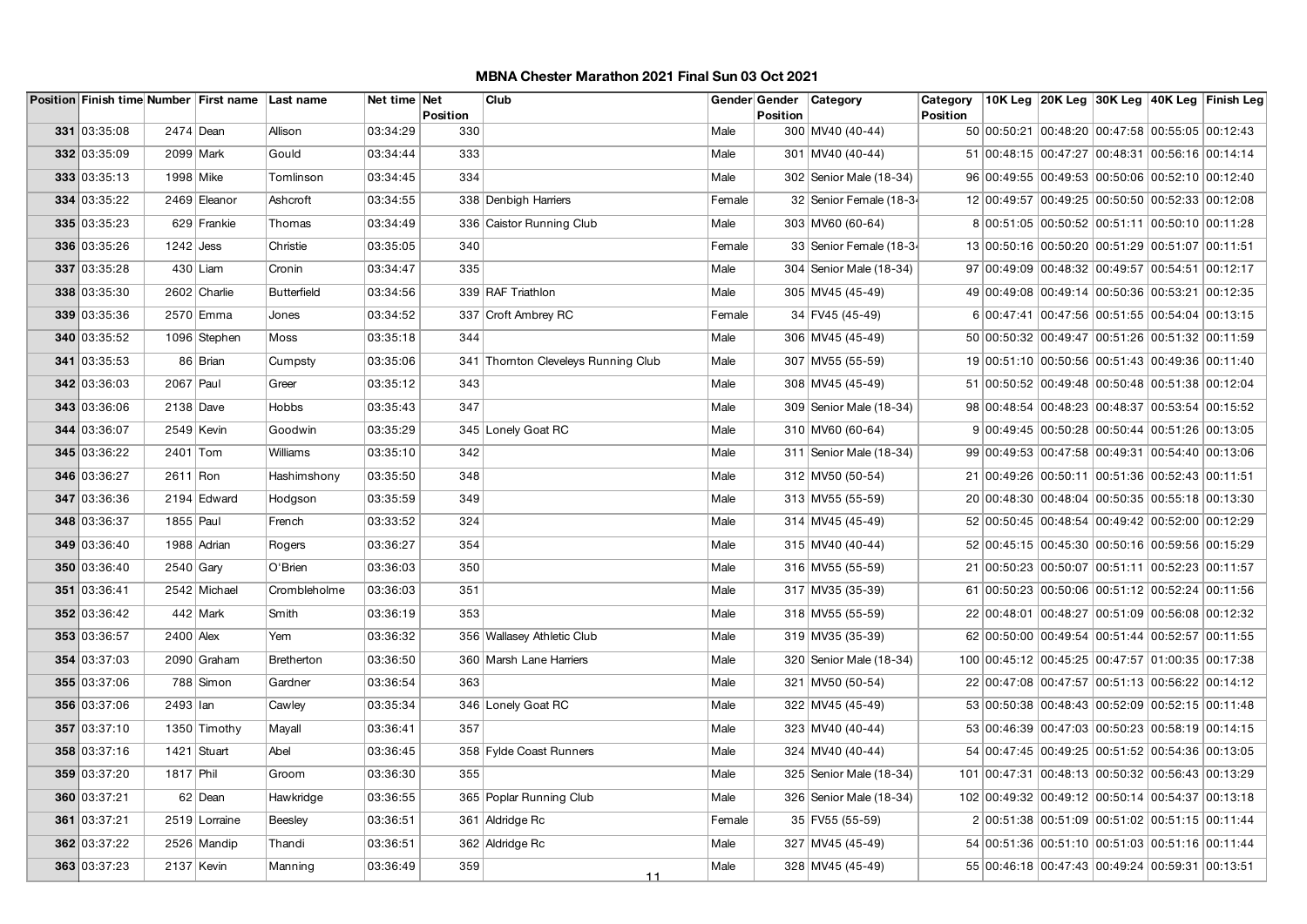|              |              | Position Finish time Number First name Last name |                | Net time Net | <b>Position</b> | Club                                        |        | <b>Position</b> | Gender Gender   Category | Category<br><b>Position</b> |                                                  |                                       | 10K Leg  20K Leg  30K Leg  40K Leg  Finish Leg |
|--------------|--------------|--------------------------------------------------|----------------|--------------|-----------------|---------------------------------------------|--------|-----------------|--------------------------|-----------------------------|--------------------------------------------------|---------------------------------------|------------------------------------------------|
| 364 03:37:33 |              | 2257 Olivia                                      | Poole          | 03:37:09     |                 | 366 London Frontrunners                     | Female |                 | 36 FV35 (35-39)          |                             | 13 00:49:04 00:49:14 00:52:12 00:54:11 00:12:25  |                                       |                                                |
| 365 03:37:36 | 1336 Paul    |                                                  | Hammerton      | 03:36:13     |                 | 352 Redhill Road Runners                    | Male   |                 | 329 MV45 (45-49)         |                             | 56 00:51:48 00:49:30 00:48:14 00:53:32 00:13:07  |                                       |                                                |
| 366 03:37:38 |              | $1378$ Steve                                     | Tingle         | 03:37:26     |                 | 370 Red Rose Road Runners                   | Male   |                 | 330 MV55 (55-59)         |                             | 23 00:45:43 00:47:19 00:52:36 00:59:24 00:12:21  |                                       |                                                |
| 367 03:37:42 |              | $2324$ Simon                                     | Couchman       | 03:37:23     |                 | 368 Fylde Coast Runners                     | Male   |                 | 331 MV45 (45-49)         |                             | 57 00:44:24 00:46:20 00:52:16 00:59:44 00:14:37  |                                       |                                                |
| 368 03:38:10 |              | $257$ Chris                                      | Scutter        | 03:37:24     | 369             |                                             | Male   |                 | 332 Senior Male (18-34)  |                             | 103 00:51:54 00:50:44 00:50:56 00:50:39 00:13:09 |                                       |                                                |
| 369 03:38:28 |              | 1763 Nickolas                                    | Mulherin       | 03:37:19     | 367             |                                             | Male   |                 | 333 Senior Male (18-34)  |                             | 104 00:42:58 00:45:39 00:53:03 01:00:51 00:14:47 |                                       |                                                |
| 370 03:38:33 |              | 1544 Kameron                                     | Simmons-Sandy  | 03:38:05     |                 | 376 Cerist Triathlon Club                   | Male   |                 | 334 Senior Male (18-34)  |                             | 105 00:49:39 00:48:52 00:48:42 00:56:46 00:14:03 |                                       |                                                |
| 371 03:38:33 |              | 2521 Derek                                       | Gibbon         | 03:37:52     |                 | 372 Chester Triathlon Club                  | Male   |                 | 335 MV50 (50-54)         |                             | 23 00:49:09 00:49:35 00:51:15 00:54:25 00:13:27  |                                       |                                                |
| 372 03:38:36 |              | 2277 Stephen                                     | Davies         | 03:38:18     | 377             |                                             | Male   |                 | 336 MV35 (35-39)         |                             | 63 00:46:22 00:47:16 00:49:48 01:01:07 00:13:43  |                                       |                                                |
| 373 03:38:39 | $1153$ Greg  |                                                  | Wall           | 03:38:00     | 375             |                                             | Male   |                 | 337 MV40 (40-44)         |                             | 55 00:46:47 00:45:57 00:48:04 01:04:00 00:13:10  |                                       |                                                |
| 374 03:38:50 | $2644$ Harry |                                                  | Ruler          | 03:38:20     | 378             |                                             | Male   |                 | 338 Senior Male (18-34)  |                             | 106 00:47:24 00:48:54 00:52:20 00:56:32 00:13:08 |                                       |                                                |
| 375 03:38:58 |              | $1459$ Andy                                      | Bennion        | 03:38:30     | 380             |                                             | Male   |                 | 339 MV45 (45-49)         |                             | 58 00:48:12 00:49:13 00:52:38 00:55:18 00:13:06  |                                       |                                                |
| 376 03:39:10 |              | 664 Matthew                                      | Hall           | 03:36:55     | 364             |                                             | Male   |                 | 340 MV50 (50-54)         | 24                          |                                                  | $01:44:13$ 00:50:54 00:50:07 00:11:40 |                                                |
| 376 03:39:10 |              | 2319 Joshua                                      | Howe           | 03:37:41     | 371             |                                             | Male   |                 | 340 Senior Male (18-34)  |                             | 107 00:53:02 00:51:54 00:50:55 00:50:08 00:11:40 |                                       |                                                |
| 378 03:39:11 |              | 162 William                                      | Mather         | 03:38:52     |                 | 382 Glossopdale Harriers                    | Male   |                 | 342 MV35 (35-39)         |                             | 64 00:49:52 00:49:29 00:49:42 00:54:31 00:15:16  |                                       |                                                |
| 379 03:39:40 |              | $1318$ Barry                                     | Allen          | 03:38:24     |                 | 379 Massey Ferguson RC                      | Male   |                 | 343 MV45 (45-49)         |                             | 59 00:49:05 00:49:15 00:53:43 00:53:54 00:12:26  |                                       |                                                |
| 380 03:39:45 |              | 2601 Jacqueline                                  | Jones          | 03:38:53     | 383             |                                             | Female |                 | 37 FV45 (45-49)          |                             | 7 00:51:47 00:51:53 00:51:52 00:51:33 00:11:46   |                                       |                                                |
| 381 03:39:51 |              | $393$ Glyn                                       | Rees           | 03:39:32     |                 | 389 Denbighshire Triathlon Club             | Male   |                 | 344 MV35 (35-39)         |                             | 65 00:44:52 00:45:23 00:46:57 01:06:04 00:16:14  |                                       |                                                |
| 381 03:39:51 |              | 481 Andrew                                       | Stevenson      | 03:39:04     | 384             |                                             | Male   |                 | 344 MV35 (35-39)         |                             | 65 00:49:31 00:49:24 00:51:44 00:55:05 00:13:19  |                                       |                                                |
| 383 03:39:56 |              | $1007$ James                                     | Allt           | 03:37:56     | 374             |                                             | Male   |                 | 346 MV35 (35-39)         |                             | 67 00:52:35 00:51:00 00:51:25 00:51:55 00:11:00  |                                       |                                                |
| 384 03:39:56 | 2454 Paul    |                                                  | Mayson         | 03:39:17     |                 | 385 Accrington road runners                 | Male   |                 | 347 MV50 (50-54)         |                             | 25 00:47:17 00:48:25 00:52:37 00:57:59 00:12:57  |                                       |                                                |
| 385 03:40:00 |              | 2608 Graham                                      | Roberts        | 03:38:43     | 381             |                                             | Male   |                 | 348 MV60 (60-64)         |                             | 10 00:48:43 00:47:58 00:49:51 00:58:06 00:14:02  |                                       |                                                |
| 386 03:40:11 |              | $1403$ Clare                                     | Hazell         | 03:39:19     |                 | 386 White Horse Harriers                    | Female |                 | 38 FV50 (50-54)          |                             | 1 00:53:04 00:52:31 00:52:22 00:50:34 00:10:46   |                                       |                                                |
| 387 03:40:21 |              | 166 Tamsin                                       | West           | 03:39:48     |                 | 390 Brighton Phoenix                        | Female |                 | 39 FV35 (35-39)          |                             | 14 00:50:02 00:51:14 00:53:24 00:53:09 00:11:57  |                                       |                                                |
| 388 03:40:22 |              | 2023 Thomas                                      | Clifford       | 03:39:20     | 387             |                                             | Male   |                 | 349 Senior Male (18-34)  |                             | 108 00:50:48 00:49:27 00:51:48 00:54:09 00:13:07 |                                       |                                                |
| 389 03:40:37 |              | 797 Nicholas                                     | Saxton         | 03:40:10     | 393             |                                             | Male   |                 | 350 Senior Male (18-34)  |                             | 109 00:50:15 00:50:10 00:50:47 00:55:34 00:13:22 |                                       |                                                |
| 390 03:40:45 | 1648 Neil    |                                                  | Underwood      | 03:40:03     | 392             |                                             | Male   |                 | 351 MV60 (60-64)         |                             | 11 00:52:27 00:51:40 00:51:38 00:52:05 00:12:10  |                                       |                                                |
| 391 03:40:54 |              | 1270 Danielle                                    | Waters         | 03:40:30     |                 | 399 South Devon AC                          | Female |                 | 40 Senior Female (18-34  |                             | 14 00:50:04 00:50:19 00:50:55 00:54:13 00:14:56  |                                       |                                                |
| 392 03:41:04 |              | $911$ Paul                                       | Parker         | 03:40:11     | 394             |                                             | Male   |                 | 352 Senior Male (18-34)  |                             | 110 00:52:18 00:51:46 00:51:43 00:52:25 00:11:57 |                                       |                                                |
| 393 03:41:09 |              | 151 Keith                                        | Rickett        | 03:39:56     | 391             |                                             | Male   |                 | 353 MV40 (40-44)         |                             | 56 00:53:28 00:53:52 00:51:15 00:50:04 00:11:16  |                                       |                                                |
| 394 03:41:11 | 1909   Matt  |                                                  | Tozer          | 03:39:30     | 388             |                                             | Male   |                 | 354 MV45 (45-49)         |                             | 60 00:52:29 00:51:03 00:51:29 00:51:44 00:12:43  |                                       |                                                |
| 395 03:41:12 |              | 221 Anthony                                      | Hilton         | 03:40:27     |                 | 398 Lymm Runners                            | Male   |                 | 355 MV45 (45-49)         |                             | 61 00:50:37 00:49:59 00:51:32 00:54:49 00:13:29  |                                       |                                                |
| 396 03:41:14 |              | 72 Dale                                          | <b>Hepples</b> | 03:41:01     |                 | 409 Scarborough Athletic Club<br><u> 12</u> | Male   |                 | 356 MV45 (45-49)         |                             | 62 00:45:17 00:45:28 00:54:58 01:00:49 00:14:27  |                                       |                                                |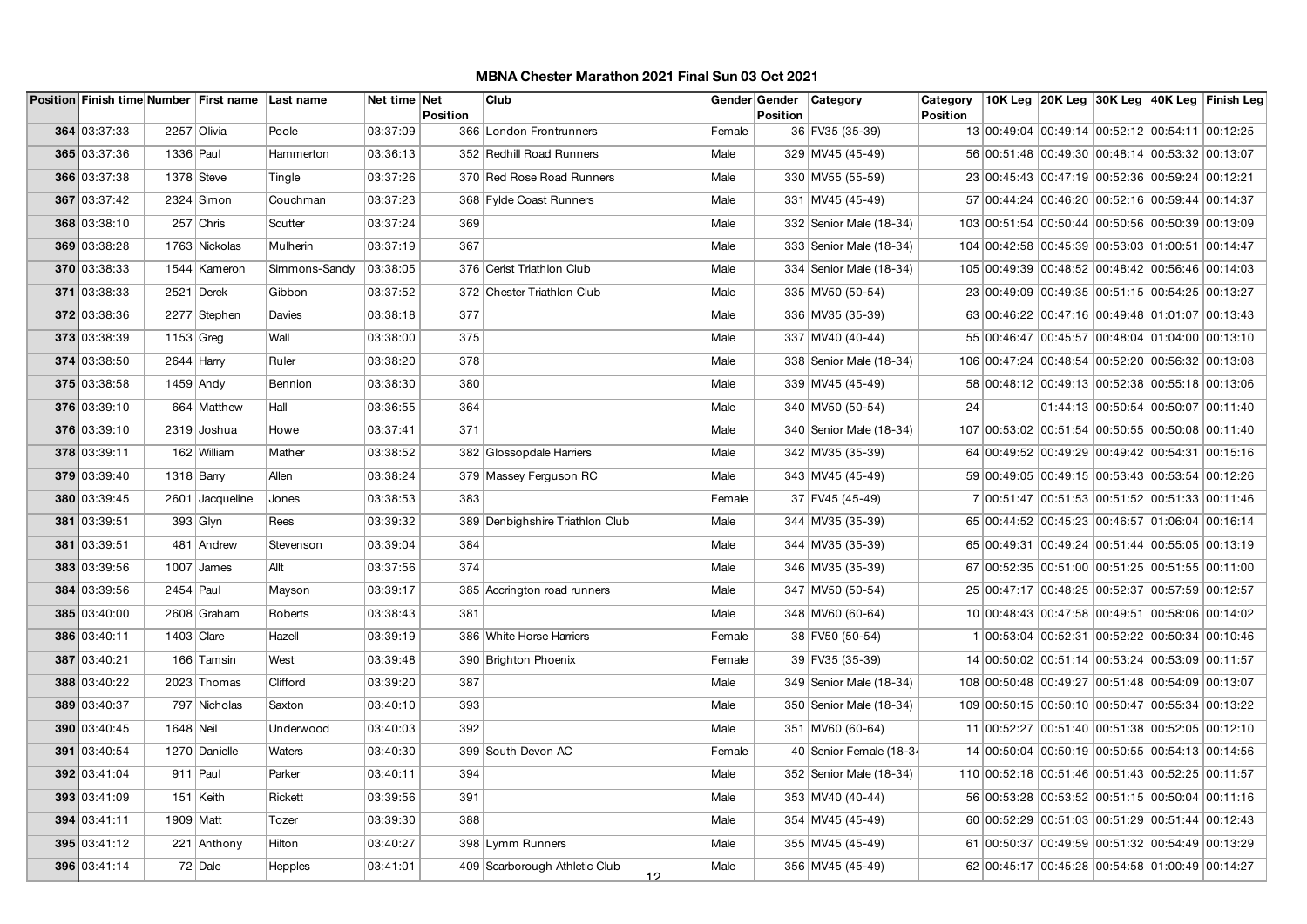|              |              |               | Position Finish time Number First name Last name |               | Net time Net | <b>Position</b> | Club                                 |        | Gender Gender Category<br><b>Position</b> |                           | Category<br><b>Position</b> |                                                  |  | 10K Leg 20K Leg 30K Leg 40K Leg Finish Leg       |
|--------------|--------------|---------------|--------------------------------------------------|---------------|--------------|-----------------|--------------------------------------|--------|-------------------------------------------|---------------------------|-----------------------------|--------------------------------------------------|--|--------------------------------------------------|
|              | 396 03:41:14 |               | 637 Naomi                                        | Daubrah Scott | 03:40:21     | 396             |                                      | Female | 41 FV40 (40-44)                           |                           |                             |                                                  |  | 3 00:49:34 00:50:25 00:52:41 00:53:35 00:14:04   |
|              | 398 03:41:14 |               | 647 Simon                                        | <b>Barnes</b> | 03:40:20     |                 | 395 Beeston AC                       | Male   | 357 MV50 (50-54)                          |                           |                             |                                                  |  | 26 00:49:35 00:50:24 00:52:40 00:53:35 00:14:04  |
|              | 399 03:41:16 |               | $941$ Andy                                       | <b>Barnes</b> | 03:41:05     |                 | 412 Vegan Runners UK                 | Male   | 358 MV55 (55-59)                          |                           |                             | 24 00:47:09 00:48:35 00:51:44 00:58:35 00:15:01  |  |                                                  |
|              |              |               |                                                  | Haines-Eynon  |              |                 |                                      |        |                                           |                           |                             |                                                  |  |                                                  |
|              | 400 03:41:20 |               | 1335 Amelia                                      |               | 03:40:47     | 403             |                                      | Female |                                           | 42 Senior Female (18-34   |                             | 15 00:48:07 00:48:29 00:52:20 00:58:03 00:13:47  |  |                                                  |
|              | 401 03:41:22 | 2637 Andy     |                                                  | Graham        | 03:40:47     | 404             |                                      | Male   | 359 MV35 (35-39)                          |                           |                             |                                                  |  | 68 00:46:06 00:48:06 00:55:01 00:58:07 00:13:26  |
|              | 402 03:41:24 |               | 1738 Matthew                                     | LI.           | 03:40:52     | 406             |                                      | Male   | 360 MV40 (40-44)                          |                           |                             |                                                  |  | 57 00:47:39 00:47:52 00:49:10 00:58:08 00:18:02  |
|              | 403 03:41:27 | $1048$ Joel   |                                                  | Shevlin       | 03:40:59     | 407             |                                      | Male   |                                           | 361   Senior Male (18-34) |                             | 111 00:47:49 00:52:31 00:52:36 00:55:24 00:12:38 |  |                                                  |
|              | 404 03:41:37 | 1085 Peter    |                                                  | Carmichael    | 03:40:43     | 401             |                                      | Male   | 362 MV50 (50-54)                          |                           |                             |                                                  |  | 27 00:51:37 00:51:16 00:52:42 00:52:31 00:12:35  |
|              | 405 03:41:42 | $2219$ Jack   |                                                  | Stringer      | 03:40:24     | 397             |                                      | Male   |                                           | 363   Senior Male (18-34) |                             |                                                  |  | 112 00:53:23 00:52:45 00:52:07 00:50:33 00:11:34 |
|              | 406 03:41:44 | 2380 Andy     |                                                  | Ward          | 03:41:01     |                 | 410 Itchen Spitfires Running Club    | Male   | 364 MV45 (45-49)                          |                           |                             | 63 00:50:34 00:50:54 00:54:14 00:53:00 00:12:17  |  |                                                  |
|              | 407 03:41:49 |               | 698 Morag                                        | Davies        | 03:41:03     |                 | 411 Chester Road Runners             | Female | 43 FV45 (45-49)                           |                           |                             |                                                  |  | 8 00:52:32 00:52:27 00:52:26 00:51:55 00:11:42   |
|              | 408 03:41:51 |               | 329 David                                        | Allison       | 03:41:10     |                 | 413 Accrington road runners          | Male   | 365 MV50 (50-54)                          |                           |                             |                                                  |  | 28 00:52:14 00:52:05 00:51:41 00:52:12 00:12:56  |
|              | 409 03:41:52 | 1825 Kate     |                                                  | Brown         | 03:40:52     |                 | 405 Pensby Runners                   | Female | 44 FV45 (45-49)                           |                           |                             | 9 00:51:01 00:49:53 00:51:47 00:55:08 00:13:01   |  |                                                  |
|              | 410 03:42:00 | 2490 Kurt     |                                                  | Read          | 03:37:54     |                 | 373 Teignbridge Trotters             | Male   | 366 MV50 (50-54)                          |                           |                             |                                                  |  | 29 00:50:20 00:49:22 00:51:27 00:53:01 00:13:42  |
|              | 411 03:42:03 | 2692 Sadie    |                                                  | <b>Besley</b> | 03:41:21     | 414             |                                      | Female | 45 FV45 (45-49)                           |                           |                             |                                                  |  | 10 00:48:59 00:50:07 00:53:04 00:55:33 00:13:36  |
|              | 412 03:42:07 |               | $1453$ Simon                                     | Sharp         | 03:40:33     | 400             |                                      | Male   | 367 MV50 (50-54)                          |                           |                             | 30 00:53:00 00:51:43 00:51:56 00:51:50 00:12:03  |  |                                                  |
|              | 413 03:42:21 |               | 1593 Michael                                     | Pritchett     | 03:41:01     | 408             |                                      | Male   | 368 MV35 (35-39)                          |                           |                             |                                                  |  | 69 00:51:54 00:52:17 00:52:53 00:52:48 00:11:06  |
|              | 414 03:42:25 | 1502 Matt     |                                                  | Simpson       | 03:41:47     |                 | 420 Blackburn Road Runners           | Male   | 369 MV40 (40-44)                          |                           |                             |                                                  |  | 58 00:49:10 00:49:09 00:51:53 00:57:16 00:14:17  |
|              | 415 03:42:27 | 861 Neil      |                                                  | Jones         | 03:41:33     |                 | 418 Shropshire Shufflers             | Male   | 370 MV45 (45-49)                          |                           |                             | 64 00:50:11 00:49:49 00:51:06 00:55:44 00:14:41  |  |                                                  |
|              | 416 03:42:31 | $1204$ Billy  |                                                  | Foster        | 03:40:45     | 402             |                                      | Male   |                                           | 371 Senior Male (18-34)   |                             | 113 00:50:31 00:50:50 00:52:22 00:54:57 00:12:03 |  |                                                  |
|              | 417 03:42:33 |               | $363$ Luke                                       | Bodman        | 03:41:27     | 416             |                                      | Male   |                                           | 372 Senior Male (18-34)   |                             | 114 00:51:23 00:50:25 00:51:06 00:52:22 00:16:09 |  |                                                  |
|              | 418 03:42:33 | $239$ Ben     |                                                  | Williams      | 03:41:26     | 415             |                                      | Male   |                                           | 373 Senior Male (18-34)   |                             |                                                  |  | 115 00:51:21 00:50:26 00:51:06 00:52:21 00:16:10 |
|              | 419 03:42:36 |               | 1463 Christopher                                 | Seale         | 03:42:20     |                 | 427 Stafford Harriers                | Male   | 374 MV35 (35-39)                          |                           |                             |                                                  |  | 70 00:47:15 00:49:21 00:54:23 00:58:13 00:13:06  |
|              | 420 03:42:38 |               | $2157$ Pippa                                     | Morris        | 03:42:05     |                 | 423 Wrekin Road Runners              | Female |                                           | 46 Senior Female (18-34   |                             |                                                  |  | 16 00:48:33 00:50:36 00:51:48 00:57:45 00:13:20  |
|              | 421 03:42:39 |               | 2470 David                                       | Marsh         | 03:42:15     |                 | 425 Southport Strollers Running Club | Male   | 375 MV60 (60-64)                          |                           |                             | 12 00:52:02 00:52:49 00:45:29 00:57:53 00:14:00  |  |                                                  |
|              | 422 03:42:40 |               | 2240 Andrew                                      | Thomas        | 03:42:19     |                 | 426 Shropshire Shufflers             | Male   | 376 MV35 (35-39)                          |                           |                             | 71 00:49:07 00:48:53 00:49:44 01:00:25 00:14:07  |  |                                                  |
|              | 423 03:42:46 |               | 1707 Darrel                                      | O'Sullivan    | 03:41:31     | 417             |                                      | Male   | 377 MV40 (40-44)                          |                           |                             |                                                  |  | 59 00:50:21 00:50:20 00:52:15 00:55:01 00:13:33  |
|              | 424 03:42:49 | $2607$ Steve  |                                                  | Parker        | 03:41:51     |                 | 421 Stone Master Marathoners         | Male   | 378 MV65 (65-69)                          |                           |                             | 3 00:52:21 00:52:24                              |  | 00:52:43 00:52:13 00:12:08                       |
|              | 425 03:42:49 | $1202$ Hilary |                                                  | Wood          | 03:42:01     |                 | 422 GoodGym Race Team                | Female | 47 FV40 (40-44)                           |                           |                             |                                                  |  | 4 00:52:33 00:52:22 00:52:43 00:52:14 00:12:08   |
|              | 426 03:43:08 |               | 1404 William                                     | Gardner       | 03:43:08     |                 | 434 Lancaster & Morecambe AC         | Male   | 379 MV60 (60-64)                          |                           | 13                          |                                                  |  | 03:43:08                                         |
|              | 427 03:43:13 |               | 2688 Christopher                                 | Hatton        | 03:42:24     |                 | 428 Lymm Runners                     | Male   | 380 MV40 (40-44)                          |                           |                             | 60 00:50:31 00:52:42 00:52:39 00:53:58 00:12:31  |  |                                                  |
|              | 428 03:43:14 |               | 497 Malcolm                                      | Collins       | 03:42:28     |                 | 431 Astley & Tyldesley Road Runners  | Male   | 381 MV50 (50-54)                          |                           |                             |                                                  |  | 31 00:50:35 00:49:27 00:53:05 00:56:01 00:13:18  |
| 429 03:43:15 |              |               |                                                  |               |              |                 |                                      |        |                                           |                           |                             |                                                  |  |                                                  |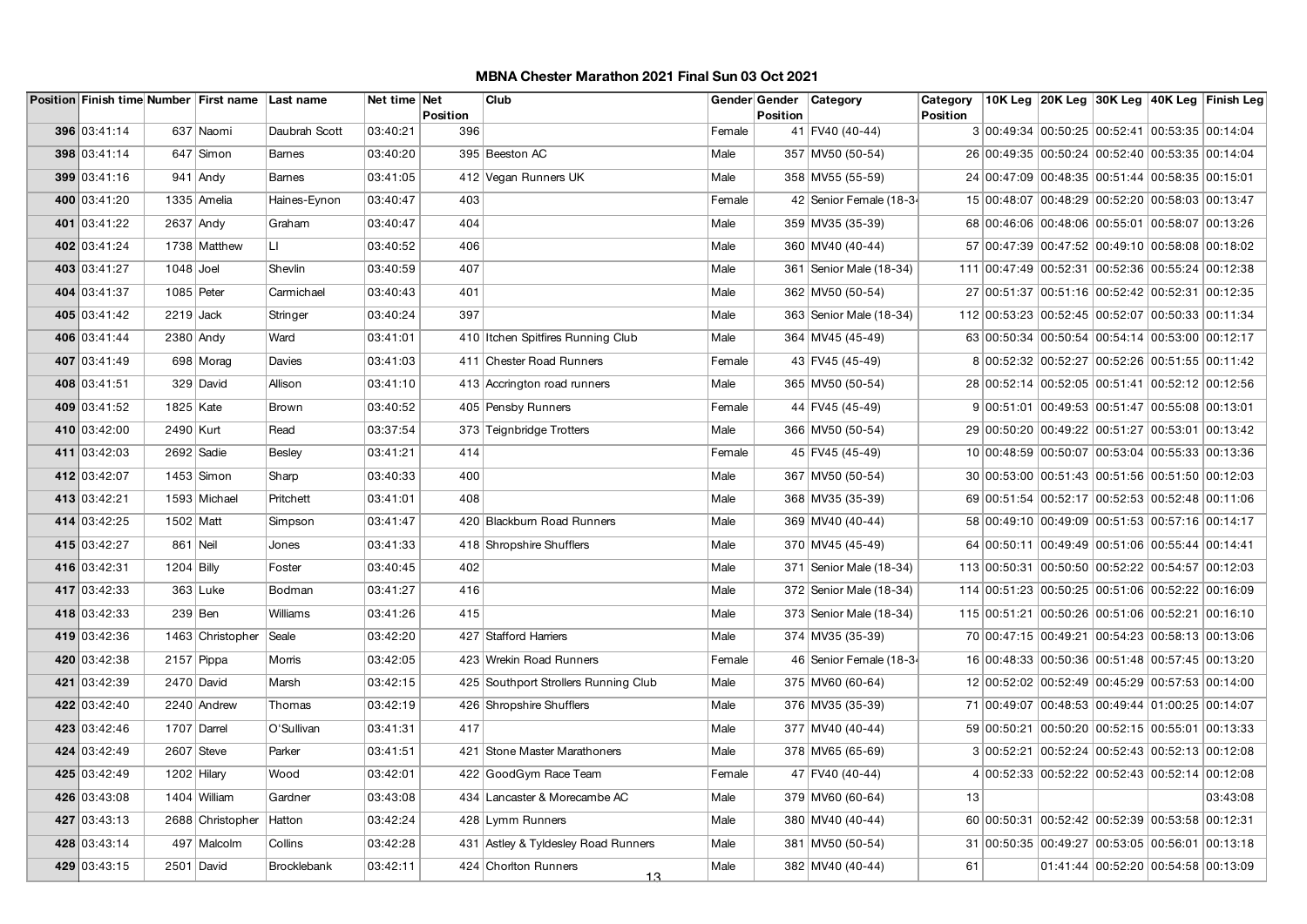|              |              | Position Finish time Number First name Last name |              | Net time Net |                 | Club                           |        | Gender Gender | Category                  | Category |                                                  |  | 10K Leg 20K Leg 30K Leg 40K Leg Finish Leg |
|--------------|--------------|--------------------------------------------------|--------------|--------------|-----------------|--------------------------------|--------|---------------|---------------------------|----------|--------------------------------------------------|--|--------------------------------------------|
| 430 03:43:24 |              | 2693 Michael                                     | Brearley     | 03:42:24     | Position<br>429 |                                | Male   | Position      | 383 Senior Male (18-34)   | Position | 116 00:50:43 00:50:14 00:52:02 00:56:06 00:13:17 |  |                                            |
| 431 03:43:24 | 1138 $G$ ary |                                                  | Horan        | 03:43:17     | 436             |                                | Male   |               | 384 MV40 (40-44)          |          | 62 00:47:00 00:47:54 00:51:29 01:03:04 00:13:49  |  |                                            |
|              |              |                                                  |              |              |                 |                                |        |               |                           |          |                                                  |  |                                            |
| 432 03:43:25 | 2058 Alex    |                                                  | Threlkeld    | 03:42:28     | 430             |                                | Male   |               | 385 MV45 (45-49)          |          | 65 00:48:57 00:48:44 00:52:52 00:57:55 00:13:57  |  |                                            |
| 433 03:43:35 |              | 820 Russell                                      | Moore        | 03:43:20     | 438             |                                | Male   |               | 386 MV40 (40-44)          |          | 63 00:42:57 00:43:24 00:50:28 01:07:49 00:18:40  |  |                                            |
| 434 03:43:40 |              | 1836 Justin                                      | Mullis       | 03:42:58     | 433             |                                | Male   |               | 387 MV45 (45-49)          |          | 66 00:51:05 00:51:29 00:54:46 00:54:37 00:10:59  |  |                                            |
| 435 03:43:43 | $102$ Neil   |                                                  | Whittaker    | 03:42:32     | 432             |                                | Male   |               | 388 MV35 (35-39)          |          | 72 00:51:50 00:51:08 00:52:50 00:53:23 00:13:18  |  |                                            |
| 436 03:43:52 | 2406 Alex    |                                                  | Moore        | 03:43:18     |                 | 437 Chester Triathlon Club     | Male   |               | 389 MV35 (35-39)          |          | 73 00:47:20 00:48:00 00:52:53 01:00:28 00:14:35  |  |                                            |
| 437 03:43:53 | $2475$ Craig |                                                  | Ebbrell      | 03:43:32     | 441             |                                | Male   |               | 390 MV35 (35-39)          |          | 74 00:46:55 00:45:54 00:51:08 01:06:08 00:13:25  |  |                                            |
| 438 03:43:58 |              | 540 Helen                                        | Teasdale     | 03:41:46     | 419             |                                | Female |               | 48 Senior Female (18-34   |          | 17 00:52:26 00:50:41 00:51:08 00:54:42 00:12:46  |  |                                            |
| 439 03:43:59 | 2322 Jon     |                                                  | Edmonds      | 03:43:24     |                 | 440 Telford Harriers           | Male   |               | 391 MV50 (50-54)          |          | 32 00:50:24 00:50:08 00:49:48 01:00:23 00:12:39  |  |                                            |
| 440 03:44:09 | $1136$ Jay   |                                                  | Hartley      | 03:43:58     | 444             |                                | Male   |               | 392 MV35 (35-39)          |          | 75 00:45:16 00:45:23 00:51:55 01:05:31 00:15:51  |  |                                            |
| 441 03:44:19 | 1636 Tom     |                                                  | Williams     | 03:43:22     | 439             |                                | Male   |               | 393 Senior Male (18-34)   |          | 117 00:49:25 00:49:06 00:50:36 00:59:52 00:14:21 |  |                                            |
| 442 03:44:23 |              | 1935 Martin                                      | Downham      | 03:43:58     | 445             |                                | Male   |               | 394 MV35 (35-39)          |          | 76 00:48:14 00:49:00 00:52:39 01:00:15 00:13:49  |  |                                            |
| 443 03:44:32 |              | 573 Jason                                        | Jones        | 03:44:10     |                 | 446 Congleton Harriers         | Male   |               | 395 MV45 (45-49)          |          | 67 00:49:14 00:49:03 00:50:02 01:00:44 00:15:06  |  |                                            |
| 444 03:44:38 |              | $1692$ Simon                                     | Lomiiko      | 03:43:47     | 443             |                                | Male   |               | 396   Senior Male (18-34) |          | 118 00:49:03 00:49:33 00:50:43 00:59:17 00:15:10 |  |                                            |
| 445 03:44:44 | $1409$ Greg  |                                                  | <b>Black</b> | 03:44:12     | 447             |                                | Male   |               | 397 MV45 (45-49)          |          | 68 00:52:22 00:51:39 00:52:10 00:53:48 00:14:11  |  |                                            |
| 446 03:45:01 |              | 1866 Masumi                                      | Aita         | 03:44:20     | 448             |                                | Female |               | 49 FV55 (55-59)           |          | 3 00:49:45 00:49:36 00:53:17 00:57:58 00:13:42   |  |                                            |
| 447 03:45:02 | $958$ Lily   |                                                  | McKay        | 03:43:39     |                 | 442 London Heathside           | Female |               | 50 Senior Female (18-34   |          | 18 00:50:16 00:51:43 00:54:22 00:55:33 00:11:42  |  |                                            |
|              |              |                                                  |              |              |                 |                                |        |               |                           |          |                                                  |  |                                            |
| 448 03:45:03 |              | 730 Richard                                      | Hankins      | 03:44:25     |                 | 451 Helsby Running Club        | Male   |               | 398 MV45 (45-49)          |          | 69 00:49:00 00:49:00 00:51:00 01:02:01 00:13:22  |  |                                            |
| 449 03:45:11 |              | 2006 Kevan                                       | Townson      | 03:44:42     | 455             |                                | Male   |               | 399 MV40 (40-44)          |          | 64 00:49:18 00:49:50 00:50:09 01:00:27 00:14:56  |  |                                            |
| 450 03:45:16 |              | 99 Michael                                       | Gates        | 03:44:52     | 459             |                                | Male   |               | 400 MV55 (55-59)          |          | 25 00:50:01 00:49:25 00:51:57 00:58:53 00:14:33  |  |                                            |
| 451 03:45:17 |              | 878 Andrew                                       | Newson       | 03:44:36     | 454             |                                | Male   |               | 401   Senior Male (18-34) |          | 119 00:52:31 00:52:53 00:53:07 00:54:00 00:12:03 |  |                                            |
| 452 03:45:19 |              | $1603$ Harvey                                    | Collins      | 03:44:59     |                 | 460 Gator Athletics Club       | Male   |               | 402   Senior Male (18-34) |          | 120 00:47:11 00:46:37 00:51:28 01:04:50 00:14:50 |  |                                            |
| 453 03:45:20 | 1167 Ben     |                                                  | Truslove     | 03:44:25     | 452             |                                | Male   |               | 403 MV40 (40-44)          |          | 65 00:51:22 00:51:11 00:52:51 00:55:46 00:13:13  |  |                                            |
| 454 03:45:22 | $2574$ Alex  |                                                  | Booth        | 03:43:15     | 435             |                                | Male   |               | 404 Senior Male (18-34)   |          | 121 00:49:52 00:50:46 00:52:44 00:56:19 00:13:31 |  |                                            |
| 455 03:45:44 | 1291 Ben     |                                                  | Spedding     | 03:45:04     |                 | 462 Lymm Runners               | Male   |               | 405 MV40 (40-44)          |          | 66 00:48:21 00:49:22 00:53:27 01:00:36 00:13:17  |  |                                            |
| 456 03:45:51 |              | 774 Rachel                                       | Johnson      | 03:44:52     | 457             |                                | Female |               | 51 FV40 (40-44)           |          | 5 00:52:00 00:52:28 00:53:52 00:54:27 00:12:02   |  |                                            |
| 457 03:45:51 |              | 773 Stephen                                      | Hunt         | 03:44:51     | 456             |                                | Male   |               | 406 MV45 (45-49)          |          | 70 00:51:59 00:52:28 00:53:53 00:54:25 00:12:03  |  |                                            |
| 458 03:45:54 | $2559$ Helen |                                                  | Morgan       | 03:45:34     |                 | 468 Eryri Harriers             | Female |               | 52 FV40 (40-44)           |          | 6 00:52:24 00:53:06 00:53:41 00:54:06 00:12:15   |  |                                            |
| 459 03:45:57 |              | 1618 Rachael                                     | Toon         | 03:45:15     | 463             |                                | Female |               | 53 Senior Female (18-34   |          | 19 00:52:50 00:52:48 00:53:12 00:53:43 00:12:40  |  |                                            |
| 460 03:46:00 | 2288 Suha    |                                                  | Lagu         | 03:45:02     |                 | 461 Ealing Eagles Running Club | Female |               | 54 FV40 (40-44)           |          | 7 00:54:00 00:51:27 00:53:15 00:53:49 00:12:29   |  |                                            |
| 461 03:46:03 | $2311$ Joe   |                                                  | Kearns       | 03:45:26     | 466             |                                | Male   |               | 407 MV55 (55-59)          |          | 26 00:51:30 00:52:05 00:53:50 00:55:18 00:12:40  |  |                                            |
| 462 03:46:05 | 2332 Terry   |                                                  | Jones        | 03:44:24     | 449             |                                | Male   |               | 408 Senior Male (18-34)   |          | 122 00:51:28 00:51:08                            |  | 01:48:55 00:12:51                          |
|              |              |                                                  |              |              |                 | 14                             |        |               |                           |          |                                                  |  |                                            |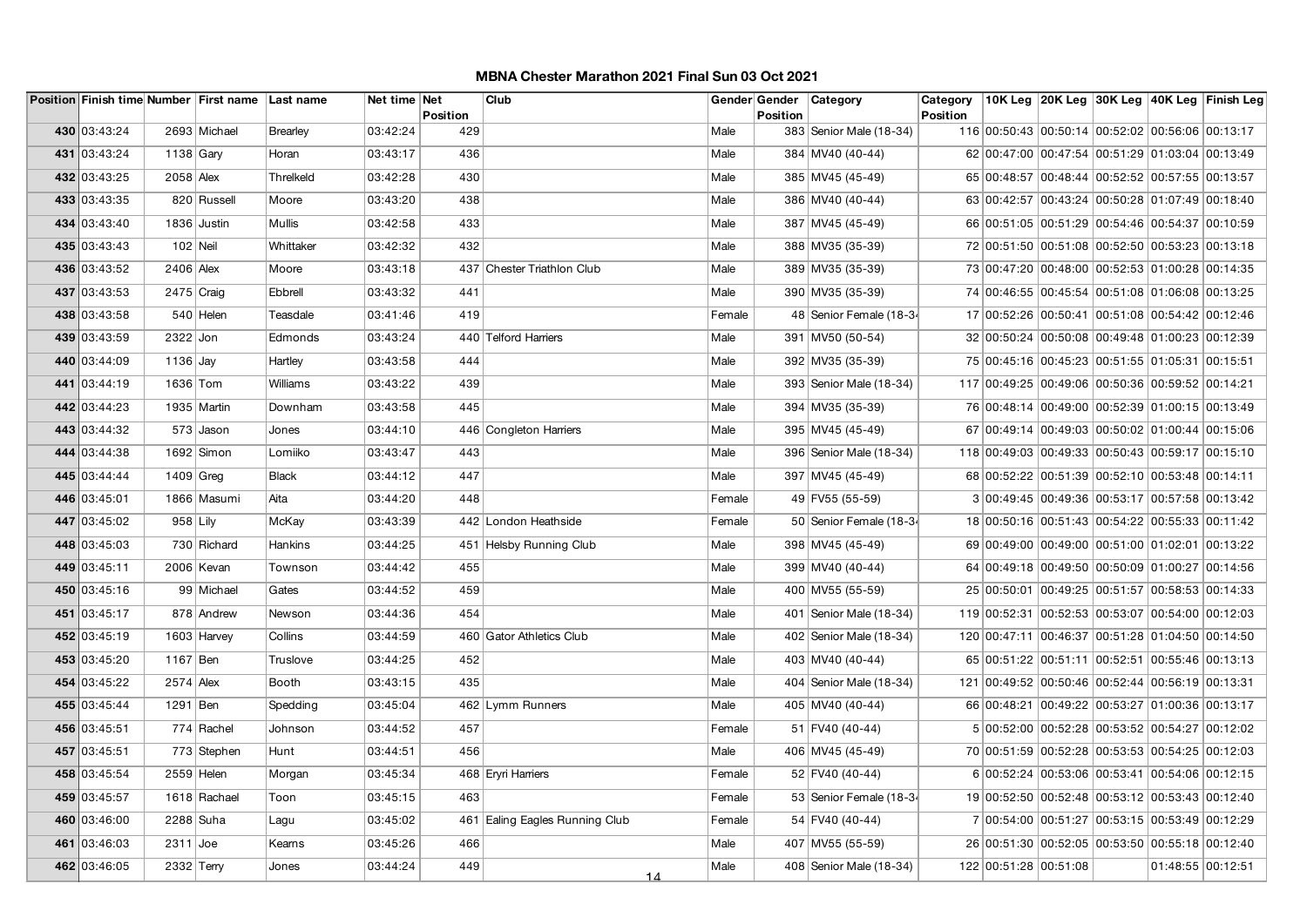| 463 03:46:07<br>20 00:51:51 00:50:26 00:52:03 00:56:29 00:13:40<br>1084 Joanna<br>03:44:31<br>453<br>55 Senior Female (18-34<br>Waterman<br>Female<br>464 03:46:13<br>$278$ Andy<br>03:44:52<br>458<br>Male<br>409 MV45 (45-49)<br>71 00:54:11 00:52:37 00:53:16 00:53:02 00:11:44<br><b>Battley</b><br>465 03:46:16<br>03:45:57<br>472<br>56 FV45 (45-49)<br>1992 Jo<br>Nemits<br>Female<br>11 00:51:21 00:51:21 00:53:11 00:56:14 00:13:47<br>466 03:46:18<br>1220 Neil<br>03:45:23<br>464<br>72 00:52:24 00:52:14<br>01:47:44 00:13:00<br>Okninski<br>Male<br>410 MV45 (45-49)<br>467 03:46:22<br>03:44:25<br>450<br>1 00:52:40 00:51:47 00:53:05 00:54:39 00:12:13<br>$2118$ Jane<br>Hodkinson<br>Female<br>57 FV60 (60-64)<br>468 03:46:24<br>477 Charnwood A C<br>4 00:51:26 00:51:19 00:52:15 00:58:03 00:13:12<br>$1389$ Steve<br>Hillman<br>03:46:17<br>Male<br>411 MV65 (65-69)<br>469 03:46:30<br>12 00:53:29 00:52:50 00:53:27 00:53:41 00:12:20<br>$1009$ Helen<br>Croft<br>03:45:50<br>471 Bramhall Runners<br>58 FV45 (45-49)<br>Female<br>470 03:46:33<br>2643 Michael<br>03:45:24<br>465<br>Male<br>412 MV45 (45-49)<br>73 00:53:08 00:52:09 00:52:23 00:54:49 00:12:53<br>Vipond<br>471 03:46:40<br>$253$ Paul<br>03:45:43<br>470<br>413 MV50 (50-54)<br>33 00:51:02 00:50:53 00:51:09 00:58:30 00:14:07<br>Woolley<br>Male<br>472 03:46:42<br>1142 Steve<br>03:45:36<br>469<br>74 00:52:04 00:50:59 00:52:07 00:56:16 00:14:09<br>Gaskell<br>Male<br>414 MV45 (45-49)<br>473 03:46:42<br>03:45:32<br>467<br>1139 Darryl<br>Pyper<br>Male<br>415 MV45 (45-49)<br>75 00:51:59 00:50:58 00:52:07 00:56:16 00:14:09<br>474 03:46:50<br>2 00:48:23 00:49:56 00:52:51 00:59:43 00:15:25<br>$353$ Fay<br>Hethershaw<br>03:46:19<br>478 Scarborough Athletic Club<br>Female<br>59 FV50 (50-54)<br>475 03:46:55<br>669 lan<br>Stinson<br>03:46:06<br>473 Steel City Striders RC<br>416 MV50 (50-54)<br>34 00:50:16 00:49:41 00:51:16 00:59:41 00:15:09<br>Male<br>476 03:47:00<br>2289 Loren<br>03:46:08<br>475 Vegan Runners UK<br>60 Senior Female (18-34<br>21 00:48:42 00:49:51 00:54:33 00:59:45 00:13:16<br>Dawson<br>Female<br>477 03:47:03<br>2296 Christopher<br>03:46:25<br>Male<br>123 00:47:34 00:47:50 00:50:27 01:06:48 00:13:43<br>Morris<br>481<br>417 Senior Male (18-34)<br>478 03:47:16<br>2305 Jane<br>03:46:29<br>482<br>61 FV40 (40-44)<br>8 00:51:11 00:52:49 00:53:24 00:56:12 00:12:50<br>Cooper<br>Female<br>479 03:47:21<br>1953 Freddie<br>03:46:20<br>479<br>Reynolds<br>Male<br>418 Senior Male (18-34)<br>124 00:51:46 00:51:47 00:51:56 00:56:41 00:14:08<br>480 03:47:31<br>2039 John<br>03:46:06<br>474<br>419 MV55 (55-59)<br>27 00:53:14 00:53:36 00:53:50 00:53:15 00:12:08<br>Parham<br>Male<br>481 03:47:38<br>295 Steve<br>McQuade<br>03:46:46<br>484<br>3573914 Male<br>420 MV55 (55-59)<br>28 00:52:45 00:52:29 00:53:33 00:54:37 00:13:22<br>482 03:47:53<br>$2422$ Joe<br>03:46:25<br>480<br>Male<br>421   Senior Male (18-34)<br>125 00:53:00 00:52:34 00:53:14 00:55:03 00:12:32<br>Owen<br>483 03:47:59<br>2010 Gary<br>Blackbum<br>03:47:00<br>Male<br>422 MV35 (35-39)<br>77 00:49:00 00:48:56 00:51:54 01:01:34 00:15:34<br>485 Blackburn Road Runners<br>484 03:48:03<br>2169 Emma<br>03:47:24<br>487 Run Free Fell Runners<br>62 FV40 (40-44)<br>9 00:49:45 00:51:11 00:54:24 00:58:09 00:13:53<br>Heath<br>Female<br>485 03:48:04<br>2588 Ant<br>Gallagher<br>03:46:42<br>126 00:53:47 00:52:19 00:52:39 00:55:21 00:12:34<br>483<br>Male<br>423 Senior Male (18-34)<br>486 03:48:12<br>03:46:14<br>476<br>424 MV35 (35-39)<br>78 00:57:07 00:55:14 00:53:51 00:49:20 00:10:40<br>182 Lewis<br>Jones<br>Male<br>487 03:48:31<br>127 00:50:03 00:50:30 00:54:31 00:59:23 00:13:40<br>$1324$ James<br>03:48:09<br>490<br>Male<br>425   Senior Male (18-34)<br><b>Bassett</b><br>488 03:48:38<br>$778$ Jon<br>03:48:11<br>491<br>Male<br>426 Senior Male (18-34)<br>128 00:47:28 00:48:06 00:51:48 01:05:00 00:15:47<br>Casey<br>489 03:48:38<br>355 Andrew<br>03:47:18<br>486<br>Male<br>427 MV55 (55-59)<br>29 00:53:10 00:52:41 00:53:40 00:55:20 00:12:26<br>Finlay<br>490 03:48:39<br>$1759$ James<br>03:47:53<br>488<br>Male<br>428 MV45 (45-49)<br>76 00:48:02 00:49:40 00:53:35 01:02:02 00:14:32<br><b>Byrne</b><br>491 03:48:49<br>2368 Stuart<br>03:48:04<br>Holding<br>489 Wigan & District H & AC<br>Male<br>429 MV45 (45-49)<br>77 00:52:59 00:53:18 00:53:40 00:55:28 00:12:38<br>492 03:49:08<br>460 Stuart<br>Gaylard-Rees<br>03:48:29<br>494<br>430 MV40 (40-44)<br>67 00:55:39 00:53:05 00:52:45 00:53:36 00:13:22<br>Male<br>493 03:49:32<br>78 00:51:50 00:51:09 00:52:33 00:57:17 00:15:24<br>452 Jonathan<br>Bailey<br>03:48:15<br>493 Black Combe Runners<br>Male<br>431   MV45 (45-49)<br>494 03:49:34<br>1474 Timothy<br>03:48:12<br>492 Macclesfield Harriers & AC<br>Male<br>432 MV40 (40-44)<br>68 00:53:20 00:53:00 00:53:50 00:55:13 00:12:47<br>Munro<br>495 03:49:35<br>63 FV35 (35-39)<br>2392 Denise<br>03:48:31<br>495 Chorlton Runners<br>15 00:53:55 00:53:41 00:54:18 00:54:22 00:12:12<br>Yarrow<br>Female |  | Position Finish time Number First name Last name | Net time Net | <b>Position</b> | Club | Gender Gender<br><b>Position</b> | Category | Category<br>Position |  |  | 10K Leg 20K Leg 30K Leg 40K Leg Finish Leg |
|----------------------------------------------------------------------------------------------------------------------------------------------------------------------------------------------------------------------------------------------------------------------------------------------------------------------------------------------------------------------------------------------------------------------------------------------------------------------------------------------------------------------------------------------------------------------------------------------------------------------------------------------------------------------------------------------------------------------------------------------------------------------------------------------------------------------------------------------------------------------------------------------------------------------------------------------------------------------------------------------------------------------------------------------------------------------------------------------------------------------------------------------------------------------------------------------------------------------------------------------------------------------------------------------------------------------------------------------------------------------------------------------------------------------------------------------------------------------------------------------------------------------------------------------------------------------------------------------------------------------------------------------------------------------------------------------------------------------------------------------------------------------------------------------------------------------------------------------------------------------------------------------------------------------------------------------------------------------------------------------------------------------------------------------------------------------------------------------------------------------------------------------------------------------------------------------------------------------------------------------------------------------------------------------------------------------------------------------------------------------------------------------------------------------------------------------------------------------------------------------------------------------------------------------------------------------------------------------------------------------------------------------------------------------------------------------------------------------------------------------------------------------------------------------------------------------------------------------------------------------------------------------------------------------------------------------------------------------------------------------------------------------------------------------------------------------------------------------------------------------------------------------------------------------------------------------------------------------------------------------------------------------------------------------------------------------------------------------------------------------------------------------------------------------------------------------------------------------------------------------------------------------------------------------------------------------------------------------------------------------------------------------------------------------------------------------------------------------------------------------------------------------------------------------------------------------------------------------------------------------------------------------------------------------------------------------------------------------------------------------------------------------------------------------------------------------------------------------------------------------------------------------------------------------------------------------------------------------------------------------------------------------------------------------------------------------------------------------------------------------------------------------------------------------------------------------------------------------------------------------------------------------------------------------------------------------------------------------------------------------------------------------------------------------------------------------------------------------------------------------------------------------------------------------------------------------------------------------------------------------------------------------------------------------------------------------------------------------------------------------------------------------------------------------------------------------------------------------------------------|--|--------------------------------------------------|--------------|-----------------|------|----------------------------------|----------|----------------------|--|--|--------------------------------------------|
|                                                                                                                                                                                                                                                                                                                                                                                                                                                                                                                                                                                                                                                                                                                                                                                                                                                                                                                                                                                                                                                                                                                                                                                                                                                                                                                                                                                                                                                                                                                                                                                                                                                                                                                                                                                                                                                                                                                                                                                                                                                                                                                                                                                                                                                                                                                                                                                                                                                                                                                                                                                                                                                                                                                                                                                                                                                                                                                                                                                                                                                                                                                                                                                                                                                                                                                                                                                                                                                                                                                                                                                                                                                                                                                                                                                                                                                                                                                                                                                                                                                                                                                                                                                                                                                                                                                                                                                                                                                                                                                                                                                                                                                                                                                                                                                                                                                                                                                                                                                                                                                                                                                |  |                                                  |              |                 |      |                                  |          |                      |  |  |                                            |
|                                                                                                                                                                                                                                                                                                                                                                                                                                                                                                                                                                                                                                                                                                                                                                                                                                                                                                                                                                                                                                                                                                                                                                                                                                                                                                                                                                                                                                                                                                                                                                                                                                                                                                                                                                                                                                                                                                                                                                                                                                                                                                                                                                                                                                                                                                                                                                                                                                                                                                                                                                                                                                                                                                                                                                                                                                                                                                                                                                                                                                                                                                                                                                                                                                                                                                                                                                                                                                                                                                                                                                                                                                                                                                                                                                                                                                                                                                                                                                                                                                                                                                                                                                                                                                                                                                                                                                                                                                                                                                                                                                                                                                                                                                                                                                                                                                                                                                                                                                                                                                                                                                                |  |                                                  |              |                 |      |                                  |          |                      |  |  |                                            |
|                                                                                                                                                                                                                                                                                                                                                                                                                                                                                                                                                                                                                                                                                                                                                                                                                                                                                                                                                                                                                                                                                                                                                                                                                                                                                                                                                                                                                                                                                                                                                                                                                                                                                                                                                                                                                                                                                                                                                                                                                                                                                                                                                                                                                                                                                                                                                                                                                                                                                                                                                                                                                                                                                                                                                                                                                                                                                                                                                                                                                                                                                                                                                                                                                                                                                                                                                                                                                                                                                                                                                                                                                                                                                                                                                                                                                                                                                                                                                                                                                                                                                                                                                                                                                                                                                                                                                                                                                                                                                                                                                                                                                                                                                                                                                                                                                                                                                                                                                                                                                                                                                                                |  |                                                  |              |                 |      |                                  |          |                      |  |  |                                            |
|                                                                                                                                                                                                                                                                                                                                                                                                                                                                                                                                                                                                                                                                                                                                                                                                                                                                                                                                                                                                                                                                                                                                                                                                                                                                                                                                                                                                                                                                                                                                                                                                                                                                                                                                                                                                                                                                                                                                                                                                                                                                                                                                                                                                                                                                                                                                                                                                                                                                                                                                                                                                                                                                                                                                                                                                                                                                                                                                                                                                                                                                                                                                                                                                                                                                                                                                                                                                                                                                                                                                                                                                                                                                                                                                                                                                                                                                                                                                                                                                                                                                                                                                                                                                                                                                                                                                                                                                                                                                                                                                                                                                                                                                                                                                                                                                                                                                                                                                                                                                                                                                                                                |  |                                                  |              |                 |      |                                  |          |                      |  |  |                                            |
|                                                                                                                                                                                                                                                                                                                                                                                                                                                                                                                                                                                                                                                                                                                                                                                                                                                                                                                                                                                                                                                                                                                                                                                                                                                                                                                                                                                                                                                                                                                                                                                                                                                                                                                                                                                                                                                                                                                                                                                                                                                                                                                                                                                                                                                                                                                                                                                                                                                                                                                                                                                                                                                                                                                                                                                                                                                                                                                                                                                                                                                                                                                                                                                                                                                                                                                                                                                                                                                                                                                                                                                                                                                                                                                                                                                                                                                                                                                                                                                                                                                                                                                                                                                                                                                                                                                                                                                                                                                                                                                                                                                                                                                                                                                                                                                                                                                                                                                                                                                                                                                                                                                |  |                                                  |              |                 |      |                                  |          |                      |  |  |                                            |
|                                                                                                                                                                                                                                                                                                                                                                                                                                                                                                                                                                                                                                                                                                                                                                                                                                                                                                                                                                                                                                                                                                                                                                                                                                                                                                                                                                                                                                                                                                                                                                                                                                                                                                                                                                                                                                                                                                                                                                                                                                                                                                                                                                                                                                                                                                                                                                                                                                                                                                                                                                                                                                                                                                                                                                                                                                                                                                                                                                                                                                                                                                                                                                                                                                                                                                                                                                                                                                                                                                                                                                                                                                                                                                                                                                                                                                                                                                                                                                                                                                                                                                                                                                                                                                                                                                                                                                                                                                                                                                                                                                                                                                                                                                                                                                                                                                                                                                                                                                                                                                                                                                                |  |                                                  |              |                 |      |                                  |          |                      |  |  |                                            |
|                                                                                                                                                                                                                                                                                                                                                                                                                                                                                                                                                                                                                                                                                                                                                                                                                                                                                                                                                                                                                                                                                                                                                                                                                                                                                                                                                                                                                                                                                                                                                                                                                                                                                                                                                                                                                                                                                                                                                                                                                                                                                                                                                                                                                                                                                                                                                                                                                                                                                                                                                                                                                                                                                                                                                                                                                                                                                                                                                                                                                                                                                                                                                                                                                                                                                                                                                                                                                                                                                                                                                                                                                                                                                                                                                                                                                                                                                                                                                                                                                                                                                                                                                                                                                                                                                                                                                                                                                                                                                                                                                                                                                                                                                                                                                                                                                                                                                                                                                                                                                                                                                                                |  |                                                  |              |                 |      |                                  |          |                      |  |  |                                            |
|                                                                                                                                                                                                                                                                                                                                                                                                                                                                                                                                                                                                                                                                                                                                                                                                                                                                                                                                                                                                                                                                                                                                                                                                                                                                                                                                                                                                                                                                                                                                                                                                                                                                                                                                                                                                                                                                                                                                                                                                                                                                                                                                                                                                                                                                                                                                                                                                                                                                                                                                                                                                                                                                                                                                                                                                                                                                                                                                                                                                                                                                                                                                                                                                                                                                                                                                                                                                                                                                                                                                                                                                                                                                                                                                                                                                                                                                                                                                                                                                                                                                                                                                                                                                                                                                                                                                                                                                                                                                                                                                                                                                                                                                                                                                                                                                                                                                                                                                                                                                                                                                                                                |  |                                                  |              |                 |      |                                  |          |                      |  |  |                                            |
|                                                                                                                                                                                                                                                                                                                                                                                                                                                                                                                                                                                                                                                                                                                                                                                                                                                                                                                                                                                                                                                                                                                                                                                                                                                                                                                                                                                                                                                                                                                                                                                                                                                                                                                                                                                                                                                                                                                                                                                                                                                                                                                                                                                                                                                                                                                                                                                                                                                                                                                                                                                                                                                                                                                                                                                                                                                                                                                                                                                                                                                                                                                                                                                                                                                                                                                                                                                                                                                                                                                                                                                                                                                                                                                                                                                                                                                                                                                                                                                                                                                                                                                                                                                                                                                                                                                                                                                                                                                                                                                                                                                                                                                                                                                                                                                                                                                                                                                                                                                                                                                                                                                |  |                                                  |              |                 |      |                                  |          |                      |  |  |                                            |
|                                                                                                                                                                                                                                                                                                                                                                                                                                                                                                                                                                                                                                                                                                                                                                                                                                                                                                                                                                                                                                                                                                                                                                                                                                                                                                                                                                                                                                                                                                                                                                                                                                                                                                                                                                                                                                                                                                                                                                                                                                                                                                                                                                                                                                                                                                                                                                                                                                                                                                                                                                                                                                                                                                                                                                                                                                                                                                                                                                                                                                                                                                                                                                                                                                                                                                                                                                                                                                                                                                                                                                                                                                                                                                                                                                                                                                                                                                                                                                                                                                                                                                                                                                                                                                                                                                                                                                                                                                                                                                                                                                                                                                                                                                                                                                                                                                                                                                                                                                                                                                                                                                                |  |                                                  |              |                 |      |                                  |          |                      |  |  |                                            |
|                                                                                                                                                                                                                                                                                                                                                                                                                                                                                                                                                                                                                                                                                                                                                                                                                                                                                                                                                                                                                                                                                                                                                                                                                                                                                                                                                                                                                                                                                                                                                                                                                                                                                                                                                                                                                                                                                                                                                                                                                                                                                                                                                                                                                                                                                                                                                                                                                                                                                                                                                                                                                                                                                                                                                                                                                                                                                                                                                                                                                                                                                                                                                                                                                                                                                                                                                                                                                                                                                                                                                                                                                                                                                                                                                                                                                                                                                                                                                                                                                                                                                                                                                                                                                                                                                                                                                                                                                                                                                                                                                                                                                                                                                                                                                                                                                                                                                                                                                                                                                                                                                                                |  |                                                  |              |                 |      |                                  |          |                      |  |  |                                            |
|                                                                                                                                                                                                                                                                                                                                                                                                                                                                                                                                                                                                                                                                                                                                                                                                                                                                                                                                                                                                                                                                                                                                                                                                                                                                                                                                                                                                                                                                                                                                                                                                                                                                                                                                                                                                                                                                                                                                                                                                                                                                                                                                                                                                                                                                                                                                                                                                                                                                                                                                                                                                                                                                                                                                                                                                                                                                                                                                                                                                                                                                                                                                                                                                                                                                                                                                                                                                                                                                                                                                                                                                                                                                                                                                                                                                                                                                                                                                                                                                                                                                                                                                                                                                                                                                                                                                                                                                                                                                                                                                                                                                                                                                                                                                                                                                                                                                                                                                                                                                                                                                                                                |  |                                                  |              |                 |      |                                  |          |                      |  |  |                                            |
|                                                                                                                                                                                                                                                                                                                                                                                                                                                                                                                                                                                                                                                                                                                                                                                                                                                                                                                                                                                                                                                                                                                                                                                                                                                                                                                                                                                                                                                                                                                                                                                                                                                                                                                                                                                                                                                                                                                                                                                                                                                                                                                                                                                                                                                                                                                                                                                                                                                                                                                                                                                                                                                                                                                                                                                                                                                                                                                                                                                                                                                                                                                                                                                                                                                                                                                                                                                                                                                                                                                                                                                                                                                                                                                                                                                                                                                                                                                                                                                                                                                                                                                                                                                                                                                                                                                                                                                                                                                                                                                                                                                                                                                                                                                                                                                                                                                                                                                                                                                                                                                                                                                |  |                                                  |              |                 |      |                                  |          |                      |  |  |                                            |
|                                                                                                                                                                                                                                                                                                                                                                                                                                                                                                                                                                                                                                                                                                                                                                                                                                                                                                                                                                                                                                                                                                                                                                                                                                                                                                                                                                                                                                                                                                                                                                                                                                                                                                                                                                                                                                                                                                                                                                                                                                                                                                                                                                                                                                                                                                                                                                                                                                                                                                                                                                                                                                                                                                                                                                                                                                                                                                                                                                                                                                                                                                                                                                                                                                                                                                                                                                                                                                                                                                                                                                                                                                                                                                                                                                                                                                                                                                                                                                                                                                                                                                                                                                                                                                                                                                                                                                                                                                                                                                                                                                                                                                                                                                                                                                                                                                                                                                                                                                                                                                                                                                                |  |                                                  |              |                 |      |                                  |          |                      |  |  |                                            |
|                                                                                                                                                                                                                                                                                                                                                                                                                                                                                                                                                                                                                                                                                                                                                                                                                                                                                                                                                                                                                                                                                                                                                                                                                                                                                                                                                                                                                                                                                                                                                                                                                                                                                                                                                                                                                                                                                                                                                                                                                                                                                                                                                                                                                                                                                                                                                                                                                                                                                                                                                                                                                                                                                                                                                                                                                                                                                                                                                                                                                                                                                                                                                                                                                                                                                                                                                                                                                                                                                                                                                                                                                                                                                                                                                                                                                                                                                                                                                                                                                                                                                                                                                                                                                                                                                                                                                                                                                                                                                                                                                                                                                                                                                                                                                                                                                                                                                                                                                                                                                                                                                                                |  |                                                  |              |                 |      |                                  |          |                      |  |  |                                            |
|                                                                                                                                                                                                                                                                                                                                                                                                                                                                                                                                                                                                                                                                                                                                                                                                                                                                                                                                                                                                                                                                                                                                                                                                                                                                                                                                                                                                                                                                                                                                                                                                                                                                                                                                                                                                                                                                                                                                                                                                                                                                                                                                                                                                                                                                                                                                                                                                                                                                                                                                                                                                                                                                                                                                                                                                                                                                                                                                                                                                                                                                                                                                                                                                                                                                                                                                                                                                                                                                                                                                                                                                                                                                                                                                                                                                                                                                                                                                                                                                                                                                                                                                                                                                                                                                                                                                                                                                                                                                                                                                                                                                                                                                                                                                                                                                                                                                                                                                                                                                                                                                                                                |  |                                                  |              |                 |      |                                  |          |                      |  |  |                                            |
|                                                                                                                                                                                                                                                                                                                                                                                                                                                                                                                                                                                                                                                                                                                                                                                                                                                                                                                                                                                                                                                                                                                                                                                                                                                                                                                                                                                                                                                                                                                                                                                                                                                                                                                                                                                                                                                                                                                                                                                                                                                                                                                                                                                                                                                                                                                                                                                                                                                                                                                                                                                                                                                                                                                                                                                                                                                                                                                                                                                                                                                                                                                                                                                                                                                                                                                                                                                                                                                                                                                                                                                                                                                                                                                                                                                                                                                                                                                                                                                                                                                                                                                                                                                                                                                                                                                                                                                                                                                                                                                                                                                                                                                                                                                                                                                                                                                                                                                                                                                                                                                                                                                |  |                                                  |              |                 |      |                                  |          |                      |  |  |                                            |
|                                                                                                                                                                                                                                                                                                                                                                                                                                                                                                                                                                                                                                                                                                                                                                                                                                                                                                                                                                                                                                                                                                                                                                                                                                                                                                                                                                                                                                                                                                                                                                                                                                                                                                                                                                                                                                                                                                                                                                                                                                                                                                                                                                                                                                                                                                                                                                                                                                                                                                                                                                                                                                                                                                                                                                                                                                                                                                                                                                                                                                                                                                                                                                                                                                                                                                                                                                                                                                                                                                                                                                                                                                                                                                                                                                                                                                                                                                                                                                                                                                                                                                                                                                                                                                                                                                                                                                                                                                                                                                                                                                                                                                                                                                                                                                                                                                                                                                                                                                                                                                                                                                                |  |                                                  |              |                 |      |                                  |          |                      |  |  |                                            |
|                                                                                                                                                                                                                                                                                                                                                                                                                                                                                                                                                                                                                                                                                                                                                                                                                                                                                                                                                                                                                                                                                                                                                                                                                                                                                                                                                                                                                                                                                                                                                                                                                                                                                                                                                                                                                                                                                                                                                                                                                                                                                                                                                                                                                                                                                                                                                                                                                                                                                                                                                                                                                                                                                                                                                                                                                                                                                                                                                                                                                                                                                                                                                                                                                                                                                                                                                                                                                                                                                                                                                                                                                                                                                                                                                                                                                                                                                                                                                                                                                                                                                                                                                                                                                                                                                                                                                                                                                                                                                                                                                                                                                                                                                                                                                                                                                                                                                                                                                                                                                                                                                                                |  |                                                  |              |                 |      |                                  |          |                      |  |  |                                            |
|                                                                                                                                                                                                                                                                                                                                                                                                                                                                                                                                                                                                                                                                                                                                                                                                                                                                                                                                                                                                                                                                                                                                                                                                                                                                                                                                                                                                                                                                                                                                                                                                                                                                                                                                                                                                                                                                                                                                                                                                                                                                                                                                                                                                                                                                                                                                                                                                                                                                                                                                                                                                                                                                                                                                                                                                                                                                                                                                                                                                                                                                                                                                                                                                                                                                                                                                                                                                                                                                                                                                                                                                                                                                                                                                                                                                                                                                                                                                                                                                                                                                                                                                                                                                                                                                                                                                                                                                                                                                                                                                                                                                                                                                                                                                                                                                                                                                                                                                                                                                                                                                                                                |  |                                                  |              |                 |      |                                  |          |                      |  |  |                                            |
|                                                                                                                                                                                                                                                                                                                                                                                                                                                                                                                                                                                                                                                                                                                                                                                                                                                                                                                                                                                                                                                                                                                                                                                                                                                                                                                                                                                                                                                                                                                                                                                                                                                                                                                                                                                                                                                                                                                                                                                                                                                                                                                                                                                                                                                                                                                                                                                                                                                                                                                                                                                                                                                                                                                                                                                                                                                                                                                                                                                                                                                                                                                                                                                                                                                                                                                                                                                                                                                                                                                                                                                                                                                                                                                                                                                                                                                                                                                                                                                                                                                                                                                                                                                                                                                                                                                                                                                                                                                                                                                                                                                                                                                                                                                                                                                                                                                                                                                                                                                                                                                                                                                |  |                                                  |              |                 |      |                                  |          |                      |  |  |                                            |
|                                                                                                                                                                                                                                                                                                                                                                                                                                                                                                                                                                                                                                                                                                                                                                                                                                                                                                                                                                                                                                                                                                                                                                                                                                                                                                                                                                                                                                                                                                                                                                                                                                                                                                                                                                                                                                                                                                                                                                                                                                                                                                                                                                                                                                                                                                                                                                                                                                                                                                                                                                                                                                                                                                                                                                                                                                                                                                                                                                                                                                                                                                                                                                                                                                                                                                                                                                                                                                                                                                                                                                                                                                                                                                                                                                                                                                                                                                                                                                                                                                                                                                                                                                                                                                                                                                                                                                                                                                                                                                                                                                                                                                                                                                                                                                                                                                                                                                                                                                                                                                                                                                                |  |                                                  |              |                 |      |                                  |          |                      |  |  |                                            |
|                                                                                                                                                                                                                                                                                                                                                                                                                                                                                                                                                                                                                                                                                                                                                                                                                                                                                                                                                                                                                                                                                                                                                                                                                                                                                                                                                                                                                                                                                                                                                                                                                                                                                                                                                                                                                                                                                                                                                                                                                                                                                                                                                                                                                                                                                                                                                                                                                                                                                                                                                                                                                                                                                                                                                                                                                                                                                                                                                                                                                                                                                                                                                                                                                                                                                                                                                                                                                                                                                                                                                                                                                                                                                                                                                                                                                                                                                                                                                                                                                                                                                                                                                                                                                                                                                                                                                                                                                                                                                                                                                                                                                                                                                                                                                                                                                                                                                                                                                                                                                                                                                                                |  |                                                  |              |                 |      |                                  |          |                      |  |  |                                            |
|                                                                                                                                                                                                                                                                                                                                                                                                                                                                                                                                                                                                                                                                                                                                                                                                                                                                                                                                                                                                                                                                                                                                                                                                                                                                                                                                                                                                                                                                                                                                                                                                                                                                                                                                                                                                                                                                                                                                                                                                                                                                                                                                                                                                                                                                                                                                                                                                                                                                                                                                                                                                                                                                                                                                                                                                                                                                                                                                                                                                                                                                                                                                                                                                                                                                                                                                                                                                                                                                                                                                                                                                                                                                                                                                                                                                                                                                                                                                                                                                                                                                                                                                                                                                                                                                                                                                                                                                                                                                                                                                                                                                                                                                                                                                                                                                                                                                                                                                                                                                                                                                                                                |  |                                                  |              |                 |      |                                  |          |                      |  |  |                                            |
|                                                                                                                                                                                                                                                                                                                                                                                                                                                                                                                                                                                                                                                                                                                                                                                                                                                                                                                                                                                                                                                                                                                                                                                                                                                                                                                                                                                                                                                                                                                                                                                                                                                                                                                                                                                                                                                                                                                                                                                                                                                                                                                                                                                                                                                                                                                                                                                                                                                                                                                                                                                                                                                                                                                                                                                                                                                                                                                                                                                                                                                                                                                                                                                                                                                                                                                                                                                                                                                                                                                                                                                                                                                                                                                                                                                                                                                                                                                                                                                                                                                                                                                                                                                                                                                                                                                                                                                                                                                                                                                                                                                                                                                                                                                                                                                                                                                                                                                                                                                                                                                                                                                |  |                                                  |              |                 |      |                                  |          |                      |  |  |                                            |
|                                                                                                                                                                                                                                                                                                                                                                                                                                                                                                                                                                                                                                                                                                                                                                                                                                                                                                                                                                                                                                                                                                                                                                                                                                                                                                                                                                                                                                                                                                                                                                                                                                                                                                                                                                                                                                                                                                                                                                                                                                                                                                                                                                                                                                                                                                                                                                                                                                                                                                                                                                                                                                                                                                                                                                                                                                                                                                                                                                                                                                                                                                                                                                                                                                                                                                                                                                                                                                                                                                                                                                                                                                                                                                                                                                                                                                                                                                                                                                                                                                                                                                                                                                                                                                                                                                                                                                                                                                                                                                                                                                                                                                                                                                                                                                                                                                                                                                                                                                                                                                                                                                                |  |                                                  |              |                 |      |                                  |          |                      |  |  |                                            |
|                                                                                                                                                                                                                                                                                                                                                                                                                                                                                                                                                                                                                                                                                                                                                                                                                                                                                                                                                                                                                                                                                                                                                                                                                                                                                                                                                                                                                                                                                                                                                                                                                                                                                                                                                                                                                                                                                                                                                                                                                                                                                                                                                                                                                                                                                                                                                                                                                                                                                                                                                                                                                                                                                                                                                                                                                                                                                                                                                                                                                                                                                                                                                                                                                                                                                                                                                                                                                                                                                                                                                                                                                                                                                                                                                                                                                                                                                                                                                                                                                                                                                                                                                                                                                                                                                                                                                                                                                                                                                                                                                                                                                                                                                                                                                                                                                                                                                                                                                                                                                                                                                                                |  |                                                  |              |                 |      |                                  |          |                      |  |  |                                            |
|                                                                                                                                                                                                                                                                                                                                                                                                                                                                                                                                                                                                                                                                                                                                                                                                                                                                                                                                                                                                                                                                                                                                                                                                                                                                                                                                                                                                                                                                                                                                                                                                                                                                                                                                                                                                                                                                                                                                                                                                                                                                                                                                                                                                                                                                                                                                                                                                                                                                                                                                                                                                                                                                                                                                                                                                                                                                                                                                                                                                                                                                                                                                                                                                                                                                                                                                                                                                                                                                                                                                                                                                                                                                                                                                                                                                                                                                                                                                                                                                                                                                                                                                                                                                                                                                                                                                                                                                                                                                                                                                                                                                                                                                                                                                                                                                                                                                                                                                                                                                                                                                                                                |  |                                                  |              |                 |      |                                  |          |                      |  |  |                                            |
|                                                                                                                                                                                                                                                                                                                                                                                                                                                                                                                                                                                                                                                                                                                                                                                                                                                                                                                                                                                                                                                                                                                                                                                                                                                                                                                                                                                                                                                                                                                                                                                                                                                                                                                                                                                                                                                                                                                                                                                                                                                                                                                                                                                                                                                                                                                                                                                                                                                                                                                                                                                                                                                                                                                                                                                                                                                                                                                                                                                                                                                                                                                                                                                                                                                                                                                                                                                                                                                                                                                                                                                                                                                                                                                                                                                                                                                                                                                                                                                                                                                                                                                                                                                                                                                                                                                                                                                                                                                                                                                                                                                                                                                                                                                                                                                                                                                                                                                                                                                                                                                                                                                |  |                                                  |              |                 |      |                                  |          |                      |  |  |                                            |
|                                                                                                                                                                                                                                                                                                                                                                                                                                                                                                                                                                                                                                                                                                                                                                                                                                                                                                                                                                                                                                                                                                                                                                                                                                                                                                                                                                                                                                                                                                                                                                                                                                                                                                                                                                                                                                                                                                                                                                                                                                                                                                                                                                                                                                                                                                                                                                                                                                                                                                                                                                                                                                                                                                                                                                                                                                                                                                                                                                                                                                                                                                                                                                                                                                                                                                                                                                                                                                                                                                                                                                                                                                                                                                                                                                                                                                                                                                                                                                                                                                                                                                                                                                                                                                                                                                                                                                                                                                                                                                                                                                                                                                                                                                                                                                                                                                                                                                                                                                                                                                                                                                                |  |                                                  |              |                 |      |                                  |          |                      |  |  |                                            |
|                                                                                                                                                                                                                                                                                                                                                                                                                                                                                                                                                                                                                                                                                                                                                                                                                                                                                                                                                                                                                                                                                                                                                                                                                                                                                                                                                                                                                                                                                                                                                                                                                                                                                                                                                                                                                                                                                                                                                                                                                                                                                                                                                                                                                                                                                                                                                                                                                                                                                                                                                                                                                                                                                                                                                                                                                                                                                                                                                                                                                                                                                                                                                                                                                                                                                                                                                                                                                                                                                                                                                                                                                                                                                                                                                                                                                                                                                                                                                                                                                                                                                                                                                                                                                                                                                                                                                                                                                                                                                                                                                                                                                                                                                                                                                                                                                                                                                                                                                                                                                                                                                                                |  |                                                  |              |                 |      |                                  |          |                      |  |  |                                            |
|                                                                                                                                                                                                                                                                                                                                                                                                                                                                                                                                                                                                                                                                                                                                                                                                                                                                                                                                                                                                                                                                                                                                                                                                                                                                                                                                                                                                                                                                                                                                                                                                                                                                                                                                                                                                                                                                                                                                                                                                                                                                                                                                                                                                                                                                                                                                                                                                                                                                                                                                                                                                                                                                                                                                                                                                                                                                                                                                                                                                                                                                                                                                                                                                                                                                                                                                                                                                                                                                                                                                                                                                                                                                                                                                                                                                                                                                                                                                                                                                                                                                                                                                                                                                                                                                                                                                                                                                                                                                                                                                                                                                                                                                                                                                                                                                                                                                                                                                                                                                                                                                                                                |  |                                                  |              |                 |      |                                  |          |                      |  |  |                                            |
|                                                                                                                                                                                                                                                                                                                                                                                                                                                                                                                                                                                                                                                                                                                                                                                                                                                                                                                                                                                                                                                                                                                                                                                                                                                                                                                                                                                                                                                                                                                                                                                                                                                                                                                                                                                                                                                                                                                                                                                                                                                                                                                                                                                                                                                                                                                                                                                                                                                                                                                                                                                                                                                                                                                                                                                                                                                                                                                                                                                                                                                                                                                                                                                                                                                                                                                                                                                                                                                                                                                                                                                                                                                                                                                                                                                                                                                                                                                                                                                                                                                                                                                                                                                                                                                                                                                                                                                                                                                                                                                                                                                                                                                                                                                                                                                                                                                                                                                                                                                                                                                                                                                |  |                                                  |              |                 | 15   |                                  |          |                      |  |  |                                            |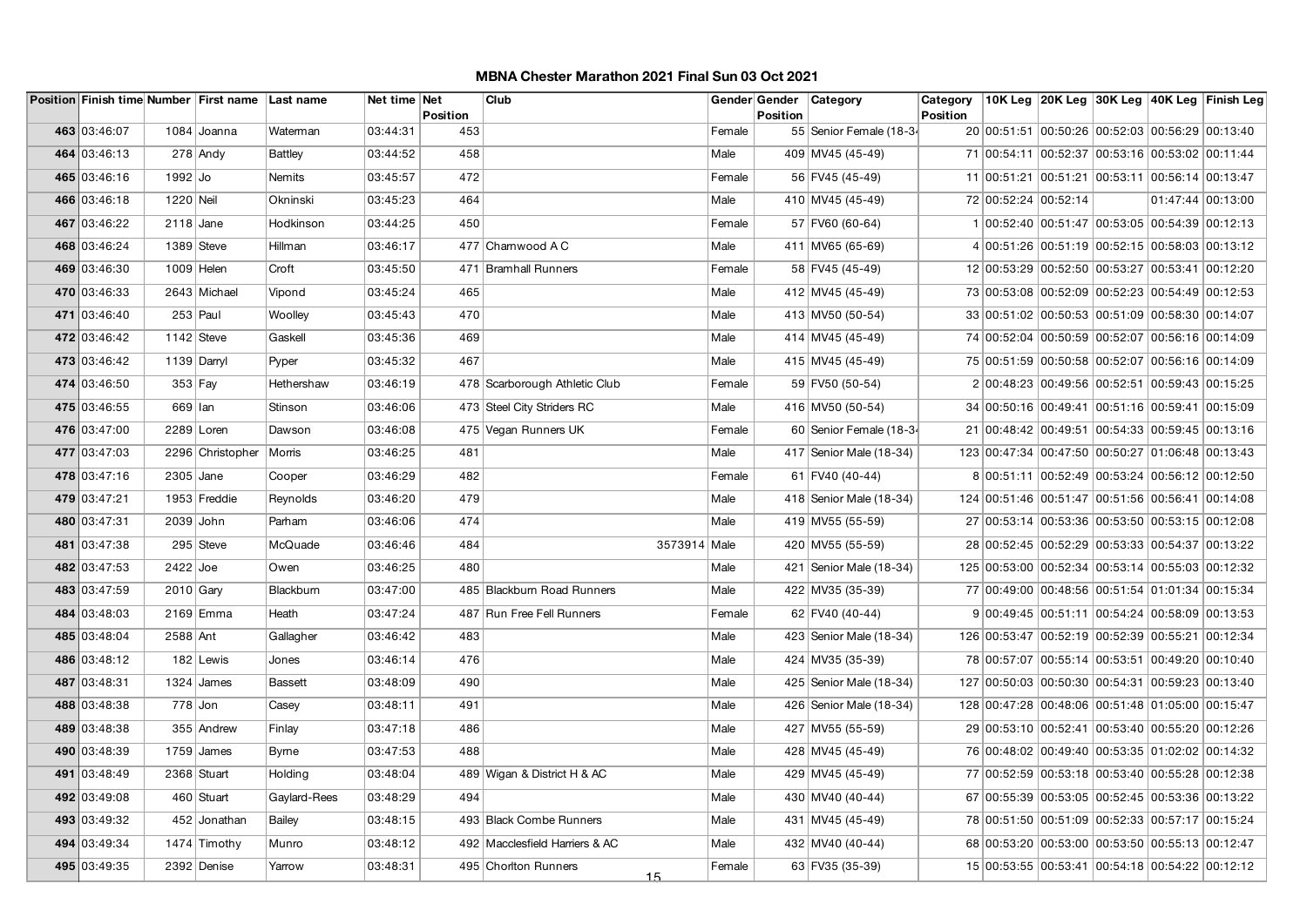|              |             | Position Finish time Number First name Last name |                  | Net time Net | <b>Position</b> | Club                              |        | Gender Gender Category<br><b>Position</b> |                         | Category<br><b>Position</b> |                                                  |                                     | 10K Leg 20K Leg 30K Leg 40K Leg Finish Leg |
|--------------|-------------|--------------------------------------------------|------------------|--------------|-----------------|-----------------------------------|--------|-------------------------------------------|-------------------------|-----------------------------|--------------------------------------------------|-------------------------------------|--------------------------------------------|
| 496 03:49:35 | 1727   Matt |                                                  | Tidswell         | 03:49:19     | 507             |                                   | Male   |                                           | 433 MV40 (40-44)        |                             | 69 00:47:31 00:48:17 00:52:04 01:04:41 00:16:44  |                                     |                                            |
| 497 03:49:36 |             | 2100 Michael                                     | Kendall          | 03:48:48     |                 | 497 Cumberland AC                 | Male   |                                           | 434 MV40 (40-44)        |                             | 70 00:53:10 00:51:33 00:51:27 00:58:37 00:13:59  |                                     |                                            |
| 498 03:49:38 |             | 558 Tracy                                        | Aldridge-Jones   | 03:48:36     | 496             |                                   | Female |                                           | 64 FV45 (45-49)         |                             | 13 00:52:48 00:53:22 00:54:11 00:55:25 00:12:48  |                                     |                                            |
| 499 03:49:41 |             | 1852 Gareth                                      | Eastgate         | 03:48:48     | 498             |                                   | Male   |                                           | 435 MV55 (55-59)        |                             | 30 00:53:22 00:53:14 00:52:54 00:55:36 00:13:40  |                                     |                                            |
| 500 03:49:50 |             | $2471$ Jamie                                     | Hall             | 03:48:58     | 501             |                                   | Male   |                                           | 436 Senior Male (18-34) |                             | 129 00:53:20 00:53:21 00:54:27 00:55:59 00:11:49 |                                     |                                            |
| 501 03:50:02 |             | 1339 Sasha                                       | Jones            | 03:49:00     | 502             |                                   | Male   |                                           | 437 Senior Male (18-34) |                             | 130 00:53:50 00:53:47 00:55:12 00:55:29 00:10:40 |                                     |                                            |
| 502 03:50:03 |             | $944$ Paul                                       | <b>Bousfield</b> | 03:49:04     | 504             |                                   | Male   |                                           | 438 MV50 (50-54)        |                             | 35 00:51:00 00:50:52 00:53:51 00:58:42 00:14:38  |                                     |                                            |
| 503 03:50:20 |             | 2270 Emily                                       | Betts            | 03:49:10     | 505             |                                   | Female |                                           | 65 Senior Female (18-34 |                             | 22 00:54:02 00:53:31 00:53:41 00:55:39 00:12:16  |                                     |                                            |
| 504 03:50:23 |             | 1813 Andrew                                      | Dunning          | 03:48:52     |                 | 499 Lonely Goat RC                | Male   |                                           | 439 MV35 (35-39)        |                             | 79 00:53:04 00:52:42 00:53:28 00:57:02 00:12:33  |                                     |                                            |
| 505 03:50:23 | 2577 Phil   |                                                  | Dunning          | 03:48:52     |                 | 500 Teignbridge Trotters          | Male   |                                           | 440 Senior Male (18-34) |                             | 131 00:53:04 00:52:43 00:53:27 00:57:03 00:12:33 |                                     |                                            |
| 506 03:50:27 |             | 1173 Andrew                                      | Taylor           | 03:49:57     | 516             |                                   | Male   |                                           | 441 MV45 (45-49)        |                             | 79 00:48:59 00:49:13 00:50:15 01:05:39 00:15:49  |                                     |                                            |
| 507 03:50:30 |             | 186 Karen                                        | Jones            | 03:49:49     |                 | 514 Pensby Runners                | Female |                                           | 66 FV50 (50-54)         |                             | 3 00:53:37 00:54:02 00:55:35 00:54:45 00:11:47   |                                     |                                            |
| 508 03:50:30 |             | 1873 Martin                                      | Jones            | 03:49:55     | 515             |                                   | Male   |                                           | 442 MV50 (50-54)        |                             | 36 00:49:12 00:49:10 00:54:49 01:01:47 00:14:55  |                                     |                                            |
| 509 03:50:31 |             | 1695 Robert                                      | <b>Brondke</b>   | 03:49:28     | 508             |                                   | Male   |                                           | 443 MV45 (45-49)        |                             | 80 00:51:22 00:51:08 00:52:48 00:59:34 00:14:34  |                                     |                                            |
| 510 03:50:34 |             | 2499 Steven                                      | Scallion         | 03:49:14     | 506             |                                   | Male   |                                           | 444 MV40 (40-44)        |                             | 71 00:49:48 00:50:58 00:54:52 00:58:56 00:14:37  |                                     |                                            |
| 511 03:50:37 |             | 373 Khalsa                                       | Hughes           | 03:49:37     | 510             |                                   | Female |                                           | 67 FV40 (40-44)         |                             | 10 00:54:21 00:53:49 00:53:49 00:54:07 00:13:29  |                                     |                                            |
| 512 03:50:42 | $2051$ Tony |                                                  | Lowery           | 03:49:40     |                 | 511 Eden Runners                  | Male   |                                           | 445 MV50 (50-54)        |                             | 37 00:52:24 00:52:01 00:52:47 00:57:44 00:14:42  |                                     |                                            |
| 513 03:50:46 | $1352$ Tom  |                                                  | Paget            | 03:50:02     |                 | 518 Halifax Harriers & AC         | Male   |                                           | 446 MV40 (40-44)        |                             | 72 00:52:02 00:54:10 00:55:36 00:55:27 00:12:45  |                                     |                                            |
| 514 03:50:52 | 2262 Elliot |                                                  | <b>Browne</b>    | 03:50:18     | 522             |                                   | Male   |                                           | 447 Senior Male (18-34) |                             | 132 00:49:17 00:49:06 00:50:44 01:03:56 00:17:13 |                                     |                                            |
| 515 03:50:57 |             | 2618 Christopher                                 | Hartland         | 03:49:46     | 513             |                                   | Male   |                                           | 448 MV35 (35-39)        |                             | 80 00:53:21 00:54:40 00:54:50 00:54:38 00:12:16  |                                     |                                            |
| 516 03:50:57 | $327$ Pat   |                                                  | Abbott           | 03:50:08     | 520             |                                   | Male   |                                           | 449 MV50 (50-54)        | 38                          |                                                  | 01:43:59 00:52:03 00:59:52 00:14:13 |                                            |
| 517 03:51:01 | 2200 Nick   |                                                  | Hockenhull       | 03:50:23     | 525             |                                   | Male   |                                           | 450 MV55 (55-59)        |                             | 31 00:54:01 00:53:23 00:53:55 00:55:21 00:13:42  |                                     |                                            |
| 518 03:51:03 | 1839 Sian   |                                                  | <b>Beck</b>      | 03:50:07     |                 | 519 Prestatyn RC                  | Female |                                           | 68 FV40 (40-44)         |                             | 11 00:54:02 00:53:33 00:54:56 00:54:58 00:12:36  |                                     |                                            |
| 519 03:51:06 |             | $2463$ Jayne                                     | Powell           | 03:49:35     |                 | 509 Hartshill Runners             | Female |                                           | 69 FV45 (45-49)         |                             | 14 00:53:09 00:52:49 00:53:05 00:55:52 00:14:38  |                                     |                                            |
| 520 03:51:12 |             | $2209$ Robin                                     | Johnson          | 03:50:09     | 521             |                                   | Male   |                                           | 451 MV50 (50-54)        |                             | 39 00:54:10 00:53:58 00:54:06 00:55:44 00:12:08  |                                     |                                            |
| 521 03:51:17 |             | 1917 Jonathan                                    | <b>Byrd</b>      | 03:50:31     | 527             |                                   | Male   |                                           | 452 Senior Male (18-34) |                             | 133 00:50:29 00:50:44 00:53:40 01:01:49 00:13:49 |                                     |                                            |
| 522 03:51:21 |             | 1840 Owen                                        | Evans            | 03:50:25     | 526             |                                   | Male   |                                           | 453 MV40 (40-44)        |                             | 73 00:54:02 00:53:32 00:54:58 00:55:45 00:12:06  |                                     |                                            |
| 523 03:51:25 |             | 2147 Victoria                                    | Driscoll         | 03:49:40     |                 | 512 Hermitage Harriers            | Female |                                           | 70 FV45 (45-49)         |                             | 15 00:54:51 00:54:40 00:53:58 00:53:53 00:12:16  |                                     |                                            |
| 524 03:51:28 |             | 2264 Sarah                                       | Hudson           | 03:50:45     |                 | 529 North Wales Road Runners      | Female |                                           | 71 FV40 (40-44)         |                             | 12 00:54:37 00:54:40 00:55:04 00:53:36 00:12:45  |                                     |                                            |
| 525 03:51:28 |             | 2477 James                                       | Musgrave         | 03:50:54     | 530             |                                   | Male   |                                           | 454 MV35 (35-39)        |                             | 81 00:51:17 00:52:11 00:53:37 01:01:23 00:12:24  |                                     |                                            |
| 526 03:51:38 |             | 1921 Benjamin                                    | Mace-Crossley    | 03:50:22     |                 | 524 Helsby Running Club           | Male   |                                           | 455 MV35 (35-39)        |                             | 82 00:53:20 00:51:03 00:54:17 00:58:04 00:13:34  |                                     |                                            |
| 527 03:51:38 | $177$ Ian   |                                                  | Warrell          | 03:50:40     | 528             |                                   | Male   |                                           | 456 MV55 (55-59)        |                             | 32 00:51:24 00:51:13 00:53:06 01:01:05 00:13:51  |                                     |                                            |
| 528 03:51:39 |             | 602 Stuart                                       | Watkins          | 03:51:11     |                 | 533 Stockport Harriers & AC<br>16 | Male   |                                           | 457 MV45 (45-49)        |                             | 81 00:51:02 00:50:37 00:55:01 01:00:19 00:14:10  |                                     |                                            |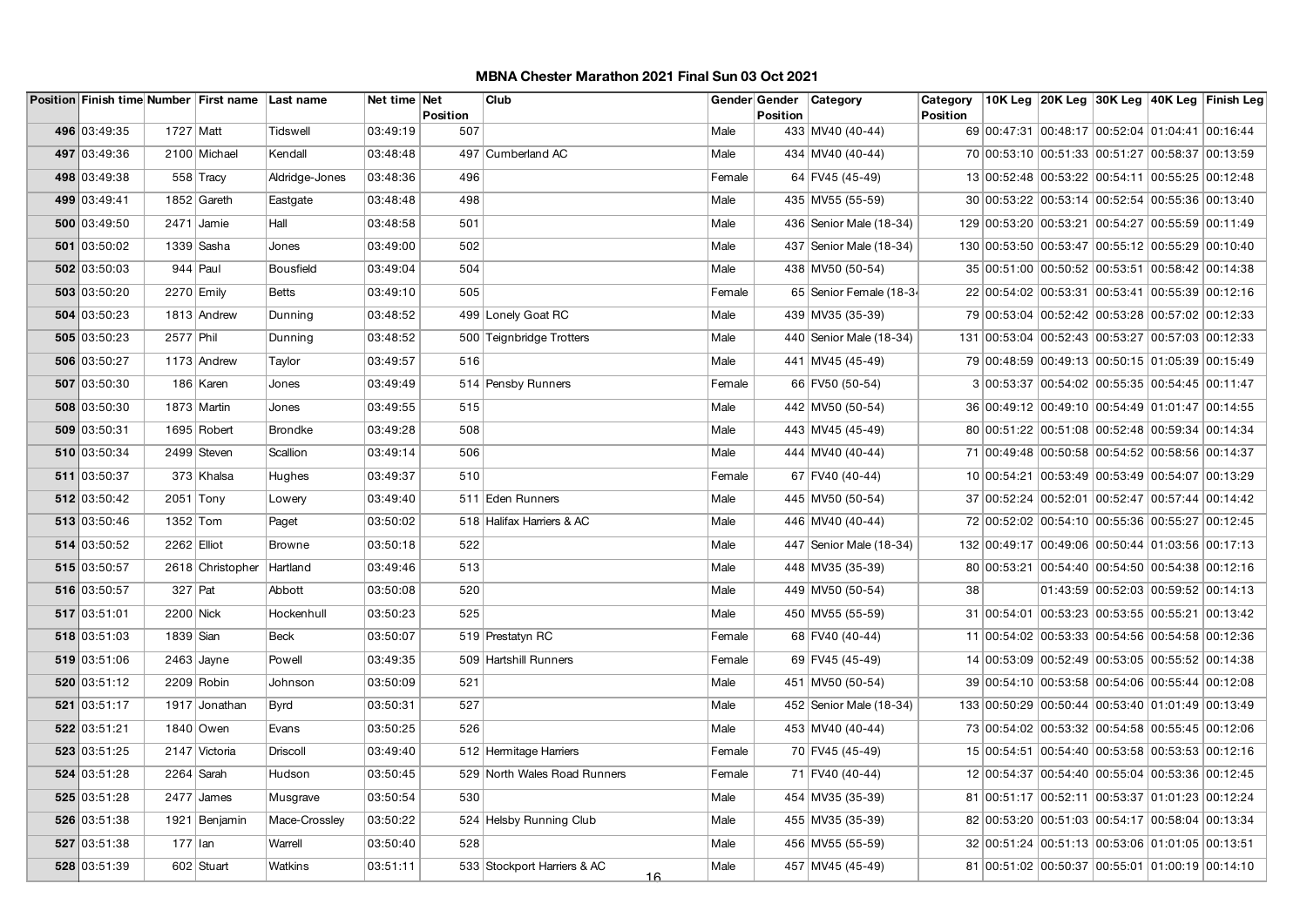|              |             | Position Finish time Number First name Last name |               | Net time Net | <b>Position</b> | Club                               |        | Gender Gender<br><b>Position</b> | Category                  | Category<br><b>Position</b> |                                                  |                                     | 10K Leg 20K Leg 30K Leg 40K Leg Finish Leg |
|--------------|-------------|--------------------------------------------------|---------------|--------------|-----------------|------------------------------------|--------|----------------------------------|---------------------------|-----------------------------|--------------------------------------------------|-------------------------------------|--------------------------------------------|
| 529 03:51:50 |             | 767 David                                        | Holdsworth    | 03:51:41     | 540             |                                    | Male   |                                  | 458 Senior Male (18-34)   |                             | 134 00:47:44 00:48:57 00:54:52 01:04:52 00:15:14 |                                     |                                            |
| 530 03:51:52 |             | $2141$ James                                     | Morgan        | 03:51:11     | 534             |                                    | Male   |                                  | 459 MV40 (40-44)          |                             | 74 00:53:56 00:54:16 00:54:36 00:55:49 00:12:32  |                                     |                                            |
| 531 03:51:55 |             | 2027 Christopher                                 | Eaton         | 03:51:14     | 535             |                                    | Male   |                                  | 460 MV35 (35-39)          |                             | 83 00:52:04 00:52:53 00:54:02 00:58:13 00:14:01  |                                     |                                            |
| 532 03:52:07 |             | 964 Adam                                         | Grainger      | 03:51:34     |                 | 538 Riversway Road Runners         | Male   |                                  | 461 MV35 (35-39)          |                             | 84 00:50:19 00:50:00 00:51:40 01:03:32 00:16:01  |                                     |                                            |
| 533 03:52:09 |             | 856 David                                        | Kelly         | 03:51:53     |                 | 542 Nantwich Running Club          | Male   |                                  | 462 MV45 (45-49)          |                             | 82 00:48:58 00:49:32 00:51:30 01:06:06 00:15:44  |                                     |                                            |
| 534 03:52:09 |             | 1509 Michael                                     | Hodgson       | 03:51:50     | 541             |                                    | Male   |                                  | 463 MV35 (35-39)          |                             | 85 00:50:56 00:51:35 00:54:46 01:00:29 00:14:02  |                                     |                                            |
| 535 03:52:19 |             | 2302 Sophie                                      | Blackbum      | 03:51:08     | 532             |                                    | Female |                                  | 72 Senior Female (18-34   |                             | 23 00:54:01 00:53:32 00:53:40 00:56:23 00:13:30  |                                     |                                            |
| 536 03:52:22 |             | $2148$ Chris                                     | Ward          | 03:51:34     | 539             |                                    | Male   |                                  | 464 MV45 (45-49)          |                             | 83 00:51:59 00:49:31 00:52:31 01:01:07 00:16:24  |                                     |                                            |
| 537 03:52:24 |             | $974$ Dave                                       | Turner        | 03:51:16     |                 | 536 Howfen Runners                 | Male   |                                  | 465 MV50 (50-54)          |                             | 40 00:53:06 00:52:14 00:53:37 00:57:34 00:14:43  |                                     |                                            |
| 538 03:52:30 |             | 1121 Nicholas                                    | King          | 03:51:00     | 531             |                                    | Male   |                                  | 466 Senior Male (18-34)   |                             | 135 00:54:13 00:54:43 00:55:37 00:55:00 00:11:25 |                                     |                                            |
| 539 03:52:50 | 1338 Mark   |                                                  | Tranter       | 03:50:20     | 523             |                                    | Male   |                                  | 467 MV40 (40-44)          |                             | 75 00:53:33 00:51:26 00:52:18 01:00:05 00:12:56  |                                     |                                            |
| 540 03:53:01 |             | 2254 Graeme                                      | Alexander     | 03:52:25     | 550             |                                    | Male   |                                  | 468 MV35 (35-39)          |                             | 86 00:50:40 00:50:41 00:54:21 01:01:18 00:15:23  |                                     |                                            |
| 541 03:53:05 |             | 727 Robert                                       | <b>Baker</b>  | 03:49:00     |                 | 503 Nantwich Running Club          | Male   |                                  | 469 MV40 (40-44)          |                             | 76 00:56:39 00:53:07 00:53:13 00:53:58 00:12:02  |                                     |                                            |
| 542 03:53:22 |             | 605 Emma                                         | Nelson        | 03:51:55     | 543             |                                    | Female |                                  | 73 Senior Female (18-34   |                             | 24 00:53:44 00:53:29 00:55:33 00:56:39 00:12:28  |                                     |                                            |
| 543 03:53:23 |             | $2175$ David                                     | Meredith      | 03:51:56     | 544             |                                    | Male   |                                  | 470 MV55 (55-59)          |                             | 33 00:56:18 00:57:30 00:53:34 00:52:06 00:12:26  |                                     |                                            |
| 544 03:53:23 | $1910$ Jade |                                                  | Smithyman     | 03:52:25     | 551             |                                    | Female |                                  | 74 Senior Female (18-34   |                             | 25 00:55:22 00:54:55 00:55:23 00:54:24 00:12:19  |                                     |                                            |
| 545 03:53:24 |             | 1911 Joshua                                      | Smithyman     | 03:52:25     | 552             |                                    | Male   |                                  | 471 Senior Male (18-34)   |                             | 136 00:55:22 00:54:55 00:55:24 00:54:23 00:12:20 |                                     |                                            |
| 546 03:53:26 | $2044$ John |                                                  | Evans         | 03:51:57     | 545             |                                    | Male   |                                  | 472 MV40 (40-44)          | 77                          |                                                  | 01:48:22 00:54:51 00:54:53 00:13:49 |                                            |
| 547 03:53:27 |             | 636 Tracey                                       | Spivey        | 03:51:58     | 546             |                                    | Female |                                  | 75 FV50 (50-54)           |                             | 4 00:54:06 00:54:17 00:54:51 00:54:53 00:13:49   |                                     |                                            |
| 547 03:53:27 | $851$ Lee   |                                                  | Edgington     | 03:51:58     |                 | 547 Rising Brook Runners           | Male   |                                  | 473 MV45 (45-49)          |                             | 84 00:54:06 00:54:18 00:54:50 00:54:54 00:13:48  |                                     |                                            |
| 547 03:53:27 |             | 2478 Donna                                       | Morrin        | 03:51:59     |                 | 548 Rising Brook Runners           | Female |                                  | 75 FV45 (45-49)           |                             | 16 00:54:09 00:54:16 00:54:50 00:54:53 00:13:49  |                                     |                                            |
| 550 03:53:29 |             | $241$ Craig                                      | Parkinson     | 03:52:14     | 549             |                                    | Male   |                                  | 474 MV55 (55-59)          |                             | 34 00:52:25 00:52:50 00:55:21 00:59:03 00:12:32  |                                     |                                            |
| 551 03:53:40 |             | 1441 Randip                                      | Hume          | 03:52:55     | 557             |                                    | Female |                                  | 77 FV45 (45-49)           |                             | 17 00:53:18 00:54:08 00:55:39 00:57:27 00:12:21  |                                     |                                            |
| 552 03:53:44 |             | $2619$ Roget                                     | Mercer        | 03:53:38     | 572             |                                    | Male   |                                  | 475 MV40 (40-44)          |                             | 78 00:53:49 00:53:47 00:57:17 00:54:55 00:13:49  |                                     |                                            |
| 553 03:53:44 | 2660 Brad   |                                                  | Pollitt       | 03:53:38     | 571             |                                    | Male   |                                  | 476 MV35 (35-39)          |                             | 87 00:53:49 00:53:46 00:57:13 00:55:09 00:13:40  |                                     |                                            |
| 554 03:53:44 |             | 1659 Damien                                      | McMurtha      | 03:52:26     |                 | 553 Millom Striders                | Male   |                                  | 477   Senior Male (18-34) |                             | 137 00:51:54 00:51:36 00:51:39 01:04:03 00:13:12 |                                     |                                            |
| 555 03:53:49 |             | 662 Mathew                                       | Donnelly      | 03:52:32     | 556             |                                    | Male   |                                  | 478 MV40 (40-44)          |                             | 79 00:51:44 00:51:14 00:53:26 01:01:12 00:14:54  |                                     |                                            |
| 556 03:53:49 |             | $399$ Paula                                      | Jennings      | 03:53:02     |                 | 562 Huncote Harriers               | Female |                                  | 78 FV45 (45-49)           |                             | 18 00:55:23 00:55:23 00:55:03 00:54:34 00:12:37  |                                     |                                            |
| 557 03:53:55 | 683 Neil    |                                                  | Davies        | 03:50:01     | 517             |                                    | Male   |                                  | 479 MV60 (60-64)          |                             | 14 00:52:06 00:50:35 00:54:14 00:59:14 00:13:50  |                                     |                                            |
| 558 03:53:56 |             | 937 Graham                                       | Sudell        | 03:52:27     | 554             |                                    | Male   |                                  | 480 Senior Male (18-34)   |                             | 138 00:53:27 00:53:06 00:53:52 00:57:33 00:14:27 |                                     |                                            |
| 559 03:53:56 | 1567 Mike   |                                                  | Musson        | 03:52:58     | 560             |                                    | Male   |                                  | 481 MV55 (55-59)          |                             | 35 00:53:32 00:52:50 00:53:58 00:58:15 00:14:20  |                                     |                                            |
| 560 03:54:00 | 1408 Viv    |                                                  | <b>Black</b>  | 03:53:27     | 569             |                                    | Female |                                  | 79 FV45 (45-49)           |                             | 19 00:52:23 00:52:00 00:54:37 01:00:05 00:14:20  |                                     |                                            |
| 561 03:54:04 |             | $849$ Paul                                       | <b>Blakey</b> | 03:51:28     |                 | 537 North East Marathon Club<br>17 | Male   |                                  | 482 MV55 (55-59)          |                             | 36 00:54:10 00:52:07 00:54:32 00:56:58 00:13:39  |                                     |                                            |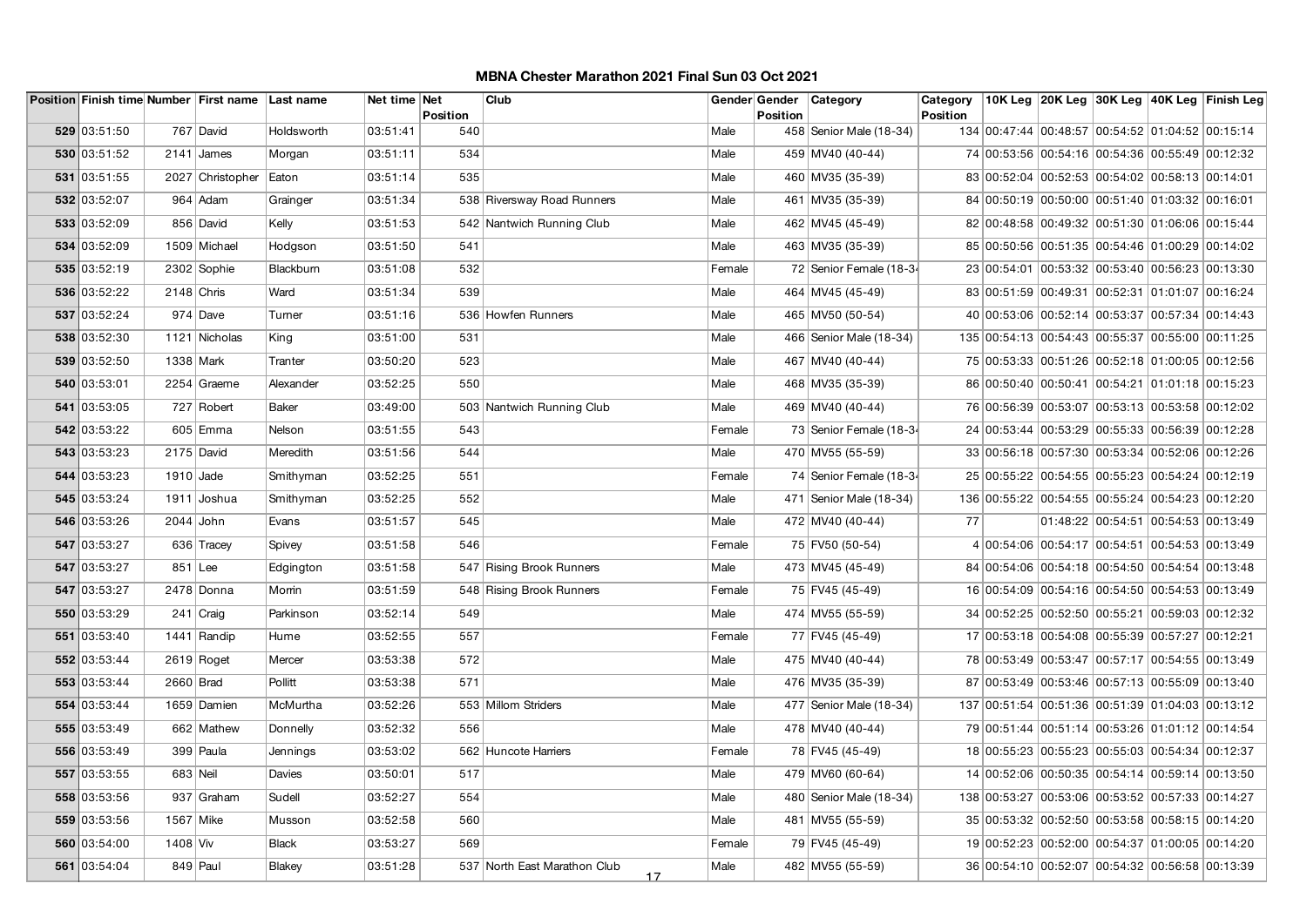|              |             | Position Finish time Number First name Last name |                | Net time Net | <b>Position</b> | Club                                       |        | <b>Position</b> | Gender Gender Category    | Category<br>Position |                                                  |  | 10K Leg 20K Leg 30K Leg 40K Leg Finish Leg |
|--------------|-------------|--------------------------------------------------|----------------|--------------|-----------------|--------------------------------------------|--------|-----------------|---------------------------|----------------------|--------------------------------------------------|--|--------------------------------------------|
| 562 03:54:19 |             | 1487 Jennie                                      | Pickard        | 03:52:57     |                 | 558 Stockport Harriers & AC                | Female |                 | 80 FV45 (45-49)           |                      | 20 00:54:00 00:53:47 00:56:02 00:55:50 00:13:16  |  |                                            |
| 562 03:54:19 |             | 2388 Simon                                       | Taylor         | 03:53:14     | 564             |                                            | Male   |                 | 483 MV55 (55-59)          |                      | 37 00:53:55 00:53:31 00:54:57 00:56:29 00:14:21  |  |                                            |
| 564 03:54:21 |             | 550 Matthew                                      | Green          | 03:53:39     |                 | 573 Badgers                                | Male   |                 | 484 MV40 (40-44)          |                      | 80 00:49:32 00:50:43 00:56:29 01:01:59 00:14:55  |  |                                            |
| 565 03:54:24 |             | $754$ Jane                                       | <b>Brealey</b> | 03:53:00     |                 | 561 Wallasey Athletic Club                 | Female |                 | 81 FV45 (45-49)           |                      | 21 00:53:12 00:52:59 00:55:15 00:58:52 00:12:40  |  |                                            |
| 566 03:54:32 | 2375 Paul   |                                                  | Wilson         | 03:53:04     | 563             |                                            | Male   |                 | 485 MV45 (45-49)          |                      | 85 00:53:54 00:53:52 00:53:46 00:57:52 00:13:37  |  |                                            |
| 567 03:54:34 | $2684$ Jack |                                                  | Weatherburn    | 03:52:28     | 555             |                                            | Male   |                 | 486   Senior Male (18-34) |                      | 139 00:53:31 00:52:23 00:54:05 00:57:59 00:14:27 |  |                                            |
| 568 03:54:35 |             | 2631 Stephen                                     | Hughes         | 03:53:19     | 565             |                                            | Male   |                 | 487 MV35 (35-39)          |                      | 88 00:55:21 00:54:11 00:55:10 00:55:44 00:12:51  |  |                                            |
| 569 03:54:38 | 1804 Ffion  |                                                  | Hughes         | 03:53:27     |                 | 568 Chester Road Runners                   | Female |                 | 82 Senior Female (18-34   |                      | 26 00:54:32 00:54:44 00:55:36 00:55:58 00:12:35  |  |                                            |
| 570 03:54:41 | 1936 Trudi  |                                                  | Jenkinson      | 03:52:57     |                 | 559 Blackburn Road Runners                 | Female |                 | 83 FV55 (55-59)           |                      | 4 00:53:32 00:53:24 00:55:32 00:56:49 00:13:37   |  |                                            |
| 571 03:54:49 |             | $421$ Libby                                      | Dudleston      | 03:54:13     |                 | 579 Whitchurch Whippets                    | Female |                 | 84 FV45 (45-49)           |                      | 22 00:50:38 00:50:43 00:54:28 01:05:48 00:12:34  |  |                                            |
| 572 03:54:52 |             | 1630 Sabrina                                     | Mellors        | 03:53:21     | 566             |                                            | Female |                 | 85 FV35 (35-39)           |                      | 16 00:54:04 00:53:06 00:54:04 00:58:06 00:14:00  |  |                                            |
| 573 03:54:52 |             | 347 Geoffrey                                     | Carter         | 03:53:25     | 567             |                                            | Male   |                 | 488 MV50 (50-54)          |                      | 41 00:49:51 00:50:06 00:55:14 01:02:14 00:15:59  |  |                                            |
| 574 03:54:55 |             | 255 Matt                                         | Henry          | 03:53:36     | 570             |                                            | Male   |                 | 489 MV40 (40-44)          |                      | 81 00:53:49 00:52:28 00:52:50 00:58:09 00:16:18  |  |                                            |
| 575 03:54:57 |             | $1688$ Hazel                                     | <b>Berrett</b> | 03:53:48     |                 | 576 Halifax Harriers & AC                  | Female |                 | 86 FV55 (55-59)           |                      | 5 00:54:27 00:54:10 00:54:03 00:57:03 00:14:03   |  |                                            |
| 576 03:55:09 |             | 1765 Matthew                                     | Larkin         | 03:53:44     |                 | 575 Halton & Frodsham Harriers             | Male   |                 | 490 MV45 (45-49)          |                      | 86 00:56:00 00:54:30 00:55:14 00:55:03 00:12:55  |  |                                            |
| 577 03:55:11 |             | 725 Ben                                          | Jones          | 03:53:43     | 574             |                                            | Male   |                 | 491 Senior Male (18-34)   |                      | 140 00:54:30 00:54:31 00:55:43 00:56:23 00:12:35 |  |                                            |
| 578 03:55:16 |             | 153 Malcolm                                      | Bembridge      | 03:54:51     |                 | 588 Peel Road Runners                      | Male   |                 | 492 MV50 (50-54)          |                      | 42 00:50:52 00:52:02 00:56:27 01:01:47 00:13:41  |  |                                            |
| 579 03:55:17 |             | $915$ Paul                                       | Glover         | 03:54:48     |                 | 586 South Derbyshire Road Runners          | Male   |                 | 493 MV55 (55-59)          |                      | 38 00:50:47 00:51:42 00:52:31 01:03:31 00:16:15  |  |                                            |
| 580 03:55:20 |             | 2632 David                                       | Smith          | 03:54:58     |                 | 593 Rochdale Harriers & AC                 | Male   |                 | 494 MV35 (35-39)          |                      | 89 00:50:10 00:50:12 00:54:11 01:04:12 00:16:10  |  |                                            |
| 581 03:55:23 |             | 501 Andrew                                       | Warrender      | 03:55:16     |                 | 597 SOUTH LEEDS LAKERS RUNNING CLUB   Male |        |                 | 495 MV50 (50-54)          |                      | 43 00:54:10 00:54:41 00:55:56 00:57:42 00:12:45  |  |                                            |
| 582 03:55:34 |             | 247 Simon                                        | Bentley        | 03:54:20     | 580             |                                            | Male   |                 | 496 MV40 (40-44)          |                      | 82 00:53:01 00:52:39 00:52:50 00:59:53 00:15:55  |  |                                            |
| 583 03:55:34 |             | 2440 Andrew                                      | Wilkinson      | 03:54:34     |                 | 582 Northern (Isle of Man) AC              | Male   |                 | 497 MV55 (55-59)          |                      | 39 00:51:46 00:52:41 00:54:14 01:00:44 00:15:07  |  |                                            |
| 584 03:55:36 |             | 1924 Martin                                      | Swiniarski     | 03:54:50     | 587             |                                            | Male   |                 | 498 Senior Male (18-34)   |                      | 141 00:49:02 00:49:28 00:55:47 01:04:39 00:15:52 |  |                                            |
| 585 03:55:42 |             | 786 Christopher                                  | Enock          | 03:54:52     | 590             |                                            | Male   |                 | 499 MV40 (40-44)          |                      | 83 00:50:51 00:51:40                             |  | 01:57:57 00:14:22                          |
| 586 03:55:43 |             | $667$ Lisa                                       | Dunne          | 03:54:09     | 578             |                                            | Female |                 | 87 FV40 (40-44)           |                      | 13 00:54:04 00:53:49 00:55:22 00:57:10 00:13:41  |  |                                            |
| 587 03:55:57 |             | 1302 Steven                                      | Moon           | 03:54:48     |                 | 585 Red Rose Road Runners                  | Male   |                 | 500 MV45 (45-49)          |                      | 87 00:51:57 00:52:00 00:55:20 01:02:11 00:13:19  |  |                                            |
| 588 03:55:58 |             | 1651 Gordon                                      | Robinson       | 03:55:02     | 594             |                                            | Male   |                 | 501 MV55 (55-59)          |                      | 40 00:53:41 00:51:34 00:52:36 01:01:35 00:15:33  |  |                                            |
| 589 03:55:59 |             | 1356 Adam                                        | Leary          | 03:54:52     | 589             |                                            | Male   |                 | 502 MV40 (40-44)          |                      | 84 00:54:31 00:54:10 00:55:17 00:56:56 00:13:57  |  |                                            |
| 590 03:56:02 |             | 2337 Trevor                                      | Mayren         | 03:54:53     | 591             |                                            | Male   |                 | 503 MV60 (60-64)          |                      | 15 00:52:43 00:53:17 00:54:55 00:59:34 00:14:22  |  |                                            |
| 591 03:56:03 |             | 1500 Benjamin                                    | Jones          | 03:54:57     | 592             |                                            | Male   |                 | 504 MV40 (40-44)          |                      | 85 00:54:16 00:55:04 00:55:38 00:56:26 00:13:30  |  |                                            |
| 592 03:56:03 | $2184$ Jack |                                                  | Done           | 03:54:25     | 581             |                                            | Male   |                 | 505 Senior Male (18-34)   |                      | 142 00:54:20 00:52:36 00:54:56 00:58:58 00:13:33 |  |                                            |
| 593 03:56:08 | $317$ lain  |                                                  | Hickman        | 03:55:39     |                 | 603 Lonely Goat RC                         | Male   |                 | 506 MV40 (40-44)          |                      | 86 00:47:57 00:48:36 00:57:05 01:07:29 00:14:30  |  |                                            |
| 594 03:56:11 |             | 193 Daniel                                       | O'Connor       | 03:55:32     | 601             | 18                                         | Male   |                 | 507 MV50 (50-54)          |                      | 44 00:50:39 00:53:48 00:56:38 00:59:35 00:14:49  |  |                                            |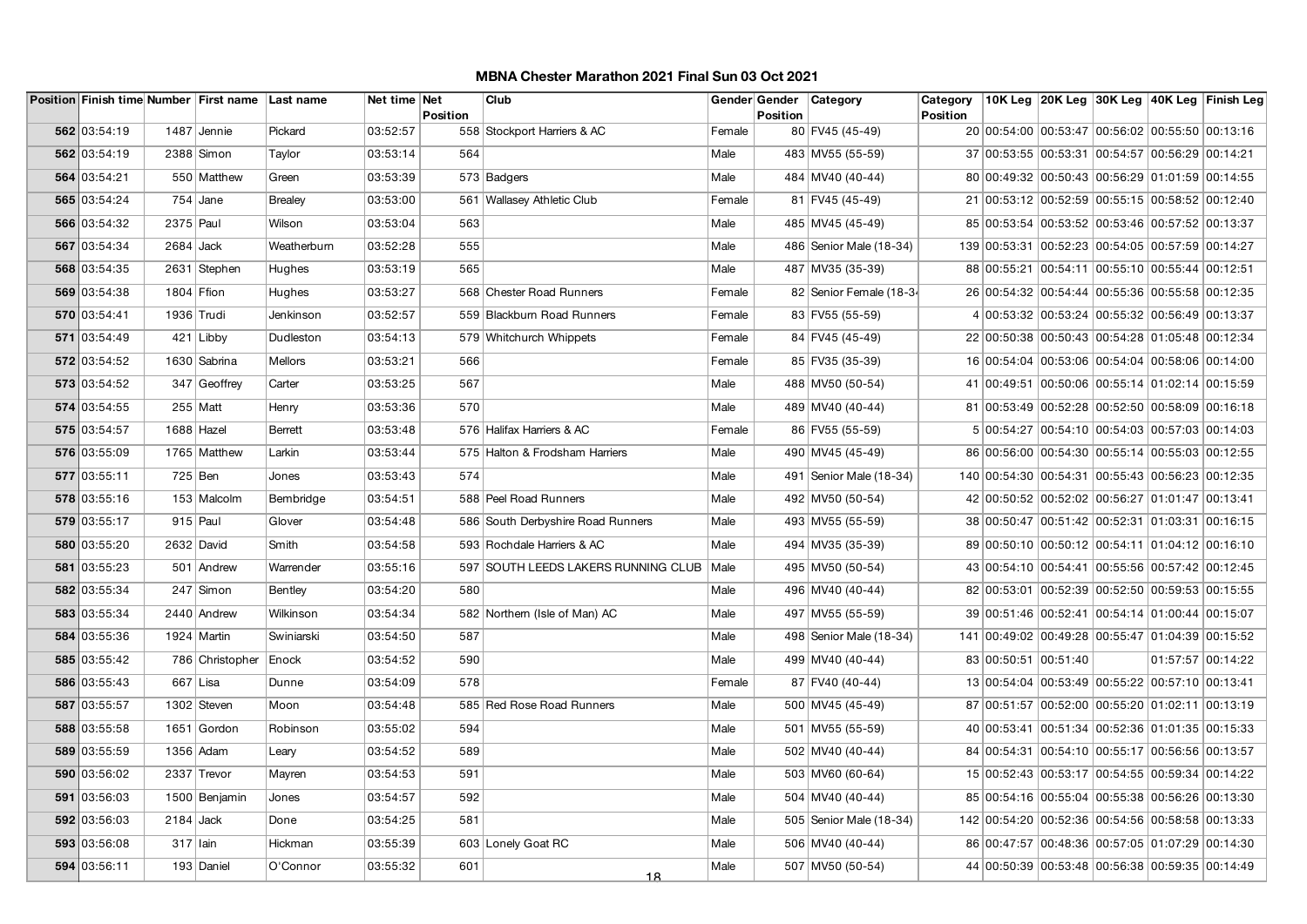|              |            | Position Finish time Number First name Last name |               | Net time Net |                 | Club                        |        |                 | Gender Gender   Category  | Category        |                                                  |  | 10K Leg 20K Leg 30K Leg 40K Leg Finish Leg |
|--------------|------------|--------------------------------------------------|---------------|--------------|-----------------|-----------------------------|--------|-----------------|---------------------------|-----------------|--------------------------------------------------|--|--------------------------------------------|
| 595 03:56:18 |            | 1696 Adam                                        | Shaw          | 03:55:06     | Position<br>596 |                             | Male   | <b>Position</b> | 508 Senior Male (18-34)   | <b>Position</b> | 143 00:53:15 00:51:08 00:54:47 01:02:00 00:13:54 |  |                                            |
| 596 03:56:38 |            | $1272$ Wayne                                     | Cunningham    | 03:55:35     | 602             |                             | Male   |                 | 509 MV40 (40-44)          |                 | 87 00:55:50 00:55:32 00:55:12 00:55:54 00:13:06  |  |                                            |
| 597 03:56:43 | 2183 Sam   |                                                  | Bethell       | 03:55:06     | 595             |                             | Male   |                 | 510 Senior Male (18-34)   |                 | 144 00:54:20 00:52:34 00:54:58 00:58:58 00:14:13 |  |                                            |
| 598 03:56:48 |            | $1847$ Isaac                                     | Sampson       | 03:56:17     | 611             |                             | Male   |                 | 511   Senior Male (18-34) |                 | 145 00:53:04 00:51:46 00:53:29 01:03:10 00:14:48 |  |                                            |
| 599 03:56:48 | 2658 Leon  |                                                  | Rowe          | 03:53:58     |                 | 577 Lonely Goat RC          | Male   |                 | 512 MV40 (40-44)          |                 | 88 00:58:32 00:53:59 00:53:58 00:54:31 00:12:57  |  |                                            |
| 600 03:56:49 | 1890 Keith |                                                  | Scovell       | 03:55:58     | 606             |                             | Male   |                 | 513 MV55 (55-59)          |                 | 41 00:50:55 00:52:51 00:55:42 01:02:06 00:14:23  |  |                                            |
| 601 03:56:52 | 2656 Paul  |                                                  | <b>Stokes</b> | 03:55:20     | 598             |                             | Male   |                 | 514 MV40 (40-44)          |                 | 89 00:50:51 00:52:46 00:56:53 01:00:35 00:14:12  |  |                                            |
| 602 03:56:53 | $2041$ Jon |                                                  | Shakeshaft    |              | 604             |                             | Male   |                 |                           |                 |                                                  |  |                                            |
|              |            |                                                  |               | 03:55:52     |                 |                             |        |                 | 515 Senior Male (18-34)   |                 | 146 00:48:37 00:51:03 00:58:43 01:03:11 00:14:17 |  |                                            |
| 603 03:56:57 |            | 2515 Graham                                      | Townsley      | 03:56:07     |                 | 608 Chester Road Runners    | Male   |                 | 516 MV45 (45-49)          |                 | 88 00:52:34 00:52:43 00:53:23 01:01:32 00:15:53  |  |                                            |
| 604 03:56:57 |            | 1682 Stephen                                     | Mowbray       | 03:55:55     | 605             |                             | Male   |                 | 517 MV45 (45-49)          |                 | 89 00:54:39 00:53:32                             |  | 01:54:31 00:13:12                          |
| 605 03:56:58 | 1819 John  |                                                  | Williamson    | 03:54:46     | 584             |                             | Male   |                 | 518 MV55 (55-59)          |                 | 42 00:54:55 00:53:57 00:54:37 00:57:00 00:14:15  |  |                                            |
| 606 03:57:05 |            | 80 Clare                                         | Parnell       | 03:56:21     | 615             |                             | Female |                 | 88 FV40 (40-44)           |                 | 14 00:53:20 00:54:05 00:55:41 00:59:20 00:13:53  |  |                                            |
| 607 03:57:09 | 1470 Tom   |                                                  | McAleavy      | 03:56:18     | 612             |                             | Male   |                 | 519 MV40 (40-44)          |                 | 90 00:52:21 00:53:15 00:54:39 01:00:47 00:15:13  |  |                                            |
| 608 03:57:11 | 1749 Mike  |                                                  | Graney        | 03:54:40     | 583             |                             | Male   |                 | 520 MV40 (40-44)          |                 | 91 00:55:51 00:57:06 00:56:30 00:53:14 00:11:57  |  |                                            |
| 609 03:57:17 | 2396 Huw   |                                                  | Wiseman       | 03:56:12     | 609             |                             | Male   |                 | 521 MV50 (50-54)          |                 | 45 00:55:57 00:55:24 00:56:04 00:56:00 00:12:45  |  |                                            |
| 610 03:57:20 | 1654 Alice |                                                  | Robinson      | 03:56:23     | 616             |                             | Female |                 | 89 Senior Female (18-34   |                 | 27 00:55:43 00:55:46 00:55:51 00:56:00 00:13:00  |  |                                            |
| 611 03:57:20 |            | 2068 Adam                                        | Wilkinson     | 03:56:55     | 627             |                             | Male   |                 | 522 MV35 (35-39)          |                 | 90 00:48:14 00:49:31 00:58:05 01:06:16 00:14:48  |  |                                            |
| 612 03:57:33 | 2479 Fred  |                                                  | Randles       | 03:56:40     | 619             |                             | Male   |                 | 523 MV55 (55-59)          |                 | 43 00:52:16 00:52:09 00:55:32 01:01:21 00:15:20  |  |                                            |
| 613 03:57:40 | 1319 Sam   |                                                  | Downhill      | 03:56:47     | 621             |                             | Male   |                 | 524   Senior Male (18-34) |                 | 147 00:55:14 00:55:05 00:55:57 00:57:29 00:12:59 |  |                                            |
| 614 03:57:41 | 1321 Sam   |                                                  | Smith         | 03:56:48     | 622             |                             | Male   |                 | 525 Senior Male (18-34)   |                 | 148 00:55:15 00:55:04 00:55:59 00:57:29 00:12:59 |  |                                            |
| 615 03:57:41 |            | 444 Jenny                                        | Robinson      | 03:55:27     | 600             |                             | Female |                 | 90 FV55 (55-59)           |                 | 6 00:52:15 00:52:24 00:56:26 01:00:20 00:14:00   |  |                                            |
| 616 03:57:42 | 2120 Tom   |                                                  | Robinson      | 03:56:15     |                 | 610 South Cheshire Harriers | Male   |                 | 526 MV40 (40-44)          |                 | 92 00:54:12 00:54:07 00:55:53 00:58:47 00:13:14  |  |                                            |
| 617 03:57:44 |            | 2403 Gareth                                      | Boyd          | 03:55:23     |                 | 599 Helsby Running Club     | Male   |                 | 527 MV45 (45-49)          |                 | 90 00:55:46 00:54:57 00:55:15 00:57:11 00:12:11  |  |                                            |
| 618 03:57:46 | 2369 Jane  |                                                  | Ashbrook      | 03:56:07     |                 | 607 Helsby Running Club     | Female |                 | 91 FV45 (45-49)           |                 | 23 00:55:41 00:54:36 00:56:24 00:57:12 00:12:13  |  |                                            |
| 619 03:57:46 |            | $794$ Dale                                       | <b>Baker</b>  | 03:57:08     | 631             |                             | Male   |                 | 528 Senior Male (18-34)   |                 | 149 00:52:57 00:52:07 00:54:37 01:01:39 00:15:46 |  |                                            |
| 620 03:57:47 | 2696 Mari  |                                                  | Roberts       | 03:57:01     | 630             |                             | Female |                 | 92 FV50 (50-54)           |                 | 5 00:51:12 00:53:29 00:59:16 00:59:26 00:13:37   |  |                                            |
| 621 03:57:50 |            | 437 Elizabeth                                    | Head          | 03:56:49     | 624             |                             | Female |                 | 93 FV45 (45-49)           |                 | 24 00:54:51 00:54:51 00:55:45 00:57:55 00:13:26  |  |                                            |
| 622 03:57:51 | 298 Mal    |                                                  | Nicholson     | 03:56:54     | 626             |                             | Male   |                 | 529 MV45 (45-49)          |                 | 91 00:50:11 00:51:52 00:57:40 01:02:36 00:14:33  |  |                                            |
| 623 03:57:54 |            | 1690 Daniel                                      | Fox           | 03:56:49     | 623             |                             | Male   |                 | 530 MV60 (60-64)          |                 | 16 00:53:27 00:50:59 00:53:09 01:04:50 00:14:23  |  |                                            |
| 624 03:57:57 |            | 2048 Christopher                                 | Jellyman      | 03:56:18     | 613             |                             | Male   |                 | 531 MV45 (45-49)          |                 | 92 00:51:33 00:51:30 00:53:46 01:03:55 00:15:31  |  |                                            |
| 625 03:57:57 |            | 871 Catriona                                     | Virden        | 03:56:42     | 620             |                             | Female |                 | 94 Senior Female (18-34   |                 | 28 00:54:54 00:54:53 00:55:58 00:58:21 00:12:34  |  |                                            |
| 626 03:57:59 |            | 1330 Andrew                                      | Gordon        | 03:57:14     | 632             |                             | Male   |                 | 532 Senior Male (18-34)   |                 | 150 00:55:54 00:55:33 00:55:16 00:57:35 00:12:54 |  |                                            |
| 627 03:58:03 |            | $52$ Alex                                        | McKeever      | 03:57:26     |                 | 634 Lonely Goat RC          | Male   |                 | 533 Senior Male (18-34)   |                 | 151 00:48:15 00:48:48 00:56:36 01:08:05 00:15:41 |  |                                            |
|              |            |                                                  |               |              |                 | <u> 19</u>                  |        |                 |                           |                 |                                                  |  |                                            |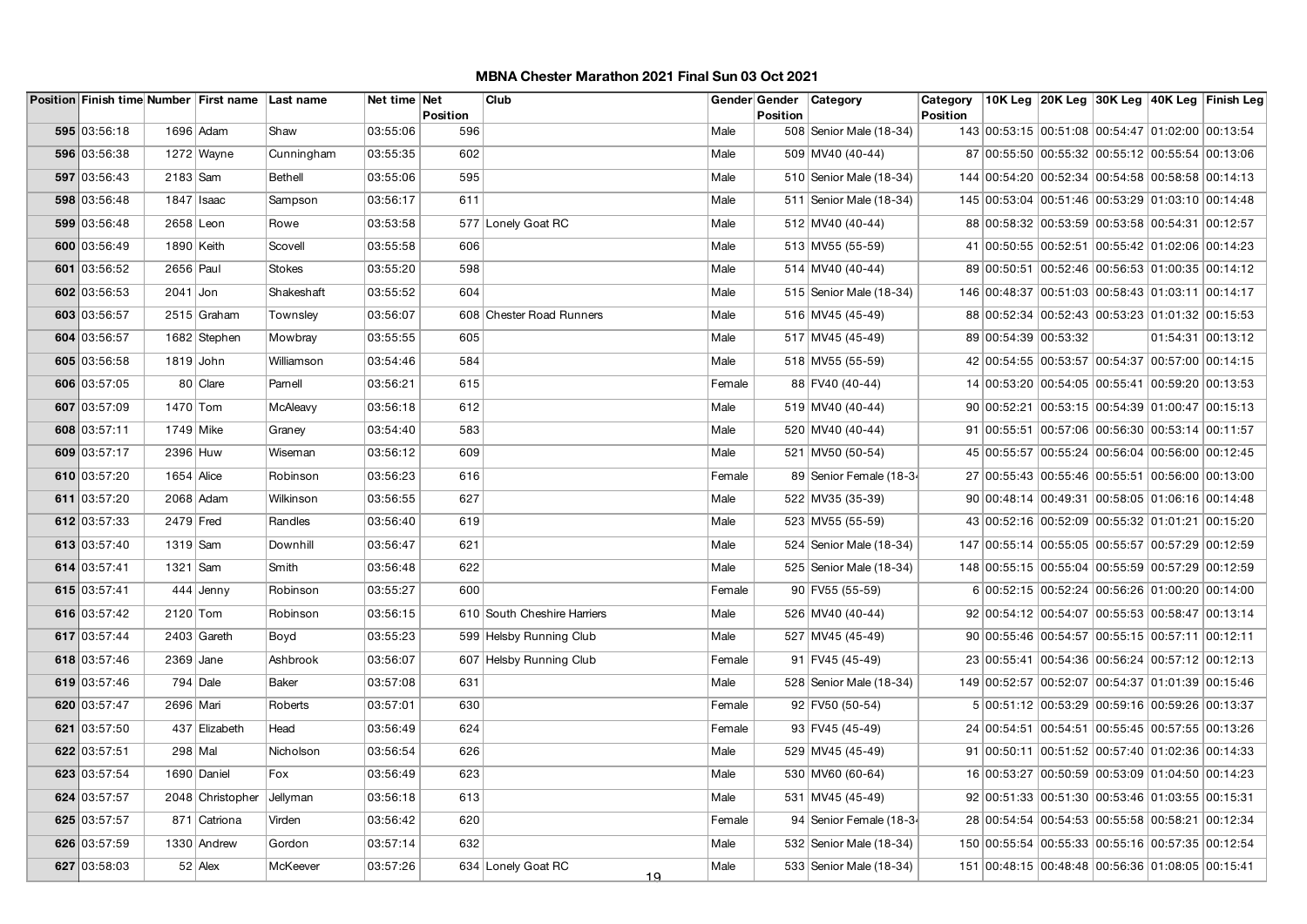|              |              | Position Finish time Number First name Last name |             | Net time Net | <b>Position</b> | Club                                    |        | <b>Position</b> | Gender Gender Category   | Category<br><b>Position</b> |                                                  |  | 10K Leg 20K Leg 30K Leg 40K Leg Finish Leg |
|--------------|--------------|--------------------------------------------------|-------------|--------------|-----------------|-----------------------------------------|--------|-----------------|--------------------------|-----------------------------|--------------------------------------------------|--|--------------------------------------------|
| 628 03:58:09 |              | 2492 Patricia                                    | Gill        | 03:56:57     | 629             | 3753097 Female                          |        |                 | 95 FV50 (50-54)          |                             | 6 00:53:53 00:53:49 00:56:02 00:58:55 00:14:16   |  |                                            |
| 629 03:58:10 |              | $376$ Paul                                       | Sandiford   | 03:57:22     | 633             |                                         | Male   |                 | 534 MV45 (45-49)         |                             | 93 00:49:01 00:48:23 00:58:29 01:07:11 00:14:17  |  |                                            |
|              |              |                                                  |             |              |                 |                                         |        |                 |                          |                             |                                                  |  |                                            |
| 630 03:58:12 | 2370 David   |                                                  | Kivlin      | 03:56:27     |                 | 617 South Cheshire Harriers             | Male   |                 | 535 MV40 (40-44)         |                             | 93 00:54:36 00:54:45 00:56:09 00:57:31 00:13:23  |  |                                            |
| 631 03:58:14 | 2509 John    |                                                  | Carruthers  | 03:56:49     |                 | 625 Red Rose Road Runners               | Male   |                 | 536 MV55 (55-59)         |                             | 44 00:53:34 00:53:39 00:56:36 01:00:09 00:12:49  |  |                                            |
| 632 03:58:21 | 599 Lee      |                                                  | Crow        | 03:56:20     |                 | 614 Burgess Hill Runners                | Male   |                 | 537 MV50 (50-54)         |                             | 46 00:53:27 00:52:32 00:54:35 01:00:05 00:15:39  |  |                                            |
| 633 03:58:29 |              | 714 Martha                                       | Cross       | 03:57:28     |                 | 636 Maidenhead AC                       | Female |                 | 96 FV45 (45-49)          |                             | 25 00:53:36 00:53:32 00:55:49 01:00:33 00:13:56  |  |                                            |
| 634 03:58:44 |              | $184$ Mike                                       | Cubin       | 03:58:37     |                 | 658 Glaxo Hoad Hill Harriers            | Male   |                 | 538 MV50 (50-54)         |                             | 47 00:43:33 00:44:35 00:46:25 01:28:00 00:16:02  |  |                                            |
| 635 03:58:46 |              | $2543$ Jamie                                     | Harrison    | 03:57:51     | 643             |                                         | Male   |                 | 539 Senior Male (18-34)  |                             | 152 00:48:54 00:48:48 00:56:59 01:08:28 00:14:40 |  |                                            |
| 636 03:58:50 |              | 590 John                                         | Taylor      | 03:57:46     |                 | 642 Warrington Running Club             | Male   |                 | 540 MV50 (50-54)         |                             | 48 00:56:05 00:55:33 00:56:35 00:56:41 00:12:50  |  |                                            |
| 637 03:58:50 |              | 164 Patrick                                      | Norris      | 03:57:57     |                 | 645 100 Marathon Club                   | Male   |                 | 541 MV50 (50-54)         |                             | 49 00:52:50 00:53:46 00:58:07 00:59:24 00:13:48  |  |                                            |
| 638 03:58:53 |              | 1879 Louise                                      | Wright      | 03:57:39     | 638             |                                         | Female |                 | 97 FV40 (40-44)          |                             | 15 00:51:06 00:52:19 00:56:47 01:02:26 00:14:59  |  |                                            |
| 639 03:58:53 | $300$ Ady    |                                                  | Tuckwell    | 03:58:14     | 652             |                                         | Male   |                 | 542 MV45 (45-49)         |                             | 94 00:46:49 00:47:35 00:58:28 01:08:42 00:16:37  |  |                                            |
| 640 03:58:54 |              | 2269 Megan                                       | Dooley      | 03:57:41     | 639             |                                         | Female |                 | 98 FV55 (55-59)          |                             | 7 00:55:11 00:55:40 00:55:38 00:57:22 00:13:48   |  |                                            |
| 641 03:58:54 | 2394 Ryan    |                                                  | Kimber      | 03:57:31     | 637             |                                         | Male   |                 | 543 Senior Male (18-34)  |                             | 153 00:54:47 00:54:50 00:56:57 00:57:35 00:13:20 |  |                                            |
| 642 03:59:02 | $1120$ Gill  |                                                  | Hill        | 03:58:01     |                 | 647 Helsby Running Club                 | Female |                 | 99 FV50 (50-54)          |                             | 7 00:53:50 00:53:55 00:56:06 01:00:09 00:13:59   |  |                                            |
| 643 03:59:04 | $571$ Tim    |                                                  | Davies      | 03:58:23     | 654             |                                         | Male   |                 | 544 MV45 (45-49)         |                             | 95 00:55:06 00:56:02 00:56:30 00:58:02 00:12:41  |  |                                            |
| 644 03:59:09 |              | 840 Graham                                       | Oates       | 03:58:05     | 649             |                                         | Male   |                 | 545 MV40 (40-44)         |                             | 94 00:54:55 00:53:54 00:55:06 01:00:31 00:13:37  |  |                                            |
| 645 03:59:16 |              | $190$ Luke                                       | Holme       | 03:58:29     | 655             |                                         | Male   |                 | 546 MV35 (35-39)         |                             | 91 00:46:08 00:47:36 00:53:57 01:14:05 00:16:41  |  |                                            |
| 646 03:59:17 |              | 1835 Simon                                       | Tooth       | 03:58:12     | 651             |                                         | Male   |                 | 547 MV35 (35-39)         |                             | 92 00:53:49 00:53:47 00:56:32 01:00:36 00:13:26  |  |                                            |
| 647 03:59:18 | 2230 Yizi    |                                                  | Walls       | 03:58:46     |                 | 660 Shropshire Shufflers                | Female |                 | 100 FV40 (40-44)         |                             | 16 00:54:04 00:55:27 00:56:50 00:58:51 00:13:32  |  |                                            |
| 648 03:59:20 |              | 933 Matt                                         | Davies      | 03:57:54     | 644             |                                         | Male   |                 | 548 Senior Male (18-34)  |                             | 154 00:51:39 00:51:50 00:54:02 01:03:22 00:16:59 |  |                                            |
| 649 03:59:22 |              | 580 Andrew                                       | Stefaniak   | 03:56:56     | 628             |                                         | Male   |                 | 549 MV55 (55-59)         |                             | 45 00:51:21 00:51:45 00:54:10 01:03:08 00:16:31  |  |                                            |
| 650 03:59:23 | 2633 Nour    |                                                  | Maurice     | 03:57:45     | 640             |                                         | Female |                 | 101 Senior Female (18-34 |                             | 29 00:53:29 00:53:15 00:56:29 01:00:15 00:14:15  |  |                                            |
| 651 03:59:24 |              | 1711 Stephen                                     | Braithwaite | 03:58:00     | 646             |                                         | Male   |                 | 550 MV45 (45-49)         |                             | 96 00:53:02 00:53:54 00:57:13 00:59:48 00:14:01  |  |                                            |
| 652 03:59:26 |              | 2680 Stephen                                     | Crook       | 03:59:26     | 678             |                                         | Male   |                 | 551 MV50 (50-54)         |                             | 50 00:50:05                                      |  | 01:44:44 01:06:24 00:18:12                 |
| 653 03:59:28 | $1546$ Julie |                                                  | Hunter      | 03:57:46     |                 | 641 Glaxo Hoad Hill Harriers            | Female |                 | 102 FV45 (45-49)         |                             | 26 00:54:14 00:54:36 00:56:04 00:59:22 00:13:28  |  |                                            |
| 654 03:59:28 |              | $284$ Paul                                       | Satterley   | 03:56:33     | 618             |                                         | Male   |                 | 552 MV55 (55-59)         |                             | 46 00:54:35 00:52:06 00:55:25 00:59:35 00:14:50  |  |                                            |
| 655 03:59:29 | 2182 Mark    |                                                  | Ellison     | 03:58:58     |                 | 665 Blackheath & Bromley Harriers AC    | Male   |                 | 553 MV60 (60-64)         |                             | 17 00:54:04 00:54:52 00:55:43 00:59:43 00:14:34  |  |                                            |
| 656 03:59:37 |              | 1484 Dominic                                     | McCrossan   | 03:58:35     | 657             |                                         | Male   |                 | 554 MV40 (40-44)         |                             | 95 00:51:09 00:50:46 00:57:46 01:04:07 00:14:46  |  |                                            |
| 657 03:59:50 |              | 2192 William                                     | White       | 03:58:05     |                 | 650 South Cheshire Harriers             | Male   |                 | 555 MV50 (50-54)         |                             | 51 00:53:48 00:52:28 00:55:16 01:02:02 00:14:30  |  |                                            |
| 658 03:59:56 | 1190 Mark    |                                                  | Holbrook    | 03:58:39     |                 | 659 Effham Hall                         | Male   |                 | 556 MV45 (45-49)         |                             | 97 00:52:38 00:54:09 00:55:59 01:00:43 00:15:09  |  |                                            |
| 659 04:00:00 |              | 918 Katie                                        | Anelli      | 03:58:49     | 661             |                                         | Female |                 | 103 Senior Female (18-34 |                             | 30 00:55:40 00:56:19 00:56:26 00:57:03 00:13:19  |  |                                            |
| 660 04:00:03 |              | 214 Andrew                                       | Bell        | 03:58:20     |                 | 653 Stockport Harriers & AC<br>$\Omega$ | Male   |                 | 557 MV55 (55-59)         |                             | 47 00:53:38 00:53:19 00:56:31 01:00:15 00:14:34  |  |                                            |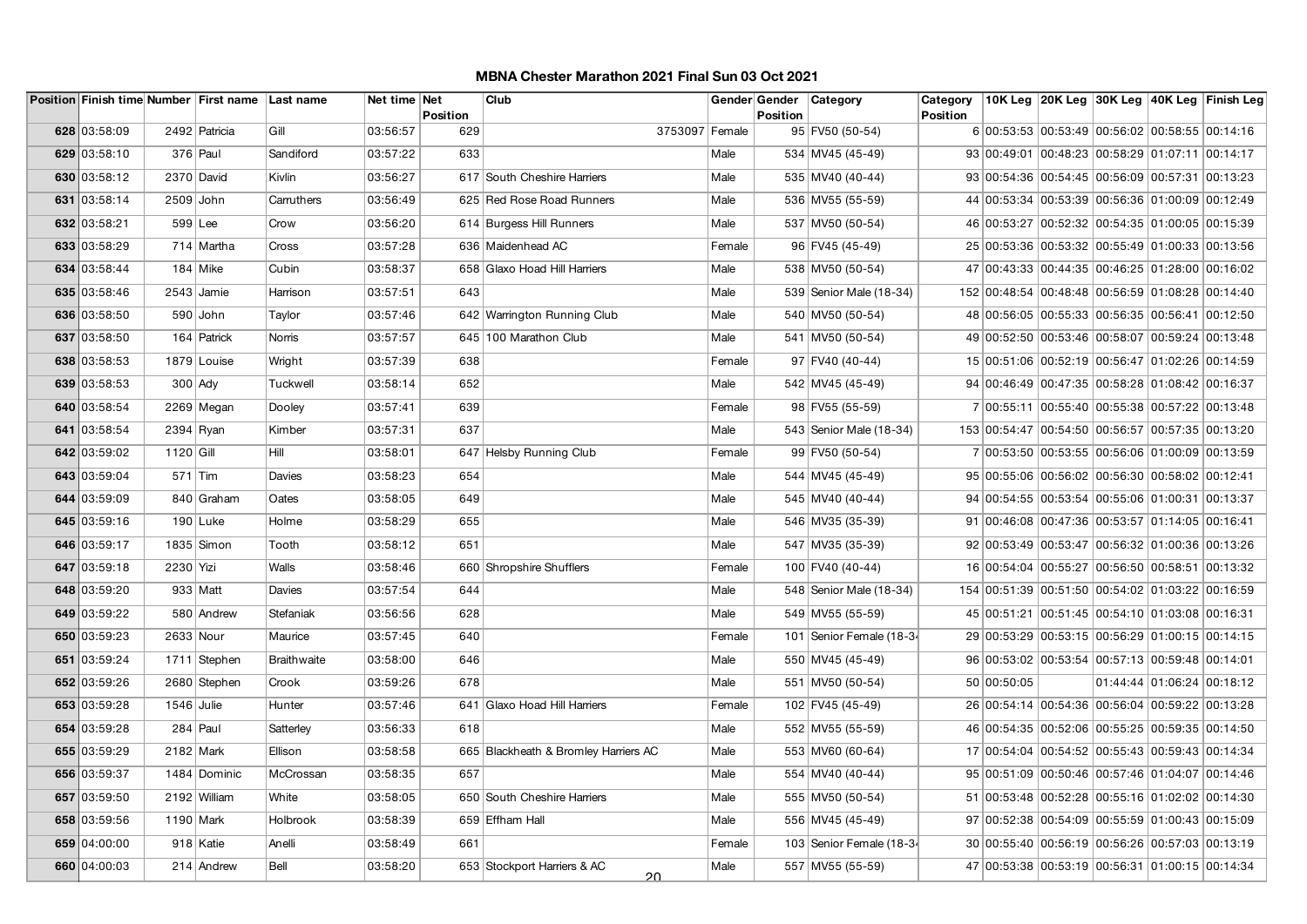|              |               | Position Finish time Number First name Last name |              | Net time Net | <b>Position</b> | Club                            |        | <b>Position</b> | Gender Gender   Category  | Category<br><b>Position</b> |                                                  |  | 10K Leg 20K Leg 30K Leg 40K Leg Finish Leg |
|--------------|---------------|--------------------------------------------------|--------------|--------------|-----------------|---------------------------------|--------|-----------------|---------------------------|-----------------------------|--------------------------------------------------|--|--------------------------------------------|
| 661 04:00:05 |               | 1269 Antony                                      | Waters       | 03:59:17     |                 | 674 South Devon AC              | Male   |                 | 558 MV40 (40-44)          |                             | 96 00:52:36 00:52:58 00:54:09 01:05:08 00:14:24  |  |                                            |
| 662 04:00:07 |               | 1597 Laura                                       | Hillyer      | 03:58:52     |                 | 662 Howgill Harriers            | Female |                 | 104 FV35 (35-39)          |                             | 17 00:54:51 00:55:21 00:56:50 00:58:56 00:12:52  |  |                                            |
| 663 04:00:07 | 1598 Kevin    |                                                  | Hillyer      | 03:58:52     |                 | 664 Howgill Harriers            | Male   |                 | 559 MV45 (45-49)          |                             | 98 00:54:51 00:55:23 00:56:48 00:58:56 00:12:52  |  |                                            |
| 664 04:00:10 |               | 1926 Gareth                                      | Williams     | 03:59:17     | 673             |                                 | Male   |                 | 560 MV35 (35-39)          |                             | 93 00:52:11 00:52:10 00:54:46 01:06:22 00:13:46  |  |                                            |
| 665 04:00:15 |               | $627$ James                                      | Flett        | 03:57:28     | 635             |                                 | Male   |                 | 561   Senior Male (18-34) |                             | 155 00:55:38 00:55:07 00:55:50 00:57:04 00:13:47 |  |                                            |
| 666 04:00:16 | $1822$ Scott  |                                                  | Owen         | 03:59:02     | 666             |                                 | Male   |                 | 562 MV35 (35-39)          |                             | 94 00:52:42 00:52:47 00:53:15 01:04:47 00:15:29  |  |                                            |
| 667 04:00:19 |               | 1437 Christopher                                 | Bowler       | 03:58:35     | 656             |                                 | Male   |                 | 563 MV35 (35-39)          |                             | 95 00:52:52 00:50:54 00:54:54 01:05:06 00:14:46  |  |                                            |
| 668 04:00:25 |               | 2080 Rachel                                      | Simms        | 03:59:13     |                 | 670 Wrekin Road Runners         | Female |                 | 105 FV40 (40-44)          |                             | 17 00:54:57 00:54:29 00:55:46 00:59:12 00:14:47  |  |                                            |
| 669 04:00:27 |               | 748 Philip                                       |              | 03:59:16     |                 |                                 | Male   |                 |                           |                             | 156 00:55:43 00:55:10 00:56:11 00:58:38 00:13:32 |  |                                            |
|              |               |                                                  | Dowson       |              |                 | 672 Vale Royal AC               |        |                 | 564   Senior Male (18-34) |                             |                                                  |  |                                            |
| 670 04:00:31 |               | $223$ Mike                                       | Hayes        | 03:59:56     | 684             |                                 | Male   |                 | 565 MV40 (40-44)          |                             | 97 00:48:07 00:48:35 01:00:11 01:07:36 00:15:25  |  |                                            |
| 671 04:00:31 |               | $113$ Colin                                      | Jones        | 03:59:04     | 667             |                                 | Male   |                 | 566 MV60 (60-64)          |                             | 18 00:50:41 00:51:04 00:58:36 01:04:40 00:14:01  |  |                                            |
| 672 04:00:33 |               | $475$ Tony                                       | Wolstenholme | 03:59:18     | 675             |                                 | Male   |                 | 567 MV45 (45-49)          |                             | 99 00:53:25 00:53:58 00:58:30 00:59:53 00:13:31  |  |                                            |
| 673 04:00:36 | 1170 Mike     |                                                  | Cahill       | 03:59:07     | 668             |                                 | Male   |                 | 568 MV60 (60-64)          |                             | 19 00:53:04 00:52:24 00:56:08 01:02:47 00:14:44  |  |                                            |
| 674 04:00:46 |               | 275 Kevin                                        | Wheeler      | 03:59:18     |                 | 676 Pembrokeshire Triathlon     | Male   |                 | 569 MV55 (55-59)          |                             | 48 00:54:36 00:54:13 00:56:06 00:58:19 00:16:02  |  |                                            |
| 675 04:00:57 |               | 1974 Lucien                                      | Georgeson    | 03:59:40     | 681             |                                 | Male   |                 | 570 Senior Male (18-34)   |                             | 157 00:58:06 00:56:40 00:56:26 00:56:12 00:12:14 |  |                                            |
| 676 04:01:05 | $1725$ Andy   |                                                  | Cooper       | 03:59:08     | 669             |                                 | Male   |                 | 571 Senior Male (18-34)   |                             | 158 00:55:17 00:54:52 00:54:48 01:00:45 00:13:24 |  |                                            |
| 677 04:01:08 | $2591$ Joe    |                                                  | Hazeldine    | 03:59:23     | 677             |                                 | Male   |                 | 572 Senior Male (18-34)   |                             | 159 00:55:46 00:55:40 00:57:44 00:57:48 00:12:22 |  |                                            |
| 678 04:01:09 |               | $1262$ Steve                                     | Marsh        | 03:59:15     | 671             |                                 | Male   |                 | 573 Senior Male (18-34)   | 160                         |                                                  |  | 01:48:48 00:55:59 01:00:34 00:13:52        |
| 679 04:01:15 |               | 498 Bruce                                        | Pitman       | 03:58:52     |                 | 663 Mere runners                | Male   |                 | 574 MV40 (40-44)          |                             | 98 00:53:52 00:54:54 00:56:11 01:00:42 00:13:12  |  |                                            |
| 680 04:01:22 | $1373$ Philip |                                                  | Rickett      | 04:00:19     | 686             |                                 | Male   |                 | 575 MV40 (40-44)          |                             | 99 00:54:39 00:53:32 00:56:44 01:00:15 00:15:08  |  |                                            |
| 681 04:01:30 |               | 77 David                                         | Gallagher    | 04:00:19     |                 | 685 Washington Running Club     | Male   |                 | 576 MV40 (40-44)          |                             | 100 00:54:58 00:54:13 00:54:40 01:02:54 00:13:32 |  |                                            |
| 681 04:01:30 | $2335$ Lee    |                                                  | Wilkinson    | 04:00:43     | 690             |                                 | Male   |                 | 576 MV45 (45-49)          |                             | 100 00:49:47 00:50:18 00:54:04 01:10:18 00:16:13 |  |                                            |
| 683 04:01:31 | $1215$ Ian    |                                                  | White        | 04:00:38     |                 | 689 York Knavesmire Harriers    | Male   |                 | 578 MV50 (50-54)          |                             | 52 00:52:18 00:51:38 00:55:29 01:06:34 00:14:38  |  |                                            |
| 684 04:01:32 | 1496 Rob      |                                                  | Sandy        | 03:59:56     |                 | 683 Billericay Striders         | Male   |                 | 579 MV55 (55-59)          |                             | 49 00:53:58 00:53:53 00:53:28 01:04:10 00:14:25  |  |                                            |
| 685 04:01:33 | 1896 Ryan     |                                                  | Leech        | 04:01:07     | 699             |                                 | Male   |                 | 580 Senior Male (18-34)   |                             | 161 00:47:02 00:51:18 00:57:35 01:10:44 00:14:25 |  |                                            |
| 686 04:01:36 | 1201   Fred   |                                                  | Hiley        | 03:59:49     | 682             |                                 | Male   |                 | 581   Senior Male (18-34) |                             | 162 00:54:34 00:54:19 00:56:16 01:00:48 00:13:51 |  |                                            |
| 687 04:01:41 |               | $734$ Scott                                      | Damerum      | 03:58:02     |                 | 648 Dragons Running Club (Sale) | Male   |                 | 582 MV50 (50-54)          |                             | 53 00:57:16 00:55:44 00:56:31 00:55:54 00:12:35  |  |                                            |
| 688 04:01:56 | $724$ Dan     |                                                  | Rice         | 04:00:58     | 694             |                                 | Male   |                 | 583 Senior Male (18-34)   |                             | 163 00:56:11 00:55:31 00:56:58 00:59:30 00:12:46 |  |                                            |
| 689 04:02:03 |               | 2359 James                                       | Dewdney      | 04:01:04     | 697             |                                 | Male   |                 | 584 MV35 (35-39)          |                             | 96 00:52:28 00:52:29 00:54:34 01:07:34 00:13:57  |  |                                            |
| 690 04:02:05 |               | 809 Daniel                                       | Cook         | 04:00:54     | 693             |                                 | Male   |                 | 585 MV45 (45-49)          |                             | 101 00:52:35 00:52:38 00:57:39 01:04:35 00:13:26 |  |                                            |
| 691 04:02:09 | 2691 Andy     |                                                  | Miah         | 03:59:27     | 679             |                                 | Male   |                 | 586 MV45 (45-49)          |                             | 102 00:55:39 00:54:04 00:54:52 00:59:00 00:15:51 |  |                                            |
| 692 04:02:17 |               | 1000 Robert                                      | Helm         | 04:01:30     | 707             |                                 | Male   |                 | 587 MV65 (65-69)          |                             | 5 00:51:55 00:53:02 00:57:18 01:03:43 00:15:30   |  |                                            |
| 693 04:02:18 | 821 Will      |                                                  | Bardin       | 04:01:00     | 696             |                                 | Male   |                 | 588 MV45 (45-49)          |                             | 103 00:54:36 00:54:26 00:56:31 01:01:23 00:14:01 |  |                                            |
|              |               |                                                  |              |              |                 | 21                              |        |                 |                           |                             |                                                  |  |                                            |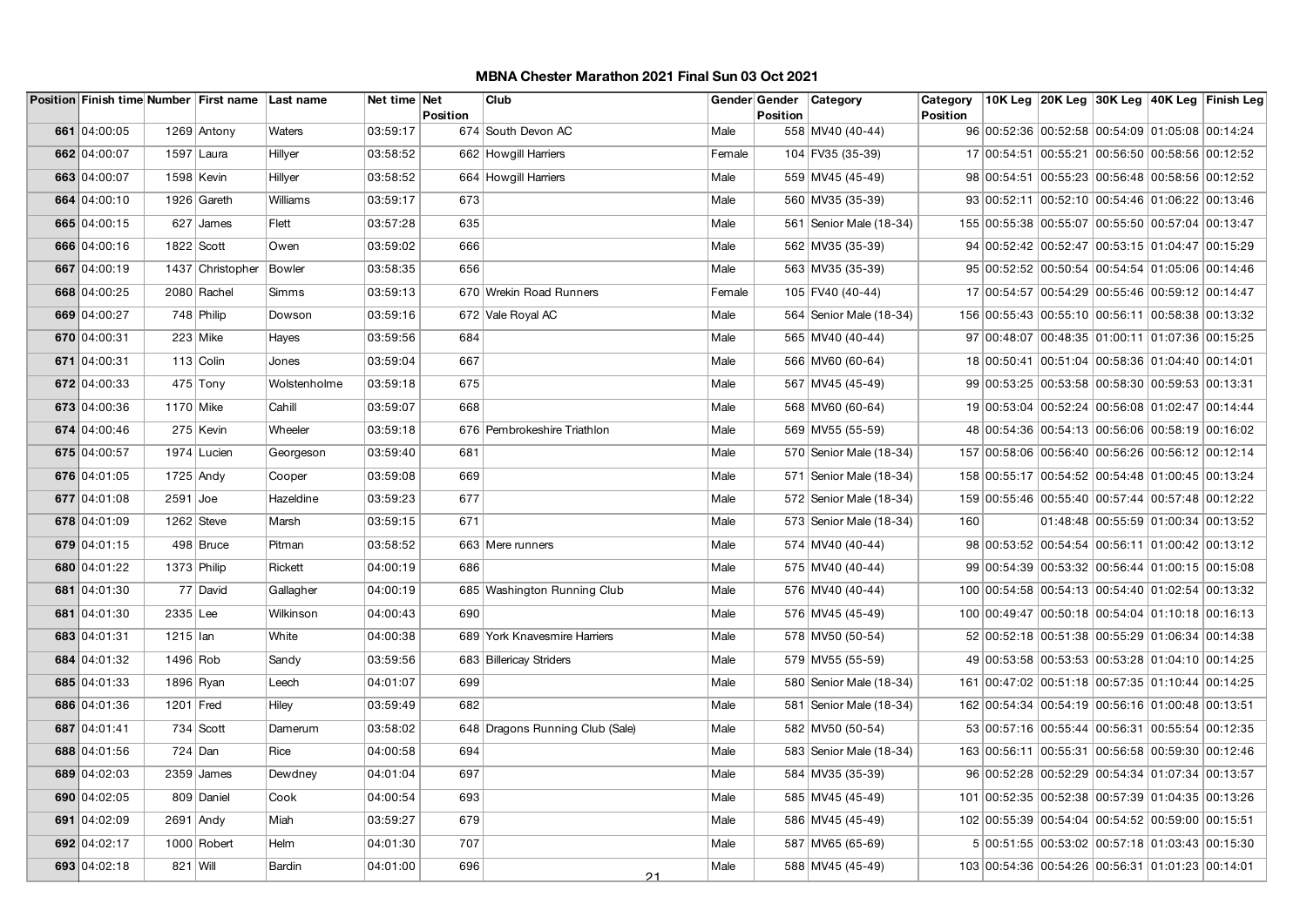|              |             | Position Finish time Number First name Last name |                | Net time Net | <b>Position</b> | Club                                 |        | Gender Gender<br>Position | Category                 | Category<br><b>Position</b> |                                                  |  | 10K Leg 20K Leg 30K Leg 40K Leg Finish Leg |
|--------------|-------------|--------------------------------------------------|----------------|--------------|-----------------|--------------------------------------|--------|---------------------------|--------------------------|-----------------------------|--------------------------------------------------|--|--------------------------------------------|
| 694 04:02:19 |             | 341 Karen                                        | Dore           | 03:59:30     |                 | 680 Lonely Goat RC                   | Female |                           | 106 FV45 (45-49)         |                             | 27 00:58:04 00:59:03 00:56:46 00:54:05 00:11:29  |  |                                            |
| 695 04:02:21 |             | 1883 Andy                                        | <b>Ellis</b>   | 04:00:45     | 691             |                                      | Male   |                           | 589 MV40 (40-44)         |                             | 101 00:55:03 00:54:15 00:55:21 01:00:03 00:16:02 |  |                                            |
| 696 04:02:22 |             | 1112 $J$ amie                                    | Gibbon         | 04:01:58     | 713             |                                      | Male   |                           | 590 Senior Male (18-34)  |                             | 164 00:48:50 00:50:54 00:59:59 01:08:56 00:13:18 |  |                                            |
| 697 04:02:23 |             | 2057 Timothy                                     | Norman         | 04:01:08     | 700             |                                      | Male   |                           | 591 MV60 (60-64)         |                             | 20 00:51:15 00:53:14 00:58:20 01:03:30 00:14:47  |  |                                            |
| 698 04:02:24 | $2149$ Mary |                                                  | Norman         | 04:01:10     | 701             |                                      | Female |                           | 107 FV60 (60-64)         |                             | 2 00:51:16 00:53:13 00:58:21 01:03:30 00:14:48   |  |                                            |
| 699 04:02:27 | 2390 Brian  |                                                  | Grace          | 04:00:33     | 688             |                                      | Male   |                           | 592 MV35 (35-39)         |                             | 97 00:55:31 00:54:48 00:57:00 01:00:10 00:13:01  |  |                                            |
| 700 04:02:31 |             | 2630 Mark                                        | Whitmore       | 04:00:48     | 692             |                                      | Male   |                           | 593 MV55 (55-59)         |                             | 50 00:54:26 00:55:24 00:57:18 00:59:41 00:13:58  |  |                                            |
| 701 04:02:41 |             | 1207 Stuart                                      | Smith          | 04:01:54     | 712             |                                      | Male   |                           | 594 MV40 (40-44)         |                             | 102 00:52:23 00:54:42 00:56:20 01:04:12 00:14:16 |  |                                            |
| 702 04:02:43 |             | 822 Dave                                         | Lawrence       | 04:01:07     | 698             |                                      | Male   |                           | 595 MV35 (35-39)         |                             | 98 00:56:29 00:55:34 00:55:44 00:59:23 00:13:55  |  |                                            |
| 703 04:02:47 |             | 612 Mumtaz                                       | Patel          | 04:00:30     |                 | 687 Burnden Road Runners             | Female |                           | 108 FV45 (45-49)         |                             | 28 00:57:52 00:56:41 00:57:05 00:56:18 00:12:32  |  |                                            |
| 704 04:02:54 |             | 1782 Claire                                      | <b>Bridge</b>  | 04:01:10     |                 | 702 Blackburn Road Runners           | Female |                           | 109 FV45 (45-49)         |                             | 29 00:54:26 00:54:15 00:57:19 01:00:38 00:14:29  |  |                                            |
| 705 04:03:10 |             | 966 Mitch                                        | Harper         | 04:00:59     | 695             |                                      | Male   |                           | 596 Senior Male (18-34)  |                             | 165 00:56:25 00:55:53 00:57:06 00:58:42 00:12:51 |  |                                            |
| 706 04:03:14 |             | 916 Tracey                                       | Glover         | 04:02:45     |                 | 720 South Derbyshire Road Runners    | Female |                           | 110 FV50 (50-54)         |                             | 8 00:50:48 00:52:08 00:58:15 01:06:22 00:15:08   |  |                                            |
| 707 04:03:21 |             | $614$ Ben                                        | Darby          | 04:01:47     |                 | 711 Pensby Runners                   | Male   |                           | 597 MV35 (35-39)         |                             | 99 00:54:32 00:55:01 00:55:20 01:01:41 00:15:10  |  |                                            |
| 708 04:03:23 |             | 1601 Robert                                      | Cross          | 04:01:27     | 705             |                                      | Male   |                           | 598 Senior Male (18-34)  |                             | 166 00:57:07 00:56:52 00:57:01 00:56:54 00:13:32 |  |                                            |
| 709 04:03:23 | 2128 Katie  |                                                  | <b>Bizley</b>  | 04:01:27     | 704             |                                      | Female |                           | 111 Senior Female (18-34 |                             | 31 00:57:07 00:56:51 00:57:20 00:56:36 00:13:31  |  |                                            |
| 710 04:03:25 |             | 1768 Helen                                       | Gibby          | 04:01:30     | 706             |                                      | Female |                           | 112 FV40 (40-44)         |                             | 18 00:56:13 00:55:32 00:56:54 00:59:07 00:13:43  |  |                                            |
| 711 04:03:26 | 2537 Allan  |                                                  | Scorer         | 04:02:10     | 716             |                                      | Male   |                           | 599 MV65 (65-69)         |                             | 6 00:55:52 00:55:22 00:58:15 00:59:21 00:13:19   |  |                                            |
| 712 04:03:30 |             | $721$ Andy                                       | Gibson         | 04:02:29     | 719             |                                      | Male   |                           | 600 MV40 (40-44)         |                             | 103 00:52:49 00:53:47 00:57:13 01:04:04 00:14:35 |  |                                            |
| 713 04:03:32 |             | 769 Hannah                                       | Evans          | 04:01:16     | 703             |                                      | Female |                           | 113 FV40 (40-44)         |                             | 19 00:57:12 00:56:12 00:55:54 00:57:24 00:14:33  |  |                                            |
| 714 04:03:34 |             | 2679 Olive                                       | <b>Bigmore</b> | 04:01:44     |                 | 709 Northwich Running Club           | Female |                           | 114 FV45 (45-49)         |                             | 30 00:53:53 00:56:13 00:56:53 01:00:43 00:14:00  |  |                                            |
| 715 04:03:44 |             | 1055 Robert                                      | <b>Burke</b>   | 04:01:44     | 710             |                                      | Male   |                           | 601 MV35 (35-39)         |                             | 100 00:55:25 00:55:38 00:57:25 01:00:15 00:13:00 |  |                                            |
| 716 04:03:54 |             | 2331 Charlene                                    | Grace          | 04:02:02     | 714             |                                      | Female |                           | 115 FV35 (35-39)         |                             | 18 00:55:31 00:54:51 00:57:01 01:00:29 00:14:09  |  |                                            |
| 717 04:04:04 |             | 2009 Keith                                       | Cooper         | 04:03:14     | 728             |                                      | Male   |                           | 602 MV50 (50-54)         |                             | 54 00:55:50 00:55:17 00:57:29 01:00:18 00:14:18  |  |                                            |
| 718 04:04:05 |             | 2290 Jordan                                      | Davies         | 04:01:30     | 708             |                                      | Male   |                           | 603 Senior Male (18-34)  |                             | 167 00:55:43 00:54:49 00:59:27 00:58:50 00:12:39 |  |                                            |
| 719 04:04:06 |             | $427$ James                                      | <b>Brooker</b> | 04:03:51     |                 | 737 Southport Waterloo AC            | Male   |                           | 604   MV40 (40-44)       |                             | 104 00:49:04 00:51:21 01:01:40 01:06:50 00:14:53 |  |                                            |
| 720 04:04:07 |             | 76 Hayley                                        | Metcalfe       | 04:03:06     |                 | 726 Run Sandymoor                    | Female |                           | 116 Senior Female (18-34 |                             | 32 00:55:12 00:55:34 00:56:35 01:00:35 00:15:08  |  |                                            |
| 721 04:04:11 |             | 2112 Michael                                     | Patrick        | 04:03:15     | 729             |                                      | Male   |                           | 605 MV45 (45-49)         |                             | 104 00:52:59 00:53:01 00:55:02 01:06:06 00:16:06 |  |                                            |
| 722 04:04:11 |             | 1789 Richard                                     | Jack           | 04:03:23     |                 | 732 Derwent AC Cockermouth           | Male   |                           | 606 MV40 (40-44)         |                             | 105 00:52:13 00:52:29 00:54:54 01:07:43 00:16:02 |  |                                            |
| 723 04:04:20 |             | 1922 Helen                                       | Bury           | 04:02:03     |                 | 715 Time2Run Events                  | Female |                           | 117 FV35 (35-39)         |                             | 19 00:57:53 00:56:41 00:57:02 00:56:45 00:13:39  |  |                                            |
| 724 04:04:24 |             | $1943$ Annie                                     | Holdsworth     | 04:02:46     | 721             |                                      | Female |                           | 118 FV50 (50-54)         |                             | 9 00:55:55 00:56:12 00:58:28 00:58:36 00:13:33   |  |                                            |
| 725 04:04:27 |             | 2037 Jordan                                      | Lofting        | 04:03:09     | 727             |                                      | Male   |                           | 607 Senior Male (18-34)  |                             | 168 00:55:02 00:55:03 00:56:18 01:01:14 00:15:30 |  |                                            |
| 726 04:04:29 |             | $1450$ Kerry                                     | Dewhirst       | 04:02:52     |                 | 722 Red Rose Road Runners<br>$^{22}$ | Female |                           | 119 FV40 (40-44)         |                             | 20 00:54:34 00:54:28 00:56:11 01:01:34 00:16:03  |  |                                            |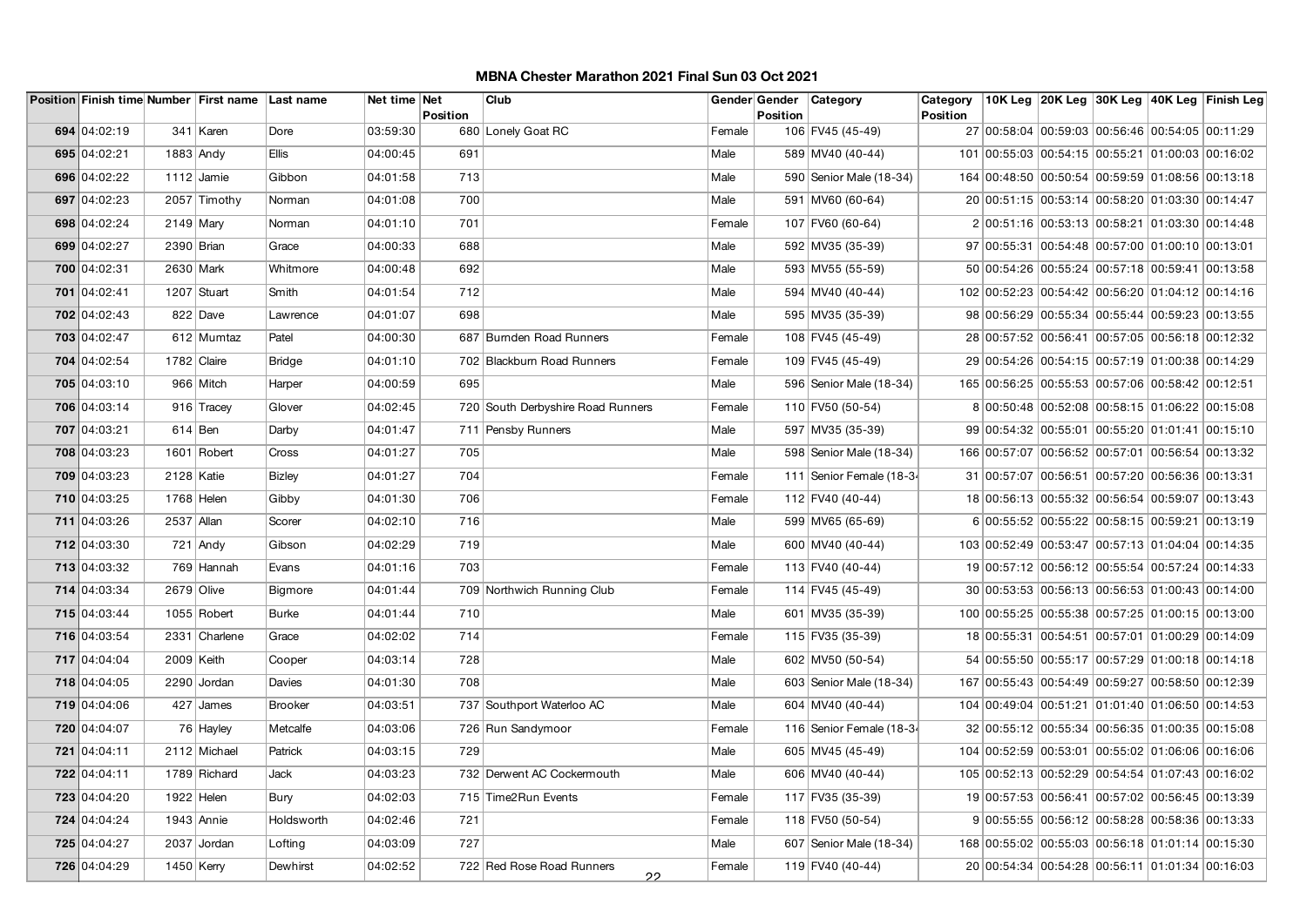|              |              | Position Finish time Number First name Last name |                  | Net time Net |                        | Club                                |        | Gender Gender | Category                  | Category |                                                  |  | 10K Leg 20K Leg 30K Leg 40K Leg Finish Leg       |
|--------------|--------------|--------------------------------------------------|------------------|--------------|------------------------|-------------------------------------|--------|---------------|---------------------------|----------|--------------------------------------------------|--|--------------------------------------------------|
| 727 04:04:33 |              | 1068 David                                       | <b>Birrell</b>   | 04:02:13     | <b>Position</b><br>717 |                                     | Male   | Position      | 608 MV35 (35-39)          | Position |                                                  |  | 101 00:56:06 00:57:02 00:57:36 00:58:11 00:13:15 |
|              |              |                                                  |                  |              |                        |                                     |        |               |                           |          |                                                  |  |                                                  |
| 728 04:04:38 | 2491 Peter   |                                                  | Morgan           | 04:03:20     |                        | 730 Silverdale RC                   | Male   |               | 609 MV35 (35-39)          |          |                                                  |  | 102 00:55:09 00:55:47 00:57:04 00:59:36 00:15:43 |
| 729 04:04:44 |              | 1561 Bradley                                     | Smith            | 04:03:02     | 723                    |                                     | Male   |               | 610 MV35 (35-39)          |          |                                                  |  | 103 00:57:17 00:56:43 00:57:04 00:59:05 00:12:52 |
| 730 04:04:51 | 1154 Neal    |                                                  | Llewellyn        | 04:03:04     | 724                    |                                     | Male   |               | 611   Senior Male (18-34) |          | 169 00:57:04 00:55:28 00:55:58 00:59:21 00:15:11 |  |                                                  |
| 731 04:04:51 | $1165$ Tom   |                                                  | Houston          | 04:03:04     | 725                    |                                     | Male   |               | 612 Senior Male (18-34)   |          |                                                  |  | 170 00:57:05 00:55:27 00:56:02 00:59:20 00:15:10 |
| 732 04:04:53 |              | $940$ Alex                                       | Whitby           | 04:03:30     | 734                    |                                     | Male   |               | 613 Senior Male (18-34)   |          |                                                  |  | 171 00:51:43 00:51:49 00:58:01 01:06:41 00:15:13 |
| 733 04:05:04 |              | 2427 Janine                                      | Fallon           | 04:04:26     |                        | 739 Blackburn Harriers & AC         | Female |               | 120 FV45 (45-49)          |          | 31 00:49:13 00:51:28 00:59:58 01:08:43 00:15:02  |  |                                                  |
| 734 04:05:05 |              | 2106 Lewis                                       | Kenwright        | 04:03:32     | 736                    |                                     | Male   |               | 614 Senior Male (18-34)   |          |                                                  |  | 172 00:54:09 00:55:43 00:58:02 01:01:51 00:13:45 |
| 735 04:05:14 |              | 1914 Justine                                     | Robinson         | 04:03:28     | 733                    |                                     | Female |               | 121 FV40 (40-44)          |          | 21 00:56:58 00:56:44 00:57:03 00:59:11 00:13:29  |  |                                                  |
| 736 04:05:18 |              | 2606 Georgina                                    | Peacock          | 04:02:19     | 718                    |                                     | Female |               | 122 FV60 (60-64)          |          | 3 00:57:29 00:56:06 00:57:39 00:57:28 00:13:35   |  |                                                  |
| 737 04:05:32 |              | $307$ James                                      | Collinson        | 04:04:45     | 741                    |                                     | Male   |               | 615 MV40 (40-44)          |          |                                                  |  | 106 00:54:59 00:56:13 00:57:20 01:02:57 00:13:15 |
| 738 04:05:53 | 1748 Jane    |                                                  | Graney           | 04:03:23     |                        | 731 Swinton Running Club            | Female |               | 123 FV40 (40-44)          |          |                                                  |  | 22 00:55:51 00:56:28 00:57:08 00:59:51 00:14:03  |
| 739 04:06:00 |              | $643$ Geoff                                      | Regan            | 04:03:31     | 735                    |                                     | Male   |               | 616 MV35 (35-39)          |          | 104 00:59:43 00:57:47 00:56:45 00:55:29 00:13:45 |  |                                                  |
| 740 04:06:26 |              | 2121 Christina                                   | Sunderland       | 04:04:56     |                        | 744 Stadium Runners                 | Female |               | 124 FV40 (40-44)          |          |                                                  |  | 23 00:55:38 00:56:30 00:57:48 01:01:09 00:13:49  |
| 741 04:06:27 |              | 407 Darren                                       | Hughes           | 04:04:51     |                        | 742 Lonely Goat RC                  | Male   |               | 617 MV50 (50-54)          |          |                                                  |  | 55 00:50:36 00:48:41 00:54:46 01:12:38 00:18:08  |
| 742 04:06:36 |              | 133 Suzanne                                      | Rowlands         | 04:05:52     |                        | 757 Maldwyn Harriers                | Female |               | 125 FV45 (45-49)          |          | 32 00:53:29 00:54:26 00:56:23 01:06:27 00:15:05  |  |                                                  |
| 743 04:06:40 |              | 260 Sarah                                        | Tomassi          | 04:05:21     | 748                    |                                     | Female |               | 126 FV40 (40-44)          |          |                                                  |  | 24 00:55:35 00:56:12 00:57:41 01:01:11 00:14:40  |
| 744 04:06:41 | 1643 Luke    |                                                  | Hunter           | 04:05:20     | 747                    |                                     | Male   |               | 618 Senior Male (18-34)   |          |                                                  |  | 173 00:51:15 00:51:25 00:58:58 01:08:07 00:15:32 |
| 745 04:06:45 |              | 989 John                                         | Stacey           | 04:04:59     | 746                    |                                     | Male   |               | 619 MV40 (40-44)          |          | 107 00:56:36 00:57:19                            |  | 01:57:51 00:13:12                                |
| 746 04:06:46 |              | 646 Daniel                                       | Howe             | 04:05:43     | 752                    |                                     | Male   |               | 620 MV40 (40-44)          |          | 108 00:56:22 00:54:52 00:56:31 01:04:20 00:13:36 |  |                                                  |
| 747 04:06:49 |              | 468 Craig                                        | Jeffery          | 04:05:41     |                        | 751 Chester Road Runners            | Male   |               | 621 Senior Male (18-34)   |          | 174 00:56:22 00:58:35 00:57:45 00:59:40 00:13:17 |  |                                                  |
| 748 04:06:51 |              | 610 Malcolm                                      | Gray             | 04:05:46     | 753                    |                                     | Male   |               | 622 MV50 (50-54)          |          | 56 00:55:01 00:56:03 01:00:04 01:01:03 00:13:33  |  |                                                  |
| 749 04:07:01 | 2639 Alain   |                                                  | Persiaux         | 04:06:13     | 758                    |                                     | Male   |               | 623 MV55 (55-59)          |          | 51 00:56:09 00:57:00 00:56:31 01:01:50 00:14:41  |  |                                                  |
| 750 04:07:02 |              | 1353 Karen                                       | Wileman          | 04:05:26     |                        | 750 Bramhall Runners                | Female |               | 127 FV40 (40-44)          |          |                                                  |  | 25 00:59:10 00:57:00 00:57:24 00:58:07 00:13:43  |
| 750 04:07:02 | $2655$ Sally |                                                  | <b>Hitchings</b> | 04:05:50     | 756                    |                                     | Female |               | 127 Senior Female (18-34  |          |                                                  |  | 33 00:55:18 00:56:36 00:56:46 01:02:06 00:15:02  |
| 752 04:07:06 |              | $579$ Rick                                       | May              | 04:04:57     | 745                    |                                     | Male   |               | 624 MV40 (40-44)          |          | 109 00:57:27 00:56:00 00:56:05 01:00:20 00:15:03 |  |                                                  |
| 753 04:07:07 |              | 577   Lynsey                                     | Edwards          | 04:05:23     | 749                    |                                     | Female |               | 129 Senior Female (18-34  |          | 34 00:53:34 00:53:33 00:59:15 01:04:55 00:14:04  |  |                                                  |
| 754 04:07:15 | $2512$ Paul  |                                                  | <b>Willis</b>    | 04:04:54     | 743                    |                                     | Male   |               | 625 MV45 (45-49)          |          |                                                  |  | 105 00:56:10 00:54:47 00:56:16 01:02:10 00:15:28 |
| 755 04:07:31 |              | $137$ John                                       | Simms            | 04:05:46     | 754                    |                                     | Male   |               | 626 MV50 (50-54)          |          | 57 00:53:10 00:52:12 00:57:14 01:08:15 00:14:54  |  |                                                  |
| 756 04:07:33 | 1991 Paul    |                                                  | Molyneux         | 04:04:37     | 740                    |                                     | Male   |               | 627 MV35 (35-39)          |          |                                                  |  | 105 01:02:23 00:59:58 00:59:18 00:51:54 00:11:02 |
| 757 04:07:35 |              | $2116$ James                                     | Whyman           | 04:05:47     | 755                    |                                     | Male   |               | 628 Senior Male (18-34)   | 175      |                                                  |  | 01:50:12 00:56:34 01:05:10 00:13:49              |
| 758 04:07:36 |              | 2626 Lucia                                       | Gregorova        | 04:04:11     | 738                    |                                     | Female |               | 130 Senior Female (18-34  |          |                                                  |  | 35 00:55:35 00:54:40 00:57:49 01:01:52 00:14:13  |
| 759 04:07:48 |              | 2598 Stephanie                                   | Goodchild        | 04:06:23     |                        | 759 Manchester YMCA Harriers<br>23. | Female |               | 131 FV55 (55-59)          |          |                                                  |  | 8 00:55:16 00:55:54 00:57:08 01:02:27 00:15:35   |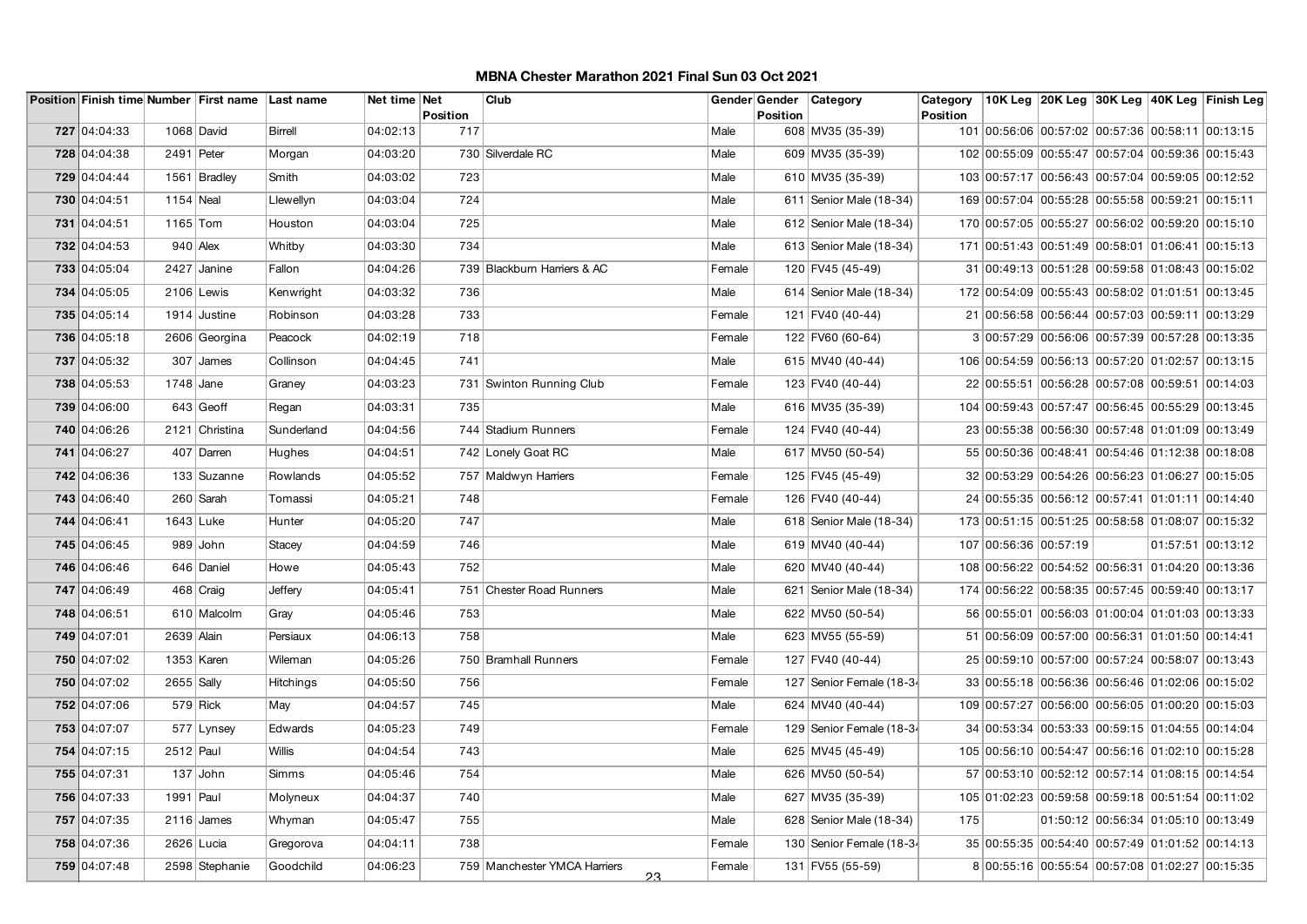|              |             | Position Finish time Number First name Last name |                 | Net time Net | <b>Position</b> | Club                         |        | <b>Position</b> | Gender Gender   Category | Category<br>Position |                                                  |  | 10K Leg 20K Leg 30K Leg 40K Leg Finish Leg |
|--------------|-------------|--------------------------------------------------|-----------------|--------------|-----------------|------------------------------|--------|-----------------|--------------------------|----------------------|--------------------------------------------------|--|--------------------------------------------|
| 760 04:07:50 |             | 115 $Sar$                                        | <b>Hibbitts</b> | 04:06:44     |                 | 765 Newcastle Staffs AC      | Female |                 | 132 FV35 (35-39)         |                      | 20 00:52:33 00:54:03 00:59:10 01:06:21 00:14:34  |  |                                            |
| 761 04:08:15 |             | $907$ Luke                                       | Wrench          | 04:06:35     |                 | 763 Desford Striders         | Male   |                 | 629 MV35 (35-39)         |                      | 106 00:57:59 00:56:45 00:58:46 00:59:32 00:13:32 |  |                                            |
| 761 04:08:15 |             | 908 Laura                                        | Kealey          | 04:06:35     | 761             |                              | Female |                 | 133 FV35 (35-39)         |                      | 21 00:57:56 00:56:47 00:58:46 00:59:32 00:13:32  |  |                                            |
| 763 04:08:15 |             | 917 Stuart                                       | Bailey          | 04:06:35     | 762             |                              | Male   |                 | 630 MV35 (35-39)         |                      | 107 00:57:58 00:56:45 00:58:47 00:59:31 00:13:32 |  |                                            |
| 764 04:08:22 |             | 2245 Sophie                                      | Holden          | 04:06:42     | 764             |                              | Female |                 | 134 Senior Female (18-34 |                      | 36 00:56:05 00:57:00 00:59:17 01:00:58 00:13:20  |  |                                            |
| 765 04:08:27 |             | 2280 Rachel                                      | William         | 04:07:16     | 769             |                              | Female |                 | 135 Senior Female (18-34 |                      | 37 00:59:00 00:57:20 00:58:59 00:59:30 00:12:24  |  |                                            |
| 766 04:08:46 |             | 75 Charlotte                                     | White           | 04:07:25     |                 | 772 UKRunChat Running Club   | Female |                 | 136 FV40 (40-44)         |                      | 26 00:58:06 00:57:26 00:58:02 00:59:41 00:14:08  |  |                                            |
| 767 04:08:55 | 1292 Colin  |                                                  | Thomson         | 04:07:07     |                 | 767 Birkenhead AC            | Male   |                 | 631 MV45 (45-49)         |                      | 106 00:52:12 00:53:38 00:58:14 01:08:15 00:14:46 |  |                                            |
| 768 04:08:58 |             | $122$ John                                       | Ross            | 04:08:06     |                 | 773 Winston Runners          | Male   |                 | 632 MV50 (50-54)         |                      | 58 00:51:56 00:53:53 01:02:02 01:05:25 00:14:49  |  |                                            |
| 769 04:08:59 |             | 1806 Daniel                                      | Duveen          | 04:07:24     | 771             |                              | Male   |                 | 633 Senior Male (18-34)  |                      | 176 00:54:56 00:55:25 00:57:50 01:03:50 00:15:21 |  |                                            |
| 770 04:09:04 |             | 2567 Elizabeth                                   | Tunna           | 04:08:11     | 775             |                              | Female |                 | 137 Senior Female (18-34 |                      | 38 00:49:08 00:53:53 01:03:32 01:07:24 00:14:12  |  |                                            |
| 771 04:09:10 |             | 477 Mark                                         | Price           | 04:06:24     | 760             |                              | Male   |                 | 634 MV50 (50-54)         |                      | 59 00:57:32 00:56:35 00:58:18 00:59:44 00:14:13  |  |                                            |
| 772 04:09:29 | $2664$ Alex |                                                  | Gambitsis       | 04:08:13     | 776             |                              | Female |                 | 138 Senior Female (18-34 |                      | 39 00:59:24 00:59:17 00:58:46 00:57:41 00:13:02  |  |                                            |
| 773 04:09:33 |             | 2569 Alison                                      | Gow             | 04:07:13     | 768             |                              | Female |                 | 139 FV50 (50-54)         |                      | 10 00:58:52 00:59:02 00:58:47 00:57:33 00:12:58  |  |                                            |
| 774 04:09:40 | 2698 Peter  |                                                  | Robinson        | 04:08:08     | 774             |                              | Male   |                 | 635 MV60 (60-64)         |                      | 21 00:56:16 00:57:47 00:58:49 01:00:04 00:15:10  |  |                                            |
| 775 04:09:45 | 2420 Andy   |                                                  | Murphy          | 04:08:40     | 778             |                              | Male   |                 | 636 MV35 (35-39)         |                      | 108 00:56:09 00:55:41 00:57:58 01:04:03 00:14:47 |  |                                            |
| 776 04:09:46 | $110$ Alex  |                                                  | Rancel          | 04:08:15     | 777             |                              | Male   |                 | 637 MV45 (45-49)         |                      | 107 00:56:08 00:58:00 01:01:06 00:59:10 00:13:49 |  |                                            |
| 777 04:09:48 | 2287 Ben    |                                                  | Court           | 04:09:21     | 785             |                              | Male   |                 | 638 Senior Male (18-34)  |                      | 177 00:49:09 00:48:47                            |  | 02:13:02 00:18:22                          |
| 778 04:09:59 |             | 1875 James                                       | Sellen          | 04:07:00     | 766             |                              | Male   |                 | 639 MV60 (60-64)         |                      | 22 00:53:58 00:52:44 00:58:00 01:06:31 00:15:43  |  |                                            |
| 779 04:10:08 |             | $2373$ Jonny                                     | Lewis           | 04:08:55     | 780             |                              | Male   |                 | 640 Senior Male (18-34)  |                      | 178 00:55:58 00:55:21 00:56:45 01:04:52 00:15:57 |  |                                            |
| 780 04:10:12 |             | 2414 David                                       | Nolan           | 04:09:03     | 782             |                              | Male   |                 | 641 MV50 (50-54)         |                      | 60 00:54:49 00:54:37 00:56:49 01:07:53 00:14:52  |  |                                            |
| 781 04:10:23 | 2431 Nick   |                                                  | Cracknell       | 04:09:20     | 784             |                              | Male   |                 | 642 Senior Male (18-34)  |                      | 179 00:54:56 00:54:47 00:57:55 01:05:48 00:15:53 |  |                                            |
| 782 04:10:26 |             | 1545 Deborah                                     | Yearnshire      | 04:08:44     |                 | 779 Glaxo Hoad Hill Harriers | Female |                 | 140 FV40 (40-44)         |                      | 27 00:54:16 00:55:58 01:00:06 01:03:49 00:14:32  |  |                                            |
| 783 04:10:44 |             | 1137 Stephen                                     | Robinson        | 04:09:22     | 786             |                              | Male   |                 | 643 Senior Male (18-34)  |                      | 180 00:53:48 00:52:19 00:56:39 01:11:28 00:15:07 |  |                                            |
| 784 04:10:47 | 1997 Gary   |                                                  | McGrath         | 04:07:23     | 770             |                              | Male   |                 | 644 Senior Male (18-34)  |                      | 181 01:01:04 00:59:31 00:57:30 00:56:13 00:13:04 |  |                                            |
| 785 04:11:03 |             | $722$ Mark                                       | Smith           | 04:09:49     | 788             |                              | Male   |                 | 645 MV60 (60-64)         |                      | 23 00:55:59 00:56:36                             |  | 02:02:06 00:15:06                          |
| 786 04:11:15 | 2460 Amy    |                                                  | <b>Bird</b>     | 04:09:42     | 787             |                              | Female |                 | 141 Senior Female (18-34 |                      | 40 00:56:30 00:57:29 00:58:53 01:03:04 00:13:44  |  |                                            |
| 787 04:11:24 |             | 1369 Lindsey                                     | Crombleholme    | 04:09:10     |                 | 783 Stockport Harriers & AC  | Female |                 | 142 FV45 (45-49)         |                      | 33 00:56:50 00:56:34 00:57:27 01:03:02 00:15:15  |  |                                            |
| 788 04:11:26 |             | 1912 Christopher                                 | Byrd            | 04:10:17     | 792             |                              | Male   |                 | 646 MV55 (55-59)         |                      | 52 00:56:18 00:57:43 00:59:21 01:02:08 00:14:44  |  |                                            |
| 789 04:11:30 |             | 957 Edward                                       | Day             | 04:10:12     | 791             |                              | Male   |                 | 647 MV40 (40-44)         |                      | 110 00:55:51 00:55:45 00:58:01 01:04:32 00:16:01 |  |                                            |
| 790 04:11:40 |             | 1670 Robert                                      | Taylor          | 04:10:41     | 795             |                              | Male   |                 | 648 MV35 (35-39)         |                      | 109 00:52:49 00:53:13 00:58:23 01:10:34 00:15:40 |  |                                            |
| 791 04:11:51 | 1419 Colin  |                                                  | Gallop          | 04:09:56     |                 | 789 Fetch Everyone           | Male   |                 | 649 MV50 (50-54)         |                      | 61 00:58:02 00:58:13 00:59:58 00:59:39 00:14:02  |  |                                            |
| 792 04:11:58 |             | 1180 $ James$                                    | Lawson-Miln     | 04:10:58     | 798             | 24                           | Male   |                 | 650 MV35 (35-39)         |                      | 110 00:52:48 00:53:13 00:58:24 01:10:35 00:15:55 |  |                                            |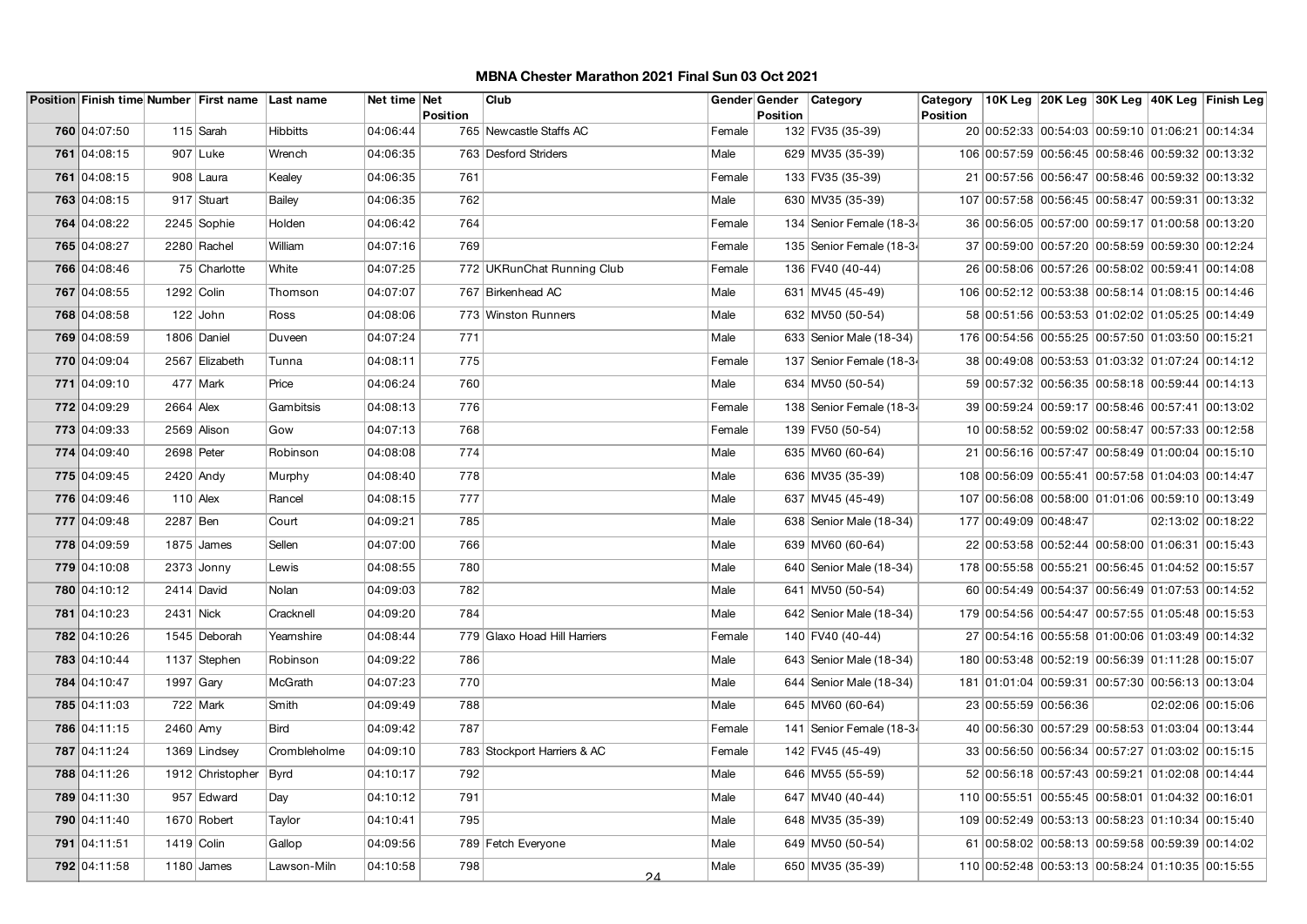|              |               | Position Finish time Number First name Last name |                             | Net time Net | <b>Position</b> | Club                                 |        | Gender Gender | Category                 | Category<br>Position |                                                  |  | 10K Leg 20K Leg 30K Leg 40K Leg Finish Leg |
|--------------|---------------|--------------------------------------------------|-----------------------------|--------------|-----------------|--------------------------------------|--------|---------------|--------------------------|----------------------|--------------------------------------------------|--|--------------------------------------------|
| 793 04:12:14 | 388 Phil      |                                                  | Higginbottom                | 04:10:17     |                 | 793 Davenport Runners                | Male   | Position      | 651 MV50 (50-54)         |                      | 62 00:57:40 00:57:31 00:57:51 01:02:50 00:14:24  |  |                                            |
|              |               |                                                  |                             |              |                 |                                      |        |               |                          |                      |                                                  |  |                                            |
| 794 04:12:23 |               | 581 Andrew                                       | Brown                       | 04:10:07     | 790             |                                      | Male   |               | 652 MV40 (40-44)         |                      | 111 00:56:15 00:59:30 00:57:27 01:01:55 00:14:59 |  |                                            |
| 795 04:12:30 |               | 2450 Robert                                      | Boon                        | 04:11:24     |                 | 802 Boalloy Running Club             | Male   |               | 653 MV65 (65-69)         |                      | 7 00:54:34 00:54:13 00:54:03 01:10:18 00:18:13   |  |                                            |
| 796 04:12:35 | $333$ $ $ lan |                                                  | Thompson                    | 04:11:42     | 805             |                                      | Male   |               | 654 MV60 (60-64)         |                      | 24 00:52:26 00:55:24 00:56:53 01:11:19 00:15:39  |  |                                            |
| 797 04:12:36 |               | 1774 Graham                                      | Jackson                     | 04:10:43     | 796             |                                      | Male   |               | 655 MV45 (45-49)         |                      | 108 00:59:04 00:57:55 00:59:32 01:00:52 00:13:19 |  |                                            |
| 798 04:12:38 |               | $2505$ Sarah                                     | Kirkup                      | 04:10:49     | 797             |                                      | Female |               | 143 Senior Female (18-34 |                      | 41 00:58:53 00:59:17 01:00:16 00:58:56 00:13:26  |  |                                            |
| 799 04:12:38 | $1446$ Ryan   |                                                  | <b>Hibbert</b>              | 04:08:56     | 781             |                                      | Male   |               | 656 Senior Male (18-34)  |                      | 182 00:57:59 00:57:48 00:57:54 00:59:27 00:15:46 |  |                                            |
| 800 04:12:40 |               | 2222 Stephen                                     | Dougherty                   | 04:12:16     |                 | 811 Chester Triathlon Club           | Male   |               | 657 MV50 (50-54)         |                      | 63 00:49:10 00:49:28 00:54:57 01:19:41 00:18:58  |  |                                            |
| 801 04:12:42 |               | 330 Rob                                          | Carrington                  | 04:12:07     |                 | 810 Wolverhampton & Bilston          | Male   |               | 658 MV50 (50-54)         |                      | 64 00:48:57 00:51:27 01:00:05 01:13:15 00:18:20  |  |                                            |
| 802 04:12:49 | 2517 Tim      |                                                  | Moreton                     | 04:11:33     | 803             |                                      | Male   |               | 659 MV40 (40-44)         |                      | 112 00:55:08 00:54:14 00:57:16 01:08:33 00:16:20 |  |                                            |
| 803 04:12:49 |               | 554 Chi Hung                                     | Sung                        | 04:10:19     | 794             |                                      | Male   |               | 660 MV45 (45-49)         |                      | 109 00:55:53 00:55:59 00:57:11 01:06:19 00:14:56 |  |                                            |
| 804 04:12:52 | 1927   Katie  |                                                  | Hill                        | 04:11:49     | 807             |                                      | Female |               | 144 FV40 (40-44)         |                      | 28 00:56:07 00:56:35 00:57:59 01:03:57 00:17:08  |  |                                            |
| 805 04:13:09 |               | 512 Stuart                                       | Hall                        | 04:11:59     | 809             |                                      | Male   |               | 661 MV45 (45-49)         |                      | 110 00:54:53 00:55:24 00:56:32 01:08:28 00:16:39 |  |                                            |
| 806 04:13:11 | 2014 Colin    |                                                  | Cooper                      | 04:12:20     | 812             |                                      | Male   |               | 662 MV50 (50-54)         |                      | 65 00:55:48 00:55:19 00:57:29 01:06:37 00:17:06  |  |                                            |
| 807 04:13:16 |               | $2528$ Lloyd                                     | Farelli                     | 04:11:23     | 801             |                                      | Male   |               | 663 Senior Male (18-34)  |                      | 183 01:00:16 00:58:26 00:59:23 01:01:10 00:12:05 |  |                                            |
| 808 04:13:20 | 2438 Peter    |                                                  | <b>Black</b>                | 04:12:26     | 813             |                                      | Male   |               | 664 MV50 (50-54)         |                      | 66 00:55:32 00:56:37 00:58:29 01:07:05 00:14:41  |  |                                            |
| 809 04:13:28 |               | 2075 Richard                                     | Tatterton                   | 04:11:05     |                 | 800 Lonely Goat RC                   | Male   |               | 665 MV40 (40-44)         |                      | 113 00:55:57 00:54:57 00:58:17 01:06:49 00:15:03 |  |                                            |
| 810 04:13:50 |               | 1056 Aimee                                       | Bartley                     | 04:11:58     |                 | 808 Wallasey Athletic Club           | Female |               | 145 FV40 (40-44)         |                      | 29 00:52:44 00:51:52 00:58:49 01:13:21 00:15:11  |  |                                            |
| 811 04:13:52 |               | 2143 Jennifer                                    | Waterson                    | 04:11:42     |                 | 806 Selby Striders                   | Female |               | 146 FV50 (50-54)         |                      | 11 00:56:29 00:57:33 01:00:52 01:02:50 00:13:56  |  |                                            |
| 812 04:13:59 |               | 1290 Talitha                                     | Shandley                    | 04:11:04     | 799             |                                      | Female |               | 147 Senior Female (18-34 |                      | 42 01:00:20 00:59:06 00:58:47 00:58:37 00:14:13  |  |                                            |
| 813 04:14:01 |               | 2576 Marie                                       | Hemingway                   | 04:11:40     |                 | 804 Barnsley Harriers                | Female |               | 148 FV40 (40-44)         |                      | 30 00:58:44 00:58:19 00:58:27 01:01:10 00:14:58  |  |                                            |
| 814 04:14:05 | $2064$ Jurie  |                                                  | Swanepoel                   | 04:13:36     |                 | 825 Ackworth Road Runners            | Male   |               | 666 MV60 (60-64)         |                      | 25 00:49:23 00:50:46 01:03:41 01:13:49 00:15:55  |  |                                            |
| 815 04:14:09 |               | 998 Scott                                        | Jones                       | 04:13:08     | 821             |                                      | Male   |               | 667 MV45 (45-49)         |                      | 111 00:53:32 00:53:41 00:58:22 01:11:40 00:15:52 |  |                                            |
| 816 04:14:16 |               | 1837 Sharon                                      | Trotman                     | 04:12:26     |                 | 814 3M Gorseinon Road Runners        | Female |               | 149 FV50 (50-54)         |                      | 12 00:57:40 00:58:38 00:59:40 01:01:56 00:14:30  |  |                                            |
| 817 04:14:26 |               | $208$ Suzy                                       | Overton                     | 04:12:55     | 818             |                                      | Female |               | 150 FV40 (40-44)         |                      | 31 00:55:38 00:56:37 00:58:52 01:05:47 00:15:59  |  |                                            |
| 818 04:14:35 |               | 1733 Francois                                    | Castelain-Mazingal 04:13:32 |              | 823             |                                      | Male   |               | 668 MV45 (45-49)         |                      | 112 00:53:18 00:54:54 00:58:57 01:11:10 00:15:11 |  |                                            |
| 819 04:14:37 |               | 1030 Hannah                                      | Wain                        | 04:12:44     | 817             |                                      | Female |               | 151 Senior Female (18-34 |                      | 43 00:58:17 00:58:58 00:59:47 01:01:51 00:13:50  |  |                                            |
| 820 04:14:39 |               | $2228$ Danny                                     | Wilson                      | 04:13:02     | 820             |                                      | Male   |               | 669 MV40 (40-44)         |                      | 114 00:53:58 00:54:04 00:57:39 01:09:53 00:17:28 |  |                                            |
| 821 04:14:41 |               | 144 Simon                                        | <b>Birzgalis</b>            | 04:13:33     | 824             |                                      | Male   |               | 670 MV35 (35-39)         |                      | 111 00:56:19 00:58:37 01:00:45 01:04:08 00:13:42 |  |                                            |
| 822 04:14:46 |               | 1305 Stuart                                      | Rome                        | 04:12:59     | 819             |                                      | Male   |               | 671 MV40 (40-44)         |                      | 115 00:58:53 00:59:06 00:59:37 01:01:25 00:13:56 |  |                                            |
| 823 04:14:50 |               | 896 Daniel                                       | Crosthwaite                 | 04:13:55     | 830             |                                      | Male   |               | 672 MV35 (35-39)         |                      | 112 00:55:01 00:55:35 00:58:53 01:08:49 00:15:35 |  |                                            |
| 824 04:15:03 |               | $2279$ Chris                                     | Hamnett                     | 04:13:50     | 829             |                                      | Male   |               | 673 Senior Male (18-34)  |                      | 184 00:58:59 00:57:20 00:59:01 01:03:41 00:14:47 |  |                                            |
| 825 04:15:05 |               | 116 Graham                                       | Coupe                       | 04:13:58     |                 | 832 Wirral Vikings Racing Team<br>25 | Male   |               | 674 MV45 (45-49)         |                      | 113 00:51:04 00:52:16 00:58:21 01:14:39 00:17:36 |  |                                            |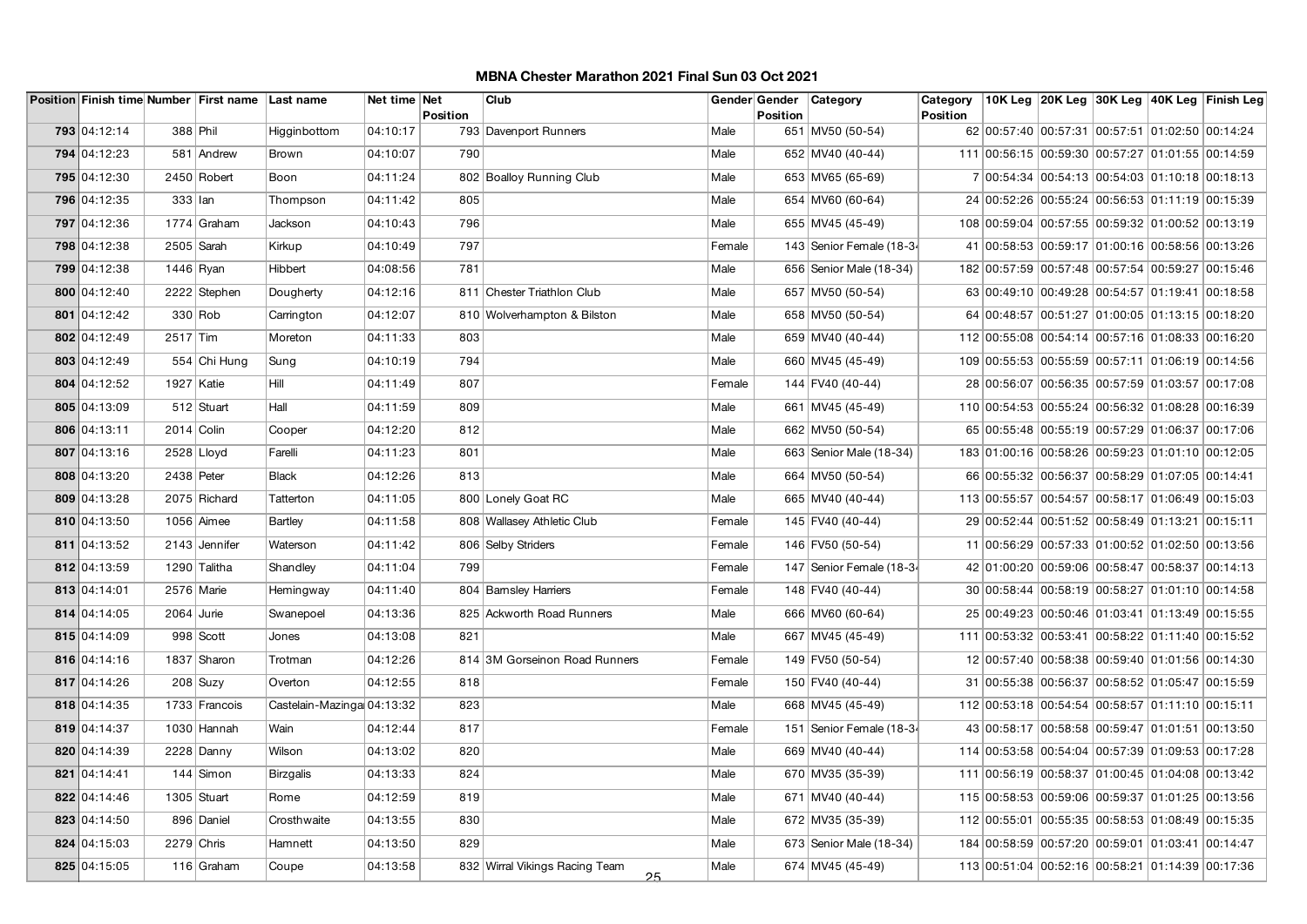|              |              | Position Finish time Number First name Last name |                 | Net time Net |                        | Club                              |        | Gender Gender | <b>Category</b>           | Category        |                                                  |  | 10K Leg 20K Leg 30K Leg 40K Leg Finish Leg |
|--------------|--------------|--------------------------------------------------|-----------------|--------------|------------------------|-----------------------------------|--------|---------------|---------------------------|-----------------|--------------------------------------------------|--|--------------------------------------------|
| 826 04:15:06 |              | 1267 Rachel                                      | Sanders         | 04:13:10     | <b>Position</b><br>822 |                                   | Female | Position      | 152 Senior Female (18-34  | <b>Position</b> | 44 00:57:15 00:57:53 01:00:51 01:03:05 00:14:05  |  |                                            |
|              |              |                                                  |                 |              |                        |                                   |        |               |                           |                 |                                                  |  |                                            |
| 827 04:15:13 | $1975$ Julie |                                                  | Stoppani        | 04:13:50     |                        | 828 Maidstone Harriers            | Female |               | 153 FV55 (55-59)          |                 | 9 00:53:42 00:53:26 00:58:27 01:10:46 00:17:27   |  |                                            |
| 828 04:15:14 | 1340 Neil    |                                                  | Gibbons         | 04:14:02     |                        | 833 Wallasey Athletic Club        | Male   |               | 675 MV65 (65-69)          |                 | 8 00:55:01 00:57:48 01:00:18 01:04:41 00:16:12   |  |                                            |
| 829 04:15:18 | 2166 Mick    |                                                  | Martin          | 04:12:30     |                        | 815 Lonely Goat RC                | Male   |               | 676 MV70 (70-74)          |                 | 1 00:59:07 00:59:12 00:59:04 01:00:26 00:14:38   |  |                                            |
| 830 04:15:24 |              | 267 Adam                                         | Fisher          | 04:13:41     |                        | 826 NORTH COTSWOLD TRI & RUN      | Male   |               | 677 MV45 (45-49)          |                 | 114 00:54:28 00:56:21 00:57:22 01:07:42 00:17:46 |  |                                            |
| 831 04:15:36 |              | 862 Robin                                        | Woollam         | 04:14:06     | 835                    |                                   | Male   |               | 678 MV35 (35-39)          |                 | 113 00:53:54 00:53:47 00:55:18 01:14:10 00:16:54 |  |                                            |
| 832 04:15:38 | 108 Phill    |                                                  | Johnston        | 04:14:06     | 834                    |                                   | Male   |               | 679 Senior Male (18-34)   |                 | 185 00:55:42 00:56:33 00:58:53 01:06:25 00:16:29 |  |                                            |
| 833 04:15:38 | 1444 Colin   |                                                  | Melia           | 04:13:58     |                        | 831 Wallasey Athletic Club        | Male   |               | 680 MV55 (55-59)          |                 | 53 00:55:28 00:54:47 00:58:32 01:07:20 00:17:50  |  |                                            |
| 834 04:15:42 |              | 54 Laura                                         | Owen            | 04:13:42     |                        | 827 Warrington Running Club       | Female |               | 154 Senior Female (18-34  |                 | 45 00:58:13 00:58:34 01:00:04 01:03:13 00:13:35  |  |                                            |
| 835 04:15:48 | $2043$ Nicky |                                                  | Double          | 04:14:10     |                        | 836 Ampthill & Flitwick Flyers RC | Female |               | 155 FV40 (40-44)          |                 | 32 00:55:45 00:55:31 00:59:14 01:07:37 00:16:01  |  |                                            |
| 836 04:15:58 |              | 69 Caroline                                      | Wells           | 04:12:41     | 816                    |                                   | Female |               | 156 FV45 (45-49)          |                 | 34 00:58:38 00:58:02 00:59:27 01:01:42 00:14:49  |  |                                            |
| 837 04:16:04 | 2558 Tom     |                                                  | Dickson         | 04:14:22     |                        | 841 Horsforth Harriers            | Male   |               | 681   Senior Male (18-34) |                 | 186 01:00:35 01:00:19 00:59:39 00:59:42 00:14:03 |  |                                            |
| 838 04:16:09 | 179 Neil     |                                                  | Field           | 04:14:29     |                        | 844 West Cheshire Athletic Club   | Male   |               | 682 MV45 (45-49)          |                 | 115 00:50:08 00:50:20 00:57:53 01:20:33 00:15:32 |  |                                            |
| 839 04:16:17 | 1929 lan     |                                                  | Meeks           | 04:14:25     | 843                    |                                   | Male   |               | 683 Senior Male (18-34)   |                 | 187 00:55:16 00:55:09 01:00:05 01:10:07 00:13:47 |  |                                            |
| 840 04:16:24 | $1784$ Tyly  |                                                  | Roberts         | 04:14:30     | 845                    |                                   | Female |               | 157 FV50 (50-54)          |                 | 13 00:55:13 00:56:41 01:00:23 01:05:53 00:16:17  |  |                                            |
| 841 04:16:32 |              | 729 Joseph                                       | Stephenson      | 04:14:13     | 837                    |                                   | Male   |               | 684 MV35 (35-39)          |                 | 114 00:57:18 00:57:12 00:58:53 01:06:08 00:14:40 |  |                                            |
| 842 04:16:34 | 2221 Iain    |                                                  | Cameron         | 04:15:36     | 851                    |                                   | Male   |               | 685 MV45 (45-49)          |                 | 116 00:53:41 00:54:44 01:03:23 01:10:30 00:13:16 |  |                                            |
| 843 04:16:52 |              | 1794 Diane                                       | Ridgeway        | 04:15:02     |                        | 849 3M Gorseinon Road Runners     | Female |               | 158 FV50 (50-54)          |                 | 14 00:57:41 00:59:08 01:01:23 01:03:07 00:13:41  |  |                                            |
| 844 04:16:52 |              | $1631$ Simon                                     | Owen            | 04:15:39     | 852                    |                                   | Male   |               | 686 MV35 (35-39)          |                 | 115 00:58:02 00:57:41 00:58:05 01:06:19 00:15:30 |  |                                            |
| 845 04:16:53 | 2562 Paul    |                                                  | Davidson        | 04:14:23     | 842                    |                                   | Male   |               | 687 MV40 (40-44)          |                 | 116 01:00:18 00:57:55 00:58:52 01:02:23 00:14:53 |  |                                            |
| 846 04:16:56 | 1870 Liva    |                                                  | Baumane         | 04:14:15     | 838                    |                                   | Female |               | 159 FV35 (35-39)          |                 | 22 01:03:30 00:58:55 00:59:48 00:59:08 00:12:52  |  |                                            |
| 847 04:16:58 |              | $656$ Julie                                      | Carter          | 04:14:34     |                        | 847 Amazing Feet Running Club     | Female |               | 160 FV45 (45-49)          |                 | 35 00:55:40 00:56:08 01:00:37 01:07:08 00:14:59  |  |                                            |
| 848 04:17:11 | 2525 Paul    |                                                  | <b>Nicholls</b> | 04:14:17     |                        | 839 Sandbach Striders             | Male   |               | 688 MV50 (50-54)          |                 | 67 00:55:43 00:55:10 00:58:15 01:09:07 00:15:59  |  |                                            |
| 849 04:17:14 |              | 2144 Nathan                                      | Winstanley      | 04:15:06     | 850                    |                                   | Male   |               | 689 MV45 (45-49)          |                 | 117 00:52:26 00:53:22 01:00:43 01:11:44 00:16:50 |  |                                            |
| 850 04:17:17 |              | 973 Angela                                       | Milliken-Tull   | 04:15:50     | 855                    |                                   | Female |               | 161 FV50 (50-54)          |                 | 15 00:56:09 00:57:47 01:02:03 01:04:43 00:15:05  |  |                                            |
| 851 04:17:23 | 1314 Peter   |                                                  | Hack            | 04:14:46     | 848                    |                                   | Male   |               | 690 MV40 (40-44)          |                 | 117 00:57:10 00:54:52 00:59:43 01:06:24 00:16:36 |  |                                            |
| 852 04:17:24 |              | 2122 Elizabeth                                   | Aryeetey        | 04:14:32     |                        | 846 Mornington Chasers            | Female |               | 162 FV60 (60-64)          |                 | 4 00:59:59 00:57:52 00:59:34 01:02:03 00:15:02   |  |                                            |
| 853 04:17:31 |              | 228 Jonathan                                     | Knight          | 04:15:54     | 856                    |                                   | Male   |               | 691 MV40 (40-44)          |                 | 118 00:56:16 00:55:09 00:58:15 01:09:41 00:16:30 |  |                                            |
| 854 04:17:35 |              | $2395$ Jayne                                     | Wiseman         | 04:14:18     | 840                    |                                   | Female |               | 163 FV55 (55-59)          |                 | 10 01:00:40 01:00:17 00:59:12 00:59:20 00:14:48  |  |                                            |
| 855 04:17:55 |              | 2177 Matthew                                     | Watkins         | 04:16:06     |                        | 858 Northwich Running Club        | Male   |               | 692 MV45 (45-49)          | 118             |                                                  |  | 01:50:50 01:01:58 01:08:14 00:15:02        |
| 856 04:18:01 |              | 58 Drew                                          | White           | 04:16:33     | 864                    |                                   | Male   |               | 693 MV45 (45-49)          |                 | 119 00:56:28 00:57:58 01:01:12 01:06:14 00:14:39 |  |                                            |
| 857 04:18:11 | 2286 Alex    |                                                  | <b>Brabin</b>   | 04:17:22     | 882                    |                                   | Male   |               | 694 MV40 (40-44)          | 119             |                                                  |  | 01:46:20 00:59:28 01:14:58 00:16:35        |
| 858 04:18:14 | 2282 Helen   |                                                  | Bainbridge      | 04:16:50     |                        | 871 WrecsamTri<br>$\Omega$        | Female |               | 164 FV40 (40-44)          |                 | 33 00:53:56 00:54:46 00:59:17 01:10:44 00:18:06  |  |                                            |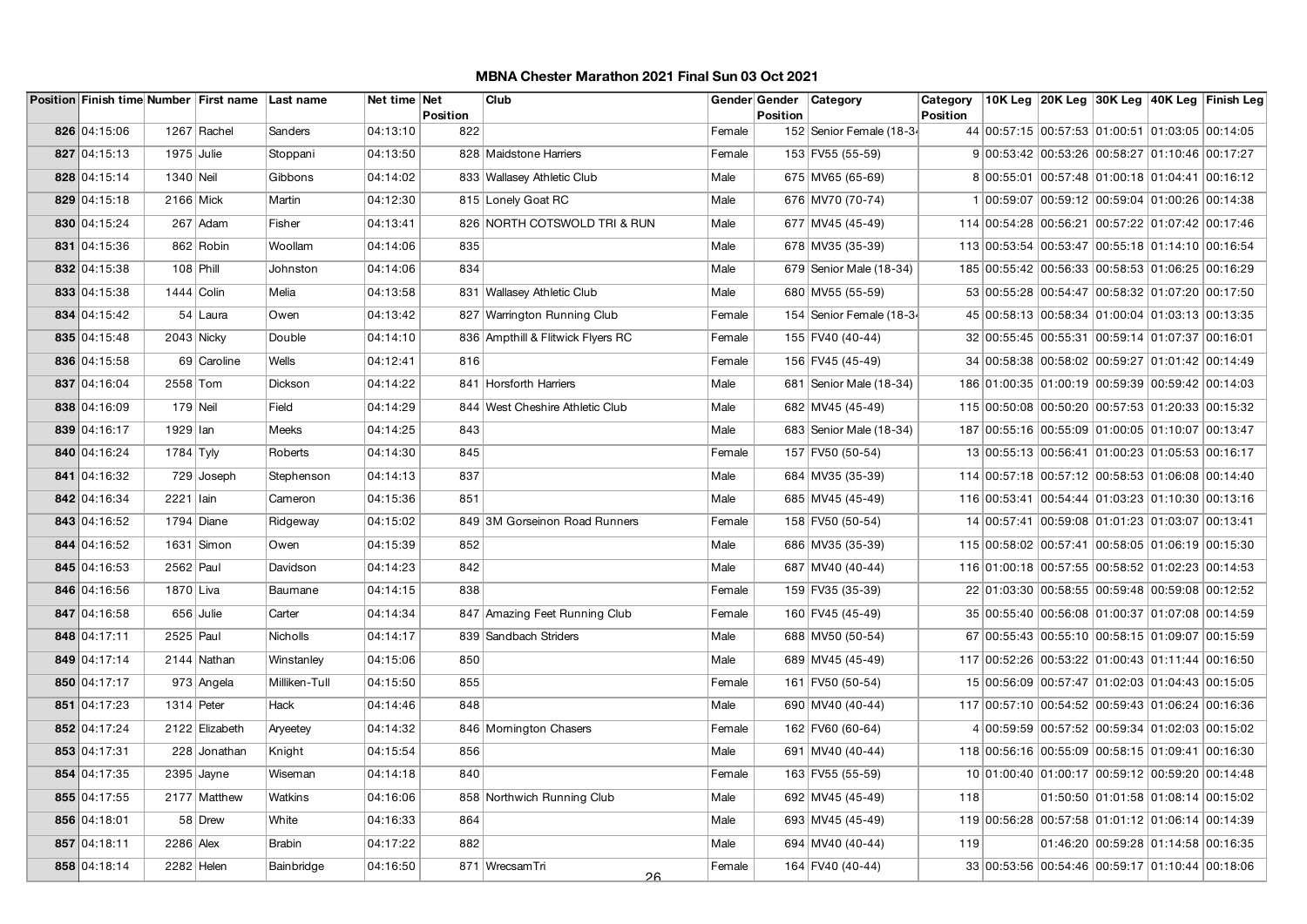|              |             | Position Finish time Number First name Last name |                            | Net time Net | <b>Position</b> | Club                          |        | Gender Gender<br>Position | Category                  | Category<br>Position |                                                  |  | 10K Leg 20K Leg 30K Leg 40K Leg Finish Leg |
|--------------|-------------|--------------------------------------------------|----------------------------|--------------|-----------------|-------------------------------|--------|---------------------------|---------------------------|----------------------|--------------------------------------------------|--|--------------------------------------------|
| 859 04:18:15 |             | 2246 Daniel                                      | Cowley                     | 04:16:46     | 868             |                               | Male   |                           | 695 Senior Male (18-34)   |                      | 188 00:52:19 00:54:41 01:03:28 01:10:50 00:15:25 |  |                                            |
| 860 04:18:18 | 2231 Dan    |                                                  | Hughes                     | 04:17:08     | 876             |                               | Male   |                           | 696 MV40 (40-44)          |                      | 120 00:49:57 00:51:24 00:59:55 01:16:24 00:19:26 |  |                                            |
| 861 04:18:20 |             | 2211 Christina                                   | Smith                      | 04:16:30     |                 | 862 3M Gorseinon Road Runners | Female |                           | 165 FV60 (60-64)          |                      | 5 00:57:41 00:59:07 01:01:23 01:03:09 00:15:07   |  |                                            |
| 862 04:18:21 |             | 1363 Stephen                                     | Llewellyn                  | 04:16:29     | 861             |                               | Male   |                           | 697 MV45 (45-49)          |                      | 120 00:57:46 00:55:58 00:59:29 01:07:17 00:15:58 |  |                                            |
| 863 04:18:23 | $128$ Lee   |                                                  | Lepts                      | 04:17:11     | 877             |                               | Male   |                           | 698 MV40 (40-44)          |                      | 121 00:53:27 00:53:37 00:59:08 01:14:19 00:16:39 |  |                                            |
| 864 04:18:24 |             | 447 Mike                                         | Roberts                    | 04:17:21     | 880             |                               | Male   |                           | 699 MV45 (45-49)          |                      | 121 00:54:33 00:55:27 00:59:10 01:11:44 00:16:25 |  |                                            |
| 865 04:18:25 |             | 1440 Richard                                     | Watts                      | 04:15:48     | 853             |                               | Male   |                           | 700 MV35 (35-39)          |                      | 116 00:49:00 00:49:32 01:01:24 01:18:10 00:17:40 |  |                                            |
| 866 04:18:32 |             | 2520 Georgina                                    | Melvin                     | 04:15:55     | 857             |                               | Female |                           | 166 Senior Female (18-34  |                      | 46 00:59:40 00:59:26 00:59:35 01:02:09 00:15:03  |  |                                            |
| 867 04:18:35 | 1893 John   |                                                  | Clark                      | 04:17:26     |                 | 884 BRJ Run and Tri           | Male   |                           | 701   MV40 (40-44)        |                      | 122 00:53:44 00:53:09 00:59:55 01:14:41 00:15:55 |  |                                            |
| 868 04:18:37 | $1723$ Josh |                                                  | Jones                      | 04:16:43     | 866             |                               | Male   |                           | 702   Senior Male (18-34) |                      | 189 00:57:10 00:55:32 00:59:50 01:07:30 00:16:40 |  |                                            |
| 869 04:18:41 |             | 485 Matthew                                      | Neal                       | 04:15:49     |                 | 854 Fen Edge Runners          | Male   |                           | 703 MV45 (45-49)          |                      | 122 00:59:17 00:58:32 01:00:17 01:03:57 00:13:43 |  |                                            |
| 870 04:18:45 |             | 1786 Robert                                      | Cannon                     | 04:17:54     | 888             |                               | Male   |                           | 704 MV60 (60-64)          |                      | 26 00:55:20 00:55:39 01:00:02 01:09:13 00:17:37  |  |                                            |
| 871 04:18:47 |             | 344 Andrew                                       | Smith                      | 04:16:21     |                 | 860 Thetford AC               | Male   |                           | 705 MV50 (50-54)          |                      | 68 00:55:15 00:55:06 01:01:11 01:08:26 00:16:20  |  |                                            |
| 872 04:18:50 |             | 2087 Robert                                      | <b>Butler</b>              | 04:16:46     |                 | 869 Hyde Park Harriers        | Male   |                           | 706 MV40 (40-44)          |                      | 123 01:02:20 00:59:16 00:59:46 01:01:20 00:14:01 |  |                                            |
| 873 04:18:53 | $1951$ Jack |                                                  | Lally                      | 04:16:17     | 859             |                               | Male   |                           | 707   Senior Male (18-34) |                      | 190 00:57:32 00:57:09 01:00:00 01:07:21 00:14:13 |  |                                            |
| 874 04:19:00 |             | 790 Ryan                                         | <b>Black</b>               | 04:17:18     | 878             |                               | Male   |                           | 708 MV45 (45-49)          |                      | 123 00:56:36 00:56:20 00:59:20 01:08:27 00:16:33 |  |                                            |
| 875 04:19:03 |             | $1493$ Emily                                     | Knight                     | 04:17:19     | 879             |                               | Female |                           | 167 Senior Female (18-34  |                      | 47 00:58:31 00:58:35 01:01:04 01:04:31 00:14:35  |  |                                            |
| 876 04:19:09 |             | 191 Angharad                                     | Fletcher                   | 04:16:54     |                 | 873 Chester Triathlon Club    | Female |                           | 168 FV40 (40-44)          |                      | 34 00:59:39 00:57:14 01:02:15 01:03:09 00:14:35  |  |                                            |
| 877 04:19:10 | $2084$ Lois |                                                  | Lee                        | 04:16:54     | 874             |                               | Female |                           | 169 Senior Female (18-34  |                      | 48 00:59:41 00:57:12 01:02:15 01:03:10 00:14:34  |  |                                            |
| 878 04:19:18 |             | 386 Elizabeth                                    | Walker                     | 04:16:55     |                 | 875 Kirkstall Harriers        | Female |                           | 170 FV35 (35-39)          |                      | 23 00:58:13 00:59:14 01:00:52 01:03:34 00:14:59  |  |                                            |
| 878 04:19:18 |             | 2361 David                                       | Leslie                     | 04:16:54     |                 | 872 Abbey Runners             | Male   |                           | 709 MV70 (70-74)          |                      | 2 00:58:13 00:59:16 01:00:50 01:03:34 00:15:00   |  |                                            |
| 880 04:19:23 |             | 1383 Mathew                                      | Taylor                     | 04:18:28     | 892             |                               | Male   |                           | 710 MV35 (35-39)          |                      | 117 00:55:02 00:55:35 01:02:03 01:10:46 00:15:01 |  |                                            |
| 881 04:19:23 | 2085 Rob    |                                                  | Hitchmough                 | 04:18:29     |                 | 894 Steel City Striders RC    | Male   |                           | 711 MV35 (35-39)          |                      | 118 00:55:02 00:55:35 01:02:03 01:10:45 00:15:02 |  |                                            |
| 882 04:19:24 | 708 Abir    |                                                  | Ali                        | 04:16:32     |                 | 863 BTR Road Runners          | Male   |                           | 712 MV45 (45-49)          |                      | 124 01:01:24 00:58:17 00:59:54 01:02:37 00:14:17 |  |                                            |
| 883 04:19:25 |             | 2131 Martin                                      | Wright                     | 04:16:45     | 867             |                               | Male   |                           | 713 MV35 (35-39)          |                      | 119 00:56:39 00:58:40 01:01:46 01:04:42 00:14:56 |  |                                            |
| 884 04:19:26 |             | $397$ Jon                                        | Reynolds                   | 04:16:49     |                 | 870 Liverpool Running Club    | Male   |                           | 714 MV45 (45-49)          | 125                  |                                                  |  | $01:56:16$ 01:00:40 01:04:29 00:15:22      |
| 885 04:19:30 |             | $2421$ Thanh                                     | Cawley                     | 04:17:24     | 883             |                               | Female |                           | 171 FV45 (45-49)          |                      | 36 00:59:21 00:58:31 00:59:56 01:04:27 00:15:06  |  |                                            |
| 886 04:19:30 |             | 606 Emma                                         | Speck                      | 04:16:43     |                 | 865 Lichfield Running Club    | Female |                           | 172 FV45 (45-49)          |                      | 37 00:59:34 00:59:20 01:00:57 01:03:24 00:13:26  |  |                                            |
| 887 04:19:34 | $319$ Ian   |                                                  | Patterson                  | 04:17:52     |                 | 887 Preston Harriers          | Male   |                           | 715 MV40 (40-44)          |                      | 124 00:56:45 00:57:02 00:59:57 01:08:30 00:15:35 |  |                                            |
| 888 04:19:41 | 2162 Mark   |                                                  | Williams-Chalmers 04:18:19 |              | 891             |                               | Male   |                           | 716 MV35 (35-39)          |                      | 120 00:52:07 00:53:28 01:00:30 01:16:02 00:16:11 |  |                                            |
| 889 04:19:44 |             | 2609 Andrew                                      | McKenna                    | 04:17:31     | 885             |                               | Male   |                           | 717 MV45 (45-49)          |                      | 126 00:56:48 00:57:01 01:01:00 01:06:11 00:16:28 |  |                                            |
| 890 04:19:53 |             | 1627 Daniel                                      | Lloyd                      | 04:18:07     |                 | 889 Penyffordd Run Club       | Male   |                           | 718 MV40 (40-44)          |                      | 125 00:59:43 00:59:15 00:59:23 01:03:44 00:16:00 |  |                                            |
| 891 04:19:54 |             | 521 Rebecca                                      | Kelly                      | 04:18:37     |                 | 898 Manx Fell Runners<br>27   | Female |                           | 173 FV45 (45-49)          |                      | 38 00:59:36 00:58:29 01:00:42 01:05:24 00:14:25  |  |                                            |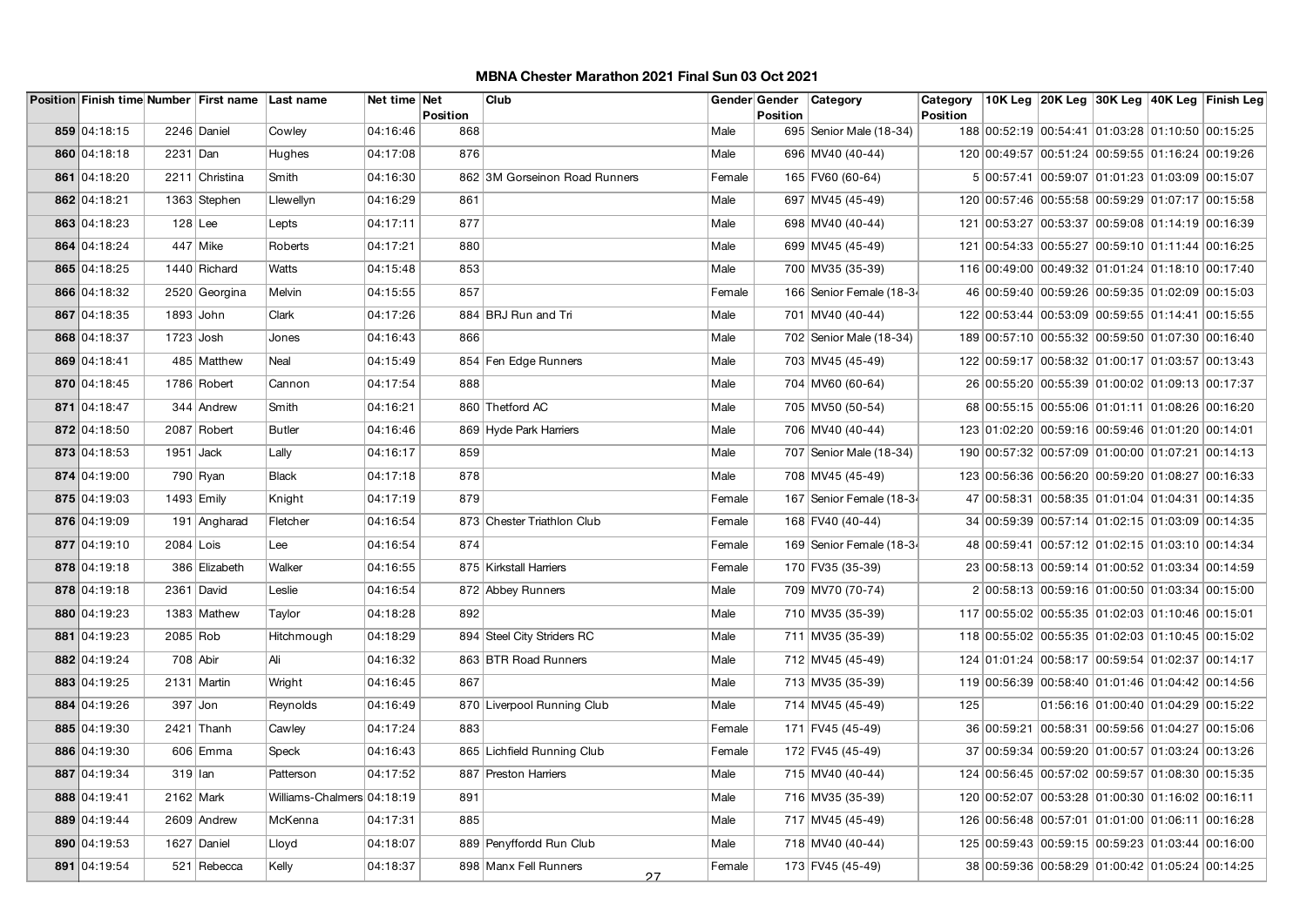|              |              | Position Finish time Number First name Last name |                | Net time Net |                 | Club                                    |        |                 | Gender Gender Category    | Category        |                                                  |                                     | 10K Leg 20K Leg 30K Leg 40K Leg Finish Leg |
|--------------|--------------|--------------------------------------------------|----------------|--------------|-----------------|-----------------------------------------|--------|-----------------|---------------------------|-----------------|--------------------------------------------------|-------------------------------------|--------------------------------------------|
| 892 04:20:02 |              | 756 Marco                                        | Sciacca        | 04:17:21     | <b>Position</b> | 881 Chorley Athletic and Triathlon Club | Male   | <b>Position</b> | 719 MV50 (50-54)          | <b>Position</b> | 69 01:00:08 00:57:52 00:58:02 01:05:32 00:15:45  |                                     |                                            |
|              |              |                                                  |                |              |                 |                                         |        |                 |                           |                 |                                                  |                                     |                                            |
| 893 04:20:03 | $1776$ Tony  |                                                  | Strickley      | 04:18:29     | 893             |                                         | Male   |                 | 720 MV40 (40-44)          |                 | 126 00:55:44 00:54:54 00:58:25 01:14:15 00:15:09 |                                     |                                            |
| 894 04:20:12 | 2307 Noel    |                                                  | Fitzpatrick    | 04:18:58     |                 | 902 Saltaire Striders                   | Male   |                 | 721 MV50 (50-54)          |                 | 70 00:54:43 00:54:43 01:01:46 01:12:19 00:15:24  |                                     |                                            |
| 895 04:20:14 |              | 1169 Sheridan                                    | Grady          | 04:18:35     | 897             |                                         | Female |                 | 174 Senior Female (18-34  |                 | 49 00:58:48 00:58:26                             |                                     | 02:06:11 00:15:08                          |
| 896 04:20:21 |              | 488 Jessica                                      | Furber         | 04:19:14     | 904             |                                         | Female |                 | 175 Senior Female (18-34  |                 | 50 00:54:33 00:56:58                             |                                     | 02:13:31 00:14:10                          |
| 897 04:20:32 | 2250 Brian   |                                                  | Orme           | 04:18:43     | 900             |                                         | Male   |                 | 722 MV35 (35-39)          | 121             |                                                  | 01:49:17 00:55:54 01:18:25 00:15:05 |                                            |
| 898 04:20:40 | $1216$ Chris |                                                  | Forrest        | 04:18:35     | 896             |                                         | Male   |                 | 723 MV35 (35-39)          |                 | 122 00:58:49 00:59:07 01:01:42 01:04:16 00:14:39 |                                     |                                            |
| 899 04:20:41 |              | $59$ Alex                                        | Forrest        | 04:18:34     | 895             |                                         | Male   |                 | 724 MV35 (35-39)          |                 | 123 00:58:49 00:59:06 01:01:43 01:04:17 00:14:38 |                                     |                                            |
| 900 04:20:41 |              | 718 Joanne                                       | Griffiths      | 04:17:45     | 886             |                                         | Female |                 | 176 FV35 (35-39)          |                 | 24 01:02:40 00:59:17 01:00:15 01:01:49 00:13:42  |                                     |                                            |
| 901 04:20:50 |              | 57 Mark                                          | Sutcliffe      | 04:18:11     |                 | 890 Chester Road Runners                | Male   |                 | 725 MV40 (40-44)          |                 | 127 00:58:03 00:56:58 00:58:13 01:10:12 00:14:42 |                                     |                                            |
| 902 04:20:55 |              | 381 Nick                                         | Young          | 04:18:55     |                 | 901 Run Nation Running Club             | Male   |                 | 726 MV50 (50-54)          |                 | 71 00:52:56 00:54:37 01:00:12 01:13:38 00:17:30  |                                     |                                            |
| 903 04:21:23 |              | 837 Sam                                          | Jones          | 04:20:14     |                 | 918 Marsh Lane Harriers                 | Male   |                 | 727   Senior Male (18-34) |                 | 191 00:55:18 00:55:19 00:57:50 01:14:28 00:17:18 |                                     |                                            |
| 904 04:21:24 |              | 2195 Bethan                                      | Wootton        | 04:19:12     | 903             |                                         | Female |                 | 177 Senior Female (18-34  |                 | 51 00:57:24 00:57:35 01:01:58 01:06:45 00:15:29  |                                     |                                            |
| 905 04:21:25 |              | 561 Yvonne                                       | Weidner        | 04:18:38     | 899             |                                         | Female |                 | 178 Senior Female (18-34  |                 | 52 00:59:32 00:59:22 01:00:58 01:04:06 00:14:38  |                                     |                                            |
| 906 04:21:28 |              | 711 Thomas                                       | Johnson        | 04:20:07     | 915             |                                         | Male   |                 | 728   Senior Male (18-34) |                 | 192 00:55:04 00:55:39 00:59:35 01:12:03 00:17:44 |                                     |                                            |
| 907 04:21:32 |              | $744$ Mark                                       | Davies         | 04:19:51     |                 | 910 West Cheshire Athletic Club         | Male   |                 | 729 MV45 (45-49)          |                 | 127 00:50:12 00:54:13 01:04:44 01:14:03 00:16:37 |                                     |                                            |
| 908 04:21:38 | 760 Jo       |                                                  | Parry          | 04:19:20     | 905             |                                         | Female |                 | 179 FV45 (45-49)          |                 | 39 01:00:34 00:59:20 01:00:22 01:03:29 00:15:32  |                                     |                                            |
| 909 04:21:41 |              | 2539 Andrew                                      | Auty           | 04:19:48     | 909             |                                         | Male   |                 | 730 MV45 (45-49)          |                 | 128 00:55:38 00:54:36 00:56:51 01:15:42 00:16:59 |                                     |                                            |
| 910 04:21:44 |              | 2086 Graeme                                      | Malcolm        | 04:20:49     | 929             |                                         | Male   |                 | 731 MV35 (35-39)          |                 | 124 00:56:10 00:56:43 00:59:29 01:13:15 00:15:10 |                                     |                                            |
| 911 04:21:53 |              | 1792 Steven                                      | Martin         | 04:20:25     |                 | 920 Gala Harriers                       | Male   |                 | 732 MV50 (50-54)          |                 | 72 00:58:51 00:59:36 01:01:15 01:05:31 00:15:10  |                                     |                                            |
| 912 04:21:57 | $1726$ Rhys  |                                                  | Jones          | 04:20:03     | 912             |                                         | Male   |                 | 733 Senior Male (18-34)   |                 | 193 00:57:10 00:55:32 00:59:59 01:13:03 00:14:17 |                                     |                                            |
| 913 04:22:04 |              | 2432 Andrew                                      | Houston        | 04:20:05     | 914             |                                         | Male   |                 | 734   Senior Male (18-34) |                 | 194 00:59:12 00:58:07 00:59:01 01:07:37 00:16:07 |                                     |                                            |
| 914 04:22:04 | 1816 Paul    |                                                  | <b>Bradley</b> | 04:19:55     | 911             |                                         | Male   |                 | 735 MV50 (50-54)          |                 | 73 00:59:24 00:58:05 00:58:09 01:08:57 00:15:18  |                                     |                                            |
| 915 04:22:08 |              | 1904 Daniel                                      | Mulhall        | 04:20:34     | 924             |                                         | Male   |                 | 736 Senior Male (18-34)   |                 | 195 00:53:04 00:55:15 00:59:55 01:15:54 00:16:25 |                                     |                                            |
| 916 04:22:09 |              | 131 Robert                                       | Smith          | 04:20:11     |                 | 917 Cobra Running & Triathlon Club      | Male   |                 | 737 MV40 (40-44)          |                 | 128 00:57:24 00:57:59 01:04:29 01:06:12 00:14:05 |                                     |                                            |
| 917 04:22:10 | 1805 Dan     |                                                  | Perry          | 04:20:08     |                 | 916 100 Marathon Club                   | Male   |                 | 738 MV45 (45-49)          |                 | 129 00:57:21 00:57:57 01:04:29 01:06:12 00:14:06 |                                     |                                            |
| 918 04:22:11 |              | 2093 Michael                                     | Malcolmson     | 04:20:34     | 925             |                                         | Male   |                 | 739 Senior Male (18-34)   |                 | 196 00:52:23 00:56:05 01:05:59 01:13:54 00:12:10 |                                     |                                            |
| 919 04:22:13 |              | $578$ Rob                                        | Campbell       | 04:20:46     | 928             |                                         | Male   |                 | 740 MV45 (45-49)          |                 | 130 00:55:48 00:57:42 01:04:13 01:07:22 00:15:39 |                                     |                                            |
| 920 04:22:20 | 1697 Sam     |                                                  | Wizard         | 04:19:45     |                 | 907 Almost Athletes                     | Male   |                 | 741   Senior Male (18-34) |                 | 197 00:56:22 00:56:32 01:00:42 01:10:40 00:15:27 |                                     |                                            |
| 921 04:22:27 | 2596 Joelle  |                                                  | Horton         | 04:19:43     | 906             |                                         | Female |                 | 180 Senior Female (18-34  |                 | 53 00:57:49 00:58:58 01:03:28 01:04:21 00:15:05  |                                     |                                            |
| 922 04:22:27 |              | 502 Daniel                                       | Tate           | 04:20:50     | 930             |                                         | Male   |                 | 742 MV35 (35-39)          |                 | 125 00:54:27 00:56:02 01:00:27 01:13:23 00:16:28 |                                     |                                            |
| 923 04:22:28 |              | 380 Stephen                                      | Large          | 04:20:42     |                 | 927 Penyffordd Run Club                 | Male   |                 | 743 MV45 (45-49)          |                 | 131 00:59:43 00:59:27 00:59:14 01:06:30 00:15:47 |                                     |                                            |
| 924 04:22:29 | 2178 Alex    |                                                  | Storm          | 04:20:03     | 913             | 0 <sup>0</sup>                          | Male   |                 | 744   Senior Male (18-34) |                 | 198 01:01:14 00:58:05 00:59:53 01:04:15 00:16:34 |                                     |                                            |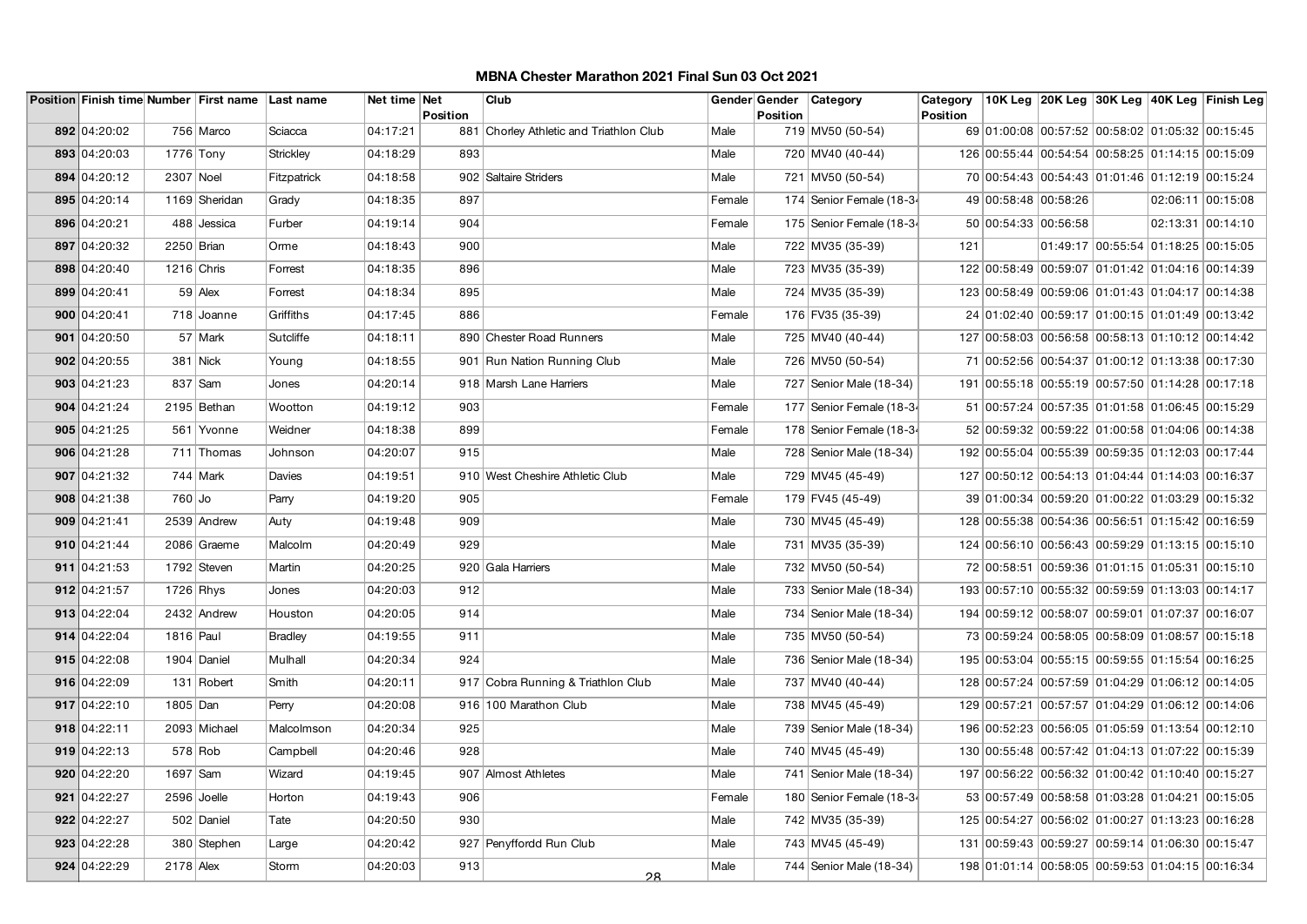|              |             | Position Finish time Number First name Last name |                | Net time Net | <b>Position</b> | Club                      |        | Position | Gender Gender Category    | Category<br><b>Position</b> |                                                  |  | 10K Leg  20K Leg  30K Leg  40K Leg  Finish Leg |
|--------------|-------------|--------------------------------------------------|----------------|--------------|-----------------|---------------------------|--------|----------|---------------------------|-----------------------------|--------------------------------------------------|--|------------------------------------------------|
| 925 04:22:37 | $1134$ Sion |                                                  | Edwards        | 04:21:26     | 934             |                           | Male   |          | 745 MV50 (50-54)          |                             | 74 00:56:31 00:57:49                             |  | 02:10:00 00:17:05                              |
| 926 04:22:52 |             | 539 Josh                                         | Fletcher       | 04:20:53     | 932             |                           | Male   |          | 746 Senior Male (18-34)   |                             | 199 00:59:45 01:00:21 01:00:55 01:03:38 00:16:11 |  |                                                |
| 927 04:22:52 | 2362 Russ   |                                                  | Vilcans        | 04:20:57     |                 | 933 Vegan Runners UK      | Male   |          | 747 MV35 (35-39)          |                             | 126 00:55:11 00:53:59 00:59:23 01:14:55 00:17:27 |  |                                                |
| 928 04:22:54 | 2653 Philip |                                                  | Grace          | 04:20:51     |                 | 931 Lonely Goat RC        | Male   |          | 748 MV50 (50-54)          |                             | 75 00:57:28 00:58:54 01:01:29 01:08:27 00:14:31  |  |                                                |
| 929 04:22:56 |             | $2443$ Robert                                    | Pope           | 04:21:33     |                 | 935 Ely Runners           | Male   |          | 749 Senior Male (18-34)   |                             | 200 00:53:28 00:58:24 01:01:41 01:13:18 00:14:39 |  |                                                |
| 930 04:22:57 |             | 2670 Stephen                                     | Wiggins        | 04:20:36     |                 | 926 Helsby Running Club   | Male   |          | 750 Senior Male (18-34)   |                             | 201 00:55:46 00:54:56 01:00:13 01:12:01 00:17:38 |  |                                                |
| 931 04:23:19 | 1859 Peter  |                                                  | Hall           | 04:20:33     | 923             |                           | Male   |          | 751 MV50 (50-54)          |                             | 76 00:56:27 00:53:37 00:55:35 01:16:09 00:18:43  |  |                                                |
| 932 04:23:22 |             | 1401 Eleanor                                     | Wild           | 04:21:36     | 936             |                           | Female |          | 181 Senior Female (18-34  |                             | 54 01:00:10 00:59:46 01:01:43 01:04:29 00:15:25  |  |                                                |
| 933 04:23:26 | 2687 Jake   |                                                  | Fisher         | 04:22:09     | 941             |                           | Male   |          | 752 Senior Male (18-34)   |                             | 202 00:53:19 00:54:02 00:59:46 01:18:47 00:16:13 |  |                                                |
| 934 04:23:26 |             | $1295$ Chloe                                     | Atkins         | 04:20:31     | 922             |                           | Female |          | 182 Senior Female (18-34  |                             | 55 01:00:26 01:00:12 01:01:56 01:04:09 00:13:46  |  |                                                |
| 935 04:23:27 |             | $2678$ James                                     | Braithwaite    | 04:19:47     |                 | 908 White City (Hull) RRC | Male   |          | 753 Senior Male (18-34)   | 203                         |                                                  |  | 02:59:58 01:07:26 00:12:22                     |
| 936 04:23:28 | 1729 Chris  |                                                  | Sanders        | 04:23:01     | 950             |                           | Male   |          | 754 MV50 (50-54)          |                             | 77 00:49:36 00:52:42 01:05:33 01:18:22 00:16:47  |  |                                                |
| 937 04:23:33 |             | 2198 Bradley                                     | Evans          | 04:22:13     | 943             |                           | Male   |          | 755   Senior Male (18-34) |                             | 204 00:53:57 00:55:13 01:02:21 01:14:59 00:15:41 |  |                                                |
| 938 04:23:44 | 2677 Phil   |                                                  | Lynn           | 04:22:34     | 945             |                           | Male   |          | 756 MV40 (40-44)          |                             | 129 00:52:19 00:55:41 01:06:29 01:14:03 00:13:59 |  |                                                |
| 939 04:23:48 |             | 150 Johnathan                                    | llott          | 04:22:02     | 939             |                           | Male   |          | 757 MV35 (35-39)          |                             | 127 00:58:18 00:58:33 01:01:00 01:07:32 00:16:38 |  |                                                |
| 940 04:23:50 |             | 1349 Bethany                                     | Needham        | 04:21:53     | 938             |                           | Female |          | 183 Senior Female (18-34  |                             | 56 00:55:39 00:57:02 01:06:47 01:07:54 00:14:29  |  |                                                |
| 941 04:23:52 |             | 2502 Joanne                                      | Peacock        | 04:22:06     | 940             |                           | Female |          | 184 FV45 (45-49)          |                             | 40 00:56:48 00:56:40 01:02:09 01:09:56 00:16:32  |  |                                                |
| 942 04:23:57 | 2672 Euan   |                                                  | Hay            | 04:22:12     | 942             |                           | Male   |          | 758 Senior Male (18-34)   |                             | 205 00:55:32 00:57:43 01:02:59 01:11:40 00:14:17 |  |                                                |
| 943 04:23:57 | $1925$ Joy  |                                                  | Woolass        | 04:21:43     |                 | 937 Massey Ferguson RC    | Female |          | 185 FV40 (40-44)          |                             | 35 00:59:45 01:00:20 01:02:45 01:05:12 00:13:39  |  |                                                |
| 944 04:24:04 |             | $1534$ James                                     | Bradbury       | 04:20:18     | 919             |                           | Male   |          | 759 Senior Male (18-34)   |                             | 206 01:02:54 00:59:13 00:58:47 01:03:43 00:15:40 |  |                                                |
| 945 04:24:12 |             | $948$ Tom                                        | Latham         | 04:23:05     | 951             |                           | Male   |          | 760 Senior Male (18-34)   |                             | 207 00:53:09 00:52:51 01:04:36 01:15:35 00:16:51 |  |                                                |
| 946 04:24:12 |             | 947 Lewis                                        | Dixon          | 04:23:05     | 952             |                           | Male   |          | 761   Senior Male (18-34) |                             | 208 00:53:10 00:52:51 01:04:37 01:15:34 00:16:52 |  |                                                |
| 947 04:24:16 |             | 1660 Michael                                     | <b>Burnett</b> | 04:22:19     | 944             |                           | Male   |          | 762 MV60 (60-64)          |                             | 27 00:57:26 00:57:44 01:00:43 01:09:01 00:17:23  |  |                                                |
| 948 04:24:22 |             | 1271 David                                       | Roberts        | 04:23:13     | 954             |                           | Male   |          | 763 MV40 (40-44)          |                             | 130 00:55:49 00:57:26 01:02:32 01:11:32 00:15:53 |  |                                                |
| 949 04:24:27 |             | 2654 David                                       | McDermaid      | 04:20:28     | 921             |                           | Male   |          | 764 MV50 (50-54)          |                             | 78 01:01:49 01:00:33 01:01:01 01:02:29 00:14:35  |  |                                                |
| 950 04:24:32 |             | 2321 Richard                                     | Douglas        | 04:23:09     | 953             |                           | Male   |          | 765 MV35 (35-39)          |                             | 128 00:55:26 00:56:02 01:01:41 01:14:12 00:15:47 |  |                                                |
| 951 04:24:49 |             | 2614 Michael                                     | Pate           | 04:24:14     |                 | 967 100 Marathon Club     | Male   |          | 766 MV50 (50-54)          |                             | 79 00:51:39 00:57:55 01:05:59 01:12:20 00:16:19  |  |                                                |
| 952 04:24:52 |             | 2647 Richard                                     | Rapier         | 04:23:00     | 949             |                           | Male   |          | 767 Senior Male (18-34)   |                             | 209 00:57:05 00:57:22 01:01:47 01:09:46 00:16:58 |  |                                                |
| 953 04:24:52 | 2527 Lisa   |                                                  | Riding         | 04:22:50     | 948             |                           | Female |          | 186 FV35 (35-39)          |                             | 25 01:00:07 01:01:48 01:03:18 01:03:28 00:14:07  |  |                                                |
| 954 04:25:03 |             | 2583 David                                       | Kitchener      | 04:24:39     | 970             |                           | Male   |          | 768 MV35 (35-39)          |                             | 129 00:52:53 00:57:39 01:08:01 01:12:29 00:13:35 |  |                                                |
| 955 04:25:12 |             | 988 Peter                                        | Logan          | 04:22:47     | 947             |                           | Male   |          | 769 MV35 (35-39)          |                             | 130 01:04:54 01:02:24 01:03:32 00:59:03 00:12:53 |  |                                                |
| 956 04:25:12 |             | 2587 Jamie                                       | Purchase       | 04:24:48     | 974             |                           | Male   |          | 770 Senior Male (18-34)   |                             | 210 00:52:54 00:57:40 01:08:00 01:12:28 00:13:44 |  |                                                |
| 957 04:25:13 | 2029 lan    |                                                  | Morrell        | 04:23:40     | 959             | 29                        | Male   |          | 771 MV45 (45-49)          |                             | 132 00:55:07 00:54:02 01:00:17 01:17:29 00:16:42 |  |                                                |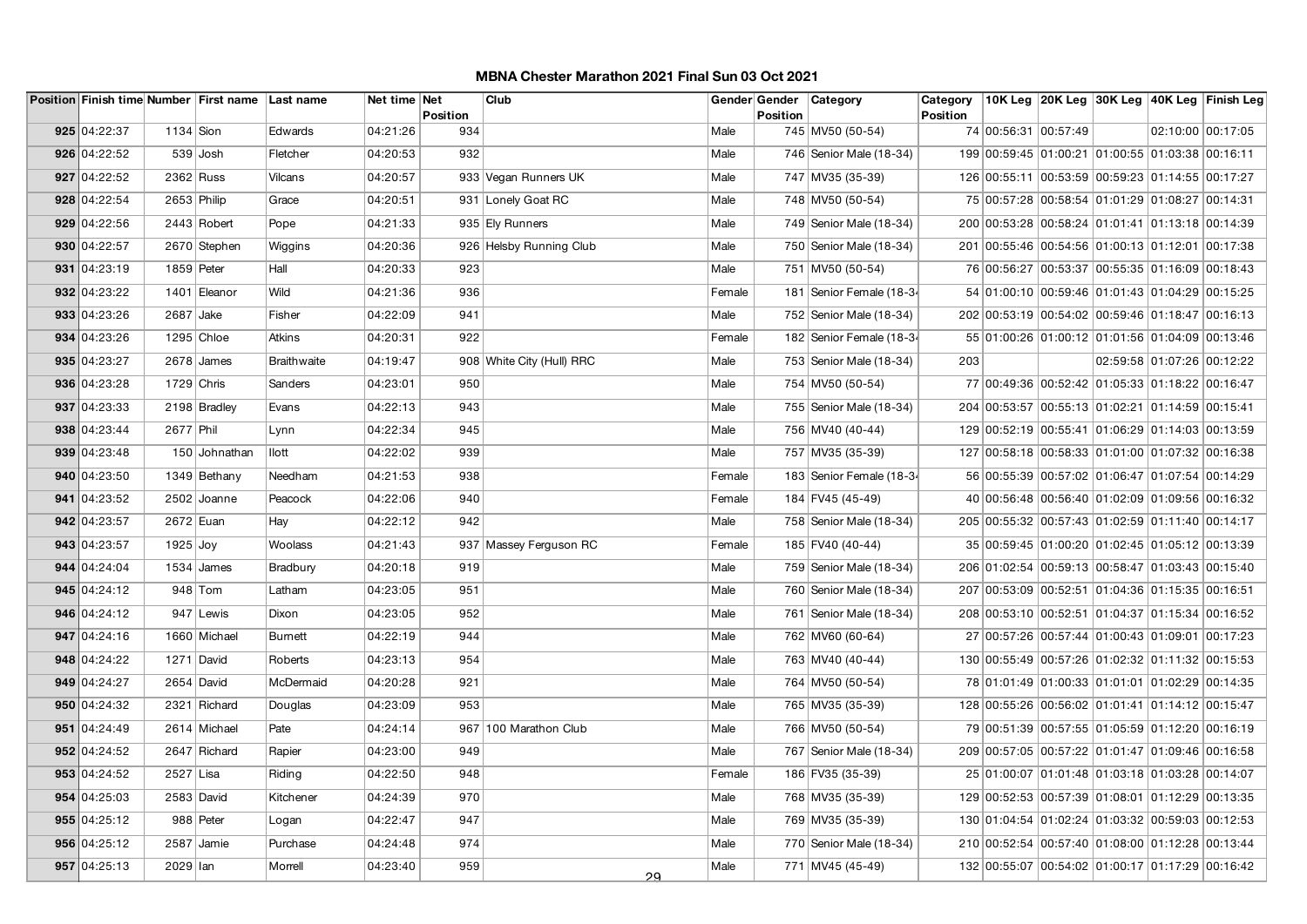|              |              | Position Finish time Number First name Last name |                   | Net time Net |                        | Club                                 |        |          | Gender Gender Category   | Category        |                                                  |  | 10K Leg 20K Leg 30K Leg 40K Leg Finish Leg |
|--------------|--------------|--------------------------------------------------|-------------------|--------------|------------------------|--------------------------------------|--------|----------|--------------------------|-----------------|--------------------------------------------------|--|--------------------------------------------|
| 958 04:25:48 | 2232 Mike    |                                                  | Sixsmith          | 04:22:39     | <b>Position</b><br>946 |                                      | Male   | Position | 772 MV45 (45-49)         | <b>Position</b> | 133 00:58:01 00:58:06 01:01:04 01:08:26 00:17:00 |  |                                            |
|              |              |                                                  |                   |              |                        |                                      |        |          |                          |                 |                                                  |  |                                            |
| 959 04:26:03 |              | 1425 Coralie                                     | Pearson           | 04:23:31     |                        | 957 Almost Athletes                  | Female |          | 187 FV40 (40-44)         |                 | 36 01:02:17 01:01:43 01:02:06 01:03:08 00:14:15  |  |                                            |
| 960 04:26:03 |              | 1426 Kelsey                                      | McLuckie          | 04:23:59     | 965                    |                                      | Female |          | 188 Senior Female (18-34 |                 | 57 01:03:15 01:01:12 01:02:06 01:03:08 00:14:15  |  |                                            |
| 961 04:26:03 |              | 2343 Margot                                      | Wrigley Pritchard | 04:23:54     | 964                    |                                      | Female |          | 189 FV60 (60-64)         |                 | 6 00:59:48 01:00:47 01:02:34 01:05:54 00:14:49   |  |                                            |
| 962 04:26:07 |              | $225$ Chris                                      | Salkeld           | 04:23:25     | 955                    |                                      | Male   |          | 773 MV45 (45-49)         |                 | 134 00:59:10 00:59:56 01:03:31 01:05:39 00:15:07 |  |                                            |
| 963 04:26:07 |              | 288 Tracy                                        | <b>Ives</b>       | 04:23:25     | 956                    |                                      | Female |          | 190 FV50 (50-54)         |                 | 16 00:59:12 00:59:54 01:03:35 01:05:36 00:15:07  |  |                                            |
| 964 04:26:08 |              | 980 George                                       | Tilbury           | 04:24:55     | 979                    |                                      | Male   |          | 774 Senior Male (18-34)  |                 | 211 00:55:40 00:55:46 01:03:30 01:14:02 00:15:54 |  |                                            |
| 965 04:26:11 |              | $174$ Jackie                                     | Oakes             | 04:23:53     |                        | 963 Time2Run Events                  | Female |          | 191 FV45 (45-49)         |                 | 41 01:00:50 01:01:34 01:02:10 01:04:24 00:14:53  |  |                                            |
| 966 04:26:17 | $2274$ Paul  |                                                  | Dabbs             | 04:23:48     | 962                    |                                      | Male   |          | 775   MV50 (50-54)       |                 | 80 00:58:12 00:59:08 01:02:32 01:08:31 00:15:22  |  |                                            |
| 967 04:26:17 | $2275$ Julie |                                                  | Mason             | 04:23:48     | 961                    |                                      | Female |          | 192 FV40 (40-44)         |                 | 37 00:58:12 00:59:09 01:02:31 01:08:31 00:15:22  |  |                                            |
| 968 04:26:22 |              | 2510 Honor                                       | Hamshaw           | 04:23:37     |                        | 958 Kimberworth Striders             | Female |          | 193 Senior Female (18-34 |                 | 58 00:59:31 01:00:31 01:03:07 01:05:26 00:15:00  |  |                                            |
| 969 04:26:24 |              | $1064$ Lewis                                     | Edwards           | 04:23:42     | 960                    |                                      | Male   |          | 776 Senior Male (18-34)  |                 | 212 01:00:21 00:58:37 01:01:44 01:07:03 00:15:55 |  |                                            |
| 970 04:26:29 |              | 2557 Natalie                                     | Wood              | 04:24:46     |                        | 972 Horsforth Harriers               | Female |          | 194 FV35 (35-39)         |                 | 26 01:00:35 01:00:24 01:01:10 01:06:40 00:15:55  |  |                                            |
| 971 04:26:35 |              | 1778 Samantha                                    | Durston           | 04:24:23     | 968                    |                                      | Female |          | 195 FV35 (35-39)         |                 | 27 00:59:18 01:00:56 01:03:09 01:06:10 00:14:48  |  |                                            |
| 972 04:26:40 |              | 1317 Oliver                                      | Thompson          | 04:24:55     |                        | 978 Penyffordd Run Club              | Male   |          | 777   MV35 (35-39)       |                 | 131 00:59:45 00:59:13 00:59:26 01:09:12 00:17:17 |  |                                            |
| 973 04:26:44 | 875 Neil     |                                                  | <b>Bray</b>       | 04:25:13     | 981                    |                                      | Male   |          | 778 MV40 (40-44)         |                 | 131 01:00:32 01:00:03 01:01:09 01:07:25 00:16:02 |  |                                            |
| 974 04:26:48 |              | 1028 Sophie                                      | Moore             | 04:24:13     |                        | 966 Chester Road Runners             | Female |          | 196 Senior Female (18-34 |                 | 59 00:58:07 00:59:58 01:04:02 01:08:36 00:13:27  |  |                                            |
| 975 04:26:53 | $1718$ Rosa  |                                                  | O'Rourke          | 04:24:50     | 975                    |                                      | Female |          | 197 Senior Female (18-34 |                 | 60 01:00:02 01:01:28 01:03:41 01:05:08 00:14:29  |  |                                            |
| 975 04:26:53 |              | 2170 Owen                                        | Cooper            | 04:25:55     |                        | 986 Builth and District Running Club | Male   |          | 779 MV70 (70-74)         |                 | 3 00:57:03 00:54:24 00:58:00 01:19:28 00:16:58   |  |                                            |
| 977 04:26:54 |              | 1709 Graham                                      | Johnson           | 04:24:51     | 976                    |                                      | Male   |          | 780 MV35 (35-39)         |                 | 132 01:00:02 01:01:27 01:03:42 01:05:09 00:14:29 |  |                                            |
| 978 04:26:59 |              | 2293 Derek                                       | Wilson            | 04:25:18     |                        | 982 Just run penybont                | Male   |          | 781 MV55 (55-59)         |                 | 54 00:57:29 00:56:35 01:01:49 01:10:40 00:18:43  |  |                                            |
| 979 04:27:08 |              | 810 Mimi                                         | Power             | 04:24:42     | 971                    |                                      | Female |          | 198 FV50 (50-54)         |                 | 17 01:05:14 01:03:37 01:01:10 01:01:09 00:13:32  |  |                                            |
| 980 04:27:19 |              | 294 Matthew                                      | Armes             | 04:25:37     | 983                    |                                      | Male   |          | 782 MV40 (40-44)         |                 | 132 00:58:24 00:58:07 00:59:41 01:11:54 00:17:27 |  |                                            |
| 981 04:27:20 | 2397 Carl    |                                                  | Grinnell          | 04:26:16     |                        | 991 Bromsgrove and Redditch          | Male   |          | 783 MV45 (45-49)         |                 | 135 00:55:55 00:55:25 00:56:07 01:15:22 00:23:25 |  |                                            |
| 982 04:27:21 | $1821$ Lyn   |                                                  | Williamson        | 04:25:09     | 980                    |                                      | Female |          | 199 FV55 (55-59)         |                 | 11 01:02:01 01:02:34 01:03:14 01:02:26 00:14:51  |  |                                            |
| 983 04:27:22 | $337$ Mel    |                                                  | Wilson            | 04:24:23     | 969                    |                                      | Male   |          | 784 MV45 (45-49)         |                 | 136 00:58:36 00:57:15 01:04:29 01:09:07 00:14:54 |  |                                            |
| 984 04:27:30 | $2172$ Tom   |                                                  | Lewington         | 04:25:59     | 988                    |                                      | Male   |          | 785 MV35 (35-39)         |                 | 133 00:51:41 00:50:57 00:56:04 01:24:13 00:23:03 |  |                                            |
| 985 04:27:41 |              | 1857 Adrienne                                    | Fisher            | 04:27:04     | 1001                   |                                      | Female |          | 200 FV45 (45-49)         |                 | 42 00:56:29 00:57:41 01:02:56 01:12:53 00:17:03  |  |                                            |
| 986 04:27:53 |              | 826 Jennifer                                     | Marshall          | 04:24:53     | 977                    |                                      | Female |          | 201 FV40 (40-44)         |                 | 38 01:00:20 01:00:15 01:01:31 01:07:19 00:15:27  |  |                                            |
| 987 04:28:12 | 1518 Mike    |                                                  | Hough             | 04:26:04     | 989                    |                                      | Male   |          | 786 MV55 (55-59)         |                 | 55 00:58:28 01:00:25 01:02:24 01:06:09 00:18:36  |  |                                            |
| 988 04:28:19 |              | $2353$ James                                     | Donlan            | 04:25:53     | 985                    |                                      | Male   |          | 787 MV45 (45-49)         |                 | 137 01:00:12 00:59:06 01:01:02 01:10:01 00:15:31 |  |                                            |
| 989 04:28:21 |              | 2455 Cheryl                                      | Mayson            | 04:27:35     | 1013                   |                                      | Female |          | 202 FV50 (50-54)         |                 | 18 00:55:53 01:01:47 01:04:04 01:10:23 00:15:26  |  |                                            |
| 990 04:28:26 |              | 316 Gabriele                                     | Thomas-Neher      | 04:26:47     |                        | 994 Beeston AC<br>$\Omega$           | Female |          | 203 FV50 (50-54)         |                 | 19 00:57:49 00:59:40 01:08:07 01:06:19 00:14:50  |  |                                            |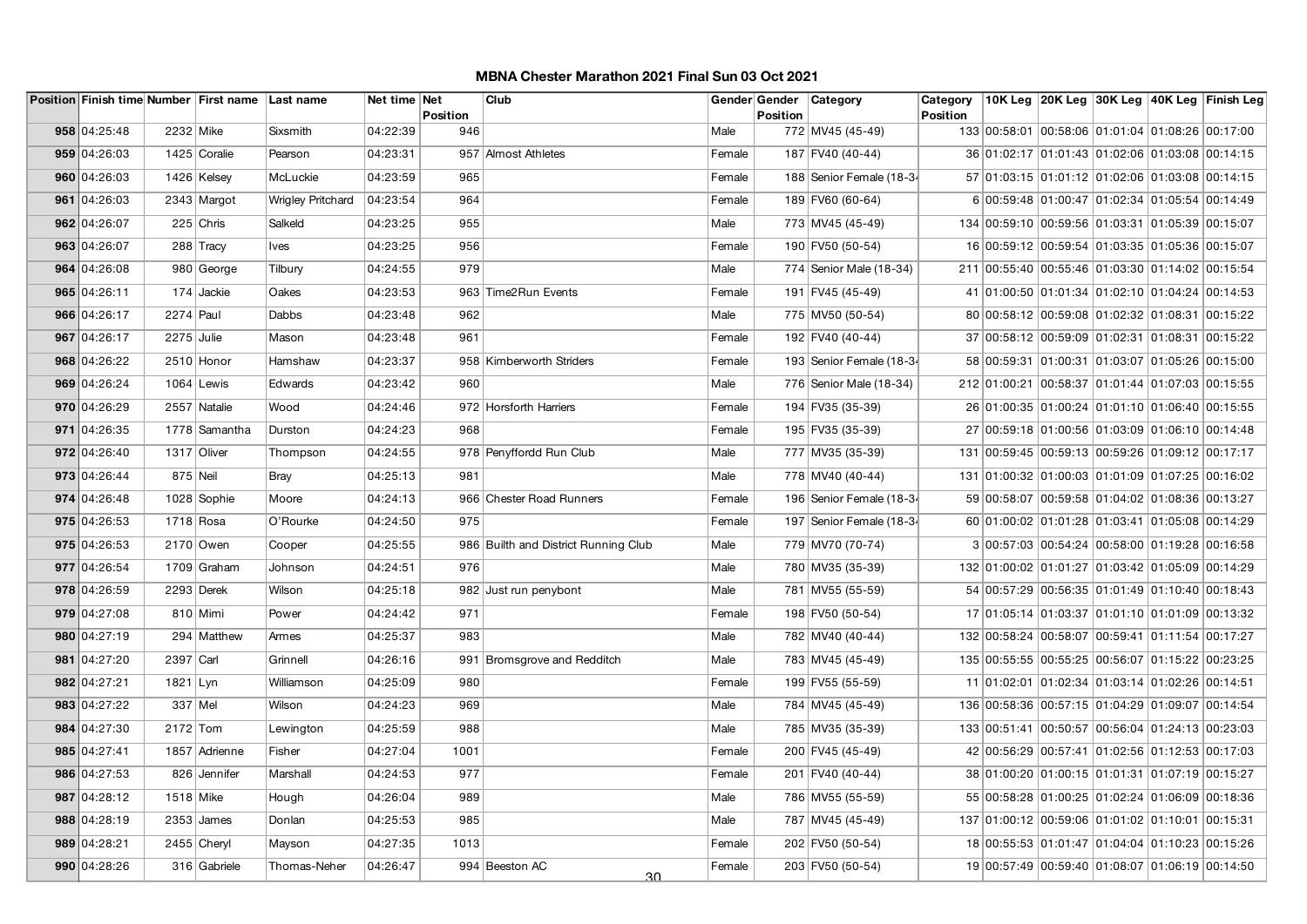|               |             | Position Finish time Number First name Last name |                | Net time Net | Position | Club                                     |        | <b>Position</b> | Gender Gender Category    | Category<br><b>Position</b> |                                                  |                                             | 10K Leg 20K Leg 30K Leg 40K Leg Finish Leg |
|---------------|-------------|--------------------------------------------------|----------------|--------------|----------|------------------------------------------|--------|-----------------|---------------------------|-----------------------------|--------------------------------------------------|---------------------------------------------|--------------------------------------------|
| 991 04:28:27  | $424$ Ian   |                                                  | Yarwood        | 04:24:47     | 973      |                                          | Male   |                 | 788 MV55 (55-59)          |                             | 56 01:01:10 01:00:26 00:56:07 01:12:11 00:14:50  |                                             |                                            |
| 992 04:28:30  |             | $252$ Paul                                       | Newman         | 04:25:38     |          | 984 Stone Master Marathoners             | Male   |                 | 789 MV50 (50-54)          |                             | 81 00:58:02 00:59:04 01:02:54 01:09:34 00:16:02  |                                             |                                            |
| 993 04:28:31  | $1313$ John |                                                  | Foster         | 04:26:38     | 993      |                                          | Male   |                 | 790 Senior Male (18-34)   |                             | 213 00:58:52 01:02:54 01:01:55 01:05:40 00:17:15 |                                             |                                            |
| 994 04:28:33  | 1155 Sam    |                                                  | Roberts        | 04:27:10     | 1004     |                                          | Male   |                 | 791   Senior Male (18-34) |                             | 214 00:52:50 00:52:33 01:06:48 01:18:03 00:16:55 |                                             |                                            |
| 995 04:28:40  |             | 675 Nicola-Jane                                  | Adamson        | 04:25:56     | 987      |                                          | Female |                 | 204 FV40 (40-44)          |                             | 39 01:02:38 00:59:45 01:03:00 01:05:54 00:14:37  |                                             |                                            |
| 996 04:28:43  |             | 1655 Adam                                        | Rouse          | 04:26:57     | 998      |                                          | Male   |                 | 792 Senior Male (18-34)   |                             | 215 01:00:43 00:59:53 01:03:24 01:08:02 00:14:51 |                                             |                                            |
| 997 04:28:45  |             | $450$ Sam                                        | Tidy           | 04:27:10     |          | 1003 Trentham Rc                         | Male   |                 | 793 MV45 (45-49)          | 138                         |                                                  | $01:53:10$ $01:01:02$ $01:16:10$ $00:16:46$ |                                            |
| 998 04:28:49  | 2676 Faye   |                                                  | Edwards        | 04:26:50     | 996      |                                          | Female |                 | 205 Senior Female (18-34  |                             | 61 00:55:56 00:57:33 01:01:34 01:14:32 00:17:13  |                                             |                                            |
| 999 04:28:49  |             | 467 Adrian                                       | Hill           | 04:26:50     | 997      |                                          | Male   |                 | 794 MV55 (55-59)          | 57                          |                                                  |                                             | $01:53:28$ 01:01:35 01:14:31 00:17:14      |
| 1000 04:28:54 |             | 2292 Neville                                     | Freeman        | 04:28:04     | 1023     |                                          | Male   |                 | 795 MV60 (60-64)          |                             | 28 00:50:53 00:50:34 00:57:03 01:35:28 00:14:03  |                                             |                                            |
| 1001 04:28:55 |             | 2155 Claire                                      | Strong         | 04:26:21     | 992      |                                          | Female |                 | 206 FV40 (40-44)          | 40                          |                                                  | 02:02:08 01:03:51 01:05:16 00:15:05         |                                            |
| 1002 04:28:56 | 1791 Jen    |                                                  | White          | 04:27:27     | 1007     |                                          | Female |                 | 207 FV35 (35-39)          |                             | 28 00:58:53 00:59:37 01:02:01 01:08:55 00:18:01  |                                             |                                            |
| 1003 04:29:09 |             | 713 Christopher                                  | Demmery        | 04:27:44     | 1016     |                                          | Male   |                 | 796 MV45 (45-49)          |                             | 139 00:56:57 00:58:56 01:05:01 01:11:51 00:14:57 |                                             |                                            |
| 1004 04:29:16 |             | 2593 Debbie                                      | Millington     | 04:27:01     |          | 999 Lonely Goat RC                       | Female |                 | 208 FV40 (40-44)          |                             | 41 00:57:53 00:58:31 01:01:50 01:12:14 00:16:30  |                                             |                                            |
| 1005 04:29:17 |             | 1110 Nicholas                                    | Green          | 04:27:14     | 1005     |                                          | Male   |                 | 797 MV50 (50-54)          |                             | 82 00:57:27 00:59:18 01:03:48 01:09:22 00:17:17  |                                             |                                            |
| 1005 04:29:17 |             | 2531 Adam                                        | Vignali-Clarke | 04:27:39     | 1015     |                                          | Male   |                 | 797 MV35 (35-39)          |                             | 134 00:55:47 00:55:41 01:01:59 01:17:50 00:16:20 |                                             |                                            |
| 1007 04:29:19 |             | $1533$ Becky                                     | Jarvis-Evans   | 04:26:07     | 990      |                                          | Female |                 | 209 Senior Female (18-34  |                             | 62 01:02:52 01:02:44 01:03:23 01:03:08 00:13:58  |                                             |                                            |
| 1008 04:29:26 |             | 1882 Kimberley                                   | <b>Ellis</b>   | 04:27:51     | 1018     |                                          | Female |                 | 210 FV40 (40-44)          |                             | 42 00:57:06 00:57:54 01:04:58 01:10:18 00:17:32  |                                             |                                            |
| 1008 04:29:26 | 2363 Lee    |                                                  | Cunningham     | 04:26:49     | 995      |                                          | Male   |                 | 799 MV45 (45-49)          |                             | 140 01:00:45 00:59:06 01:01:37 01:09:05 00:16:14 |                                             |                                            |
| 1010 04:29:29 |             | $207$ Gary                                       | Wood           | 04:27:37     |          | 1014 Cirencester AC                      | Male   |                 | 800 MV45 (45-49)          |                             | 141 00:57:07 00:57:18 01:03:13 01:12:12 00:17:45 |                                             |                                            |
| 1011 04:29:36 |             | 663 Colin                                        | Hann           | 04:28:27     | 1031     |                                          | Male   |                 | 801 MV50 (50-54)          |                             | 83 00:54:56 00:55:22 01:07:50 01:14:43 00:15:33  |                                             |                                            |
| 1012 04:29:40 |             | 960 Gerard                                       | McCreesh       | 04:27:30     |          | 1011 Harborough AC                       | Male   |                 | 802 MV60 (60-64)          |                             | 29 00:59:10 01:00:44 01:03:56 01:07:03 00:16:35  |                                             |                                            |
| 1012 04:29:40 |             | $962$ Ron                                        | Pundick        | 04:27:29     |          | 1008 Prestwich AC                        | Male   |                 | 802 MV55 (55-59)          |                             | 58 00:59:09 01:00:43 01:03:57 01:07:03 00:16:36  |                                             |                                            |
| 1014 04:29:45 |             | 2541 Tracey                                      | Newman         | 04:27:32     |          | 1012 Holmfirth Harriers AC               | Female |                 | 211 FV45 (45-49)          |                             | 43 00:57:21 00:59:33 01:02:38 01:11:54 00:16:03  |                                             |                                            |
| 1015 04:29:47 |             | 1462 Andrea                                      | Dawson         | 04:27:02     | 1000     |                                          | Female |                 | 212 FV50 (50-54)          |                             | 20 00:59:54 00:59:20 01:03:36 01:08:38 00:15:33  |                                             |                                            |
| 1016 04:29:55 |             | 1993 Pippa                                       | Kitchen        | 04:28:10     |          | 1026 Bollington Harriers                 | Female |                 | 213 Senior Female (18-34  |                             | 63 01:04:50 01:03:10 01:03:08 01:03:06 00:13:53  |                                             |                                            |
| 1017 04:30:02 |             | 1557 Julian                                      | Hartley        | 04:27:16     | 1006     |                                          | Male   |                 | 804 MV50 (50-54)          |                             | 84 01:02:04 01:02:57 01:03:39 01:03:58 00:14:37  |                                             |                                            |
| 1018 04:30:05 | 1517 Sue    |                                                  | Hough          | 04:27:57     | 1021     |                                          | Female |                 | 214 FV55 (55-59)          |                             | 12 00:57:05 00:58:50 01:02:54 01:12:24 00:16:42  |                                             |                                            |
| 1019 04:30:12 | $2295$ Lee  |                                                  | Mathison       | 04:27:10     |          | 1002 Chorley Athletic and Triathlon Club | Male   |                 | 805 MV45 (45-49)          |                             | 142 00:55:02 00:57:03 01:04:16 01:12:53 00:17:52 |                                             |                                            |
| 1020 04:30:19 |             | 290 Chris                                        | Mitchell       | 04:28:25     | 1030     |                                          | Male   |                 | 806 MV35 (35-39)          |                             | 135 00:58:18 00:59:47 01:04:00 01:10:40 00:15:38 |                                             |                                            |
| 1021 04:30:20 | 2105 Mark   |                                                  | Graham         | 04:28:47     | 1032     |                                          | Male   |                 | 807 MV50 (50-54)          |                             | 85 00:54:11 00:55:40 01:01:12 01:19:29 00:18:13  |                                             |                                            |
| 1022 04:30:21 |             | 2480 Stephanie                                   | Willing        | 04:28:08     | 1024     |                                          | Female |                 | 215 Senior Female (18-34  |                             | 64 00:57:58 00:58:55 01:06:07 01:08:57 00:16:09  |                                             |                                            |
| 1023 04:30:21 |             | 2481 Thomas                                      | Charlton       | 04:28:08     | 1025     | 31                                       | Male   |                 | 808   Senior Male (18-34) |                             | 216 00:57:57 00:58:56 01:06:05 01:08:58 00:16:10 |                                             |                                            |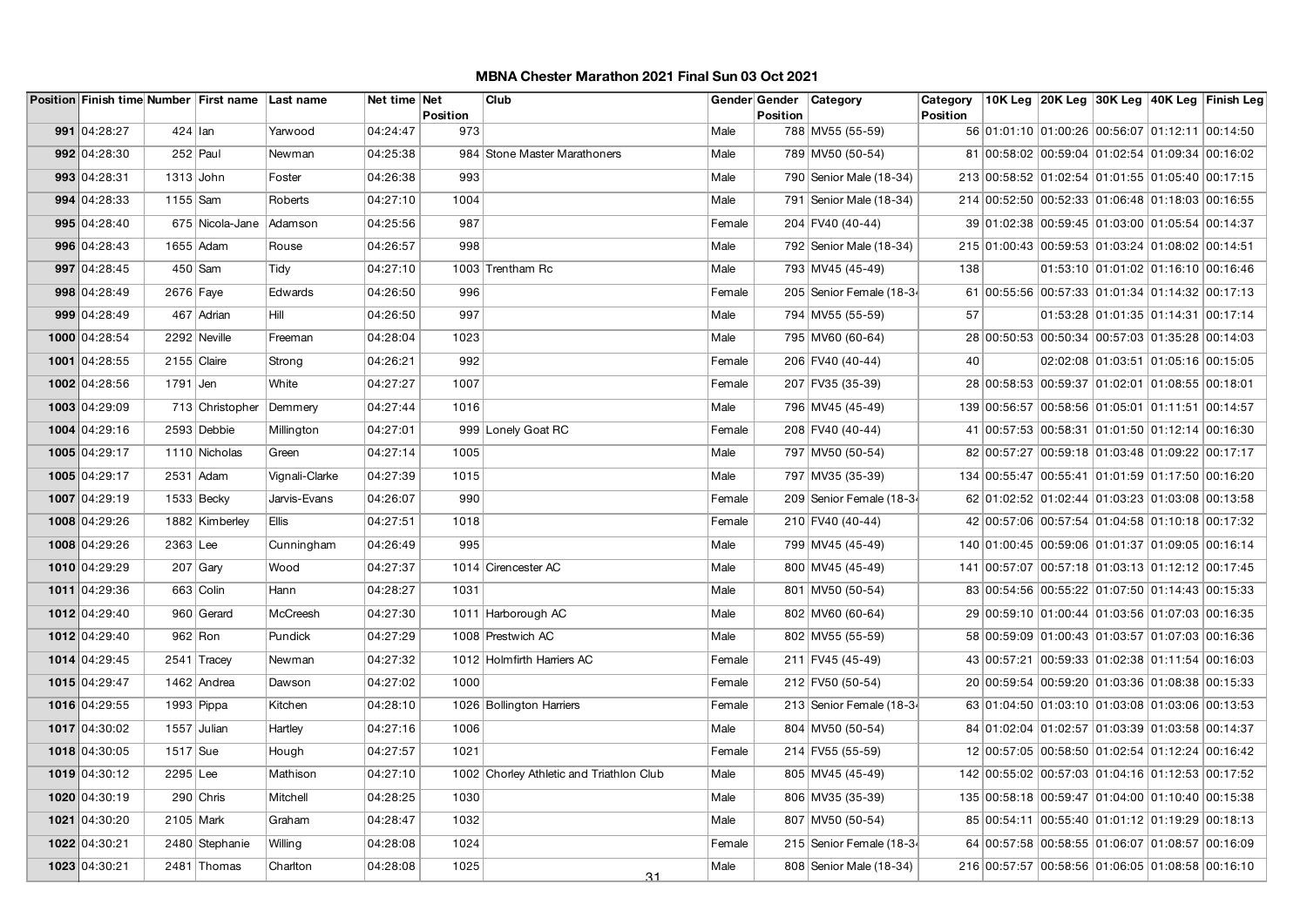|               |              | Position Finish time Number First name Last name |                        | Net time Net | <b>Position</b> | Club                         |        | <b>Position</b> | Gender Gender Category    | Category<br><b>Position</b> |                                                  |          |                   | 10K Leg 20K Leg 30K Leg 40K Leg Finish Leg |
|---------------|--------------|--------------------------------------------------|------------------------|--------------|-----------------|------------------------------|--------|-----------------|---------------------------|-----------------------------|--------------------------------------------------|----------|-------------------|--------------------------------------------|
| 1024 04:30:30 | 2011 Stan    |                                                  | Jones                  | 04:28:50     | 1033            |                              | Male   |                 | 809 Senior Male (18-34)   |                             | 217 00:53:43 00:53:48 00:58:52 01:22:01 00:20:24 |          |                   |                                            |
| 1025 04:30:34 |              | 2306 Elaine                                      | Weinbren               | 04:27:56     | 1020            |                              | Female |                 | 216 FV45 (45-49)          |                             | 44 00:59:52 01:00:40 01:03:31 01:07:58 00:15:52  |          |                   |                                            |
| 1026 04:30:40 |              | $1460$ James                                     | Abram                  | 04:29:09     | 1036            |                              | Male   |                 | 810 MV35 (35-39)          |                             | 136 00:55:45 00:55:54 01:01:14 01:18:11 00:18:02 |          |                   |                                            |
|               |              |                                                  |                        |              |                 |                              |        |                 |                           |                             |                                                  |          |                   |                                            |
| 1027 04:30:44 |              | 428 Stephen                                      | Downes                 | 04:29:44     | 1046            |                              | Male   |                 | 811 MV45 (45-49)          |                             | 143 00:55:09 00:55:22 01:04:51 01:17:56 00:16:24 |          |                   |                                            |
| 1028 04:30:49 |              | 2285 Gareth                                      | Smith                  | 04:27:29     | 1010            |                              | Male   |                 | 812 MV35 (35-39)          |                             | 137 00:58:52 00:59:44 01:03:32 01:10:17 00:15:02 |          |                   |                                            |
| 1029 04:30:49 |              | 2227 Daniel                                      | Murray                 | 04:27:29     | 1009            |                              | Male   |                 | 813 Senior Male (18-34)   |                             | 218 00:58:52 00:59:45 01:03:30 01:10:19 00:15:01 |          |                   |                                            |
| 1030 04:30:50 |              | 1433 Hannah                                      | Gillicker              | 04:27:52     | 1019            |                              | Female |                 | 217 Senior Female (18-34  |                             | 65 00:59:14 00:59:46 01:03:29 01:10:19 00:15:02  |          |                   |                                            |
| 1031 04:30:57 | 1468 Ben     |                                                  | Rigby                  | 04:28:03     | 1022            |                              | Male   |                 | 814 MV40 (40-44)          |                             | 133 01:00:20 00:58:58 01:02:02 01:10:18 00:16:23 |          |                   |                                            |
| 1032 04:30:59 |              | 2022 Katharine                                   | Seymour                | 04:28:24     | 1029            |                              | Female |                 | 218 Senior Female (18-34  |                             | 66 00:59:18 00:59:46 01:02:43 01:11:08 00:15:28  |          |                   |                                            |
| 1033 04:31:07 | 1229 Amie    |                                                  | Gardner                | 04:28:21     |                 | 1028 Ackworth Road Runners   | Female |                 | 219 FV35 (35-39)          |                             | 29 00:59:59 01:00:42 01:02:32 01:10:05 00:15:01  |          |                   |                                            |
| 1034 04:31:13 |              | 338 Stephen                                      | Haughton               | 04:29:30     | 1040            |                              | Male   |                 | 815 Senior Male (18-34)   |                             | 219 00:54:29 00:55:57 01:11:58 01:12:29 00:14:34 |          |                   |                                            |
| 1035 04:31:17 |              | 1184 Warren                                      | D'Rozario              | 04:28:14     |                 | 1027 Sandwell Valley RC      | Male   |                 | 816 MV60 (60-64)          |                             | 30 00:59:24 01:00:52 01:02:49 01:10:40 00:14:27  |          |                   |                                            |
| 1036 04:31:21 |              | 1515 Adam                                        | Flewitt                | 04:30:46     | 1057            |                              | Male   |                 | 817   Senior Male (18-34) |                             | 220 00:52:08 00:56:47 01:06:15 01:19:51 00:15:43 |          |                   |                                            |
| 1037 04:31:27 | 1565 Ben     |                                                  | Hawkins                | 04:27:46     | 1017            |                              | Male   |                 | 818   Senior Male (18-34) |                             | 221 00:58:59 00:57:34 00:58:45 01:17:37 00:14:48 |          |                   |                                            |
| 1038 04:31:28 |              | $867$ Gary                                       | Wenn                   | 04:29:29     |                 | 1039 Poynton Runners         | Male   |                 | 819 MV55 (55-59)          |                             | 59 00:53:45 00:55:16 01:04:19 01:17:45 00:18:21  |          |                   |                                            |
| 1039 04:31:36 | 1477 Colin   |                                                  | Kirk                   | 04:30:55     |                 | 1060 Glffnock North AC       | Male   |                 | 820 MV35 (35-39)          |                             | 138 00:52:49 00:54:23 01:00:46 01:21:45 00:21:09 |          |                   |                                            |
| 1040 04:31:44 |              | 1907 Andrew                                      | Waite                  | 04:30:11     | 1049            |                              | Male   |                 | 821 MV35 (35-39)          |                             | 139 00:57:12 00:57:55 01:01:39 01:14:39 00:18:43 |          |                   |                                            |
| 1041 04:31:47 |              | $2233$ Claire                                    | <b>Brierley Benson</b> | 04:29:19     | 1037            |                              | Female |                 | 220 FV40 (40-44)          |                             | 43 01:00:00 01:00:17 01:03:36 01:09:41 00:15:43  |          |                   |                                            |
| 1042 04:31:52 |              | 2226 Andrew                                      | Goodwin                | 04:30:17     |                 | 1051 Mickleover Running Club | Male   |                 | 822 MV45 (45-49)          |                             | 144 00:55:29 00:55:38 00:59:53 01:19:49 00:19:26 |          |                   |                                            |
| 1043 04:31:55 |              | $823$ Slaw                                       | Lawrence               | 04:30:28     | 1054            |                              | Female |                 | 221 FV35 (35-39)          |                             | 30 01:01:09 01:00:41 01:04:08 01:09:09 00:15:19  |          |                   |                                            |
| 1044 04:31:56 |              | 1158 Lizzie                                      | Goodaire               | 04:28:55     | 1035            |                              | Female |                 | 222 Senior Female (18-34  |                             | 67 00:59:29 01:00:12 01:03:30 01:09:35 00:16:07  |          |                   |                                            |
| 1044 04:31:56 |              | 2063 Rebecca                                     | Gibbs                  | 04:29:25     | 1038            |                              | Female |                 | 222 Senior Female (18-34  |                             | 67 01:00:50 01:02:28 01:03:44 01:07:32 00:14:48  |          |                   |                                            |
| 1046 04:32:00 |              | 2340 Darren                                      | Macleod                | 04:29:47     | 1047            |                              | Male   |                 | 823 MV45 (45-49)          |                             | 145 00:56:23 00:56:10 01:00:16 01:18:26 00:18:30 |          |                   |                                            |
| 1047 04:32:00 | 1788 Meg     |                                                  | Barber                 | 04:30:29     | 1055            |                              | Female |                 | 224 Senior Female (18-34  |                             | 69 00:53:07 00:55:32 01:07:16 01:17:50 00:16:42  |          |                   |                                            |
| 1048 04:32:01 |              | 434 Stephen Paul Cole                            |                        | 04:31:12     |                 | 1064 Stockport Harriers & AC | Male   |                 | 824 MV50 (50-54)          |                             | 86 00:55:47 00:59:45 01:04:20 01:12:49 00:18:30  |          |                   |                                            |
| 1049 04:32:05 | 2038 Dan     |                                                  | <b>Bulley</b>          | 04:30:47     | 1058            |                              | Male   |                 | 825   Senior Male (18-34) |                             | 222 00:55:04 00:55:00 01:05:50 01:17:47 00:17:02 |          |                   |                                            |
| 1050 04:32:07 |              | 583 Derek                                        | Commander              | 04:28:53     |                 | 1034 Caistor Running Club    | Male   |                 | 826 MV65 (65-69)          |                             | 9 01:03:35 01:01:22 00:59:30 01:06:45 00:17:39   |          |                   |                                            |
| 1051 04:32:07 | $2267$ Kelly |                                                  | Higginson              | 04:31:46     |                 | 1076 Lymm Runners            | Female |                 | 225 FV40 (40-44)          | 44                          |                                                  | 02:01:31 | 02:14:30 00:15:44 |                                            |
| 1052 04:32:11 |              | 2005 Sonia                                       | Karamat                | 04:29:35     |                 | 1041 Massey Ferguson RC      | Female |                 | 226 FV55 (55-59)          |                             | 13 01:02:13 01:01:00 01:04:49 01:05:44 00:15:47  |          |                   |                                            |
| 1053 04:32:15 |              | 695 Robin                                        | Mawby                  | 04:30:16     |                 | 1050 Lonely Goat RC          | Male   |                 | 827 MV50 (50-54)          |                             | 87 00:59:37 01:01:31 01:04:56 01:08:32 00:15:39  |          |                   |                                            |
| 1054 04:32:15 |              | $588$ Ged                                        | McFadden               | 04:29:49     |                 | 1048 Lonely Goat RC          | Male   |                 | 828 MV45 (45-49)          |                             | 146 00:58:20 01:00:25 01:05:44 01:09:39 00:15:38 |          |                   |                                            |
| 1055 04:32:25 |              | 2533 Warren                                      | Midgley                | 04:29:40     | 1045            |                              | Male   |                 | 829 MV45 (45-49)          |                             | 147 01:00:08 00:57:28 01:01:10 01:12:53 00:17:58 |          |                   |                                            |
| 1056 04:32:26 | 1185 Neil    |                                                  | Woodward               | 04:30:17     | 1052            | 32                           | Male   |                 | 830 MV50 (50-54)          |                             | 88 00:59:11 00:59:01 01:01:12 01:12:52 00:17:59  |          |                   |                                            |
|               |              |                                                  |                        |              |                 |                              |        |                 |                           |                             |                                                  |          |                   |                                            |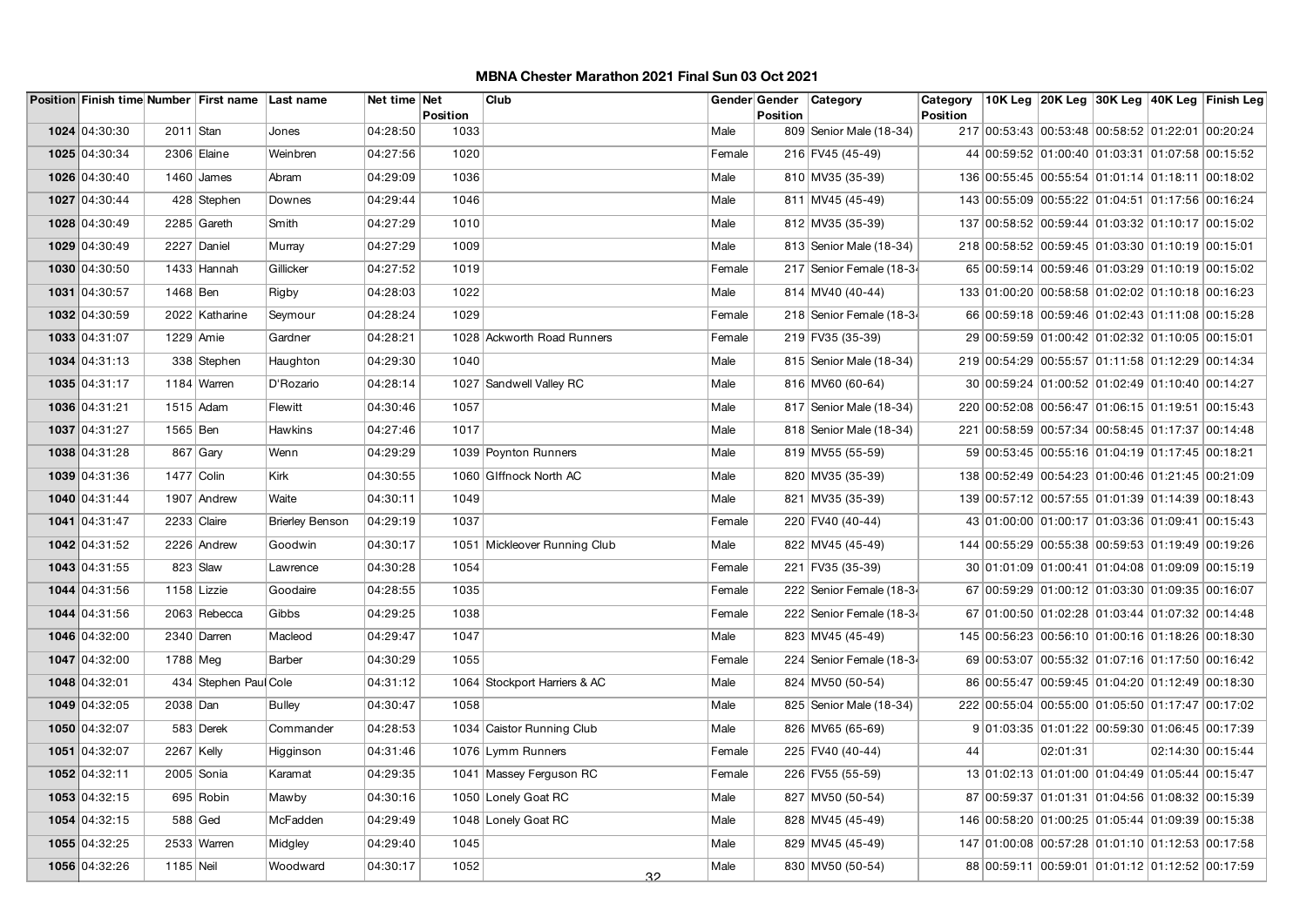|               |                    | Position Finish time Number First name Last name |                 | Net time Net | Position | Club                                 |        | Gender Gender<br><b>Position</b> | Category                 | Category<br><b>Position</b> |                                                  |                                     | 10K Leg 20K Leg 30K Leg 40K Leg Finish Leg |
|---------------|--------------------|--------------------------------------------------|-----------------|--------------|----------|--------------------------------------|--------|----------------------------------|--------------------------|-----------------------------|--------------------------------------------------|-------------------------------------|--------------------------------------------|
| 1057 04:32:32 | 2640 Gillian       |                                                  | <b>Brooker</b>  | 04:29:38     | 1044     |                                      | Female |                                  | 227 FV50 (50-54)         |                             | 21 00:58:48 01:02:08 01:05:27 01:07:18 00:15:56  |                                     |                                            |
| 1058 04:32:34 | 1257 Parish        |                                                  | Minton          | 04:31:10     | 1062     |                                      | Female |                                  | 228 Senior Female (18-34 |                             | 70 00:58:09 00:59:47 01:05:01 01:12:26 00:15:45  |                                     |                                            |
| 1059 04:32:56 | $984$ Joe          |                                                  | Little          | 04:31:51     | 1077     |                                      | Male   |                                  | 831 Senior Male (18-34)  |                             | 223 00:56:40 00:59:14 01:09:04 01:12:47 00:14:04 |                                     |                                            |
| 1060 04:32:57 |                    | 1923 Johanna                                     | Cooke           | 04:31:17     | 1065     |                                      | Female |                                  | 229 FV40 (40-44)         |                             | 45 01:03:20 01:06:22 01:04:37 01:02:40 00:14:15  |                                     |                                            |
| 1061 04:33:00 |                    | 2214 Spencer                                     | <b>Wicks</b>    | 04:32:17     | 1082     |                                      | Male   |                                  | 832 MV45 (45-49)         | 148                         |                                                  |                                     | 01:47:53 01:09:08 01:17:55 00:17:19        |
| 1062 04:33:05 |                    | 1507 Charlie                                     | <b>Butt</b>     | 04:31:28     | 1069     |                                      | Male   |                                  | 833 Senior Male (18-34)  |                             | 224 00:52:26 00:54:48 00:59:45 01:25:58 00:18:29 |                                     |                                            |
| 1063 04:33:06 | $2694$ Jay         |                                                  | Clarke          | 04:29:38     |          | 1042 Penny Lane Striders             | Male   |                                  | 834 MV35 (35-39)         |                             | 140 01:06:57 01:04:20 01:02:29 01:02:00 00:13:49 |                                     |                                            |
| 1064 04:33:06 |                    | 2695 Rebecca                                     | <b>Myers</b>    | 04:29:38     | 1043     |                                      | Female |                                  | 230 Senior Female (18-34 |                             | 71 01:06:57 01:04:20 01:02:29 01:02:00 00:13:50  |                                     |                                            |
| 1065 04:33:08 |                    | 2536 Hannah                                      | <b>Bassirat</b> | 04:31:34     | 1072     |                                      | Female |                                  | 231 Senior Female (18-34 |                             | 72 01:00:30 01:01:36 01:05:43 01:08:47 00:14:56  |                                     |                                            |
| 1066 04:33:11 | 2095 Ryan          |                                                  | Talley          | 04:32:09     |          | 1081 Steel City Striders RC          | Male   |                                  | 835 MV50 (50-54)         |                             | 89 00:53:27 00:56:48 01:06:29 01:17:34 00:17:50  |                                     |                                            |
| 1067 04:33:23 |                    | 1208 Rachel                                      | Keegan          | 04:30:19     | 1053     |                                      | Female |                                  | 232 FV35 (35-39)         |                             | 31 01:03:21 01:03:28 01:03:47 01:04:33 00:15:07  |                                     |                                            |
| 1068 04:33:27 | 1770 Sally         |                                                  | Timperley       | 04:31:22     | 1066     |                                      | Female |                                  | 233 FV50 (50-54)         |                             | 22 00:59:50 01:00:11 01:07:29 01:08:24 00:15:26  |                                     |                                            |
| 1069 04:33:39 |                    | 1740 Rachel                                      | Diver           | 04:31:26     |          | 1067 Pocklington Runners             | Female |                                  | 234 FV35 (35-39)         |                             | 32 00:56:30 00:59:17 01:07:44 01:12:45 00:15:07  |                                     |                                            |
| 1070 04:33:40 | 2344 John          |                                                  | Ashton          | 04:30:54     |          | 1059 Sutton Runners                  | Male   |                                  | 836 MV35 (35-39)         |                             | 141 00:58:32 00:59:38 01:04:55 01:12:34 00:15:13 |                                     |                                            |
| 1071 04:33:45 |                    | 95 Chiles                                        | Cartwright      | 04:31:29     | 1070     |                                      | Male   |                                  | 837 MV40 (40-44)         |                             | 134 00:52:11 00:51:38 00:59:19 01:29:03 00:19:16 |                                     |                                            |
| 1072 04:33:51 |                    | 829 Arvind                                       | Mahendran       | 04:32:28     | 1086     |                                      | Male   |                                  | 838 Senior Male (18-34)  |                             | 225 00:55:06 00:55:42 01:02:33 01:22:07 00:16:58 |                                     |                                            |
| 1073 04:33:53 |                    | 906 Louise                                       | Robinson        | 04:30:40     |          | 1056 Caistor Running Club            | Female |                                  | 235 FV40 (40-44)         | 46                          |                                                  | 02:06:24 01:01:26 01:08:07 00:14:41 |                                            |
| 1074 04:33:56 | 1293 Liam          |                                                  | Meredith        | 04:32:47     | 1089     |                                      | Male   |                                  | 839 Senior Male (18-34)  |                             | 226 00:51:27 00:55:05 01:07:18 01:23:31 00:15:25 |                                     |                                            |
| 1075 04:33:57 | $2088$ Helen       |                                                  | Griffiths       | 04:31:26     | 1068     |                                      | Female |                                  | 236 FV40 (40-44)         |                             | 47 01:04:04 01:04:26 01:05:46 01:04:00 00:13:08  |                                     |                                            |
| 1076 04:34:00 |                    | $1538$ James                                     | Williams        | 04:31:57     | 1080     |                                      | Male   |                                  | 840 Senior Male (18-34)  |                             | 227 00:58:09 00:58:40 01:03:38 01:15:50 00:15:38 |                                     |                                            |
| 1077 04:34:04 | 2436 Sam           |                                                  | Clack           | 04:31:42     | 1074     |                                      | Male   |                                  | 841 MV40 (40-44)         |                             | 135 00:55:49 00:57:51 01:05:29 01:14:57 00:17:34 |                                     |                                            |
| 1078 04:34:06 |                    | 2236 Michelle                                    | Kattenhorn      | 04:31:07     |          | 1061 Essington Harriers Running Club | Female |                                  | 237 FV35 (35-39)         |                             | 33 01:02:14 01:00:59 01:03:41 01:09:43 00:14:28  |                                     |                                            |
| 1079 04:34:19 | $513 \, \text{Mo}$ |                                                  | Hussain         | 04:32:49     | 1090     |                                      | Male   |                                  | 842 MV50 (50-54)         |                             | 90 00:56:09 00:58:18 01:06:49 01:13:57 00:17:33  |                                     |                                            |
| 1080 04:34:23 |                    | $1239$ Wayne                                     | Gobey           | 04:31:10     | 1063     |                                      | Male   |                                  | 843 MV45 (45-49)         |                             | 149 01:03:53 01:03:08 01:03:27 01:05:00 00:15:40 |                                     |                                            |
| 1081 04:34:31 |                    | $2341$ James                                     | Sliwka          | 04:32:28     | 1085     |                                      | Male   |                                  | 844 MV35 (35-39)         |                             | 142 00:55:52 00:57:40 01:04:43 01:16:40 00:17:32 |                                     |                                            |
| 1082 04:34:32 |                    | 931 Jamie                                        | Watton          | 04:31:31     | 1071     |                                      | Male   |                                  | 845 Senior Male (18-34)  |                             | 228 01:01:11 00:59:22 01:01:07 01:13:35 00:16:14 |                                     |                                            |
| 1083 04:34:44 |                    | 529 Duncan                                       | Greenland       | 04:34:02     | 1102     |                                      | Male   |                                  | 846 MV45 (45-49)         |                             | 150 00:49:43 00:49:30 01:20:35 01:18:46 00:15:26 |                                     |                                            |
| 1084 04:34:46 | $178$ Phil         |                                                  | Manning         | 04:31:45     |          | 1075 Boldmere Bullets                | Male   |                                  | 847 MV40 (40-44)         |                             | 136 01:03:07 01:02:23 01:05:46 01:05:23 00:15:06 |                                     |                                            |
| 1085 04:34:47 | $2553$ Amy         |                                                  | <b>Bastow</b>   | 04:32:51     | 1091     |                                      | Female |                                  | 238 FV40 (40-44)         |                             | 48 01:00:31 01:01:08 01:04:02 01:11:25 00:15:42  |                                     |                                            |
| 1086 04:34:48 | $1203$ Laura       |                                                  | Cummins         | 04:34:48     | 1113     |                                      | Female |                                  | 239 Senior Female (18-34 | 73                          |                                                  |                                     | 03:05:05 01:13:06 00:16:36                 |
| 1087 04:34:52 |                    | 766 Dermot                                       | Ferguson        | 04:31:34     |          | 1073 Wallasey Athletic Club          | Male   |                                  | 848 MV55 (55-59)         |                             | 60 01:01:49 01:01:13 01:05:23 01:08:01 00:15:06  |                                     |                                            |
| 1088 04:34:55 |                    | $464$ Dazz                                       | Hubble          | 04:32:21     | 1083     |                                      | Male   |                                  | 849 MV50 (50-54)         |                             | 91 00:59:00 01:01:10 01:03:56 01:11:06 00:17:08  |                                     |                                            |
| 1089 04:34:55 | $2514$ Susie       |                                                  | Duerden         | 04:31:54     | 1079     | 33                                   | Female |                                  | 240 FV40 (40-44)         |                             | 49 01:00:26 01:00:33 01:04:50 01:09:42 00:16:21  |                                     |                                            |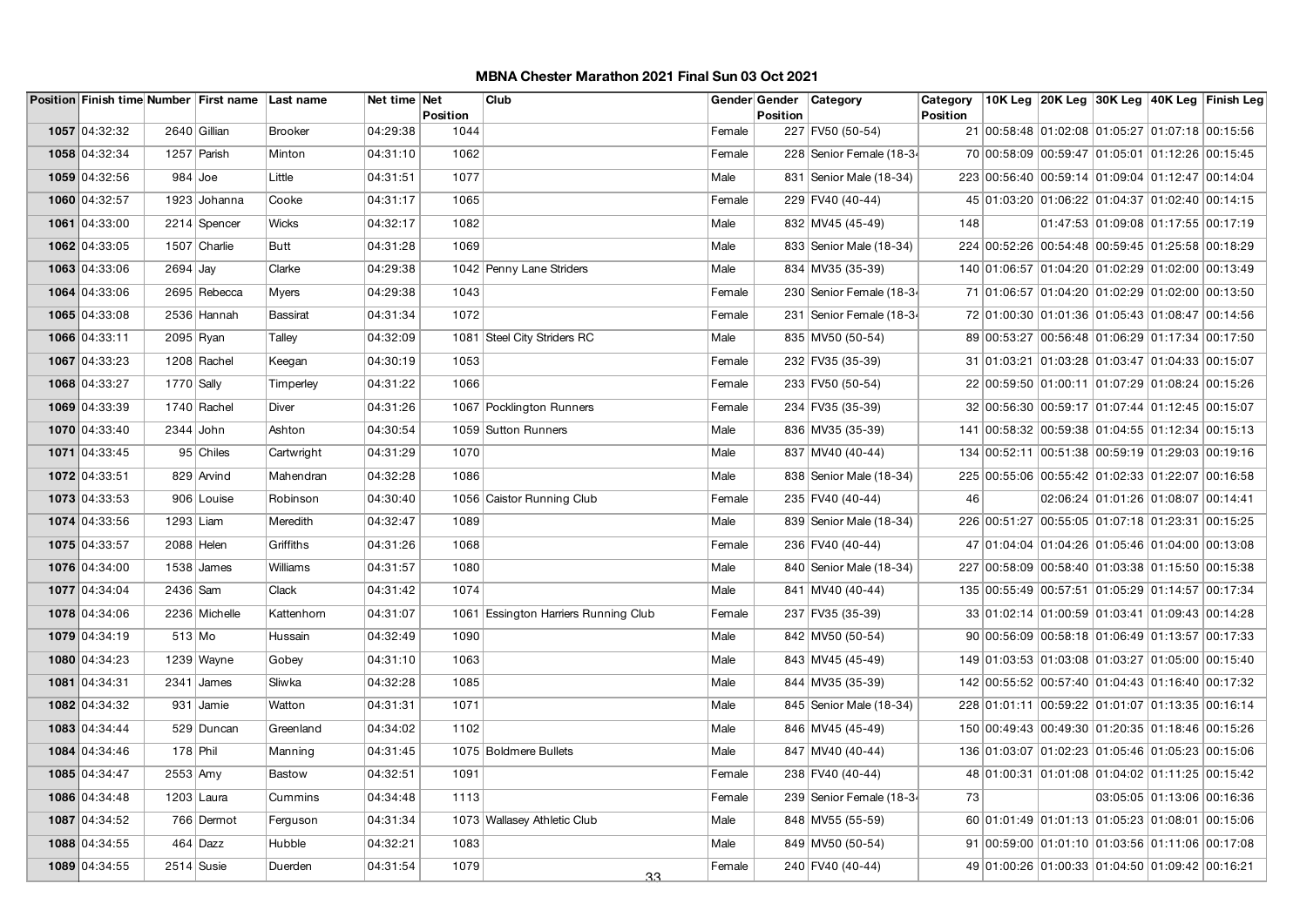|               |              | Position Finish time Number First name Last name |                            | Net time Net | <b>Position</b> | Club                          |        | <b>Position</b> | Gender Gender Category    | Category<br>Position |                                                  |  | 10K Leg 20K Leg 30K Leg 40K Leg Finish Leg |
|---------------|--------------|--------------------------------------------------|----------------------------|--------------|-----------------|-------------------------------|--------|-----------------|---------------------------|----------------------|--------------------------------------------------|--|--------------------------------------------|
| 1090 04:34:58 | 1497 Ben     |                                                  | Eldon                      | 04:32:44     | 1088            |                               | Male   |                 | 850 MV40 (40-44)          |                      | 137 01:03:21 01:01:45 01:04:42 01:07:23 00:15:31 |  |                                            |
| 1091 04:34:58 |              | 1011 Thomas                                      | Jervis                     | 04:33:34     | 1099            |                               | Male   |                 | 851   Senior Male (18-34) |                      | 229 00:55:04 00:56:26 00:59:08 01:27:14 00:15:41 |  |                                            |
| 1092 04:35:10 | 1668 Kate    |                                                  | Dell                       | 04:32:25     |                 | 1084 Lichfield Running Club   | Female |                 | 241 Senior Female (18-34  |                      | 74 00:58:08 01:00:50 01:05:12 01:11:44 00:16:29  |  |                                            |
| 1093 04:35:11 |              | 1856 Anthony                                     | Cartledge                  | 04:31:53     | 1078            |                               | Male   |                 | 852 MV50 (50-54)          |                      | 92 00:59:24 00:58:58 01:02:59 01:14:42 00:15:49  |  |                                            |
| 1094 04:35:11 | 309 Dan      |                                                  | Thompson                   | 04:33:23     | 1096            |                               | Male   |                 | 853 MV45 (45-49)          |                      | 151 00:54:05 00:56:18 01:04:15 01:19:18 00:19:24 |  |                                            |
|               |              |                                                  |                            |              |                 |                               |        |                 |                           |                      |                                                  |  |                                            |
| 1095 04:35:35 | $2079$ Jake  |                                                  | Goddard                    | 04:33:32     |                 | 1098 Clowne Road Runners Club | Male   |                 | 854   Senior Male (18-34) |                      | 230 00:56:05 00:56:59 01:04:26 01:19:35 00:16:25 |  |                                            |
| 1096 04:35:38 |              | 2125 Amber                                       | Rose                       | 04:34:49     | 1114            |                               | Female |                 | 242 Senior Female (18-34  |                      | 75 00:54:14 00:57:07 01:05:43 01:19:27 00:18:16  |  |                                            |
| 1097 04:35:40 | 1367 Vicki   |                                                  | <b>Willis</b>              | 04:33:08     | 1093            |                               | Female |                 | 243 FV35 (35-39)          |                      | 34 01:02:17 01:02:21 01:03:48 01:08:13 00:16:27  |  |                                            |
| 1098 04:35:44 | $1854$ Jon   |                                                  | Moger                      | 04:33:57     | 1101            |                               | Male   |                 | 855   Senior Male (18-34) |                      | 231 00:59:53 01:00:40 01:04:21 01:12:53 00:16:07 |  |                                            |
| 1099 04:35:46 | $2657$ Jack  |                                                  | Bardle                     | 04:34:35     | 1110            |                               | Male   |                 | 856   Senior Male (18-34) |                      | 232 00:55:21 01:01:11 01:09:53 01:12:34 00:15:34 |  |                                            |
| 1100 04:36:12 |              | $490$ James                                      | Baker-Howell               | 04:33:27     | 1097            |                               | Male   |                 | 857 Senior Male (18-34)   |                      | 233 00:55:42 00:55:05 01:08:13 01:18:52 00:15:34 |  |                                            |
| 1101 04:36:17 | $2623$ Josh  |                                                  | Granville-Hamshar 04:36:10 |              | 1127            |                               | Male   |                 | 858   Senior Male (18-34) |                      | 234 00:49:10 00:58:40 01:15:33 01:18:41 00:14:04 |  |                                            |
| 1102 04:36:18 | 2135 Paul    |                                                  | Roberts                    | 04:33:08     | 1094            |                               | Male   |                 | 859 MV50 (50-54)          |                      | 93 01:04:57 01:03:12 01:02:24 01:06:42 00:15:51  |  |                                            |
| 1103 04:36:19 | 1438 Craig   |                                                  | Mcleod                     | 04:34:55     | 1115            |                               | Male   |                 | 860 Senior Male (18-34)   |                      | 235 00:55:54 01:01:35 01:10:11 01:12:05 00:15:08 |  |                                            |
| 1104 04:36:22 | 1944 Anna    |                                                  | Latala                     | 04:33:04     | 1092            |                               | Female |                 | 244 FV40 (40-44)          |                      | 50 00:59:59 00:58:56 01:04:53 01:11:38 00:17:36  |  |                                            |
| 1105 04:36:27 |              | 141 Giles                                        | <b>Bresnen</b>             | 04:34:25     | 1107            |                               | Male   |                 | 861   MV50 (50-54)        |                      | 94 01:00:11 01:01:21 01:01:09 01:11:36 00:20:06  |  |                                            |
| 1105 04:36:27 | $2040$ Sally |                                                  | Talbot                     | 04:32:31     | 1087            |                               | Female |                 | 245   FV45 (45-49)        |                      | 45 01:06:41 01:05:49 01:03:31 01:02:22 00:14:05  |  |                                            |
| 1107 04:36:29 |              | 126 Denise                                       | Zachariasz                 | 04:34:15     |                 | 1105 Warrington Running Club  | Female |                 | 246 FV45 (45-49)          |                      | 46 01:01:19 01:00:52 01:10:40 01:06:49 00:14:34  |  |                                            |
| 1108 04:36:31 |              | 776 Arthur                                       | Diaz                       | 04:35:05     |                 | 1117 East London Runners      | Male   |                 | 862 MV50 (50-54)          |                      | 95 00:56:11 01:02:41 01:08:48 01:10:16 00:17:07  |  |                                            |
| 1109 04:36:42 |              | 127 Heidi                                        | Haigh                      | 04:34:44     | 1111            |                               | Female |                 | 247 FV45 (45-49)          |                      | 47 01:04:41 01:00:48 01:05:49 01:06:47 00:16:36  |  |                                            |
| 1110 04:36:50 | 2555 Neil    |                                                  | Dixon                      | 04:34:58     | 1116            |                               | Male   |                 | 863 MV40 (40-44)          |                      | 138 00:53:43 00:57:36 01:02:12 01:19:48 00:21:36 |  |                                            |
| 1111 04:36:50 |              | $2083$ James                                     | Abrahams                   | 04:34:23     | 1106            |                               | Male   |                 | 864 MV35 (35-39)          |                      | 143 00:54:40 00:57:06 01:08:53 01:17:31 00:16:10 |  |                                            |
| 1112 04:36:51 |              | 520 Rebecca                                      | Shearman                   | 04:34:25     | 1108            |                               | Female |                 | 248 Senior Female (18-34  |                      | 76 01:01:01 01:02:27 01:03:43 01:12:20 00:14:52  |  |                                            |
| 1113 04:36:52 | 1990 Lucy    |                                                  | Freeman                    | 04:34:14     | 1104            |                               | Female |                 | 249 FV40 (40-44)          |                      | 51 00:59:26 01:00:22 01:03:07 01:14:17 00:17:00  |  |                                            |
| 1114 04:36:56 | 1357 Mike    |                                                  | Cosstick                   | 04:35:06     | 1118            |                               | Male   |                 | 865 MV40 (40-44)          |                      | 139 00:58:50 00:59:18 01:01:00 01:19:20 00:16:36 |  |                                            |
| 1115 04:37:01 |              | 2448 Dennis                                      | Yarwood                    | 04:33:20     |                 | 1095 Spectrum Striders        | Male   |                 | 866 MV55 (55-59)          |                      | 61 01:01:10 01:03:09 01:04:06 01:09:11 00:15:43  |  |                                            |
| 1116 04:37:04 |              | $50$ Tim                                         | Green                      | 04:34:46     |                 | 1112 North Bolton Runners     | Male   |                 | 867   Senior Male (18-34) |                      | 236 01:00:49 01:01:34 01:02:10 01:14:24 00:15:47 |  |                                            |
| 1117 04:37:14 | 2239 Laura   |                                                  | Winfield                   | 04:33:43     | 1100            |                               | Female |                 | 250 FV35 (35-39)          |                      | 35 00:59:20 01:01:05 01:04:37 01:11:59 00:16:41  |  |                                            |
| 1118 04:37:18 |              | $199$ Barry                                      | Jones                      | 04:34:05     | 1103            |                               | Male   |                 | 868 MV45 (45-49)          |                      | 152 01:00:16 01:00:29 01:03:25 01:12:42 00:17:11 |  |                                            |
| 1119 04:37:23 | 2498 David   |                                                  | Russan                     | 04:35:27     | 1123            |                               | Male   |                 | 869 MV40 (40-44)          |                      | 140 01:01:44 01:05:10 01:04:57 01:07:12 00:16:20 |  |                                            |
| 1120 04:37:40 | $473$ Paul   |                                                  | Lawton                     | 04:35:37     | 1124            |                               | Male   |                 | 870 MV50 (50-54)          |                      | 96 00:57:22 00:57:35 01:04:47 01:17:32 00:18:19  |  |                                            |
| 1121 04:37:40 | $2365$ Jane  |                                                  | <b>Burns</b>               | 04:34:32     |                 | 1109 New Forest Runners       | Female |                 | 251 FV50 (50-54)          |                      | 23 01:02:01 01:05:43 01:04:35 01:06:31 00:15:41  |  |                                            |
| 1122 04:37:44 | 1954 Dean    |                                                  | Engleman                   | 04:35:24     | 1120            | 34                            | Male   |                 | 871 Senior Male (18-34)   |                      | 237 00:57:49 01:00:35 01:05:17 01:14:44 00:16:57 |  |                                            |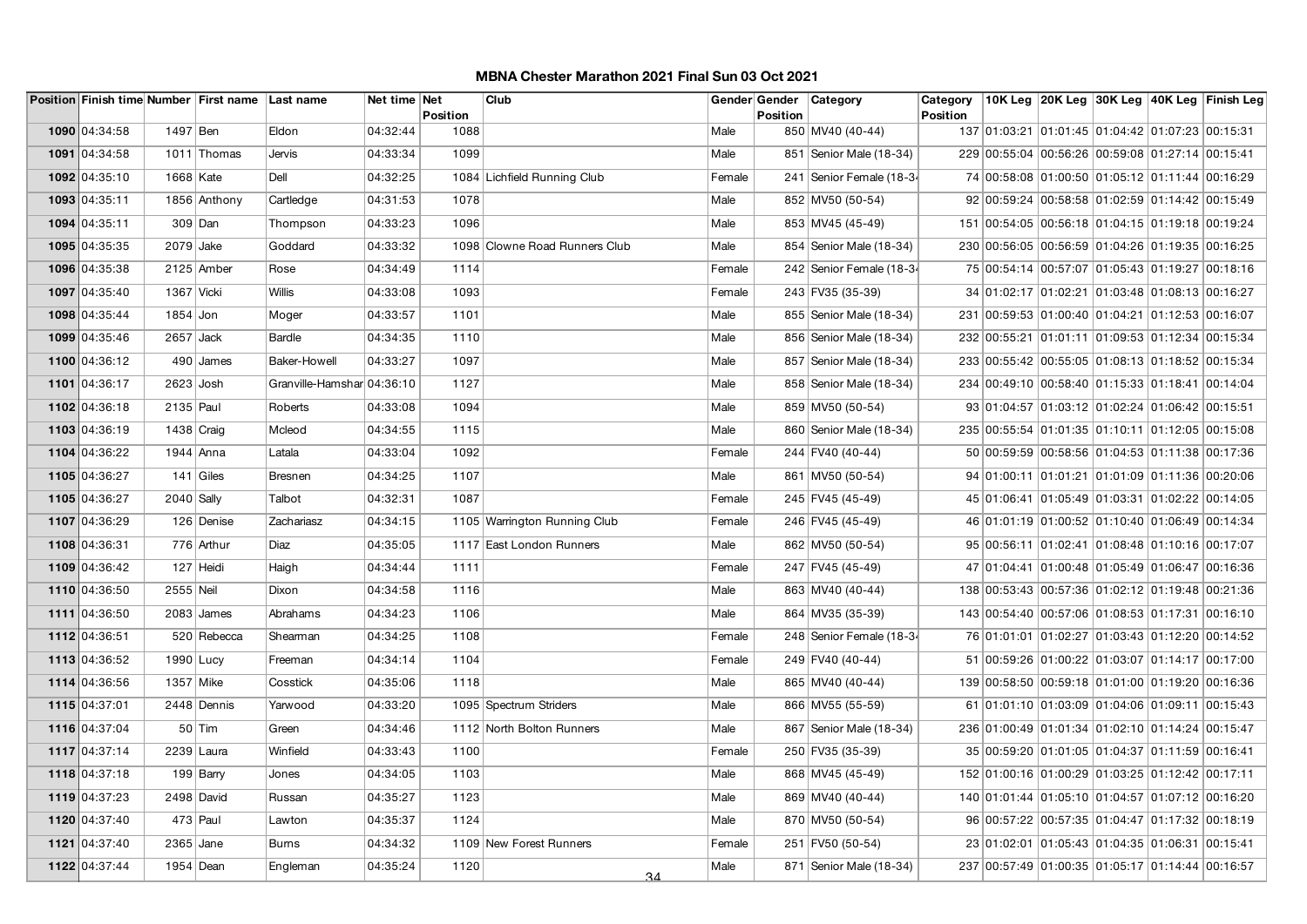|               |            | Position Finish time Number First name Last name |               | Net time Net | <b>Position</b> | Club                                  |        | Gender Gender<br>Position | Category                  | Category<br><b>Position</b> |                                                  |  | 10K Leg 20K Leg 30K Leg 40K Leg Finish Leg       |
|---------------|------------|--------------------------------------------------|---------------|--------------|-----------------|---------------------------------------|--------|---------------------------|---------------------------|-----------------------------|--------------------------------------------------|--|--------------------------------------------------|
| 1123 04:37:44 |            | 2617 Gareth                                      | Larner        | 04:35:23     | 1119            |                                       | Male   |                           | 872 MV40 (40-44)          |                             |                                                  |  | 141 00:57:47 01:00:38 01:05:15 01:14:45 00:16:57 |
| 1124 04:37:44 |            | 608 Malcolm                                      | Thomson       | 04:35:26     |                 | 1122 Lions running community          | Male   |                           | 873 MV65 (65-69)          |                             | 10 00:57:50 01:00:35 01:05:16 01:14:45 00:16:57  |  |                                                  |
| 1125 04:37:44 | 535 Iain   |                                                  | <b>M</b> yers | 04:35:25     |                 | 1121 Liverpool Pembroke & Sefton H AC | Male   |                           | 874 MV50 (50-54)          |                             |                                                  |  | 97 00:57:49 01:00:37 01:05:14 01:14:46 00:16:58  |
| 1126 04:37:58 |            | 2458 Caroline                                    | Vaughan       | 04:37:01     |                 | 1136 Vegan Runners UK                 | Female |                           | 252 FV40 (40-44)          |                             |                                                  |  | 52 00:56:50 00:59:37 01:09:07 01:12:54 00:18:32  |
| 1127 04:38:08 |            | 1779 Michael                                     | Widdop        | 04:35:51     |                 | 1126 Lytham St Annes RR Club          | Male   |                           | 875 MV50 (50-54)          |                             |                                                  |  | 98 01:03:12 01:02:41 01:03:17 01:11:24 00:15:15  |
| 1128 04:38:11 | 2372 Jack  |                                                  | Crofts        | 04:36:31     | 1131            |                                       | Male   |                           | 876   Senior Male (18-34) |                             |                                                  |  | 238 00:55:59 00:56:46 01:08:16 01:20:11 00:15:18 |
| 1129 04:38:26 | $1530$ Joe |                                                  | <b>Bonett</b> | 04:36:29     | 1130            |                                       | Male   |                           | 877   Senior Male (18-34) |                             |                                                  |  | 239 00:59:25 01:00:37 01:04:04 01:17:12 00:15:09 |
| 1130 04:38:30 |            | 181 Darren                                       | Ingham        | 04:37:52     | 1144            |                                       | Male   |                           | 878 MV45 (45-49)          |                             | 153 00:53:56 00:53:47 00:59:10 01:27:19 00:23:38 |  |                                                  |
| 1131 04:38:31 |            | 1004 Robert                                      | Hick          | 04:35:46     |                 | 1125 Halifax Harriers & AC            | Male   |                           | 879 MV60 (60-64)          |                             |                                                  |  | 31 00:55:03 00:56:24 01:01:15 01:24:50 00:18:12  |
| 1132 04:38:52 |            | 1962 Rachel                                      | Scott         | 04:37:55     | 1145            |                                       | Female |                           | 253 Senior Female (18-34  |                             |                                                  |  | 77 00:57:56 01:01:20 01:11:18 01:11:42 00:15:37  |
| 1133 04:39:02 |            | 1214 Natalie                                     | McWha         | 04:36:14     | 1128            |                                       | Female |                           | 254 Senior Female (18-34  |                             | 78 01:01:49 01:01:43 01:07:09 01:08:57 00:16:34  |  |                                                  |
| 1134 04:39:05 |            | 897 Kelly                                        | Stroud        | 04:36:15     | 1129            |                                       | Female |                           | 255 FV45 (45-49)          |                             |                                                  |  | 48 01:01:20 01:02:24 01:03:30 01:13:21 00:15:38  |
| 1135 04:39:15 |            | 1442 Michael                                     | Cook          | 04:37:10     | 1141            |                                       | Male   |                           | 880 MV40 (40-44)          |                             |                                                  |  | 142 01:05:19 01:04:10 01:05:56 01:06:40 00:15:02 |
| 1136 04:39:15 |            | $1443$ David                                     | Lilley        | 04:37:10     | 1140            |                                       | Male   |                           | 881 MV40 (40-44)          |                             |                                                  |  | 143 01:05:17 01:04:14 01:05:55 01:06:39 00:15:03 |
| 1137 04:39:19 |            | 2243 David                                       | Kettle        | 04:37:24     | 1143            |                                       | Male   |                           | 882 MV40 (40-44)          | 144                         |                                                  |  | 01:55:27  01:06:12  01:20:09  00:15:34           |
| 1138 04:39:21 |            | 1633 Ethan                                       | Jones         | 04:36:55     | 1133            |                                       | Male   |                           | 883 Senior Male (18-34)   |                             |                                                  |  | 240 01:01:23 01:01:42 01:04:13 01:13:52 00:15:42 |
| 1139 04:39:34 |            | 857 Claire                                       | Murnane       | 04:37:03     | 1137            |                                       | Female |                           | 256 FV35 (35-39)          |                             | 36 01:03:12 01:04:21 01:07:00 01:06:47 00:15:41  |  |                                                  |
| 1139 04:39:34 |            | 858 Stephen                                      | Grady         | 04:37:03     | 1138            |                                       | Male   |                           | 884 MV65 (65-69)          |                             | 11 01:03:14 01:04:19 01:07:00 01:06:47 00:15:41  |  |                                                  |
| 1141 04:39:41 |            | 533 Giuseppe                                     | Serra         | 04:36:40     |                 | 1132 Ellesmere Port RC                | Male   |                           | 885 MV50 (50-54)          |                             | 99 01:01:44 01:01:15 01:06:31 01:09:35 00:17:34  |  |                                                  |
| 1142 04:39:44 |            | 2327 Matthew                                     | Moores        | 04:38:17     | 1150            |                                       | Male   |                           | 886   Senior Male (18-34) |                             | 241 00:57:27 00:56:36 01:02:55 01:22:56 00:18:20 |  |                                                  |
| 1143 04:39:50 |            | 2161 Rachel                                      | Sutcliffe     | 04:37:05     | 1139            |                                       | Female |                           | 257 Senior Female (18-34  |                             |                                                  |  | 79 01:04:40 01:04:34 01:04:53 01:06:46 00:16:10  |
| 1144 04:39:54 | 2529 Rob   |                                                  | Hughes        | 04:38:46     | 1155            |                                       | Male   |                           | 887 MV45 (45-49)          |                             |                                                  |  | 154 00:55:58 00:56:42 01:10:38 01:21:09 00:14:16 |
| 1145 04:40:10 |            | $553$ Lynda                                      | Carter        | 04:37:00     | 1135            |                                       | Female |                           | 258 FV45 (45-49)          |                             |                                                  |  | 49 01:01:53 01:02:04 01:06:28 01:09:09 00:17:24  |
| 1146 04:40:15 |            | $398$ John                                       | Ridley        | 04:38:34     | 1153            |                                       | Male   |                           | 888 MV40 (40-44)          |                             |                                                  |  | 145 00:57:29 00:56:30 01:03:33 01:25:54 00:15:06 |
| 1147 04:40:16 |            | $742$ Clare                                      | Blackhurst    | 04:37:00     | 1134            |                                       | Female |                           | 259 FV40 (40-44)          |                             |                                                  |  | 53 01:00:01 00:59:40 01:05:30 01:16:41 00:15:06  |
| 1148 04:40:17 | 2651 Rob   |                                                  | Gibson        | 04:38:06     | 1147            |                                       | Male   |                           | 889 MV40 (40-44)          |                             | 146 00:59:42 00:59:47 01:05:17 01:16:56 00:16:21 |  |                                                  |
| 1149 04:40:37 |            | $2299$ Craig                                     | Marshall      | 04:37:58     | 1146            |                                       | Male   |                           | 890 MV35 (35-39)          |                             |                                                  |  | 144 01:02:34 01:01:59 01:04:34 01:10:44 00:18:05 |
| 1150 04:40:58 |            | 1629 Samuel                                      | Farrar        | 04:38:58     | 1158            |                                       | Male   |                           | 891   Senior Male (18-34) |                             |                                                  |  | 242 01:00:10 00:59:35 01:04:10 01:18:09 00:16:52 |
| 1151 04:40:59 |            | 2294 Marcus                                      | Lyon          | 04:39:08     | 1160            |                                       | Male   |                           | 892 MV35 (35-39)          |                             |                                                  |  | 145 01:02:09 01:02:36 01:06:38 01:10:51 00:16:52 |
| 1152 04:40:59 |            | 2532 Lindsey                                     | Roberts       | 04:37:17     | 1142            |                                       | Female |                           | 260 FV40 (40-44)          |                             | 54 01:01:31 01:02:23                             |  | 02:16:14 00:17:07                                |
| 1153 04:41:00 |            | 2506 Nathan                                      | Robinson      | 04:38:11     | 1148            |                                       | Male   |                           | 893 MV40 (40-44)          |                             |                                                  |  | 147 00:57:53 01:02:03 01:08:19 01:14:55 00:14:58 |
| 1154 04:41:00 |            | 2439 Melissa                                     | Evans         | 04:38:17     | 1151            |                                       | Female |                           | 261 FV40 (40-44)          |                             |                                                  |  | 55 00:58:14 01:03:38 01:07:17 01:12:57 00:16:10  |
| 1155 04:41:01 |            | 212 Pamela                                       | Robinson      | 04:38:11     | 1149            | 35                                    | Female |                           | 262 FV40 (40-44)          |                             |                                                  |  | 56 00:57:52 01:02:02 01:08:21 01:13:58 00:15:55  |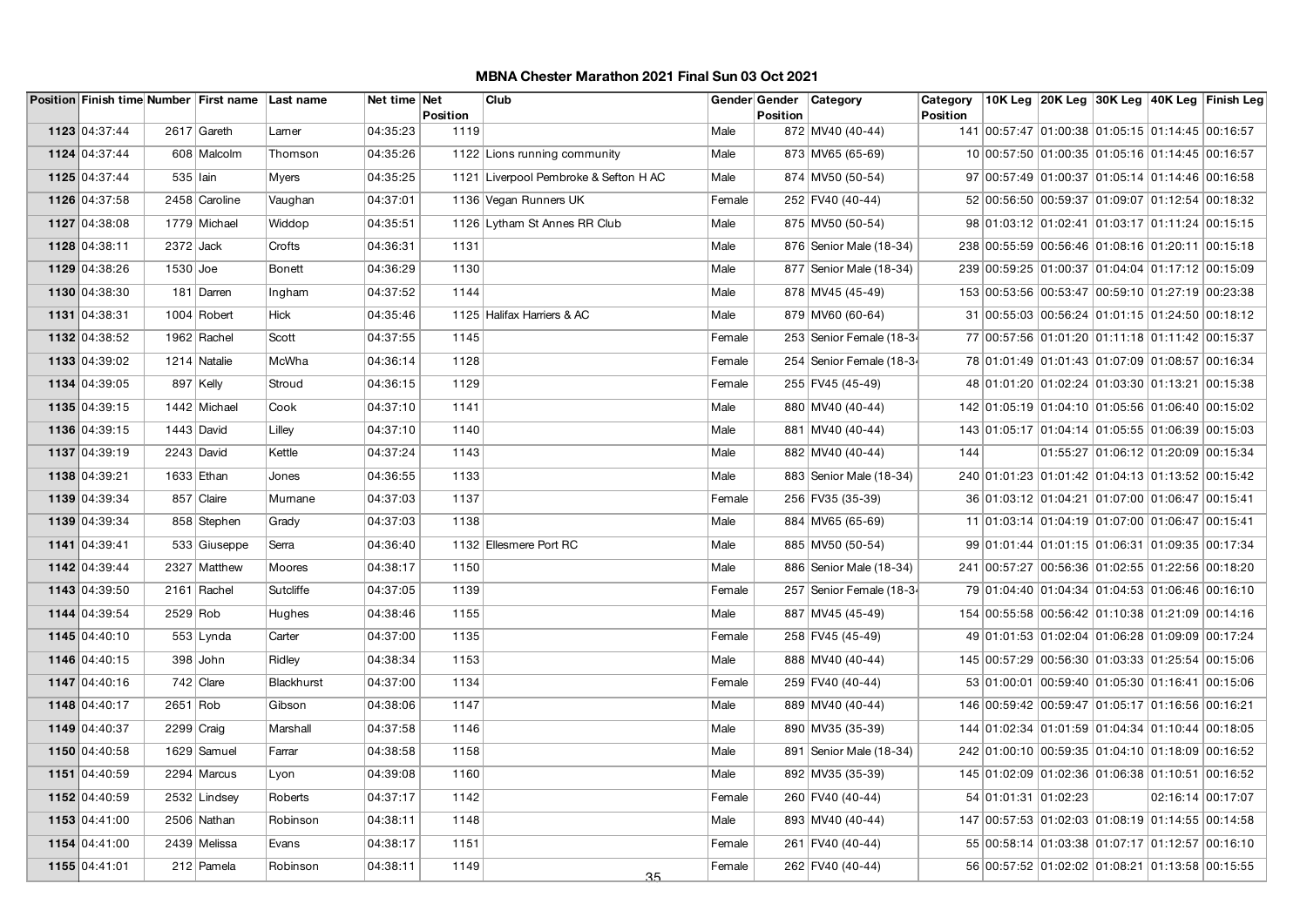|               |            | Position Finish time Number First name Last name |              | Net time Net | <b>Position</b> | Club                             |        | Gender Gender<br><b>Position</b> | Category                  | Category<br>Position |                       |                                                  |  | 10K Leg  20K Leg  30K Leg  40K Leg  Finish Leg   |
|---------------|------------|--------------------------------------------------|--------------|--------------|-----------------|----------------------------------|--------|----------------------------------|---------------------------|----------------------|-----------------------|--------------------------------------------------|--|--------------------------------------------------|
| 1156 04:41:04 |            | 2398 Simon                                       | Taylor       | 04:38:57     | 1157            |                                  | Male   |                                  | 894 MV45 (45-49)          |                      |                       |                                                  |  | 155 01:00:33 01:00:49 01:08:12 01:14:49 00:14:32 |
| 1157 04:41:06 |            | 1182 Adrian                                      | Dakers       | 04:39:14     | 1161            |                                  | Male   |                                  | 895 MV35 (35-39)          |                      |                       |                                                  |  | 146 01:02:08 01:02:35 01:06:39 01:10:51 00:16:59 |
| 1158 04:41:16 |            | $402$ Alan                                       | Venn         | 04:40:14     |                 | 1179 Stroud & District AC        | Male   |                                  | 896 MV50 (50-54)          |                      |                       |                                                  |  | 100 00:56:13 00:56:32 01:03:11 01:28:22 00:15:53 |
| 1159 04:41:32 |            | $2564$ James                                     | Famdon       | 04:40:00     | 1173            |                                  | Male   |                                  | 897   Senior Male (18-34) |                      |                       |                                                  |  | 243 00:58:01 00:58:53 01:03:38 01:23:14 00:16:12 |
| 1160 04:41:35 |            | $2595$ Carly                                     | Baines       | 04:41:35     | 1192            |                                  | Female |                                  | 263 FV40 (40-44)          |                      |                       |                                                  |  | 57 00:56:04 01:01:00 01:09:22 01:17:48 00:17:19  |
| 1161 04:41:36 |            | $1199$ Clare                                     | Newsome      | 04:39:35     | 1165            |                                  | Female |                                  | 264 FV35 (35-39)          |                      |                       |                                                  |  | 37 01:01:32 01:01:06 01:03:29 01:13:53 00:19:33  |
| 1162 04:41:40 | 1187 Peter |                                                  | Thomber      | 04:39:42     | 1168            |                                  | Male   |                                  | 898 MV60 (60-64)          |                      |                       |                                                  |  | 32 01:02:13 01:02:52 01:05:17 01:11:25 00:17:53  |
| 1163 04:41:41 |            | 495 Angela                                       | Seddon-Doyle | 04:40:04     | 1175            |                                  | Female |                                  | 265 FV40 (40-44)          |                      |                       |                                                  |  | 58 01:03:01 01:06:32 01:07:22 01:09:14 00:13:53  |
| 1164 04:41:42 | $2662$ Jon |                                                  | Aston        | 04:38:30     |                 | 1152 100 Marathon Club           | Male   |                                  | 899 MV55 (55-59)          |                      |                       |                                                  |  | 62 01:01:39 01:00:30 01:06:02 01:13:16 00:17:00  |
| 1165 04:41:47 |            | 1188 $Barnv$                                     | Farrell      | 04:39:07     | 1159            |                                  | Male   |                                  | 900 MV45 (45-49)          |                      |                       | 156 01:05:25 01:06:12 01:04:42 01:06:40 00:16:05 |  |                                                  |
| 1166 04:41:49 |            | $2627$ Freya                                     | Wood         | 04:38:56     |                 | 1156 Wirral AC                   | Female |                                  | 266 Senior Female (18-34  |                      |                       |                                                  |  | 80 01:03:43 01:02:46 01:05:01 01:10:49 00:16:35  |
| 1167 04:41:54 |            | $243$ Kate                                       | Walton       | 04:39:52     |                 | 1170 Lonely Goat RC              | Female |                                  | 267 FV35 (35-39)          |                      |                       |                                                  |  | 38 01:03:02 01:03:46 01:04:36 01:08:32 00:19:54  |
| 1167 04:41:54 |            | 244 Rebecca                                      | Bancroft     | 04:39:52     |                 | 1171 Penny Lane Striders         | Female |                                  | 267 FV45 (45-49)          |                      |                       |                                                  |  | 50 01:03:04 01:03:44 01:04:36 01:08:31 00:19:55  |
| 1169 04:41:58 |            | $1039$ Gareth                                    | Davies       | 04:39:40     | 1167            |                                  | Male   |                                  | 901   MV40 (40-44)        |                      |                       |                                                  |  | 148 00:56:07 00:56:10 01:04:13 01:26:39 00:16:30 |
| 1170 04:42:01 |            | $934$ Kim                                        | Davies       | 04:40:38     | 1185            |                                  | Female |                                  | 269 Senior Female (18-34  |                      |                       |                                                  |  | 81 00:57:43 01:01:39 01:09:32 01:15:02 00:16:40  |
| 1171 04:42:14 |            | 2522 David                                       | Mansfield    | 04:39:38     | 1166            |                                  | Male   |                                  | 902 MV45 (45-49)          |                      |                       | 157 00:59:43 01:01:51 01:07:09 01:12:47 00:18:06 |  |                                                  |
| 1172 04:42:16 |            | 1553 Daniel                                      | Jones        | 04:39:55     | 1172            |                                  | Male   |                                  | 903 MV40 (40-44)          |                      | 149 01:00:21 01:00:34 |                                                  |  | 02:20:30 00:18:28                                |
| 1173 04:42:21 |            | $2146$ Dave                                      | Orridge      | 04:40:28     | 1182            |                                  | Male   |                                  | 904   MV35 (35-39)        |                      |                       | 147 00:58:28 01:00:15 01:07:40 01:15:58 00:18:04 |  |                                                  |
| 1174 04:42:22 |            | 1209 Kathryn                                     | Lamey        | 04:38:45     | 1154            |                                  | Female |                                  | 270 FV35 (35-39)          |                      |                       | 39 01:03:36 01:05:15 01:06:07 01:08:15 00:15:29  |  |                                                  |
| 1175 04:42:26 |            | 1499 Claire                                      | Scott        | 04:40:00     | 1174            |                                  | Female |                                  | 271 FV35 (35-39)          |                      |                       | 40 00:59:43 01:01:09 01:06:39 01:15:36 00:16:51  |  |                                                  |
| 1176 04:42:31 |            | 1666 Wayne                                       | Etherington  | 04:39:17     | 1162            |                                  | Male   |                                  | 905 MV40 (40-44)          |                      |                       |                                                  |  | 150 01:03:26 01:03:25 01:02:44 01:11:26 00:18:14 |
| 1177 04:42:37 |            | 1486 Franck                                      | Crosnier     | 04:40:20     |                 | 1180 Elmbridge RRC               | Male   |                                  | 906   MV50 (50-54)        |                      |                       |                                                  |  | 101 00:56:23 00:57:56 01:07:39 01:20:32 00:17:49 |
| 1178 04:42:38 |            | 733 Alan                                         | Kinevane     | 04:40:34     | 1183            |                                  | Male   |                                  | 907   MV35 (35-39)        |                      |                       |                                                  |  | 148 01:00:29 01:00:48 01:05:42 01:15:42 00:17:50 |
| 1179 04:42:42 |            | $653$ Paul                                       | Petherbridge | 04:39:45     |                 | 1169 Ellesmere Port RC           | Male   |                                  | 908 MV40 (40-44)          |                      |                       |                                                  |  | 151 01:01:50 01:01:14 01:06:30 01:12:46 00:17:23 |
| 1180 04:42:47 |            | 922 Sarah                                        | Millington   | 04:39:32     |                 | 1164 Skipton AC                  | Female |                                  | 272 FV45 (45-49)          |                      |                       | 51 01:02:16 01:02:40 01:06:39 01:11:33 00:16:23  |  |                                                  |
| 1181 04:42:50 |            | 350 Mark                                         | Taylor       | 04:39:29     |                 | 1163 Darwen Dashers RC           | Male   |                                  | 909 MV45 (45-49)          |                      |                       | 158 00:55:14 00:59:40 01:05:53 01:19:43 00:18:57 |  |                                                  |
| 1182 04:42:54 |            | 2411 Abbie                                       | McIntosh     | 04:41:26     | 1190            |                                  | Female |                                  | 273 Senior Female (18-34  |                      |                       |                                                  |  | 82 00:58:51 00:59:41 01:11:14 01:15:38 00:15:59  |
| 1183 04:42:54 |            | 1986 Ewan                                        | Godfrey      | 04:41:26     | 1191            |                                  | Male   |                                  | 910 Senior Male (18-34)   |                      |                       | 244 00:59:12 01:09:50 01:04:20 01:12:02 00:15:59 |  |                                                  |
| 1184 04:43:13 |            | 1036 Jane                                        | Murphy       | 04:40:09     |                 | 1176 Nantwich Running Club       | Female |                                  | 274 FV50 (50-54)          |                      |                       |                                                  |  | 24 01:04:19 01:05:07 01:07:29 01:08:20 00:14:52  |
| 1185 04:43:24 |            | $1129$ Penny                                     | Wilkinson    | 04:40:13     | 1178            |                                  | Female |                                  | 275 FV45 (45-49)          |                      |                       |                                                  |  | 52 01:01:09 01:01:51 01:07:03 01:13:49 00:16:19  |
| 1186 04:43:31 | 2590 Tim   |                                                  | <b>Boote</b> | 04:41:11     | 1189            |                                  | Male   |                                  | 911 MV45 (45-49)          |                      |                       |                                                  |  | 159 00:59:53 00:59:15 01:03:49 01:19:22 00:18:50 |
| 1187 04:43:36 |            | $2629$ Simon                                     | Wells        | 04:41:35     | 1193            |                                  | Male   |                                  | 912 MV40 (40-44)          |                      |                       |                                                  |  | 152 01:01:44 01:02:48 01:06:14 01:14:39 00:16:08 |
| 1188 04:43:42 |            | $1414$ John                                      | <b>Burke</b> | 04:40:25     |                 | 1181 Nantwich Running Club<br>26 | Male   |                                  | 913 MV55 (55-59)          |                      |                       |                                                  |  | 63 01:04:23 01:04:50 01:05:07 01:09:37 00:16:26  |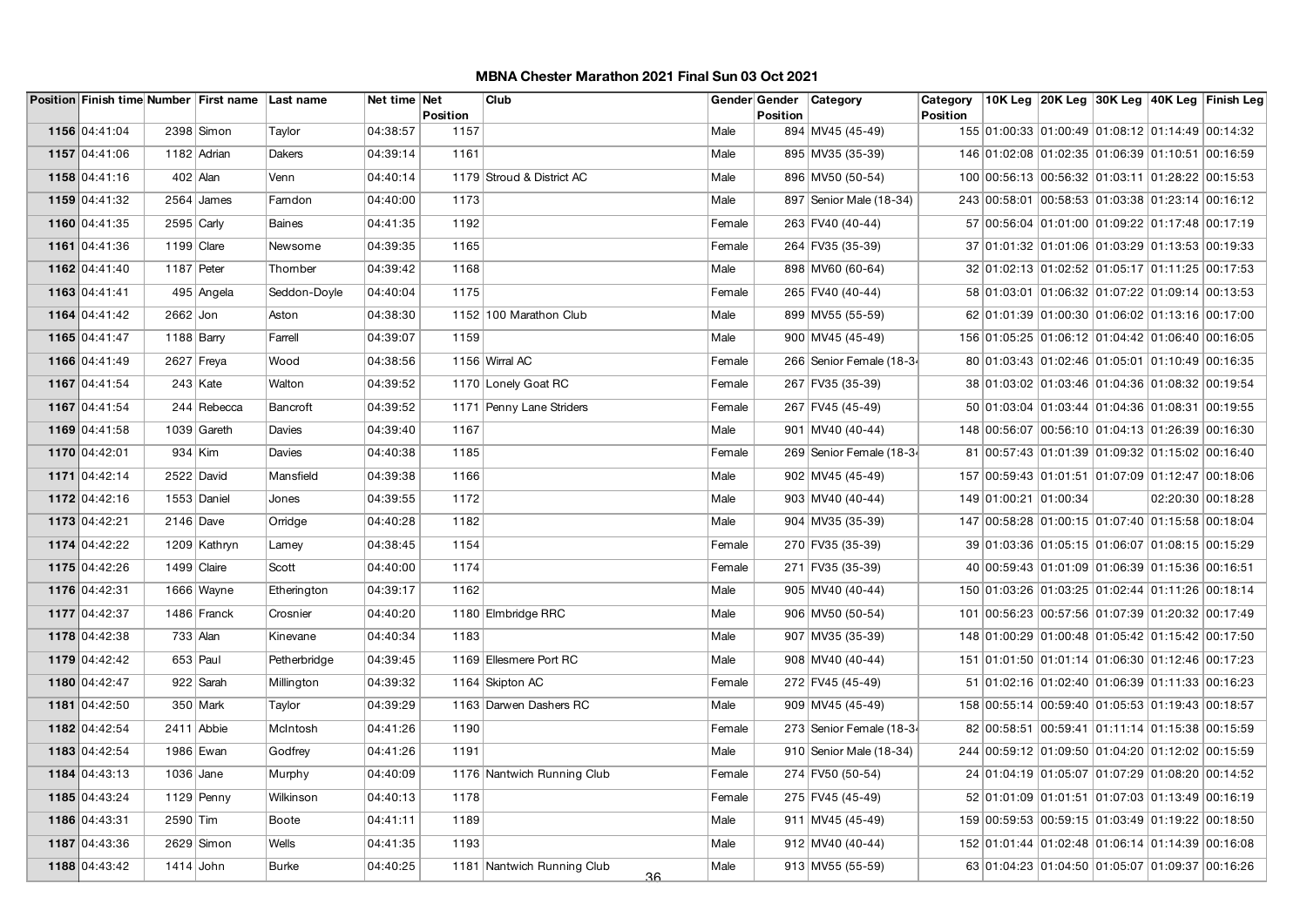|               |              | Position Finish time Number First name Last name |                | Net time Net |                  | Club                            |        | Gender Gender<br><b>Position</b> | Category                 | Category        |                                                  |  | 10K Leg  20K Leg  30K Leg  40K Leg  Finish Leg |
|---------------|--------------|--------------------------------------------------|----------------|--------------|------------------|---------------------------------|--------|----------------------------------|--------------------------|-----------------|--------------------------------------------------|--|------------------------------------------------|
| 1189 04:43:44 | 1299 Brian   |                                                  | Jones          | 04:40:38     | Position<br>1184 |                                 | Male   |                                  | 914 MV60 (60-64)         | <b>Position</b> | 33 01:01:09 01:01:04 01:03:49 01:19:32 00:15:03  |  |                                                |
|               |              |                                                  |                |              |                  |                                 |        |                                  |                          |                 |                                                  |  |                                                |
| 1190 04:43:46 |              | 157 Steve                                        | Bargna         | 04:40:11     | 1177             |                                 | Male   |                                  | 915 MV50 (50-54)         |                 | 102 01:05:26 01:05:36 01:06:50 01:07:22 00:14:55 |  |                                                |
| 1190 04:43:46 |              | 1125 Emma                                        | Lorrimore      | 04:41:56     | 1195             |                                 | Female |                                  | 276 Senior Female (18-34 |                 | 83 01:00:31 01:04:27 01:08:32 01:12:41 00:15:44  |  |                                                |
| 1192 04:43:49 | 471 Neil     |                                                  | Oldham         | 04:40:54     | 1188             |                                 | Male   |                                  | 916 Senior Male (18-34)  |                 | 245 01:00:32 01:02:23 01:06:05 01:15:32 00:16:19 |  |                                                |
| 1193 04:43:54 | $2019$ Gail  |                                                  | Daniel         | 04:43:03     | 1201             |                                 | Female |                                  | 277 FV50 (50-54)         |                 | 25 00:57:33 01:00:01 01:05:30 01:21:39 00:18:17  |  |                                                |
| 1194 04:44:26 |              | 886 Natalie                                      | Croft          | 04:40:42     |                  | 1186 Red Rose Road Runners      | Female |                                  | 278 FV40 (40-44)         |                 | 59 01:05:06 01:05:33 01:07:10 01:06:57 00:15:53  |  |                                                |
| 1195 04:44:27 |              | 885 Natalie                                      | Lewis          | 04:40:42     | 1187             |                                 | Female |                                  | 279 FV35 (35-39)         |                 | 41 01:05:08 01:05:30 01:07:11 01:06:57 00:15:54  |  |                                                |
| 1196 04:44:49 |              | 1672 Marie Linley                                | Sharma         | 04:41:41     | 1194             |                                 | Female |                                  | 280 FV55 (55-59)         |                 | 14 01:02:01 01:05:49 01:08:19 01:09:52 00:15:39  |  |                                                |
| 1197 04:45:10 | 2507 Peter   |                                                  | Tomlin         | 04:42:33     | 1196             |                                 | Male   |                                  | 917 MV50 (50-54)         |                 | 103 01:00:00 01:00:08 01:03:45 01:20:24 00:18:15 |  |                                                |
| 1198 04:45:27 |              | 2686 Darren                                      | Sweeney        | 04:42:45     | 1198             |                                 | Male   |                                  | 918 MV35 (35-39)         |                 | 149 01:03:24 01:04:51 01:08:52 01:09:31 00:16:06 |  |                                                |
| 1199 04:45:29 |              | $147$ Dave                                       | Roberts        | 04:43:20     |                  | 1205 Lonely Goat RC             | Male   |                                  | 919 MV55 (55-59)         |                 | 64 01:02:11 01:04:10 01:05:46 01:14:13 00:16:58  |  |                                                |
| 1200 04:45:31 | $2338$ Dylan |                                                  | Roberts        | 04:43:28     | 1208             |                                 | Male   |                                  | 920 MV50 (50-54)         |                 | 104 00:55:59 00:56:12 01:07:16 01:24:03 00:19:55 |  |                                                |
| 1201 04:45:33 | 1891   Ian   |                                                  | Humphreys      | 04:42:57     |                  | 1199 Macclesfield Harriers & AC | Male   |                                  | 921 MV55 (55-59)         |                 | 65 01:00:32 01:01:18 01:08:01 01:14:42 00:18:20  |  |                                                |
| 1202 04:45:39 | 1780 Anne    |                                                  | McGrath        | 04:43:25     |                  | 1207 Warrington Road Runners    | Female |                                  | 281 FV60 (60-64)         |                 | 7 01:03:38 01:02:39 01:06:09 01:13:59 00:16:58   |  |                                                |
| 1203 04:45:44 |              | 1464 Donald                                      | Cramb          | 04:43:38     | 1210             |                                 | Male   |                                  | 922 MV40 (40-44)         |                 | 153 00:57:09 00:59:55 01:14:08 01:15:26 00:16:58 |  |                                                |
| 1204 04:45:48 |              | 237 Andrew                                       | Carter         | 04:42:37     | 1197             |                                 | Male   |                                  | 923 MV55 (55-59)         |                 | 66 01:01:55 01:02:02 01:08:35 01:13:52 00:16:12  |  |                                                |
| 1205 04:45:59 |              | 277 Richard                                      | Bagot          | 04:43:19     | 1203             |                                 | Male   |                                  | 924 MV35 (35-39)         |                 | 150 01:03:09 01:03:02 01:07:11 01:13:37 00:16:17 |  |                                                |
| 1206 04:46:01 |              | 556 Laura                                        | Morle          | 04:43:32     |                  | 1209 Lonely Goat RC             | Female |                                  | 282 FV35 (35-39)         |                 | 42 01:02:21 01:04:24 01:07:08 01:14:22 00:15:15  |  |                                                |
| 1207 04:46:11 |              | 1354 Andrea                                      | Colins         | 04:43:20     | 1206             |                                 | Female |                                  | 283 Senior Female (18-34 |                 | 84 01:02:00 01:03:38 01:07:45 01:13:59 00:15:56  |  |                                                |
| 1208 04:46:19 |              | 1656 Tracey                                      | Phillips       | 04:43:11     |                  | 1202 New Forest Runners         | Female |                                  | 284 FV55 (55-59)         |                 | 15 01:02:03 01:05:46 01:08:18 01:10:20 00:16:42  |  |                                                |
| 1209 04:46:20 | 387 Ben      |                                                  | Zebrowski      | 04:43:48     | 1212             |                                 | Male   |                                  | 925 MV35 (35-39)         |                 | 151 01:06:53 01:06:57                            |  | 02:13:55 00:16:02                              |
| 1210 04:46:27 | $1113$ Kelly |                                                  | Edwards        | 04:42:59     | 1200             |                                 | Female |                                  | 285 FV40 (40-44)         |                 | 60 01:03:50 01:04:17 01:07:47 01:10:57 00:16:06  |  |                                                |
| 1211 04:46:29 |              | 2600 Michael                                     | Benson         | 04:44:01     | 1214             |                                 | Male   |                                  | 926 MV35 (35-39)         |                 | 152 01:00:01 01:00:37 01:09:10 01:17:05 00:17:06 |  |                                                |
| 1212 04:46:29 |              | 545 Brett                                        | Abram          | 04:44:44     | 1220             |                                 | Male   |                                  | 927 Senior Male (18-34)  |                 | 246 00:59:07 00:59:14 01:07:00 01:22:44 00:16:35 |  |                                                |
| 1213 04:46:32 |              | $384$ Ben                                        | Nevill         | 04:44:37     |                  | 1218 Vegan Runners UK           | Male   |                                  | 928 MV35 (35-39)         |                 | 153 00:55:13 00:57:29 01:10:53 01:27:08 00:13:51 |  |                                                |
| 1214 04:46:35 |              | 928 Hazel                                        | Smith          | 04:43:20     |                  | 1204 Skipton AC                 | Female |                                  | 286 FV50 (50-54)         |                 | 26 01:03:37 01:06:55 01:07:08 01:09:29 00:16:08  |  |                                                |
| 1215 04:46:36 |              | 2645 Margaret                                    | Haslam         | 04:46:36     | 1240             |                                 | Female |                                  | 287 FV50 (50-54)         |                 | 27 01:00:10 01:00:34 01:12:08 01:18:17 00:15:25  |  |                                                |
| 1216 04:46:40 | 1078 John    |                                                  | Jones          | 04:45:19     | 1230             |                                 | Male   |                                  | 929 MV35 (35-39)         |                 | 154 00:56:56 00:57:47 01:16:11 01:16:16 00:18:07 |  |                                                |
| 1217 04:46:46 |              | 746 Andrew                                       | Blyth          | 04:43:45     | 1211             |                                 | Male   |                                  | 930 Senior Male (18-34)  |                 | 247 01:02:42 01:05:44 01:06:21 01:12:14 00:16:42 |  |                                                |
| 1218 04:46:53 |              | 2315 Richard                                     | Rayner         | 04:44:15     | 1216             |                                 | Male   |                                  | 931 MV45 (45-49)         |                 | 160 01:04:33 01:04:18 01:08:11 01:11:27 00:15:45 |  |                                                |
| 1219 04:46:54 |              | 2323 Nathan                                      | Evans          | 04:45:34     | 1232             |                                 | Male   |                                  | 932 Senior Male (18-34)  |                 | 248 00:53:57 00:55:55 01:12:21 01:26:21 00:16:58 |  |                                                |
| 1220 04:47:02 |              | 2180 Susan                                       | <b>Beckett</b> | 04:44:22     |                  | 1217 North Derbyshire RC        | Female |                                  | 288 FV55 (55-59)         |                 | 16 01:02:01 01:05:15 01:09:08 01:11:33 00:16:23  |  |                                                |
| 1221 04:47:03 | 1329 Keith   |                                                  | Quint          | 04:44:53     | 1223             | 37                              | Male   |                                  | 933 MV60 (60-64)         |                 | 34 00:58:57 01:01:49 01:04:52 01:21:49 00:17:23  |  |                                                |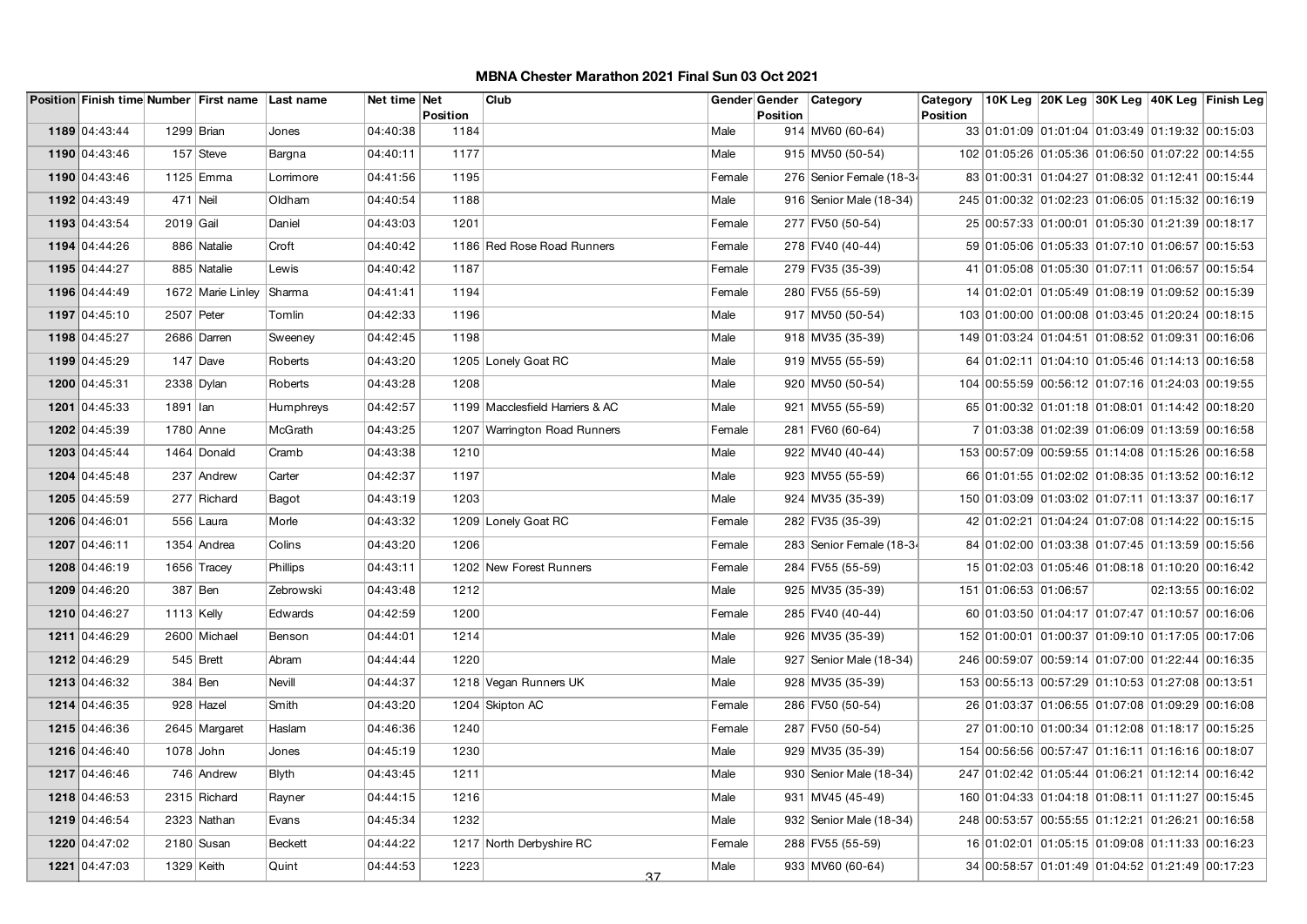|               |              | Position Finish time Number First name Last name |                | Net time Net | Position | Club                                 |        | Gender Gender<br><b>Position</b> | Category                  | Category<br>Position |                                                  |  | 10K Leg 20K Leg 30K Leg 40K Leg Finish Leg      |
|---------------|--------------|--------------------------------------------------|----------------|--------------|----------|--------------------------------------|--------|----------------------------------|---------------------------|----------------------|--------------------------------------------------|--|-------------------------------------------------|
| 1222 04:47:04 | $1872$ Eddie |                                                  | Colclough      | 04:45:16     | 1229     |                                      | Male   |                                  | 934 MV40 (40-44)          |                      | 154 00:56:02 00:57:50 01:07:27 01:26:24 00:17:31 |  |                                                 |
| 1223 04:47:09 |              | 415 Wayne                                        | Richards       | 04:44:06     |          | 1215 Fylde Coast Runners             | Male   |                                  | 935 MV55 (55-59)          |                      | 67 01:01:28 01:06:25 01:08:49 01:11:46 00:15:36  |  |                                                 |
| 1224 04:47:22 |              | 2263 Kirsten                                     | <b>Burnett</b> | 04:45:06     |          | 1225 Lytham St Annes RR Club         | Female |                                  | 289 FV45 (45-49)          |                      |                                                  |  | 53 01:01:29 01:02:56 01:09:54 01:13:35 00:17:10 |
| 1225 04:47:24 |              | 176 Daniel                                       | Jones          | 04:43:52     | 1213     |                                      | Male   |                                  | 936   Senior Male (18-34) |                      | 249 00:59:37 00:57:33 01:07:27 01:21:09 00:18:05 |  |                                                 |
| 1226 04:47:30 |              | 959 Conor                                        | Mckay          | 04:46:04     | 1235     |                                      | Male   |                                  | 937   Senior Male (18-34) |                      | 250 01:01:02 01:02:37 01:13:14 01:15:01 00:14:07 |  |                                                 |
| 1227 04:47:31 | 2426 Ben     |                                                  | Bevan          | 04:45:32     | 1231     |                                      | Male   |                                  | 938 MV35 (35-39)          |                      | 155 00:59:18 01:01:18 01:10:58 01:16:57 00:16:58 |  |                                                 |
| 1228 04:47:31 |              | $2584$ Calum                                     | Burrell        | 04:45:52     |          | 1233 Davenport Runners               | Male   |                                  | 939 MV45 (45-49)          |                      | 161 00:57:51 00:59:38 01:13:46 01:17:33 00:17:02 |  |                                                 |
| 1229 04:47:38 |              | $716$ Ruth                                       | Taylor         | 04:44:47     | 1221     |                                      | Female |                                  | 290 FV35 (35-39)          |                      | 43 00:58:01 01:04:36 01:10:13 01:15:46 00:16:10  |  |                                                 |
| 1230 04:47:46 |              | 2589 Monika                                      | Bronowicka     | 04:45:09     | 1227     |                                      | Female |                                  | 291 FV40 (40-44)          |                      | 61 01:02:49 01:03:33 01:09:14 01:12:46 00:16:45  |  |                                                 |
| 1231 04:47:46 |              | 2681 David                                       | Green          | 04:45:57     | 1234     |                                      | Male   |                                  | 940 MV45 (45-49)          |                      | 162 00:56:27 01:01:08 01:09:21 01:21:22 00:17:37 |  |                                                 |
| 1232 04:47:47 |              | 1901 Adrian                                      | Parkes         | 04:44:48     |          | 1222 Badgers                         | Male   |                                  | 941   MV60 (60-64)        |                      | 35 01:00:46 01:00:54 01:08:38 01:16:04 00:18:22  |  |                                                 |
| 1233 04:47:49 |              | $285$ Lisa                                       | Scholes        | 04:45:10     |          | 1228 Fylde Coast Runners             | Female |                                  | 292 FV40 (40-44)          |                      | 62 00:58:38 01:02:04 01:13:42 01:13:41 00:17:03  |  |                                                 |
| 1234 04:47:53 | 2675 Peter   |                                                  | <b>Myles</b>   | 04:44:40     | 1219     |                                      | Male   |                                  | 942 Senior Male (18-34)   |                      | 251 01:05:09 01:04:43 01:06:31 01:12:58 00:15:19 |  |                                                 |
| 1235 04:48:12 |              | 684 Hazel                                        | <b>Bigley</b>  | 04:45:03     |          | 1224 Thornton Cleveleys Running Club | Female |                                  | 293 FV55 (55-59)          |                      | 17 01:05:14 01:05:41 01:07:20 01:09:32 00:17:13  |  |                                                 |
| 1236 04:48:21 | 1928 Marc    |                                                  | Phipps         | 04:46:04     | 1236     |                                      | Male   |                                  | 943 Senior Male (18-34)   |                      | 252 01:04:30 01:02:55 01:10:50 01:11:05 00:16:42 |  |                                                 |
| 1237 04:48:27 | 2278 Kelly   |                                                  | Dawes          | 04:45:08     | 1226     |                                      | Female |                                  | 294 FV40 (40-44)          |                      | 63 01:02:06 01:03:32 01:10:09 01:12:44 00:16:34  |  |                                                 |
| 1238 04:48:37 |              | $2419$ James                                     | Mitchell       | 04:46:54     | 1244     |                                      | Male   |                                  | 944   Senior Male (18-34) |                      | 253 00:58:39 00:59:55 01:08:22 01:20:02 00:19:54 |  |                                                 |
| 1239 04:48:56 |              | 1371 Daniel                                      | Kaye           | 04:46:58     | 1245     |                                      | Male   |                                  | 945 Senior Male (18-34)   |                      | 254 01:01:10 01:01:32 01:05:21 01:22:08 00:16:46 |  |                                                 |
| 1240 04:48:57 | 1741 Adam    |                                                  | Elliott        | 04:46:32     | 1239     |                                      | Male   |                                  | 946 MV45 (45-49)          |                      | 163 01:06:35 01:03:49 01:04:34 01:15:14 00:16:19 |  |                                                 |
| 1241 04:49:03 |              | 1698 Gareth                                      | Wilkes         | 04:46:28     |          | 1237 Almost Athletes                 | Male   |                                  | 947 MV35 (35-39)          |                      | 156 01:03:31 01:02:08 01:03:06 01:17:13 00:20:28 |  |                                                 |
| 1242 04:49:05 |              | $844$ Jane                                       | <b>Barker</b>  | 04:46:47     |          | 1243 West Cheshire Athletic Club     | Female |                                  | 295 FV45 (45-49)          |                      |                                                  |  | 54 00:59:57 01:01:02 01:06:26 01:22:01 00:17:18 |
| 1243 04:49:20 |              | 242 Sarah                                        | Brown          | 04:47:10     |          | 1248 Deestriders R.C.                | Female |                                  | 296 Senior Female (18-34  |                      | 85 01:00:21 01:01:21 01:08:53 01:19:47 00:16:46  |  |                                                 |
| 1244 04:49:28 | 1823 Matt    |                                                  | Johnson        | 04:47:16     | 1249     |                                      | Male   |                                  | 948 Senior Male (18-34)   |                      | 255 01:01:52 01:02:31 01:07:32 01:18:01 00:17:18 |  |                                                 |
| 1245 04:49:34 |              | 842 Thomas                                       | Kennedy        | 04:47:54     | 1257     |                                      | Male   |                                  | 949 Senior Male (18-34)   |                      | 256 00:56:01 00:56:45 01:12:14 01:26:03 00:16:49 |  |                                                 |
| 1246 04:49:37 |              | 1105 Phoebe                                      | Morris         | 04:48:27     | 1261     |                                      | Female |                                  | 297 Senior Female (18-34  |                      | 86 00:59:37 01:05:01 01:11:14 01:15:27 00:17:05  |  |                                                 |
| 1247 04:49:38 |              | 292 Keziah                                       | Davies         | 04:47:52     | 1255     |                                      | Female |                                  | 298 Senior Female (18-34  |                      | 87 01:00:37 01:02:32 01:12:12 01:15:55 00:16:33  |  |                                                 |
| 1248 04:49:43 |              | 2599 Victoria                                    | Crowther-Walsh | 04:46:44     |          | 1242 Widnes Wasps Ladies R C         | Female |                                  | 299 FV40 (40-44)          |                      | 64 01:00:33 01:01:13 01:10:39 01:17:20 00:16:57  |  |                                                 |
| 1249 04:49:44 | $2434$ Lee   |                                                  | Vaughan        | 04:46:30     | 1238     |                                      | Male   |                                  | 950 MV40 (40-44)          |                      | 155 01:03:27 01:03:23 01:03:22 01:19:54 00:16:22 |  |                                                 |
| 1250 04:49:47 |              | 1834 Stephen                                     | Kinsella       | 04:48:20     | 1259     |                                      | Male   |                                  | 951   MV40 (40-44)        |                      | 156 00:56:31 00:59:15 01:06:51 01:27:53 00:17:47 |  |                                                 |
| 1251 04:49:48 |              | 1608 Rachel                                      | Jackson        | 04:46:42     | 1241     |                                      | Female |                                  | 300 FV50 (50-54)          |                      | 28 01:02:26 01:03:58 01:08:13 01:15:30 00:16:32  |  |                                                 |
| 1252 04:49:58 | 1514 Dale    |                                                  | Minto          | 04:47:47     | 1252     |                                      | Male   |                                  | 952 Senior Male (18-34)   |                      | 257 01:02:05 01:02:17 01:07:34 01:17:26 00:18:23 |  |                                                 |
| 1253 04:50:25 |              | 2187 Judith                                      | Ashburner      | 04:47:51     | 1254     |                                      | Female |                                  | 301 FV35 (35-39)          |                      | 44 01:00:30 01:02:08 01:09:59 01:17:21 00:17:52  |  |                                                 |
| 1254 04:50:25 |              | 1541 Rebecca                                     | Dunlop         | 04:47:52     |          | 1256 Derwent AC Cockermouth<br>-38   | Female |                                  | 302 FV35 (35-39)          |                      |                                                  |  | 45 01:00:28 01:02:12 01:09:58 01:17:21 00:17:52 |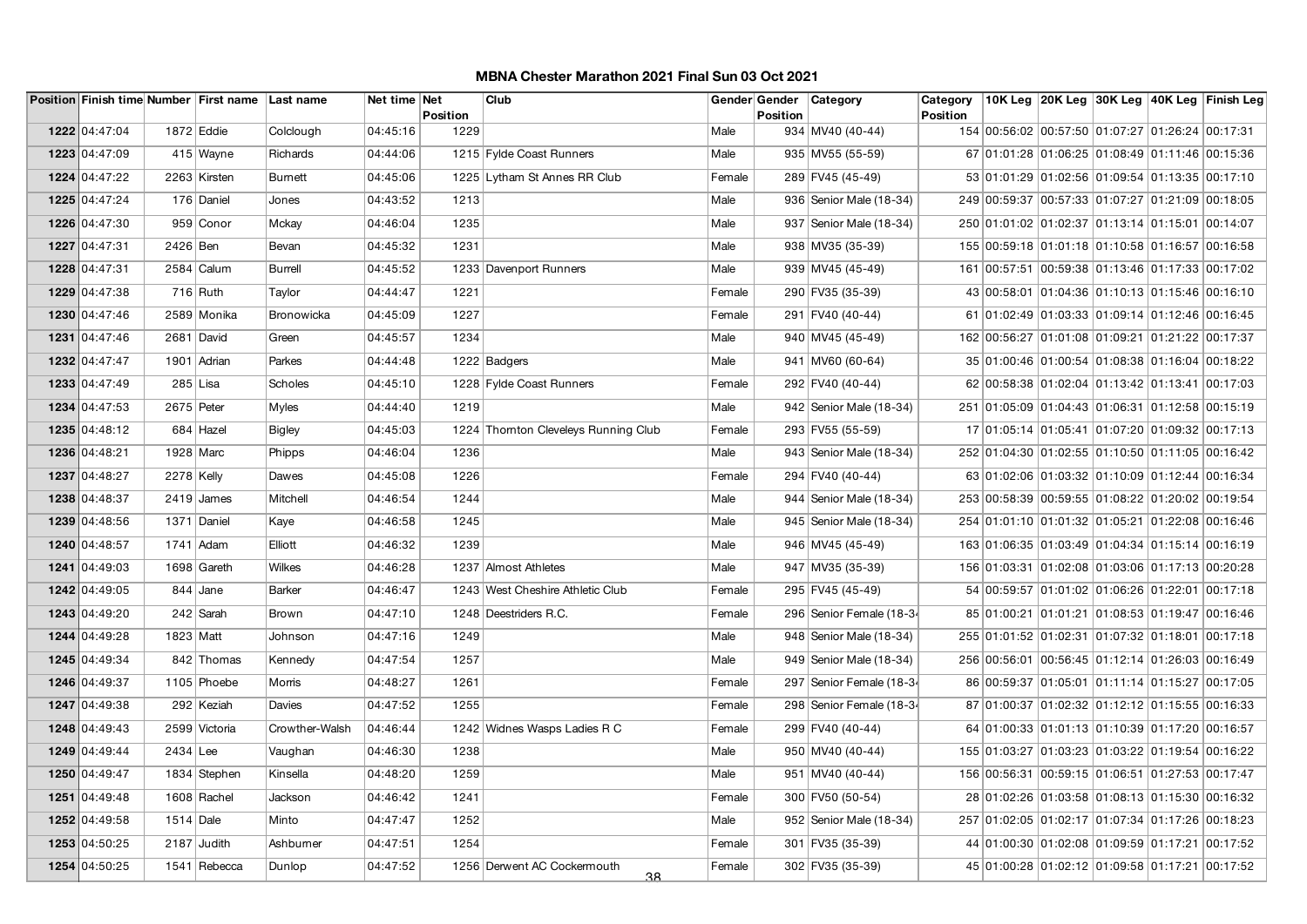|               |              | Position Finish time Number First name Last name |              | Net time Net | <b>Position</b> | Club                         |        | Gender Gender<br>Position | Category                  | Category<br>Position |                                                  |  | 10K Leg  20K Leg  30K Leg  40K Leg  Finish Leg  |
|---------------|--------------|--------------------------------------------------|--------------|--------------|-----------------|------------------------------|--------|---------------------------|---------------------------|----------------------|--------------------------------------------------|--|-------------------------------------------------|
| 1255 04:50:34 | $1842$ Jack  |                                                  | Taylor-Smith | 04:47:19     | 1250            |                              | Male   |                           | 953 Senior Male (18-34)   |                      | 258 01:01:21 01:01:10 01:09:55 01:18:42 00:16:09 |  |                                                 |
| 1256 04:50:41 |              | 423 Vicky                                        | Parkinson    | 04:47:06     | 1246            |                              | Female |                           | 303 FV45 (45-49)          |                      | 55 01:00:56 01:01:17 01:09:45 01:18:11 00:16:55  |  |                                                 |
| 1257 04:50:45 |              | $2241$ Laney                                     | Fitzpatrick  | 04:48:08     |                 | 1258 Tyne Bridge Harriers    | Female |                           | 304 FV40 (40-44)          |                      | 65 01:05:32 01:07:41 01:09:02 01:11:08 00:14:42  |  |                                                 |
| 1258 04:50:47 |              | 1620 Cassy                                       | Grandidge    | 04:47:08     | 1247            |                              | Female |                           | 305 Senior Female (18-34  |                      | 88 01:04:28 01:05:55 01:07:36 01:12:54 00:16:13  |  |                                                 |
| 1259 04:50:52 |              | 2061 Kalina                                      | Reroń        | 04:48:36     | 1266            |                              | Female |                           | 306 FV35 (35-39)          |                      | 46 01:03:26 01:03:50 01:09:16 01:15:02 00:16:59  |  |                                                 |
| 1259 04:50:52 |              | 2062 Stuart                                      | Marshall     | 04:48:36     | 1265            |                              | Male   |                           | 954 MV45 (45-49)          |                      | 164 01:03:26 01:03:49 01:09:18 01:15:02 00:17:00 |  |                                                 |
| 1261 04:50:54 |              | 2303 Nicola                                      | Thomson      | 04:49:07     | 1270            |                              | Female |                           | 307 FV50 (50-54)          |                      | 29 01:02:04 01:04:47 01:10:23 01:15:29 00:16:22  |  |                                                 |
| 1262 04:50:58 |              | 705 Murray                                       | Swapp        | 04:48:32     | 1264            |                              | Male   |                           | 955 MV55 (55-59)          |                      | 68 01:02:17 01:03:39 01:12:51 01:12:48 00:16:56  |  |                                                 |
| 1263 04:51:09 |              | $2389$ Andy                                      | Wood         | 04:47:47     |                 | 1253 Belle Vue Racers        | Male   |                           | 956 MV55 (55-59)          |                      |                                                  |  | 69 01:03:20 01:04:22 01:05:00 01:17:15 00:17:48 |
| 1264 04:51:11 |              | 230 Duncan                                       | Worth        | 04:50:05     |                 | 1283 Salford Metropolitan AC | Male   |                           | 957 MV60 (60-64)          |                      | 36 00:56:18 01:04:39 01:09:22 01:22:51 00:16:53  |  |                                                 |
| 1265 04:51:14 |              | 743 Rhiannon                                     | <b>Burke</b> | 04:48:21     | 1260            |                              | Female |                           | 308 Senior Female (18-34  |                      | 89 01:00:52 01:05:05 01:12:36 01:14:31 00:15:14  |  |                                                 |
| 1266 04:51:18 |              | 94 Colin                                         | Woodward     | 04:47:35     |                 | 1251 Calne Running Club      | Male   |                           | 958 MV45 (45-49)          |                      | 165 01:06:54 01:10:23 01:07:03 01:07:27 00:15:45 |  |                                                 |
| 1267 04:51:23 |              | $491$ Tony                                       | Peach        | 04:50:01     | 1282            |                              | Male   |                           | 959 MV55 (55-59)          |                      | 70 00:54:48 00:55:20 01:00:10 01:36:04 00:23:37  |  |                                                 |
| 1268 04:51:37 | $1049$ Rob   |                                                  | Jones        | 04:48:43     | 1267            |                              | Male   |                           | 960 MV55 (55-59)          |                      | 71 01:04:51 01:05:42 01:08:04 01:12:40 00:17:24  |  |                                                 |
| 1269 04:51:47 |              | 1266 lestyn                                      | Ingman       | 04:50:15     | 1285            |                              | Male   |                           | 961 MV35 (35-39)          |                      | 157 00:59:10 01:00:25 01:12:07 01:20:10 00:18:20 |  |                                                 |
| 1270 04:51:49 |              | $2441$ Penny                                     | Worthington  | 04:48:56     |                 | 1269 Widnes Running Club     | Female |                           | 309 FV50 (50-54)          |                      | 30 01:06:32 01:06:42 01:10:41 01:08:46 00:16:13  |  |                                                 |
| 1271 04:51:59 |              | 348 Sarah                                        | Simons       | 04:48:31     |                 | 1263 Penny Lane Striders     | Female |                           | 310 Senior Female (18-34  |                      | 90 01:06:57 01:10:02 01:08:40 01:07:46 00:15:04  |  |                                                 |
| 1272 04:52:01 |              | 2333 Mark                                        | Maclagan     | 04:49:16     | 1271            |                              | Male   |                           | 962 MV35 (35-39)          |                      | 158 01:03:04 01:03:05 01:07:33 01:18:47 00:16:45 |  |                                                 |
| 1273 04:52:03 |              | 2053 Catherine                                   | Craston      | 04:48:30     | 1262            |                              | Female |                           | 311 Senior Female (18-34  |                      | 91 01:08:27 01:07:07 01:07:42 01:09:09 00:16:04  |  |                                                 |
| 1274 04:52:12 |              | 1102 Katrina                                     | McCrory      | 04:49:49     | 1277            |                              | Female |                           | 312 FV50 (50-54)          |                      | 31 01:05:07 01:06:53 01:08:33 01:11:53 00:17:20  |  |                                                 |
| 1274 04:52:12 | $1104$ Ruth  |                                                  | Hill         | 04:49:50     | 1278            |                              | Female |                           | 312 FV40 (40-44)          |                      | 66 01:05:05 01:06:56 01:08:33 01:11:52 00:17:22  |  |                                                 |
| 1276 04:52:21 |              | 1022 Christian                                   | Heywood      | 04:51:05     | 1294            |                              | Male   |                           | 963   Senior Male (18-34) |                      | 259 01:01:59 01:00:13 01:08:01 01:27:32 00:13:18 |  |                                                 |
| 1277 04:52:31 |              | $584$ Carol                                      | White        | 04:49:26     | 1273            |                              | Female |                           | 314 FV35 (35-39)          |                      | 47 01:06:22 01:09:36 01:07:52 01:10:32 00:15:03  |  |                                                 |
| 1278 04:52:31 |              | 1753 Michael                                     | <b>Babbs</b> | 04:49:57     | 1280            |                              | Male   |                           | 964   Senior Male (18-34) |                      | 260 00:58:09 01:00:18 01:06:35 01:27:57 00:16:57 |  |                                                 |
| 1279 04:52:32 |              | 2364 John                                        | Jenkins      | 04:49:37     | 1274            |                              | Male   |                           | 965 MV35 (35-39)          |                      | 159 00:58:42 01:00:35 01:07:21 01:25:44 00:17:14 |  |                                                 |
| 1280 04:52:35 |              | $1235$ Sarah                                     | Carter       | 04:48:49     | 1268            |                              | Female |                           | 315 Senior Female (18-34  |                      | 92 01:05:40 01:09:36 01:07:51 01:10:32 00:15:07  |  |                                                 |
| 1281 04:52:39 |              | 902 Monique                                      | Page         | 04:51:23     | 1296            |                              | Female |                           | 316 Senior Female (18-34  |                      | 93 01:00:42 01:07:34 01:10:42 01:16:18 00:16:06  |  |                                                 |
| 1282 04:52:44 |              | 870 Claire                                       | Wroe         | 04:50:01     | 1281            |                              | Female |                           | 317 FV40 (40-44)          |                      | 67 01:02:02 01:02:11 01:08:56 01:17:53 00:18:56  |  |                                                 |
| 1283 04:52:45 | 2091   Kelly |                                                  | Ash          | 04:49:54     |                 | 1279 Uttoxeter Road Runners  | Female |                           | 318 FV40 (40-44)          |                      | 68 01:07:21 01:07:35 01:08:13 01:10:30 00:16:12  |  |                                                 |
| 1284 04:52:59 |              | 834   Rosemarie                                  | Hawkins      | 04:49:20     | 1272            |                              | Female |                           | 319 Senior Female (18-34  |                      | 94 01:04:27 01:05:56 01:07:37 01:15:18 00:16:00  |  |                                                 |
| 1285 04:53:03 | 2393 Matt    |                                                  | Williams     | 04:50:12     | 1284            |                              | Male   |                           | 966 MV45 (45-49)          |                      | 166 01:11:41 01:15:56 01:06:56 01:01:10 00:14:26 |  |                                                 |
| 1286 04:53:05 |              | 192 Siân                                         | Davies       | 04:49:46     |                 | 1275 Penyffordd Run Club     | Female |                           | 320 FV45 (45-49)          |                      | 56 01:02:46 01:04:41 01:11:44 01:14:04 00:16:30  |  |                                                 |
| 1287 04:53:09 |              | 1981 Prima                                       | Patel        | 04:49:48     |                 | 1276 Vegan Runners UK<br>20  | Female |                           | 321 FV40 (40-44)          |                      | 69 01:04:05 01:04:42 01:09:19 01:15:19 00:16:21  |  |                                                 |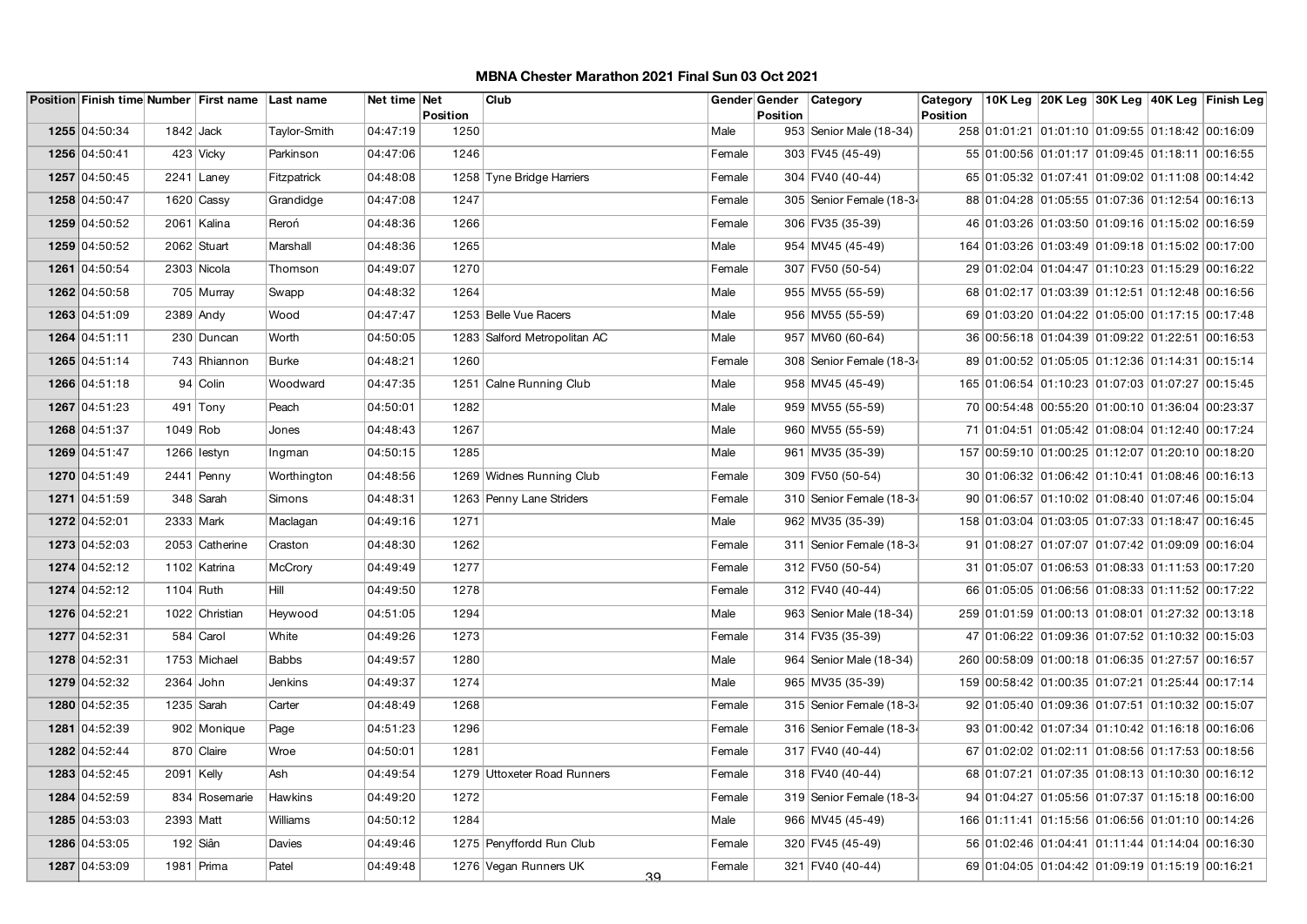|               |             | Position Finish time Number First name Last name |                  | Net time Net | <b>Position</b> | Club                                |        | Gender Gender<br><b>Position</b> | Category                  | Category<br><b>Position</b> |                                                  |          |  | 10K Leg 20K Leg 30K Leg 40K Leg Finish Leg |
|---------------|-------------|--------------------------------------------------|------------------|--------------|-----------------|-------------------------------------|--------|----------------------------------|---------------------------|-----------------------------|--------------------------------------------------|----------|--|--------------------------------------------|
| 1288 04:53:12 |             | 986 Jonathan                                     | Bill             | 04:50:51     |                 | 1291 Running bear                   | Male   |                                  | 967 MV50 (50-54)          |                             | 105 00:59:45 00:58:41 01:07:06 01:24:43 00:20:35 |          |  |                                            |
| 1289 04:53:14 |             | 630 Matthew                                      | Finch            | 04:51:19     | 1295            |                                     | Male   |                                  | 968 MV35 (35-39)          |                             | 160 01:02:20 01:03:45 01:08:26 01:17:45 00:19:00 |          |  |                                            |
| 1290 04:53:23 |             | 138 Nicki                                        | Owen             | 04:50:28     | 1288            |                                     | Female |                                  | 322 FV35 (35-39)          | 48                          |                                                  | 02:06:48 |  | 02:26:36 00:17:04                          |
| 1291 04:53:23 |             | 1251 Judith                                      | Mallon           | 04:50:19     |                 | 1286 Valley Hill runners            | Female |                                  | 323 FV55 (55-59)          |                             | 18 01:04:35 01:06:25 01:08:26 01:14:09 00:16:42  |          |  |                                            |
| 1292 04:53:24 | $1254$ Tina |                                                  | Pass             | 04:50:21     |                 | 1287 Valley Hill runners            | Female |                                  | 324 FV35 (35-39)          |                             | 49 01:04:35 01:06:26 01:08:25 01:14:10 00:16:42  |          |  |                                            |
| 1293 04:53:40 |             | 1845 Raymond                                     | Collins          | 04:51:00     | 1292            |                                     | Male   |                                  | 969 MV60 (60-64)          |                             | 37 01:00:06 01:00:47 01:13:17 01:19:40 00:17:07  |          |  |                                            |
| 1294 04:53:57 | 2523 Dean   |                                                  | Maher            | 04:50:34     | 1289            |                                     | Male   |                                  | 970 MV40 (40-44)          |                             | 157 01:01:25 01:01:17 01:11:15 01:18:31 00:18:04 |          |  |                                            |
| 1295 04:53:58 |             | 1124 $J$ ames                                    | Lorrimore        | 04:52:08     | 1301            |                                     | Male   |                                  | 971   Senior Male (18-34) |                             | 261 00:55:59 00:57:09 01:13:12 01:30:51 00:14:56 |          |  |                                            |
| 1296 04:53:59 |             | 1236 Emma                                        | Day              | 04:51:01     |                 | 1293 Olney Runners AC               | Female |                                  | 325 FV45 (45-49)          |                             | 57 01:06:14 01:07:27 01:07:45 01:13:16 00:16:18  |          |  |                                            |
| 1297 04:54:00 |             | 949 Cameron                                      | Cronin           | 04:52:53     | 1305            |                                     | Male   |                                  | 972 Senior Male (18-34)   |                             | 262 00:57:53 00:58:59 01:13:05 01:25:57 00:16:57 |          |  |                                            |
| 1298 04:54:09 |             | $238$ Harry                                      | Lee              | 04:52:15     | 1302            |                                     | Male   |                                  | 973 Senior Male (18-34)   |                             | 263 00:59:06 01:03:54 01:13:38 01:20:02 00:15:32 |          |  |                                            |
| 1299 04:54:31 |             | 195 Gregor                                       | <b>Bowie</b>     | 04:52:21     |                 | 1303 Fetch Everyone                 | Male   |                                  | 974 MV40 (40-44)          | 158                         |                                                  | 02:12:01 |  | 02:22:17 00:18:02                          |
| 1300 04:54:34 |             | 67 Richard                                       | Cherrington      | 04:53:02     |                 | 1307 South Cheshire Harriers        | Male   |                                  | 975 MV45 (45-49)          |                             | 167 00:56:43 00:58:07 01:15:10 01:24:43 00:18:17 |          |  |                                            |
| 1301 04:54:42 |             | 2663 Stuart                                      | Lodge            | 04:50:50     | 1290            |                                     | Male   |                                  | 976 MV45 (45-49)          |                             | 168 01:03:58 01:05:33 01:08:33 01:13:58 00:18:46 |          |  |                                            |
| 1302 04:54:47 |             | 2179 Darren                                      | Chambers         | 04:53:14     | 1310            |                                     | Male   |                                  | 977 MV50 (50-54)          |                             | 106 01:02:03 01:03:25 01:07:32 01:21:57 00:18:16 |          |  |                                            |
| 1303 04:54:47 |             | $1712$ henry                                     | simpson          | 04:53:10     |                 | 1309 Aldridge Rc                    | Male   |                                  | 978 MV65 (65-69)          |                             | 12 01:04:39 01:05:22 01:06:06 01:17:48 00:19:12  |          |  |                                            |
| 1304 04:54:48 |             | 836 Rachel                                       | Williams         | 04:51:30     | 1297            |                                     | Female |                                  | 326 FV50 (50-54)          |                             | 32 01:04:22 01:06:34 01:10:34 01:14:28 00:15:31  |          |  |                                            |
| 1305 04:55:01 |             | 451 Mark                                         | Muscatt          | 04:52:03     | 1300            |                                     | Male   |                                  | 979 MV60 (60-64)          |                             | 38 01:08:38 01:08:45 01:09:44 01:09:32 00:15:22  |          |  |                                            |
| 1306 04:55:16 |             | $1195$ Roger                                     | Bingham          | 04:51:49     | 1298            |                                     | Male   |                                  | 980 MV75 (75-79)          |                             | 1 01:01:34 01:02:09 01:09:30 01:19:25 00:19:08   |          |  |                                            |
| 1307 04:55:27 |             | $351$ Anne                                       | Evans            | 04:53:08     | 1308            |                                     | Female |                                  | 327 FV40 (40-44)          |                             | 70 01:01:27 01:06:30 01:12:57 01:14:55 00:17:16  |          |  |                                            |
| 1308 04:55:34 | 1310 Susi   |                                                  | Rooke            | 04:51:58     | 1299            |                                     | Female |                                  | 328 FV50 (50-54)          |                             | 33 01:04:04 01:05:53 01:09:23 01:15:42 00:16:55  |          |  |                                            |
| 1309 04:55:35 |             | 2625 Raymond                                     | Papiah           | 04:53:43     | 1316            |                                     | Male   |                                  | 981   MV40 (40-44)        |                             | 159 01:02:11 01:01:00 01:13:11 01:20:29 00:16:49 |          |  |                                            |
| 1310 04:55:41 | 1955 Mark   |                                                  | Riddell          | 04:52:40     | 1304            |                                     | Male   |                                  | 982 MV45 (45-49)          |                             | 169 01:01:10 01:02:49 01:07:31 01:21:14 00:19:54 |          |  |                                            |
| 1311 04:55:46 |             | 1279 Martyn                                      | Baggaley         | 04:53:02     | 1306            |                                     | Male   |                                  | 983 MV45 (45-49)          |                             | 170 01:02:38 01:04:52 01:09:16 01:17:44 00:18:30 |          |  |                                            |
| 1312 04:55:47 | 1189 John   |                                                  | Jones            | 04:53:46     | 1317            |                                     | Male   |                                  | 984 MV55 (55-59)          |                             | 72 01:02:19 01:05:55 01:08:52 01:18:07 00:18:31  |          |  |                                            |
| 1313 04:56:00 |             | 2546 Carly-Jane                                  | Rees             | 04:53:20     | 1311            |                                     | Female |                                  | 329 FV35 (35-39)          |                             | 50 00:56:39 00:59:23 01:17:21 01:22:15 00:17:39  |          |  |                                            |
| 1314 04:56:07 | 1219 John   |                                                  | <b>Bradfield</b> | 04:53:30     |                 | 1315 Lonely Goat RC                 | Male   |                                  | 985 MV55 (55-59)          |                             | 73 00:59:14 01:00:22 01:05:43 01:27:02 00:21:08  |          |  |                                            |
| 1315 04:56:30 |             | 2685 Rebecca                                     | Howlett          | 04:54:39     |                 | 1324 South Cheshire Harriers        | Female |                                  | 330 Senior Female (18-34  |                             | 95 00:56:51 01:02:17 01:07:27 01:31:49 00:16:14  |          |  |                                            |
| 1316 04:56:34 | 2648 lan    |                                                  | Longmuir         | 04:53:21     |                 | 1312 Oldham & Royton H & AC         | Male   |                                  | 986 MV50 (50-54)          |                             | 107 01:03:01 01:02:34 01:05:08 01:22:53 00:19:43 |          |  |                                            |
| 1317 04:56:43 | 2511 Matt   |                                                  | Wintle           | 04:53:27     | 1313            |                                     | Male   |                                  | 987 MV45 (45-49)          |                             | 171 01:07:38 01:05:45 01:09:06 01:12:21 00:18:35 |          |  |                                            |
| 1318 04:56:45 |             | 1667 George                                      | Lewis            | 04:54:21     |                 | 1320 Oswestry Olympians             | Male   |                                  | 988 MV55 (55-59)          |                             | 74 01:01:54 01:03:31 01:12:27 01:17:24 00:19:03  |          |  |                                            |
| 1319 04:56:50 | 1812   Ian  |                                                  | Jennings         | 04:53:28     |                 | 1314 Aldridge Rc                    | Male   |                                  | 989 MV55 (55-59)          |                             | 75 01:00:09 01:03:31 01:12:16 01:18:51 00:18:40  |          |  |                                            |
| 1320 04:56:58 |             | $408$ Terry                                      | Peet             | 04:53:47     |                 | 1318 Glaxo Hoad Hill Harriers<br>40 | Male   |                                  | 990 MV65 (65-69)          |                             | 13 01:05:20 01:04:34 01:06:01 01:22:31 00:15:19  |          |  |                                            |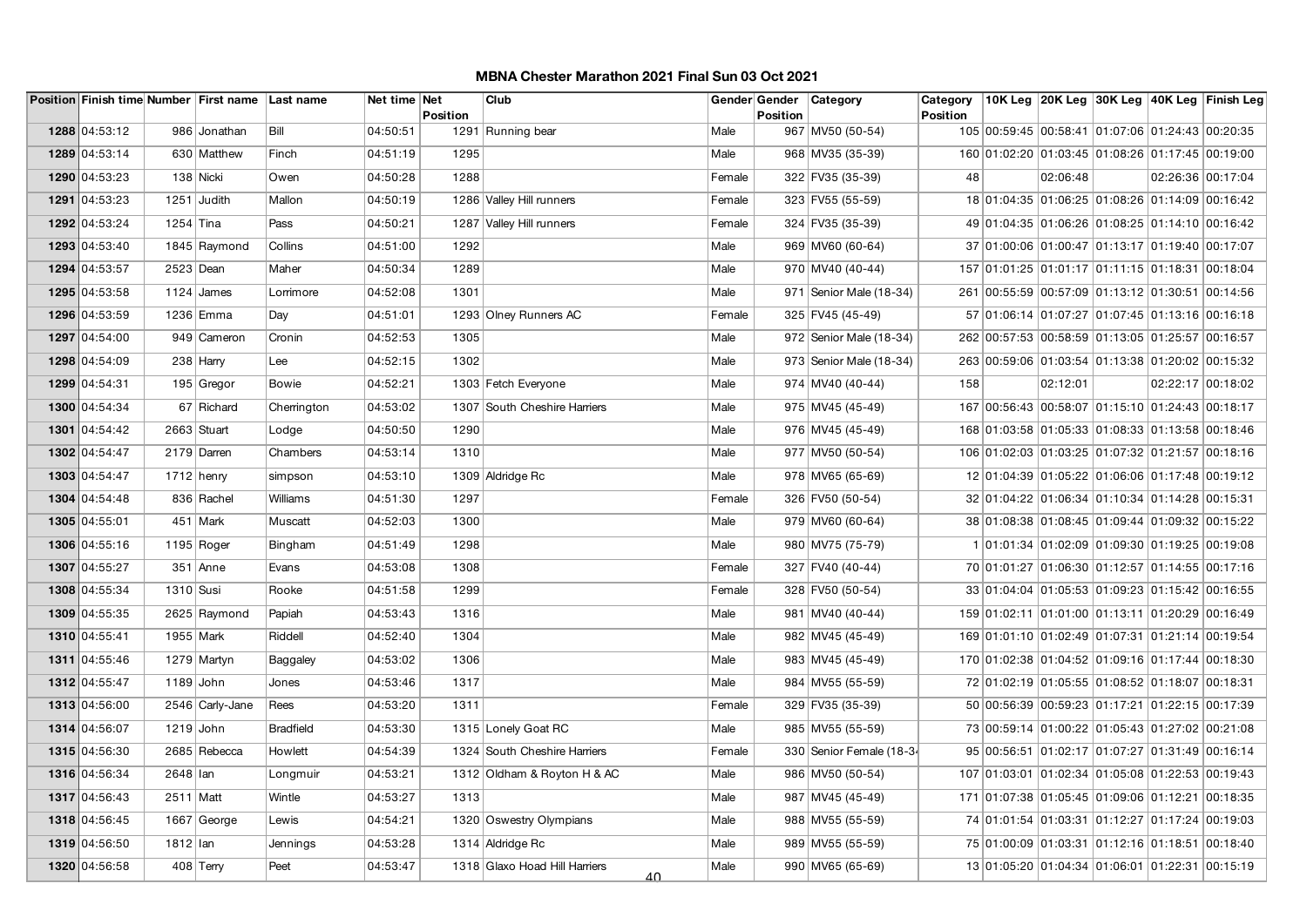|               |              | Position Finish time Number First name Last name |                | Net time Net | Position | Club                                |        | Gender Gender<br><b>Position</b> | Category                   | Category<br><b>Position</b> |                                                  |                                     | 10K Leg 20K Leg 30K Leg 40K Leg Finish Leg |
|---------------|--------------|--------------------------------------------------|----------------|--------------|----------|-------------------------------------|--------|----------------------------------|----------------------------|-----------------------------|--------------------------------------------------|-------------------------------------|--------------------------------------------|
| 1321 04:57:25 |              | 160 $ Gav $                                      | Williams       | 04:55:07     |          | 1327 Lonely Goat RC                 | Male   |                                  | 991 MV55 (55-59)           | 76                          |                                                  | 02:03:56 01:07:53 01:24:45 00:18:31 |                                            |
| 1322 04:57:31 |              | 1226 Matthew                                     | Rouse          | 04:56:07     | 1334     |                                     | Male   |                                  | 992 MV40 (40-44)           |                             | 160 00:59:43 01:03:52 01:11:48 01:19:56 00:20:46 |                                     |                                            |
| 1323 04:57:35 | 1161 Colin   |                                                  | Clarke         | 04:54:03     | 1319     |                                     | Male   |                                  | 993 MV40 (40-44)           |                             | 161 01:05:41 01:05:24 01:10:04 01:15:17 00:17:35 |                                     |                                            |
| 1324 04:57:44 |              | 2667 David                                       | Freeborn       | 04:54:41     |          | 1325 100 Marathon Club              | Male   |                                  | 994 MV40 (40-44)           |                             | 162 01:07:29 01:07:42 01:10:12 01:12:26 00:16:50 |                                     |                                            |
| 1325 04:57:46 |              | 1737 Martin                                      | Glenton        | 04:54:58     | 1326     |                                     | Male   |                                  | 995 MV45 (45-49)           |                             | 172 00:58:09 00:59:01 01:08:39 01:28:10 00:20:57 |                                     |                                            |
| 1326 04:57:48 | $2669$ Chris |                                                  | Mutton         | 04:54:37     |          | 1322 Northwich Running Club         | Male   |                                  | 996 MV50 (50-54)           |                             | 108 01:04:56 01:05:44 01:09:09 01:16:23 00:18:24 |                                     |                                            |
| 1327 04:57:51 |              | 1941 Antonio                                     | Rocha          | 04:56:08     | 1336     |                                     | Male   |                                  | 997 MV40 (40-44)           |                             | 163 01:07:13 01:07:08 01:08:20 01:14:28 00:18:57 |                                     |                                            |
| 1328 04:58:06 |              | 1967 Sharron                                     | Ainslie        | 04:54:38     | 1323     |                                     | Female |                                  | 331 FV45 (45-49)           |                             | 58 01:03:48 01:04:43 01:08:45 01:21:13 00:16:07  |                                     |                                            |
| 1329 04:58:12 |              | 900 Matt                                         | Floyd          | 04:56:16     | 1338     |                                     | Male   |                                  | 998 MV45 (45-49)           |                             | 173 00:59:59 01:00:49 01:19:28 01:17:20 00:18:38 |                                     |                                            |
| 1330 04:58:16 |              | 770 Carlo                                        | Smith          | 04:56:09     | 1337     |                                     | Male   |                                  | 999 MV40 (40-44)           |                             | 164 00:59:08 01:02:25 01:12:21 01:23:12 00:19:02 |                                     |                                            |
| 1331 04:58:21 |              | 1012 Louise                                      | Zonko          | 04:54:34     | 1321     |                                     | Female |                                  | 332 FV40 (40-44)           |                             | 71 01:08:54 01:06:51 01:08:12 01:13:45 00:16:50  |                                     |                                            |
| 1332 04:58:23 | 1884 Nick    |                                                  | <b>Burrows</b> | 04:56:28     | 1343     |                                     | Male   |                                  | 1000 MV40 (40-44)          |                             | 165 00:59:20 01:01:10 01:14:07 01:24:27 00:17:22 |                                     |                                            |
| 1333 04:58:36 | $1510$ Joe   |                                                  | Roberts        | 04:55:19     | 1328     |                                     | Male   |                                  | 1001   Senior Male (18-34) |                             | 264 01:04:21 01:02:59 01:06:59 01:22:10 00:18:48 |                                     |                                            |
| 1334 04:58:46 |              | 1366 Jayne                                       | Hurst          | 04:55:50     |          | 1330 Freck & Warton Running Club    | Female |                                  | 333 FV45 (45-49)           |                             | 59 01:07:15 01:07:34 01:09:27 01:14:51 00:16:41  |                                     |                                            |
| 1335 04:58:47 |              | 985 Mark                                         | Loughnane      | 04:56:21     | 1341     |                                     | Male   |                                  | 1002 MV35 (35-39)          |                             | 161 01:04:50 01:02:27 01:07:13 01:24:42 00:17:07 |                                     |                                            |
| 1336 04:58:55 |              | 382 Christopher                                  | Taylor         | 04:56:23     |          | 1342 Lonely Goat RC                 | Male   |                                  | 1003 MV45 (45-49)          |                             | 174 01:08:36 01:08:45 01:11:02 01:11:55 00:16:04 |                                     |                                            |
| 1337 04:58:59 |              | $352$ Emily                                      | Armstrong      | 04:56:06     |          | 1332 Steel City Striders RC         | Female |                                  | 334 Senior Female (18-34   |                             | 96 01:04:49 01:06:03 01:10:03 01:17:42 00:17:27  |                                     |                                            |
| 1337 04:58:59 |              | 1168 Ebony                                       | Ward           | 04:56:06     | 1333     |                                     | Female |                                  | 334 Senior Female (18-34   |                             | 96 01:04:49 01:06:01 01:10:05 01:17:43 00:17:27  |                                     |                                            |
| 1339 04:59:05 |              | 890 Emma                                         | Peacock        | 04:56:07     | 1335     |                                     | Female |                                  | 336 FV45 (45-49)           |                             | 60 01:07:45 01:09:09 01:16:39 01:07:27 00:15:06  |                                     |                                            |
| 1340 04:59:14 |              | 576 Derrick                                      | Harris         | 04:56:29     | 1344     |                                     | Male   |                                  | 1004 MV50 (50-54)          |                             | 109 01:00:35 01:02:07 01:15:09 01:22:05 00:16:31 |                                     |                                            |
| 1341 04:59:15 |              | 1982 Tian Huey                                   | Teh            | 04:55:59     | 1331     |                                     | Female |                                  | 337 Senior Female (18-34   |                             | 98 01:01:23 01:03:37 01:10:03 01:25:52 00:15:02  |                                     |                                            |
| 1342 04:59:21 |              | $2413$ James                                     | <b>Beck</b>    | 04:57:08     | 1350     |                                     | Male   |                                  | 1005 MV40 (40-44)          |                             | 166 00:59:26 01:02:06 01:09:52 01:29:11 00:16:31 |                                     |                                            |
| 1343 04:59:27 | $2225$ David |                                                  | Jones          | 04:56:32     | 1345     |                                     | Male   |                                  | 1006 MV35 (35-39)          | 162                         |                                                  | 01:58:36 01:10:14 01:27:30 00:20:10 |                                            |
| 1344 04:59:28 |              | 266 Adam                                         | Barnes         | 04:56:56     |          | 1348 Lonely Goat RC                 | Male   |                                  | 1007 MV35 (35-39)          |                             | 163 01:08:33 01:08:48 01:09:51 01:13:53 00:15:49 |                                     |                                            |
| 1345 04:59:30 |              | 65 Lyndsey                                       | Tasker         | 04:56:33     | 1346     |                                     | Female |                                  | 338 FV35 (35-39)           |                             | 51 01:07:15 01:07:56 01:11:13 01:13:29 00:16:38  |                                     |                                            |
| 1346 04:59:35 |              | $2628$ Simon                                     | Lister         | 04:55:39     |          | 1329 Trawden Athletic Club          | Male   |                                  | 1008 MV50 (50-54)          |                             | 110 01:06:35 01:07:42 01:10:18 01:13:38 00:17:22 |                                     |                                            |
| 1347 04:59:36 | $1253$ Tony  |                                                  | Woodcock       | 04:56:21     |          | 1340 Lonely Goat RC                 | Male   |                                  | 1009 MV45 (45-49)          |                             | 175 00:59:44 00:59:12 01:06:12 01:30:46 00:20:26 |                                     |                                            |
| 1348 04:59:40 | $1592$ Craig |                                                  | Anderson       | 04:57:25     | 1353     |                                     | Male   |                                  | 1010 MV35 (35-39)          |                             | 164 00:58:45 00:58:29 01:17:58 01:24:58 00:17:13 |                                     |                                            |
| 1349 04:59:57 |              | 2326 Alistair                                    | Cartwright     | 04:58:30     | 1365     |                                     | Male   |                                  | 1011   Senior Male (18-34) |                             | 265 00:57:28 01:02:48 01:18:09 01:22:36 00:17:27 |                                     |                                            |
| 1350 04:59:57 |              | 2383 Michael                                     | Powell         | 04:56:20     |          | 1339 Ellesmere Port RC              | Male   |                                  | 1012 Senior Male (18-34)   | 266                         |                                                  | 02:10:28 01:14:28 01:15:14 00:16:08 |                                            |
| 1351 04:59:59 |              | 1069 Joanne                                      | Love           | 04:57:28     | 1354     |                                     | Female |                                  | 339 FV40 (40-44)           |                             | 72 01:04:10 01:06:36 01:11:56 01:18:03 00:16:41  |                                     |                                            |
| 1352 05:00:01 |              | 263 Przemyslaw                                   | Wilanowski     | 04:58:04     | 1360     |                                     | Male   |                                  | 1013 MV40 (40-44)          |                             | 167 01:02:53 01:03:40 01:15:02 01:18:12 00:18:15 |                                     |                                            |
| 1353 05:00:09 |              | $1127$ Andrew                                    | <b>Buckley</b> | 04:56:40     |          | 1347 Stone Master Marathoners<br>41 | Male   |                                  | 1014 MV50 (50-54)          |                             | 111 01:04:34 01:04:00 01:07:18 01:20:04 00:20:43 |                                     |                                            |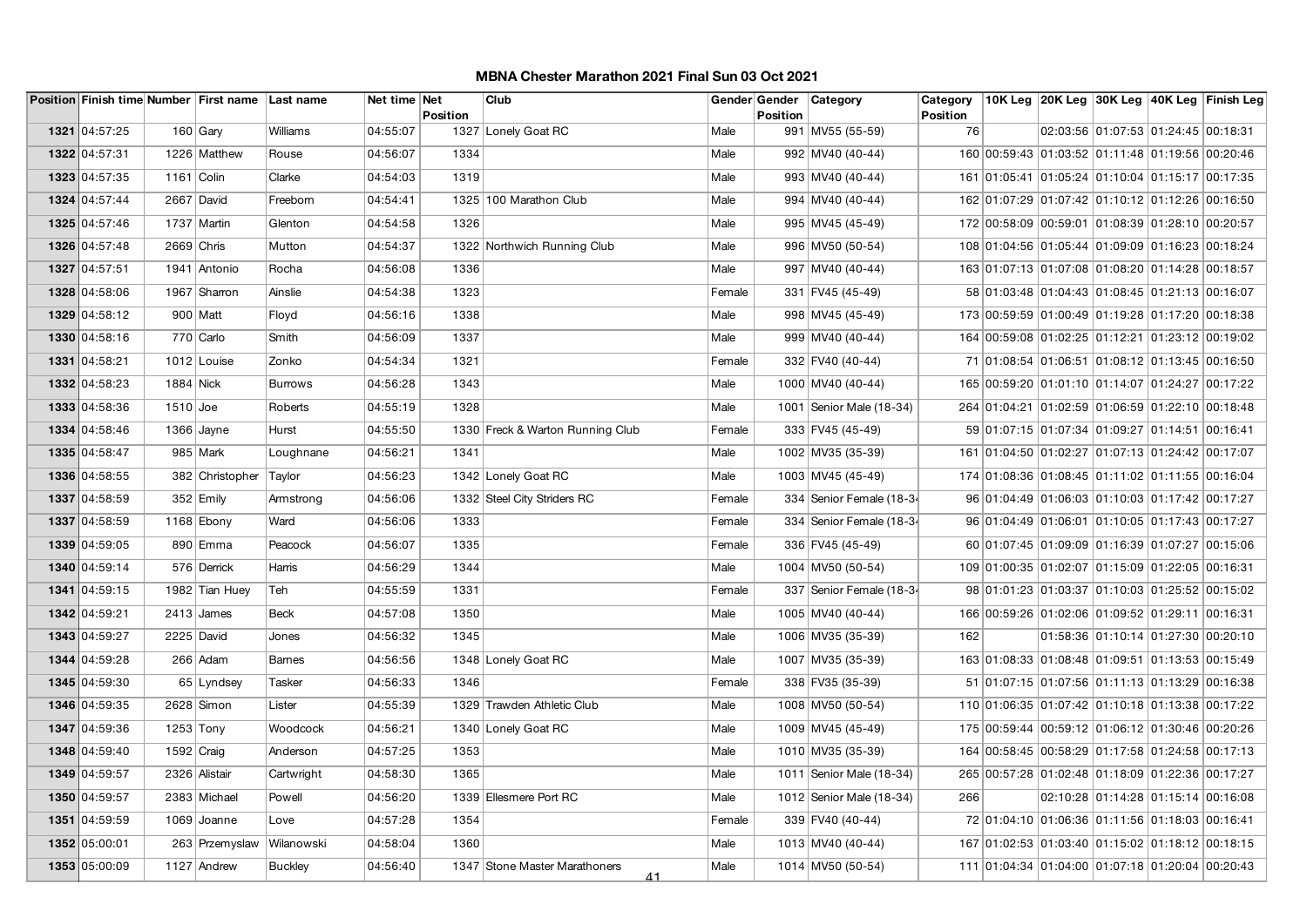|               |              | Position Finish time Number First name Last name |             | Net time Net | Position    | Club                          |        | Gender Gender<br><b>Position</b> | Category                 | Category<br><b>Position</b> |                                                  |          |                                     |                   | 10K Leg 20K Leg 30K Leg 40K Leg Finish Leg |
|---------------|--------------|--------------------------------------------------|-------------|--------------|-------------|-------------------------------|--------|----------------------------------|--------------------------|-----------------------------|--------------------------------------------------|----------|-------------------------------------|-------------------|--------------------------------------------|
| 1354 05:00:11 | 1848 Phil    |                                                  | Postles     | 04:57:14     | 1351        |                               | Male   |                                  | 1015 MV35 (35-39)        | 165                         |                                                  | 02:10:08 |                                     | 02:29:24 00:17:41 |                                            |
| 1355 05:00:25 |              | 593 Victoria                                     | Ford        | 04:57:24     |             | 1352 Pensby Runners           | Female |                                  | 340 Senior Female (18-34 |                             | 99 01:06:08 01:06:54 01:12:15 01:16:02 00:16:04  |          |                                     |                   |                                            |
| 1356 05:00:27 |              | 261 Peter                                        | Weir        | 04:58:20     | 1363        |                               | Male   |                                  | 1016 MV40 (40-44)        |                             | 168 01:00:32 01:00:50 01:08:13 01:31:45 00:16:59 |          |                                     |                   |                                            |
| 1357 05:00:28 |              | 2459 Konrad                                      | Zawadzki    | 04:59:01     | 1370        |                               | Male   |                                  | 1017 MV35 (35-39)        |                             | 166 01:00:07 01:00:49 01:14:01 01:27:40 00:16:22 |          |                                     |                   |                                            |
| 1358 05:00:29 | 764 Kiri     |                                                  | Griffiths   | 04:57:03     | 1349        |                               | Female |                                  | 341 Senior Female (18-34 |                             | 100 01:03:24 01:04:28 01:08:55 01:24:16 00:15:58 |          |                                     |                   |                                            |
| 1359 05:00:40 |              | 2581 Patrick                                     | Hannon      | 04:57:44     | $1357$ none |                               | Male   |                                  | 1018 MV70 (70-74)        |                             | 4 01:07:46 01:09:10 01:10:23 01:12:49 00:17:35   |          |                                     |                   |                                            |
| 1360 05:00:46 |              | 1323 Harriet                                     | Stevens     | 04:57:30     | 1355        |                               | Female |                                  | 342 FV35 (35-39)         | 52                          |                                                  |          | 02:12:13 01:11:53 01:17:06 00:16:17 |                   |                                            |
| 1361 05:00:59 |              | 2379 Michael                                     | Gibson      | 04:57:35     | 1356        |                               | Male   |                                  | 1019 MV50 (50-54)        |                             | 112 01:01:18 01:01:52 01:09:38 01:25:58 00:18:48 |          |                                     |                   |                                            |
| 1362 05:01:01 | 2635 Craig   |                                                  | Culbert     | 04:58:18     | 1362        |                               | Male   |                                  | 1020 MV40 (40-44)        |                             | 169 01:04:45 01:04:39 01:11:46 01:20:33 00:16:34 |          |                                     |                   |                                            |
| 1363 05:01:10 |              | 628 Helen                                        | Edwards     | 04:58:11     |             | 1361 Allen Valley Striders    | Female |                                  | 343 FV65 (65-69)         |                             | 1 01:06:25 01:08:15 01:11:38 01:14:56 00:16:56   |          |                                     |                   |                                            |
| 1364 05:01:10 | 1478 Pete    |                                                  | James       | 04:58:00     |             | 1358 Chester Road Runners     | Male   |                                  | 1021 MV50 (50-54)        |                             | 113 01:06:05 01:07:30 01:15:15 01:13:47 00:15:21 |          |                                     |                   |                                            |
| 1365 05:01:22 | $143$ Neil   |                                                  | Walker      | 05:00:33     |             | 1387 Formula One Circuit Crew | Male   |                                  | 1022 MV50 (50-54)        |                             | 114 00:54:01 01:01:43 01:16:22 01:27:33 00:20:52 |          |                                     |                   |                                            |
| 1366 05:01:25 | 1237 Claire  |                                                  | Harrison    | 04:58:01     | 1359        |                               | Female |                                  | 344 FV40 (40-44)         |                             | 73 01:04:40 01:06:04 01:14:19 01:16:35 00:16:20  |          |                                     |                   |                                            |
| 1367 05:01:27 |              | 47 Aimee                                         | Hand        | 04:58:33     |             | 1366 Penyffordd Run Club      | Female |                                  | 345 Senior Female (18-34 |                             | 101 01:03:32 01:02:29 01:13:53 01:21:40 00:16:57 |          |                                     |                   |                                            |
| 1368 05:01:30 |              | 2461 Sharon                                      | Ashton      | 04:58:55     |             | 1369 Vegan Runners UK         | Female |                                  | 346 FV45 (45-49)         |                             | 61 00:56:06 01:04:34 01:19:47 01:25:27 00:12:59  |          |                                     |                   |                                            |
| 1369 05:01:43 | 2616 Scott   |                                                  | Polat       | 05:00:08     | 1380        |                               | Male   |                                  | 1023 Senior Male (18-34) |                             | 267 01:02:22 01:01:44 01:12:44 01:28:01 00:15:15 |          |                                     |                   |                                            |
| 1370 05:02:01 |              | 262 Russell                                      | Davies      | 04:58:28     | 1364        |                               | Male   |                                  | 1024 MV45 (45-49)        |                             | 176 01:05:16 01:05:12 01:05:16 01:25:10 00:17:32 |          |                                     |                   |                                            |
| 1371 05:02:06 |              | 2674 Rachel                                      | Rick        | 04:59:50     |             | 1377 Penny Lane Striders      | Female |                                  | 347 FV60 (60-64)         |                             | 8 01:08:59 01:09:57 01:10:07 01:15:05 00:15:40   |          |                                     |                   |                                            |
| 1372 05:02:17 |              | 486 Annie                                        | Baxter      | 04:58:53     |             | 1368 Fen Edge Runners         | Female |                                  | 348 FV45 (45-49)         |                             | 62 01:05:46 01:07:17 01:11:16 01:17:19 00:17:12  |          |                                     |                   |                                            |
| 1373 05:02:18 | 2428 Paul    |                                                  | Carter      | 04:59:26     | 1371        |                               | Male   |                                  | 1025 MV50 (50-54)        | 115                         |                                                  |          | 02:12:08 01:11:12 01:18:29 00:17:36 |                   |                                            |
| 1374 05:02:18 | 1003 Carol   |                                                  | Bedwell     | 04:59:28     | 1375        |                               | Female |                                  | 349 FV55 (55-59)         |                             | 19 01:05:10 01:06:58 01:11:12 01:18:29 00:17:36  |          |                                     |                   |                                            |
| 1375 05:02:19 | $1002$ Janet |                                                  | Carter      | 04:59:27     | 1373        |                               | Female |                                  | 350 FV50 (50-54)         |                             | 34 01:05:09 01:06:59 01:11:11 01:18:30 00:17:36  |          |                                     |                   |                                            |
| 1376 05:02:24 | 1358 Ian     |                                                  | Norton      | 05:01:10     | 1393        |                               | Male   |                                  | 1026 Senior Male (18-34) |                             | 268 00:53:32 00:55:29 01:27:16 01:26:51 00:18:00 |          |                                     |                   |                                            |
| 1377 05:02:26 |              | 446 Lance                                        | Ball        | 04:58:46     |             | 1367 Wrecsam Tri              | Male   |                                  | 1027 MV50 (50-54)        |                             | 116 01:03:32 01:05:15 01:08:26 01:24:08 00:17:22 |          |                                     |                   |                                            |
| 1378 05:02:31 | 493 Bev      |                                                  | Winnard     | 05:00:03     |             | 1379 Oldham & Royton H & AC   | Female |                                  | 351 FV45 (45-49)         |                             | 63 01:06:06 01:05:37 01:14:14 01:17:21 00:16:43  |          |                                     |                   |                                            |
| 1379 05:02:32 |              | 1480 Kenneth                                     | Dix         | 04:59:28     | 1374        |                               | Male   |                                  | 1028 MV50 (50-54)        |                             | 117 01:04:12 01:04:49 01:09:13 01:22:00 00:19:13 |          |                                     |                   |                                            |
| 1380 05:02:32 | 1322 Molly   |                                                  | Jones       | 04:59:27     | 1372        |                               | Female |                                  | 352 Senior Female (18-34 |                             | 102 01:04:10 01:04:52 01:09:11 01:22:00 00:19:12 |          |                                     |                   |                                            |
| 1381 05:03:01 |              | 690 Peter                                        | Lloyd-Brown | 05:00:43     |             | 1390 Chester Triathlon Club   | Male   |                                  | 1029 MV45 (45-49)        |                             | 177 01:06:58 01:07:17 01:14:00 01:15:26 00:17:00 |          |                                     |                   |                                            |
| 1382 05:03:10 | 1224 $Fay$   |                                                  | Hopwood     | 05:00:24     |             | 1383 Mossley AFC Running Club | Female |                                  | 353 FV40 (40-44)         |                             | 74 01:02:23 01:05:34 01:13:10 01:21:38 00:17:37  |          |                                     |                   |                                            |
| 1383 05:03:17 |              | 2328 Kathy                                       | Jackson     | 05:01:10     |             | 1394 Silverdale RC            | Female |                                  | 354 Senior Female (18-34 |                             | 103 01:06:31 01:07:08 01:10:37 01:19:30 00:17:22 |          |                                     |                   |                                            |
| 1384 05:03:20 |              | 1210 Calvin                                      | Clarke      | 04:59:30     | 1376        |                               | Male   |                                  | 1030 MV70 (70-74)        |                             | 5 01:09:39 01:08:56 01:10:21 01:12:43 00:17:48   |          |                                     |                   |                                            |
| 1385 05:03:21 |              | 1508 Samantha                                    | Hitchmough  | 05:02:25     | 1403        |                               | Female |                                  | 355 FV35 (35-39)         |                             | 53 00:56:13 01:00:39 01:22:20 01:27:53 00:15:19  |          |                                     |                   |                                            |
| 1386 05:03:27 | $1635$ Jess  |                                                  | Ormerod     | 05:00:32     | 1386        | 42                            | Female |                                  | 356 Senior Female (18-34 |                             | 104 01:10:18 01:10:20 01:11:20 01:12:43 00:15:50 |          |                                     |                   |                                            |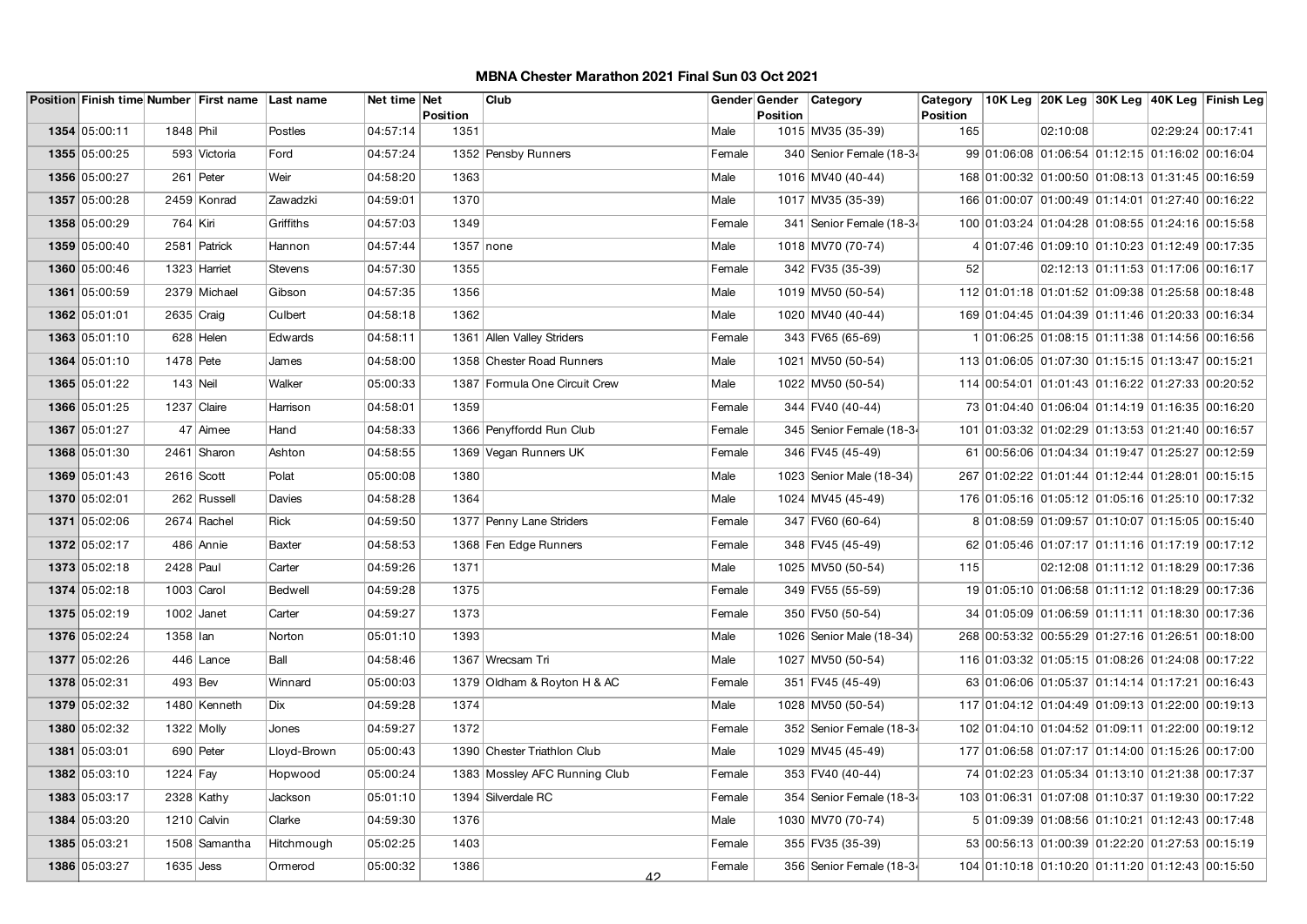|               |            | Position Finish time Number First name Last name |              | Net time Net |          | Club                                 |        | Gender Gender   | Category                 | Category        |                                                  |  | 10K Leg 20K Leg 30K Leg 40K Leg Finish Leg |
|---------------|------------|--------------------------------------------------|--------------|--------------|----------|--------------------------------------|--------|-----------------|--------------------------|-----------------|--------------------------------------------------|--|--------------------------------------------|
| 1387 05:03:36 |            | 2071 David                                       | Bundy        | 05:00:18     | Position | 1381 Roundhay Runners                | Male   | <b>Position</b> | 1031 MV40 (40-44)        | <b>Position</b> | 170 00:58:06 01:01:59 01:01:04 01:36:51 00:22:16 |  |                                            |
| 1388 05:03:39 |            | 2356 Charlotte                                   | Haydock      | 05:00:35     | 1388     |                                      | Female |                 | 357 Senior Female (18-34 |                 | 105 01:05:50 01:08:53 01:15:03 01:16:48 00:14:00 |  |                                            |
| 1388 05:03:39 |            | 2357 Nathan                                      | Power        | 05:00:35     | 1389     |                                      | Male   |                 | 1032 Senior Male (18-34) |                 | 269 01:05:50 01:08:52 01:15:03 01:16:49 00:14:00 |  |                                            |
| 1390 05:03:42 |            | 508 Emmaline                                     | Taylor       | 05:00:48     | 1391     |                                      | Female |                 | 358 FV40 (40-44)         |                 | 75 01:00:53 01:03:07 01:18:50 01:20:34 00:17:22  |  |                                            |
| 1391 05:03:43 |            | $354$ Claire                                     | Rideout      | 04:59:52     | 1378     |                                      | Female |                 | 359 FV40 (40-44)         |                 | 76 01:10:31 01:11:15 01:09:27 01:12:14 00:16:23  |  |                                            |
| 1392 05:03:46 |            | 855 Claire                                       | Holroyd      | 05:00:22     | 1382     |                                      | Female |                 | 360 FV40 (40-44)         |                 | 77 01:07:33 01:08:18 01:10:34 01:18:11 00:15:44  |  |                                            |
| 1393 05:04:05 | 1558 Nigel |                                                  | Parker       | 05:00:29     |          | 1385 Balsall Common Run Club         | Male   |                 | 1033 MV65 (65-69)        |                 | 14 01:11:04 01:09:19 01:10:28 01:12:24 00:17:12  |  |                                            |
| 1394 05:04:09 |            | 2213 Kathryn                                     | Ward         | 05:00:26     |          | 1384 Thornton Cleveleys Running Club | Female |                 | 361 FV50 (50-54)         |                 | 35 01:08:38 01:08:43 01:12:10 01:15:08 00:15:45  |  |                                            |
| 1395 05:04:18 |            | 2661 Lucas                                       | Marcou       | 05:00:59     | 1392     |                                      | Male   |                 | 1034 MV45 (45-49)        |                 | 178 01:03:05 01:02:30 01:13:56 01:21:40 00:19:45 |  |                                            |
| 1396 05:04:34 |            | 1758 Jorden                                      | <b>Byrne</b> | 05:02:41     | 1404     |                                      | Male   |                 | 1035 Senior Male (18-34) |                 | 270 00:58:42 01:05:06 01:16:39 01:21:50 00:20:22 |  |                                            |
| 1397 05:04:38 |            | 1960 Donna                                       | Mazur        | 05:01:54     |          | 1399 Blackburn Road Runners          | Female |                 | 362 FV45 (45-49)         |                 | 64 01:04:43 01:08:04 01:12:54 01:19:47 00:16:24  |  |                                            |
| 1398 05:04:38 | 2026 Sid   |                                                  | Makinson     | 05:01:54     | 1400     |                                      | Male   |                 | 1036 MV45 (45-49)        |                 | 179 01:04:43 01:08:02 01:12:34 01:19:13 00:17:19 |  |                                            |
| 1399 05:04:44 |            | $633$ Luke                                       | Newell       | 05:01:28     | 1398     |                                      | Male   |                 | 1037 MV35 (35-39)        |                 | 167 01:03:27 01:03:40 01:14:04 01:22:25 00:17:50 |  |                                            |
| 1400 05:04:48 |            | 2031 Ahmad                                       | Allouh       | 05:01:19     | 1397     |                                      | Male   |                 | 1038 MV35 (35-39)        |                 | 168 01:08:59 01:10:54 01:11:23 01:15:19 00:14:43 |  |                                            |
| 1401 05:04:55 |            | 87 Andrew                                        | Read         | 05:01:16     | 1395     |                                      | Male   |                 | 1039 MV40 (40-44)        |                 | 171 01:04:21 01:02:12 01:14:45 01:25:19 00:14:37 |  |                                            |
| 1401 05:04:55 | 1801 Sara  |                                                  | Crosland     | 05:01:16     | 1396     |                                      | Female |                 | 363 FV45 (45-49)         | 65              |                                                  |  | 05:01:16                                   |
| 1403 05:05:25 |            | 203 Gillian                                      | Mitchell     | 05:02:10     |          | 1401 Wolverhampton & Bilston         | Female |                 | 364 FV50 (50-54)         |                 | 36 01:07:17 01:09:14 01:11:04 01:17:41 00:16:51  |  |                                            |
| 1404 05:05:30 |            | 2242 Lauryn Ava                                  | Bentham      | 05:02:20     |          | 1402 100 Marathon Club               | Female |                 | 365 FV40 (40-44)         |                 | 78 01:01:56 01:08:22 01:16:02 01:18:44 00:17:15  |  |                                            |
| 1405 05:05:33 | $1657$ Jaz |                                                  | Barlow       | 05:03:26     | 1406     |                                      | Female |                 | 366 Senior Female (18-34 |                 | 106 01:00:09 01:01:55 01:10:16 01:33:43 00:17:22 |  |                                            |
| 1406 05:05:33 | 1658 Mike  |                                                  | Barlow       | 05:03:27     | 1408     |                                      | Male   |                 | 1040 MV45 (45-49)        |                 | 180 01:00:10 01:01:55 01:10:16 01:33:43 00:17:22 |  |                                            |
| 1407 05:05:44 |            | 546 Justin                                       | Kirkham      | 05:04:18     | 1412     |                                      | Male   |                 | 1041 MV45 (45-49)        |                 | 181 00:58:06 01:04:40 01:16:12 01:26:21 00:18:57 |  |                                            |
| 1408 05:06:18 |            | 1662 Daniel                                      | Loftus       | 05:03:07     | 1405     |                                      | Male   |                 | 1042 MV40 (40-44)        |                 | 172 01:03:32 01:03:21 01:10:31 01:26:10 00:19:31 |  |                                            |
| 1409 05:06:22 |            | 2089 Chloe                                       | Beare        | 05:03:27     | 1407     |                                      | Female |                 | 367 FV35 (35-39)         |                 | 54 01:06:00 01:07:43 01:12:04 01:20:56 00:16:41  |  |                                            |
| 1410 05:06:40 | 1019 Paul  |                                                  | James        | 05:03:54     | 1410     |                                      | Male   |                 | 1043 MV35 (35-39)        |                 | 169 01:05:33 01:06:56 01:13:11 01:20:26 00:17:45 |  |                                            |
| 1411 05:06:54 |            | $1945$ Geoff                                     | Worsley      | 05:03:54     |          | 1411 Fordy Runs Running Club         | Male   |                 | 1044 MV50 (50-54)        |                 | 118 01:04:30 01:04:35 01:16:17 01:20:54 00:17:36 |  |                                            |
| 1412 05:07:11 |            | $2673$ Cathy                                     | Barnett      | 05:03:53     | 1409     |                                      | Female |                 | 368 Senior Female (18-34 |                 | 107 01:08:42 01:09:25 01:10:49 01:16:46 00:18:10 |  |                                            |
| 1413 05:07:23 |            | 2612 Beverley                                    | Leeson       | 05:04:24     |          | 1413 Wrekin Road Runners             | Female |                 | 369 FV45 (45-49)         |                 | 66 01:04:52 01:08:16 01:12:21 01:20:47 00:18:06  |  |                                            |
| 1414 05:07:26 |            | 1108 Thomas                                      | Fitzpatrick  | 05:04:24     | 1414     |                                      | Male   |                 | 1045 MV45 (45-49)        |                 | 182 01:02:34 01:02:55 01:12:52 01:26:23 00:19:38 |  |                                            |
| 1415 05:07:30 | 950 lan    |                                                  | Mostyn       | 05:05:46     | 1424     |                                      | Male   |                 | 1046 MV45 (45-49)        |                 | 183 01:02:30 01:05:11 01:12:48 01:25:59 00:19:17 |  |                                            |
| 1416 05:07:48 |            | 1760 Claire                                      | <b>Byrne</b> | 05:07:02     | 1441     |                                      | Female |                 | 370 FV45 (45-49)         |                 | 67 01:02:34 01:08:39 01:17:27 01:20:31 00:17:48  |  |                                            |
| 1417 05:07:49 |            | 1529 Joanne                                      | Carr         | 05:04:32     | 1415     |                                      | Female |                 | 371 FV35 (35-39)         |                 | 55 01:04:13 01:04:58 01:09:15 01:25:37 00:20:28  |  |                                            |
| 1418 05:07:51 |            | 83 Alison                                        | Bibby        | 05:05:19     |          | 1420 Derwent AC Cockermouth          | Female |                 | 372 FV50 (50-54)         |                 | 37 01:03:52 01:05:17 01:17:15 01:21:00 00:17:52  |  |                                            |
| 1419 05:07:52 |            | 2130 Patrick                                     | Gormley      | 05:04:57     | 1417     | 43                                   | Male   |                 | 1047 MV50 (50-54)        |                 | 119 01:03:41 01:11:03 01:13:28 01:19:25 00:17:18 |  |                                            |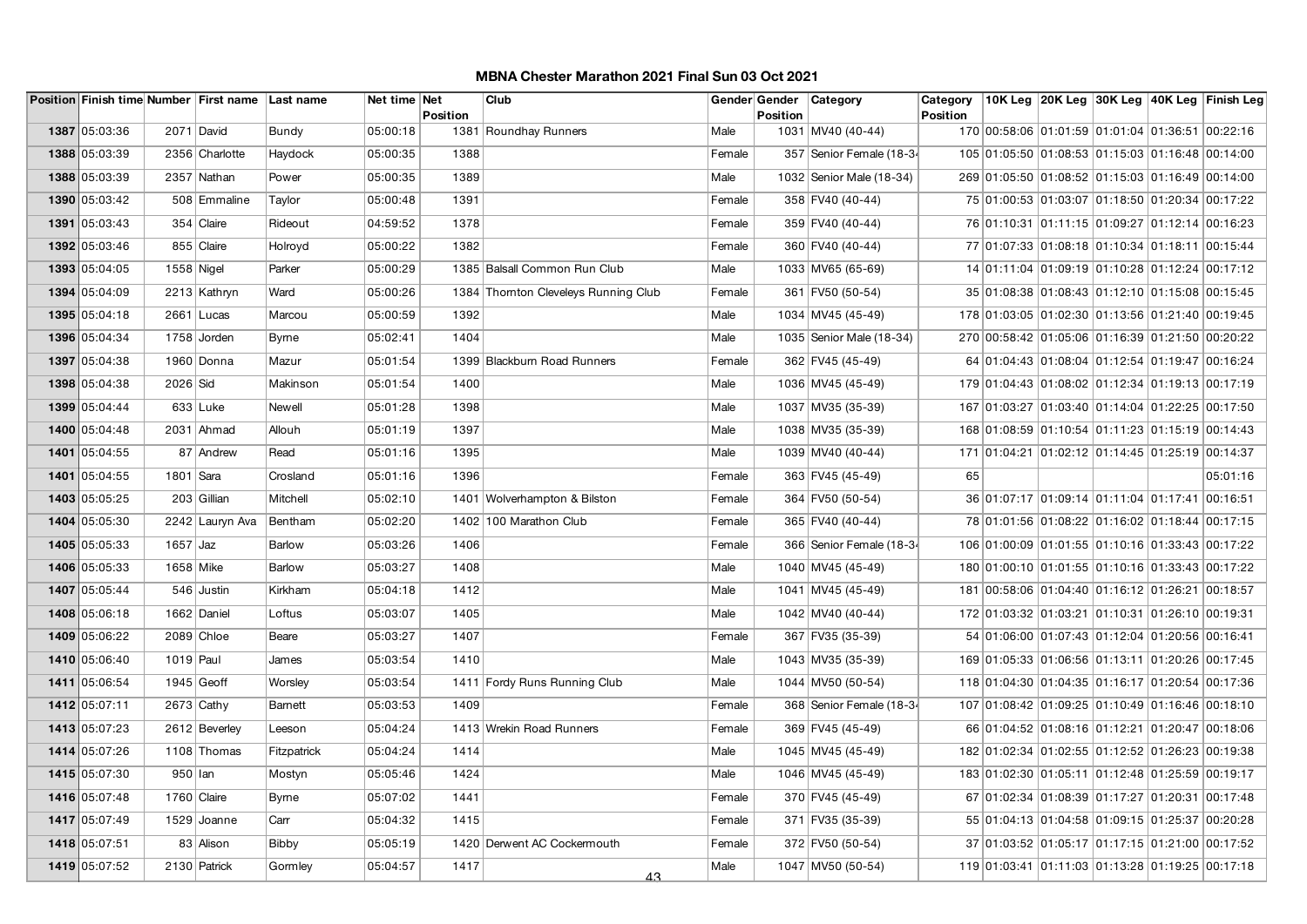|               |             | Position Finish time Number First name Last name |                | Net time Net | Position | Club                                 |        | Gender Gender<br><b>Position</b> | Category                 | Category<br>Position |                                                  |                                     | 10K Leg 20K Leg 30K Leg 40K Leg Finish Leg |
|---------------|-------------|--------------------------------------------------|----------------|--------------|----------|--------------------------------------|--------|----------------------------------|--------------------------|----------------------|--------------------------------------------------|-------------------------------------|--------------------------------------------|
| 1420 05:07:56 | 1526 Cher   |                                                  | Stocker        | 05:05:16     | 1419     |                                      | Female |                                  | 373 FV40 (40-44)         |                      | 79 01:06:18 01:07:40 01:12:11 01:21:27 00:17:37  |                                     |                                            |
| 1421 05:07:57 |             | 2566 Fiona                                       | Leather        | 05:07:57     | 1447     |                                      | Female |                                  | 374 FV40 (40-44)         | 80                   |                                                  | 02:14:41 01:14:51 01:20:26 00:17:57 |                                            |
| 1422 05:08:10 |             | 2156 Joanne                                      | Egerton        | 05:04:34     | 1416     |                                      | Female |                                  | 375 FV45 (45-49)         |                      | 68 01:08:16 01:07:20 01:09:48 01:20:19 00:18:50  |                                     |                                            |
| 1423 05:08:28 | 1448 Sarah  |                                                  | Morrilly       | 05:05:37     | 1423     |                                      | Female |                                  | 376 Senior Female (18-34 |                      | 108 01:07:21 01:08:32 01:14:22 01:19:38 00:15:41 |                                     |                                            |
| 1424 05:08:40 |             | 1860 Rhodri                                      | Roberts        | 05:05:11     | 1418     |                                      | Male   |                                  | 1048 MV45 (45-49)        |                      | 184 01:04:16 01:05:10 01:12:36 01:23:13 00:19:54 |                                     |                                            |
| 1425 05:08:41 |             | $510$ Mark                                       | Holcroft       | 05:05:35     | 1422     |                                      | Male   |                                  | 1049 MV50 (50-54)        |                      | 120 01:06:17 01:08:07 01:10:59 01:23:06 00:17:04 |                                     |                                            |
| 1426 05:08:43 |             | 2444 Christopher                                 | Le Maire       | 05:05:51     | 1426     |                                      | Male   |                                  | 1050 MV45 (45-49)        |                      | 185 01:04:55 01:07:59 01:11:01 01:23:09 00:18:45 |                                     |                                            |
| 1427 05:08:43 |             | 1284 Graham                                      | Hacking        | 05:06:47     |          | 1438 Lonely Goat RC                  | Male   |                                  | 1051 MV35 (35-39)        | 170                  |                                                  | 02:13:01 01:14:12 01:21:49 00:17:44 |                                            |
| 1428 05:08:48 | 1937 Lee    |                                                  | Mulligan       | 05:06:07     | 1429     |                                      | Male   |                                  | 1052 Senior Male (18-34) |                      | 271 01:06:03 01:07:58 01:12:53 01:21:43 00:17:27 |                                     |                                            |
| 1429 05:08:52 |             | 456 Eleanor                                      | Pugh-Stanley   | 05:05:49     | 1425     |                                      | Female |                                  | 377 Senior Female (18-34 |                      | 109 01:06:25 01:09:46 01:14:54 01:17:52 00:16:49 |                                     |                                            |
| 1430 05:08:53 | 792 Nia     |                                                  | Forrest-Owen   | 05:05:20     | 1421     |                                      | Female |                                  | 378 Senior Female (18-34 |                      | 110 01:10:44 01:06:42 01:13:07 01:18:37 00:16:08 |                                     |                                            |
| 1431 05:08:55 | $2244$ Liam |                                                  | Dawson         | 05:06:00     | 1427     |                                      | Male   |                                  | 1053 MV35 (35-39)        |                      | 171 01:08:32 01:06:02 01:12:14 01:22:22 00:16:49 |                                     |                                            |
| 1432 05:09:08 |             | 1128 Valerie                                     | Fougeres       | 05:06:33     |          | 1431 Ealing Eagles Running Club      | Female |                                  | 379 FV45 (45-49)         |                      | 69 01:05:54 01:10:09 01:11:56 01:18:00 00:20:33  |                                     |                                            |
| 1433 05:09:11 |             | 391 Laura                                        | Dowdeswell     | 05:07:49     |          | 1446 Ellesmere Port RC               | Female |                                  | 380 FV35 (35-39)         |                      | 56 01:03:01 01:09:41 01:11:10 01:25:09 00:18:45  |                                     |                                            |
| 1434 05:09:16 |             | $173$ Terry                                      | Poole          | 05:06:39     |          | 1432 Thornton Cleveleys Running Club | Male   |                                  | 1054 MV60 (60-64)        |                      | 39 00:58:36 01:06:32 01:16:37 01:26:10 00:18:43  |                                     |                                            |
| 1435 05:09:18 | 1757 Claire |                                                  | Hughes         | 05:06:06     | 1428     |                                      | Female |                                  | 381 FV35 (35-39)         |                      | 57 01:03:19 01:05:31 01:14:35 01:23:56 00:18:44  |                                     |                                            |
| 1436 05:09:24 |             | $2534$ Rachel                                    | <b>Beddows</b> | 05:06:40     |          | 1434 Ellesmere Port RC               | Female |                                  | 382 FV45 (45-49)         |                      | 70 01:07:45 01:08:59 01:12:49 01:20:14 00:16:51  |                                     |                                            |
| 1437 05:09:25 | 2538 Sue    |                                                  | Ledsom         | 05:06:40     |          | 1433 Ellesmere Port RC               | Female |                                  | 383 FV50 (50-54)         |                      | 38 01:07:44 01:08:58 01:12:52 01:20:12 00:16:52  |                                     |                                            |
| 1438 05:09:32 | $1285$ Tim  |                                                  | Guy            | 05:07:04     | 1442     |                                      | Male   |                                  | 1055 MV65 (65-69)        |                      | 15 01:04:45 01:05:15 01:11:44 01:25:46 00:19:32  |                                     |                                            |
| 1439 05:09:33 | 1958 lan    |                                                  | Ledwards       | 05:07:09     | 1443     |                                      | Male   |                                  | 1056 MV35 (35-39)        | 172                  |                                                  | 02:17:49 01:12:05 01:17:57 00:19:17 |                                            |
| 1440 05:09:54 |             | 1261 Lorraine                                    | Devereux       | 05:06:45     | 1437     |                                      | Female |                                  | 384 FV45 (45-49)         |                      | 71 01:04:30 01:03:47 01:14:13 01:24:19 00:19:54  |                                     |                                            |
| 1441 05:09:55 | 1492 Paul   |                                                  | Standring      | 05:06:32     | 1430     |                                      | Male   |                                  | 1057 MV50 (50-54)        |                      | 121 01:04:24 01:05:09 01:12:34 01:22:42 00:21:40 |                                     |                                            |
| 1442 05:10:02 | 2385 Abbie  |                                                  | Kahya          | 05:08:10     | 1450     |                                      | Female |                                  | 385 Senior Female (18-34 | 111                  |                                                  | 02:08:10 01:14:19 01:27:37 00:18:02 |                                            |
| 1443 05:10:05 |             | $739$ Mark                                       | Griffiths      | 05:06:41     | 1435     |                                      | Male   |                                  | 1058 MV40 (40-44)        |                      | 173 01:08:39 01:08:10 01:08:58 01:25:00 00:15:53 |                                     |                                            |
| 1444 05:10:08 |             | $1862$ Joyce                                     | Thompson       | 05:06:55     | 1439     |                                      | Female |                                  | 386 FV60 (60-64)         |                      | 9 01:11:10 01:13:51 01:11:32 01:12:58 00:17:21   |                                     |                                            |
| 1445 05:10:08 | 1863 Anna   |                                                  | Tamowski       | 05:06:55     | 1440     |                                      | Female |                                  | 387 FV50 (50-54)         |                      | 39 01:11:10 01:13:50 01:11:33 01:12:58 00:17:21  |                                     |                                            |
| 1446 05:10:17 |             | 1746 Steven                                      | Bertram        | 05:08:27     | 1454     |                                      | Male   |                                  | 1059 Senior Male (18-34) |                      | 272 01:00:57 01:03:46 01:13:57 01:32:59 00:16:46 |                                     |                                            |
| 1447 05:10:18 |             | 306 Paul                                         | Davis          | 05:06:45     |          | 1436 Fordy Runs Running Club         | Male   |                                  | 1060 MV45 (45-49)        |                      | 186 01:09:19 01:09:03 01:12:52 01:17:03 00:18:26 |                                     |                                            |
| 1448 05:10:45 |             | 1577 Louisa                                      | Ryan           | 05:07:45     | 1445     |                                      | Female |                                  | 388 Senior Female (18-34 |                      | 112 01:06:48 01:07:31 01:14:12 01:20:56 00:18:16 |                                     |                                            |
| 1449 05:10:59 |             | 582 Maurice                                      | Hill           | 05:07:42     | 1444     |                                      | Male   |                                  | 1061 MV60 (60-64)        |                      | 40 01:07:16 01:07:43 01:15:06 01:18:45 00:18:50  |                                     |                                            |
| 1450 05:11:06 |             | $620$ Simon                                      | Chaffer        | 05:08:07     | 1449     |                                      | Male   |                                  | 1062 MV45 (45-49)        |                      | 187 01:07:32 01:07:42 01:12:39 01:22:08 00:18:04 |                                     |                                            |
| 1451 05:11:12 | 586   Ian   |                                                  | Taylor         | 05:08:12     |          | 1451   Kirkstall Harriers            | Male   |                                  | 1063 MV45 (45-49)        |                      | 188 00:59:16 01:07:12 01:17:52 01:25:54 00:17:56 |                                     |                                            |
| 1452 05:11:14 |             | 1059 Emma                                        | Howes          | 05:08:32     | 1455     | 44                                   | Female |                                  | 389 FV40 (40-44)         |                      | 81 01:03:32 01:07:40 01:21:13 01:19:05 00:17:00  |                                     |                                            |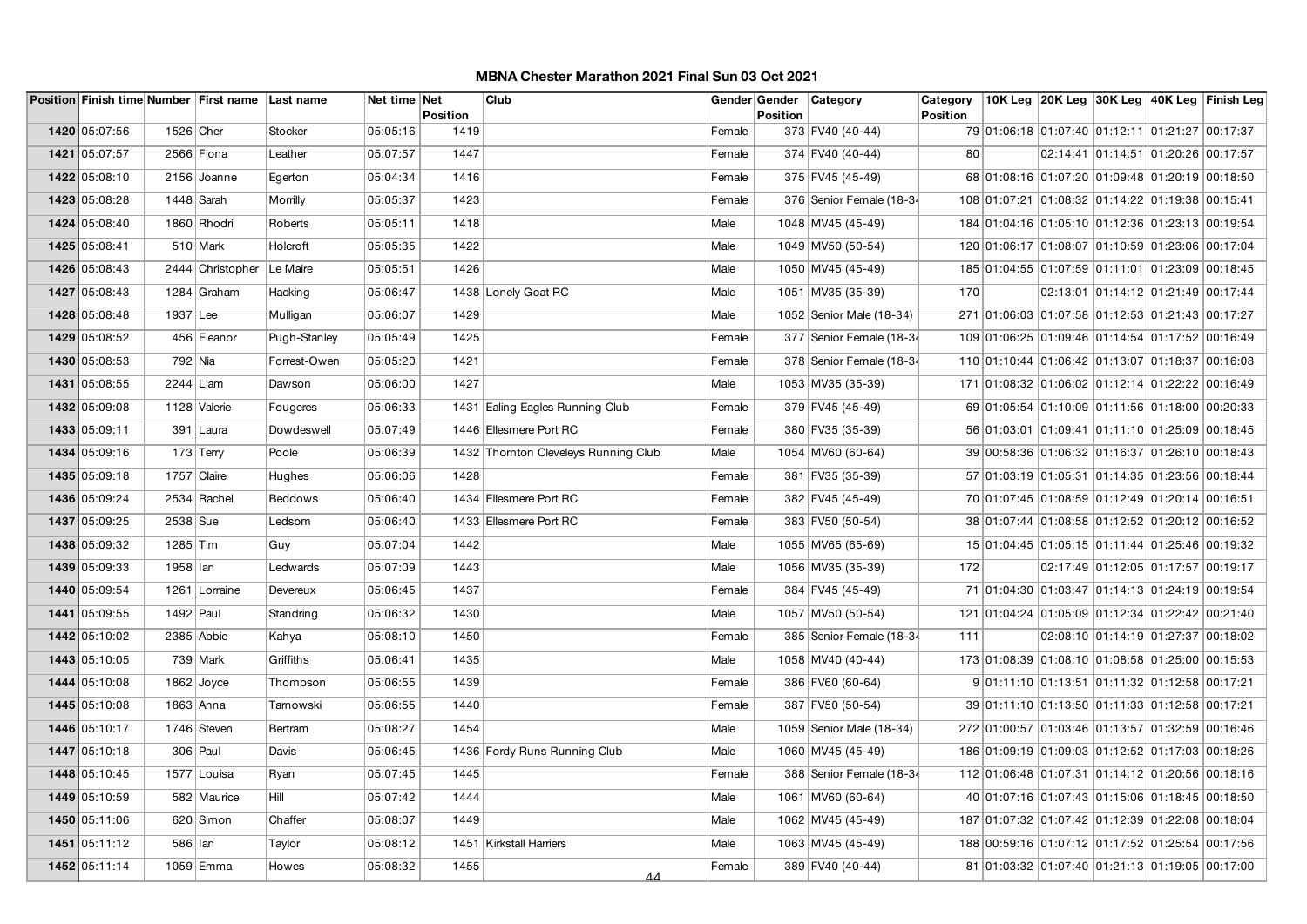|               |              | Position Finish time Number First name Last name |                | Net time Net |          | Club                              | Gender Gender |                 | Category                 | Category        |                                                  |  |                   | 10K Leg  20K Leg  30K Leg  40K Leg  Finish Leg |
|---------------|--------------|--------------------------------------------------|----------------|--------------|----------|-----------------------------------|---------------|-----------------|--------------------------|-----------------|--------------------------------------------------|--|-------------------|------------------------------------------------|
| 1453 05:11:24 |              | 1841 Claire                                      |                | 05:09:24     | Position | 1462 Lonely Goat RC               |               | <b>Position</b> |                          | <b>Position</b> | 82 01:06:41 01:09:55 01:17:03 01:18:08 00:17:35  |  |                   |                                                |
|               |              |                                                  | Penhallurick   |              |          |                                   | Female        |                 | 390 FV40 (40-44)         |                 |                                                  |  |                   |                                                |
| 1454 05:11:27 |              | 1600 Angela                                      | Richardson     | 05:09:26     | 1463     |                                   | Female        |                 | 391 FV45 (45-49)         |                 | 72 01:06:43 01:09:56                             |  | 02:35:09 00:17:37 |                                                |
| 1455 05:11:32 |              | 2552 Langton                                     | Mburayi        | 05:08:59     | 1459     |                                   | Male          |                 | 1064 MV45 (45-49)        |                 | 189 01:04:37 01:11:14 01:10:53 01:22:20 00:19:53 |  |                   |                                                |
| 1456 05:11:43 | $1584$ Julie |                                                  | Lewis          | 05:08:55     |          | 1458 Ellesmere Port RC            | Female        |                 | 392 FV40 (40-44)         |                 | 83 01:08:26 01:07:53 01:13:27 01:21:04 00:18:03  |  |                   |                                                |
| 1457 05:11:53 |              | $780$ Alex                                       | Mutch          | 05:08:24     | 1452     |                                   | Male          |                 | 1065 MV45 (45-49)        |                 | 190 01:01:49 01:02:11 01:13:23 01:26:49 00:24:09 |  |                   |                                                |
| 1458 05:11:54 |              | 781 Martyn                                       | Bramwell       | 05:08:25     | 1453     |                                   | Male          |                 | 1066 MV40 (40-44)        |                 | 174 01:01:49 01:02:12 01:08:03 01:32:09 00:24:09 |  |                   |                                                |
| 1459 05:11:57 |              | 996 Alison                                       | Latham         | 05:09:39     | 1464     |                                   | Female        |                 | 393 FV35 (35-39)         |                 | 58 01:04:36 01:06:41 01:15:37 01:22:46 00:19:57  |  |                   |                                                |
| 1460 05:12:03 |              | $1713$ George                                    | Georgiou       | 05:08:07     | 1448     |                                   | Male          |                 | 1067 MV50 (50-54)        |                 | 122 01:03:48 01:05:12 01:11:46 01:25:36 00:21:42 |  |                   |                                                |
| 1461 05:12:13 |              | 515 Russell                                      | Missett        | 05:08:33     |          | 1456 Morley Running Club          | Male          |                 | 1068 MV50 (50-54)        |                 | 123 00:59:49 01:01:17 01:18:24 01:29:47 00:19:14 |  |                   |                                                |
| 1462 05:12:14 |              | 308 Stephen                                      | Rackstraw      | 05:09:55     | 1466     |                                   | Male          |                 | 1069 MV40 (40-44)        |                 | 175 00:56:06 00:59:45 01:13:33 01:43:47 00:16:42 |  |                   |                                                |
| 1463 05:12:25 |              | 1865 Sarah                                       | Cuddy          | 05:08:49     |          | 1457 Malvem Buzzards Running Club | Female        |                 | 394 FV45 (45-49)         |                 | 73 01:09:39 01:09:18 01:13:38 01:18:00 00:18:13  |  |                   |                                                |
| 1464 05:12:28 | $105$ Lee    |                                                  | Campbell       | 05:10:00     |          | 1467 East Hull Harriers & AC      | Male          |                 | 1070 MV35 (35-39)        |                 | 173 00:55:50 01:01:08 01:18:36 01:33:19 00:21:05 |  |                   |                                                |
| 1465 05:12:38 | 1885 Lee     |                                                  | Powers         | 05:09:02     | 1460     |                                   | Male          |                 | 1071 MV45 (45-49)        |                 | 191 01:02:20 01:04:08 01:08:34 01:32:12 00:21:47 |  |                   |                                                |
| 1466 05:12:58 |              | 226 Sarah                                        | Berisa         | 05:09:15     | 1461     |                                   | Female        |                 | 395 FV50 (50-54)         |                 | 40 01:06:51 01:07:04 01:13:26 01:21:43 00:20:08  |  |                   |                                                |
| 1467 05:13:41 |              | 1739 Richard                                     | Steele         | 05:11:16     | 1471     |                                   | Male          |                 | 1072 MV40 (40-44)        |                 | 176 01:04:11 01:05:36 01:15:41 01:25:48 00:19:57 |  |                   |                                                |
| 1468 05:13:43 |              | 1978 Cressida                                    | Soygazi        | 05:09:48     | 1465     |                                   | Female        |                 | 396 FV40 (40-44)         |                 | 84 01:05:12 01:06:36 01:22:20 01:17:25 00:18:14  |  |                   |                                                |
| 1469 05:13:46 |              | 2634 Francis                                     | Redmond        | 05:11:17     |          | 1472 Warrington Running Club      | Male          |                 | 1073 Senior Male (18-34) |                 | 273 01:03:20 01:03:23 01:11:29 01:34:48 00:18:14 |  |                   |                                                |
| 1470 05:13:52 |              | 2603 Jennifer                                    | Davis          | 05:10:10     |          | 1468 RBR Club                     | Female        |                 | 397 FV35 (35-39)         |                 | 59 01:09:29 01:10:12 01:13:47 01:18:18 00:18:21  |  |                   |                                                |
| 1471 05:13:52 |              | 478 Shirley                                      | Moran          | 05:11:57     | 1476     |                                   | Female        |                 | 398 FV60 (60-64)         |                 | 10 01:13:03 01:14:00 01:12:55 01:13:33 00:18:24  |  |                   |                                                |
| 1472 05:14:04 |              | 2055 Alastair                                    | Christian      | 05:10:25     | 1469     |                                   | Male          |                 | 1074 MV35 (35-39)        |                 | 174 01:05:40 01:03:46 01:12:44 01:30:17 00:17:55 |  |                   |                                                |
| 1473 05:14:10 | 1669 Tom     |                                                  | Locke          | 05:11:25     | 1473     |                                   | Male          |                 | 1075 Senior Male (18-34) |                 | 274 01:01:35 01:13:54 01:04:25 01:32:44 00:18:44 |  |                   |                                                |
| 1474 05:14:39 |              | $542$ Ceri                                       | Howarth        | 05:11:14     | 1470     |                                   | Female        |                 | 399 FV45 (45-49)         |                 | 74 01:03:57 01:07:46 01:18:49 01:22:05 00:18:35  |  |                   |                                                |
| 1475 05:15:14 |              | 2387 Angela                                      | Wilson         | 05:11:43     | 1475     |                                   | Female        |                 | 400 FV50 (50-54)         |                 | 41 01:09:10 01:07:27 01:14:27 01:23:19 00:17:17  |  |                   |                                                |
| 1476 05:15:25 | $1281$ Julie |                                                  | Rogers         | 05:11:39     | 1474     |                                   | Female        |                 | 401 FV35 (35-39)         |                 | 60 01:08:55 01:06:50 01:11:13 01:24:24 00:20:15  |  |                   |                                                |
| 1477 05:15:34 |              | 1052 Charlotte                                   | Davies         | 05:11:57     | 1477     |                                   | Female        |                 | 402 Senior Female (18-34 |                 | 113 01:05:08 01:09:43 01:13:05 01:25:20 00:18:40 |  |                   |                                                |
| 1478 05:15:47 | 1126 Sara    |                                                  | <b>Buckley</b> | 05:12:19     |          | 1479 Stone Master Marathoners     | Female        |                 | 403 FV50 (50-54)         |                 | 42 01:08:50 01:09:25 01:11:34 01:23:24 00:19:04  |  |                   |                                                |
| 1478 05:15:47 | 2430 Anne    |                                                  | Molsom         | 05:12:18     |          | 1478 Stone Master Marathoners     | Female        |                 | 403 FV45 (45-49)         |                 | 75 01:08:50 01:09:25 01:11:34 01:23:31 00:18:56  |  |                   |                                                |
| 1480 05:15:51 | $1315$ Paul  |                                                  | Parkes         | 05:13:43     | 1485     |                                   | Male          |                 | 1076 MV40 (40-44)        |                 | 177 01:09:47 01:11:10 01:13:40 01:20:08 00:18:55 |  |                   |                                                |
| 1481 05:15:55 |              | 991 Sam                                          | Rushby         | 05:12:53     |          | 1481 Telford Harriers             | Female        |                 | 405 FV50 (50-54)         |                 | 43 01:03:04 01:04:50 01:14:15 01:31:17 00:19:25  |  |                   |                                                |
| 1482 05:15:55 |              | 335 Hari                                         | Sholinghur     | 05:15:06     |          | 1496 Lymm Runners                 | Male          |                 | 1077 MV40 (40-44)        |                 | 178 00:50:33 00:58:39 01:38:35 01:28:41 00:18:37 |  |                   |                                                |
| 1482 05:15:55 |              | 2610 Tripthi                                     | Sholinghur     | 05:14:24     |          | 1492 Lymm Runners                 | Female        |                 | 406 FV40 (40-44)         |                 | 85 01:00:43 01:06:20 01:20:53 01:27:50 00:18:36  |  |                   |                                                |
| 1484 05:15:59 |              | 440 Hayley                                       | <b>Batley</b>  | 05:12:28     | 1480     |                                   | Female        |                 | 407 FV35 (35-39)         |                 | 61 01:11:34 01:11:48 01:14:10 01:17:20 00:17:33  |  |                   |                                                |
| 1485 05:16:15 | $2423$ Peter |                                                  | Bamford        | 05:14:41     | 1494     |                                   | Male          |                 | 1078 MV40 (40-44)        |                 | 179 00:59:08 01:05:43 01:20:42 01:30:56 00:18:08 |  |                   |                                                |
|               |              |                                                  |                |              |          | 45                                |               |                 |                          |                 |                                                  |  |                   |                                                |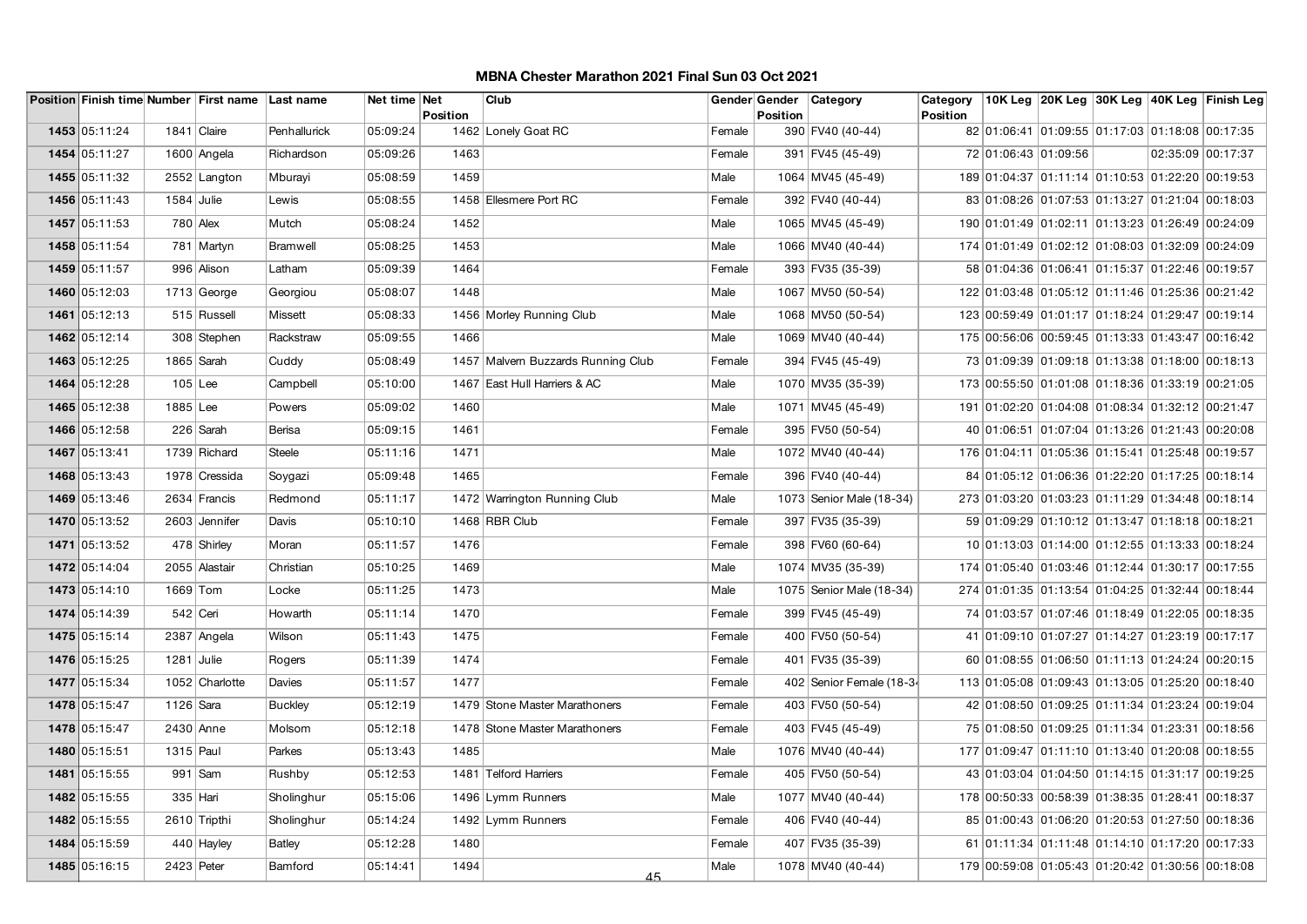|               |             | Position Finish time Number First name Last name |             | Net time Net |                  | Club                          |        | Gender Gender   | Category                 | Category        |                                                  |  | 10K Leg  20K Leg  30K Leg  40K Leg  Finish Leg |
|---------------|-------------|--------------------------------------------------|-------------|--------------|------------------|-------------------------------|--------|-----------------|--------------------------|-----------------|--------------------------------------------------|--|------------------------------------------------|
| 1486 05:16:24 |             | 2256 Emma                                        | Ireland     | 05:14:22     | Position<br>1491 |                               | Female | <b>Position</b> | 408 FV35 (35-39)         | <b>Position</b> | 62 01:08:06 01:12:59                             |  | 02:34:26 00:18:49                              |
| 1487 05:16:50 |             |                                                  | Williamson  |              |                  |                               | Male   |                 |                          |                 |                                                  |  |                                                |
|               |             | 869 Stuart                                       |             | 05:14:16     |                  | 1489 Mossley AFC Running Club |        |                 | 1079 MV55 (55-59)        |                 | 77 00:58:41 01:05:32 01:17:45 01:35:23 00:16:52  |  |                                                |
| 1488 05:16:50 |             | 868 Julie                                        | Williamson  | 05:14:19     |                  | 1490 Mossley AFC Running Club | Female |                 | 409 FV50 (50-54)         |                 | 44 00:58:44 01:05:32 01:17:47 01:35:21 00:16:53  |  |                                                |
| 1489 05:17:06 | $2255$ Dan  |                                                  | Cooke       | 05:15:26     | 1499             |                               | Male   |                 | 1080 MV40 (40-44)        |                 | 180 01:03:21 01:06:23 01:12:22 01:30:56 00:22:22 |  |                                                |
| 1490 05:17:09 |             | 1972 Kenneth                                     | Noble       | 05:13:40     |                  | 1484 Lonely Goat RC           | Male   |                 | 1081 MV65 (65-69)        |                 | 16 01:03:50 01:04:40 01:09:32 01:31:53 00:23:43  |  |                                                |
| 1491 05:17:11 | 882 Dan     |                                                  | Wood        | 05:14:01     |                  | 1488 Warrington Road Runners  | Male   |                 | 1082 MV50 (50-54)        |                 | 124 01:04:56 01:05:16 01:15:20 01:31:21 00:17:07 |  |                                                |
| 1492 05:17:20 |             | 448 Lynn                                         | Keeton      | 05:13:28     |                  | 1482 Notts Women Runners      | Female |                 | 410 FV35 (35-39)         |                 | 63 01:13:28 01:13:50 01:14:58 01:13:41 00:17:29  |  |                                                |
| 1493 05:17:21 | $2134$ Joy  |                                                  | Wardle      | 05:13:46     | 1486             |                               | Female |                 | 411 FV45 (45-49)         |                 | 76 01:11:06 01:13:26 01:13:07 01:18:55 00:17:10  |  |                                                |
| 1494 05:17:22 |             | 2446 Chrissy                                     | Barrow      | 05:13:51     |                  | 1487 South Cheshire Harriers  | Female |                 | 412 Senior Female (18-34 |                 | 114 01:05:33 01:08:33 01:16:05 01:25:27 00:18:12 |  |                                                |
| 1495 05:17:27 |             | 1501 Andrea                                      | Thorley     | 05:13:36     | 1483             |                               | Female |                 | 413 FV50 (50-54)         |                 | 45 01:13:02 01:09:57 01:12:28 01:19:13 00:18:53  |  |                                                |
| 1496 05:17:32 | 1400 Sarah  |                                                  | Reay        | 05:14:35     | 1493             |                               | Female |                 | 414 FV50 (50-54)         |                 | 46 01:07:45 01:09:08 01:16:42 01:22:37 00:18:21  |  |                                                |
| 1497 05:17:33 |             | 1166 Gareth                                      | Wrigley     | 05:15:27     | 1500             |                               | Male   |                 | 1083 MV40 (40-44)        |                 | 181 01:00:31 01:06:55 01:24:14 01:26:20 00:17:25 |  |                                                |
| 1498 05:17:39 |             | $932$ Sally                                      | Davies      | 05:16:13     | 1505             |                               | Female |                 | 415 FV60 (60-64)         |                 | 11 01:05:07 01:10:26 01:19:45 01:22:39 00:18:15  |  |                                                |
| 1499 05:17:53 | 1892 Kiran  |                                                  | Gill        | 05:14:46     | 1495             |                               | Female |                 | 416 FV35 (35-39)         |                 | 64 01:05:13 01:07:25 01:15:42 01:27:17 00:19:06  |  |                                                |
| 1500 05:18:06 |             | 838 Nicola                                       | Armstrong   | 05:15:44     |                  | 1502 Clydesdale Harriers      | Female |                 | 417 FV40 (40-44)         |                 | 86 01:05:24 01:12:27 01:18:44 01:20:47 00:18:20  |  |                                                |
| 1501 05:18:13 |             | 505 Emma                                         | Derricott   | 05:15:20     | 1498             |                               | Female |                 | 418 FV40 (40-44)         |                 | 87 01:09:48 01:15:13 01:12:55 01:19:19 00:18:02  |  |                                                |
| 1501 05:18:13 |             | 548 Kirstie                                      | Hargreaves  | 05:15:20     | 1497             |                               | Female |                 | 418 FV40 (40-44)         |                 | 87 01:09:48 01:15:15 01:12:52 01:19:20 00:18:03  |  |                                                |
| 1503 05:18:16 |             | 96 David                                         | Ellison     | 05:15:38     |                  | 1501 Sunderland Strollers     | Male   |                 | 1084 MV45 (45-49)        |                 | 192 01:04:39 01:05:11 01:07:22 01:38:13 00:20:10 |  |                                                |
| 1504 05:18:47 |             | 860 Nicola                                       | Steen       | 05:15:52     |                  | 1503 Mossley AFC Running Club | Female |                 | 420 FV40 (40-44)         |                 | 89 01:08:18 01:11:50 01:20:06 01:17:57 00:17:39  |  |                                                |
| 1505 05:19:23 |             | 1701 Michael                                     | Shaw        | 05:16:15     | 1506             |                               | Male   |                 | 1085 MV45 (45-49)        |                 | 193 01:08:55 01:09:21 01:16:09 01:21:52 00:19:56 |  |                                                |
| 1506 05:19:29 |             | $2127$ Gemma                                     | Carolan     | 05:16:08     | 1504             |                               | Female |                 | 421 Senior Female (18-34 |                 | 115 01:10:57 01:12:23 01:16:47 01:18:18 00:17:42 |  |                                                |
| 1507 05:19:36 |             | 873 Simon                                        | Barraclough | 05:19:36     |                  | 1526 Market Drayton RC        | Male   |                 | 1086 MV55 (55-59)        |                 | 78 01:07:22 01:09:38                             |  | 02:45:01 00:17:34                              |
| 1508 05:20:00 | $489$ Jill  |                                                  | Commander   | 05:17:35     |                  | 1511 Caistor Running Club     | Female |                 | 422 FV65 (65-69)         |                 | 2 01:13:00 01:13:20 01:17:01 01:16:14 00:17:59   |  |                                                |
| 1509 05:20:16 |             | 1413 Fiona                                       | Roberts     | 05:16:30     |                  | 1507 Nantwich Running Club    | Female |                 | 423 FV55 (55-59)         |                 | 20 01:14:28 01:13:21 01:15:27 01:16:38 00:16:33  |  |                                                |
| 1510 05:20:20 |             | 1276 Charles                                     | Commins     | 05:18:07     |                  | 1515 Warrington Road Runners  | Male   |                 | 1087 MV35 (35-39)        |                 | 175 01:04:59 01:02:09 01:06:24 01:29:01 00:35:32 |  |                                                |
| 1511 05:20:27 |             | 458 Norma                                        | Smart       | 05:17:43     |                  | 1512 Egdon Heath Harriers     | Female |                 | 424 FV55 (55-59)         |                 | 21 01:08:11 01:10:31 01:16:22 01:23:29 00:19:08  |  |                                                |
| 1512 05:20:29 | $1263$ Andy |                                                  | Telford     | 05:17:10     |                  | 1508 Steel City Striders RC   | Male   |                 | 1088 MV40 (40-44)        |                 | 182 01:05:29 01:06:58 01:13:12 01:31:46 00:19:42 |  |                                                |
| 1513 05:20:31 |             | 117 Gary                                         | Howland     | 05:18:08     |                  | 1516 Lonely Goat RC           | Male   |                 | 1089 MV50 (50-54)        |                 | 125 01:09:39 01:09:21 01:12:48 01:25:14 00:21:04 |  |                                                |
| 1514 05:20:34 |             | 1372 Rebecca                                     | Cunningham  | 05:18:37     | 1520             |                               | Female |                 | 425 Senior Female (18-34 |                 | 116 01:01:10 01:08:11 01:24:13 01:26:35 00:18:27 |  |                                                |
| 1515 05:20:56 |             | 525 Dave                                         | Horton      | 05:18:11     | 1517             |                               | Male   |                 | 1090 MV45 (45-49)        |                 | 194 01:07:44 01:09:00 01:12:52 01:26:43 00:21:50 |  |                                                |
| 1516 05:20:59 |             | 2205   Karen                                     | Holt        | 05:17:14     | 1509             |                               | Female |                 | 426 FV45 (45-49)         |                 | 77 01:07:08 01:12:13 01:16:17 01:23:41 00:17:53  |  |                                                |
| 1517 05:21:00 |             | $2204$ Ingrid                                    | Jones       | 05:17:14     |                  | 1510 Desford Striders         | Female |                 | 427 FV45 (45-49)         |                 | 78 01:07:08 01:12:15 01:16:15 01:23:41 00:17:53  |  |                                                |
| 1518 05:21:05 | 2638 Peter  |                                                  | Mckay       | 05:18:15     | 1519             | 46                            | Male   |                 | 1091 MV60 (60-64)        |                 | 41 01:03:47 01:11:02                             |  | 02:43:44 00:19:41                              |
|               |             |                                                  |             |              |                  |                               |        |                 |                          |                 |                                                  |  |                                                |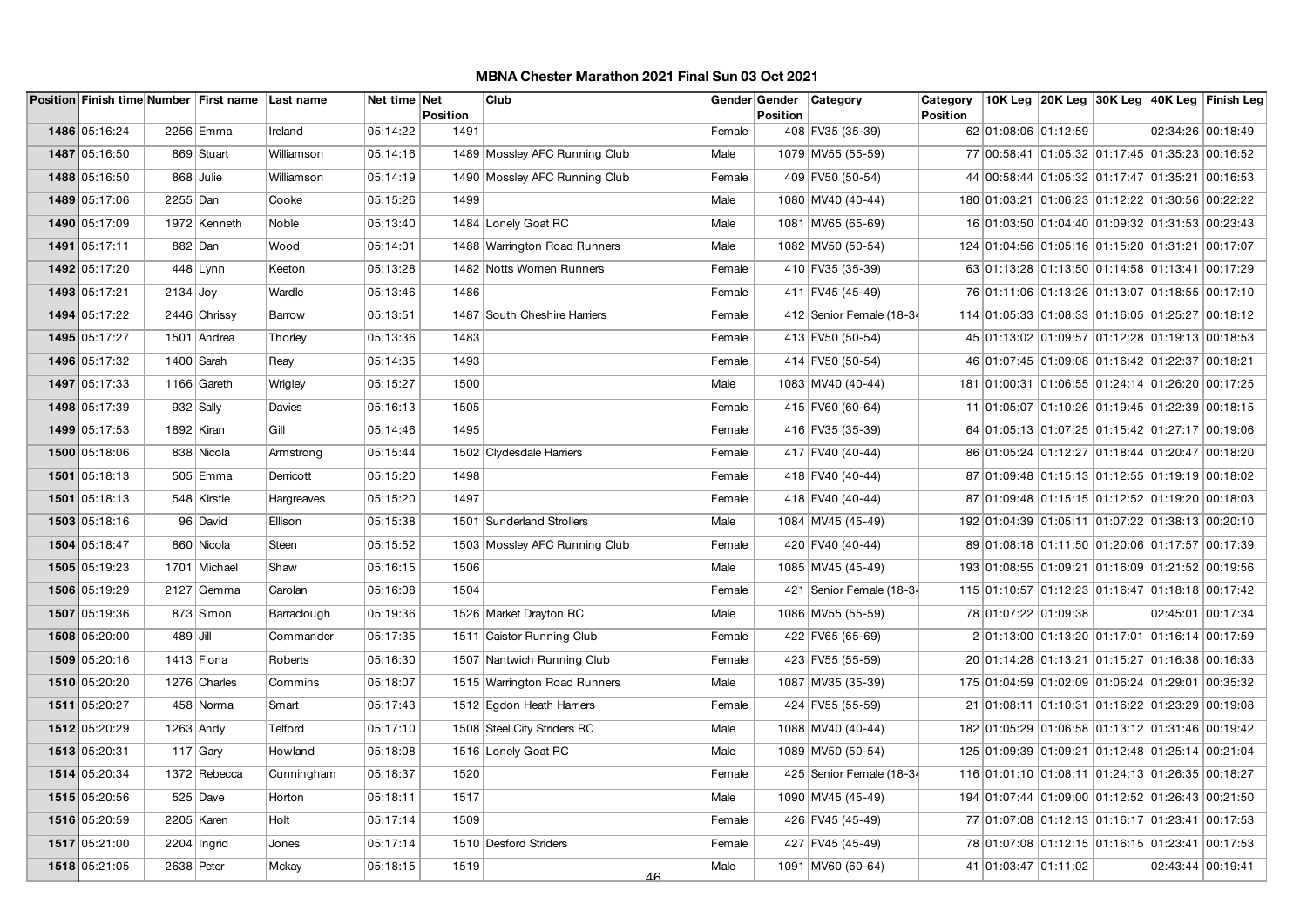|               |              | Position Finish time Number First name Last name |                | Net time Net |                  | Club                         |        | Gender Gender   | Category                 | Category               |                                                  |                                     | 10K Leg 20K Leg 30K Leg 40K Leg Finish Leg |
|---------------|--------------|--------------------------------------------------|----------------|--------------|------------------|------------------------------|--------|-----------------|--------------------------|------------------------|--------------------------------------------------|-------------------------------------|--------------------------------------------|
| 1519 05:21:07 | $1013$ Tim   |                                                  | Hudson         | 05:18:42     | Position<br>1521 |                              | Male   | <b>Position</b> | 1092 Senior Male (18-34) | <b>Position</b><br>275 |                                                  | 02:11:40 01:21:27 01:28:08 00:17:25 |                                            |
| 1520 05:21:11 |              |                                                  | Waite          | 05:19:18     | 1523             |                              | Male   |                 | 1093 MV35 (35-39)        |                        | 176 01:08:48 01:13:05 01:17:26 01:20:58 00:18:59 |                                     |                                            |
|               |              | 109 Hayden                                       |                |              |                  |                              |        |                 |                          |                        |                                                  |                                     |                                            |
| 1521 05:21:23 |              | 2102 Deborah                                     | Symonds        | 05:17:58     | 1513             |                              | Female |                 | 428 FV50 (50-54)         |                        | 47 01:05:32 01:08:38 01:19:59 01:24:09 00:19:39  |                                     |                                            |
| 1522 05:21:46 |              | 2621 Marcus                                      | Senior         | 05:21:05     | 1545             |                              | Male   |                 | 1094 Senior Male (18-34) |                        | 276 00:57:11 01:14:54 01:21:45 01:27:38 00:19:35 |                                     |                                            |
| 1523 05:21:57 |              | 831 David                                        | Kerfoot        | 05:18:06     |                  | 1514 Preston Harriers        | Male   |                 | 1095 MV60 (60-64)        |                        | 42 01:07:39 01:10:13 01:19:55 01:21:46 00:18:32  |                                     |                                            |
| 1524 05:22:01 |              | 2312 Ankita                                      | Srivastava     | 05:18:13     | 1518             |                              | Female |                 | 429 FV35 (35-39)         |                        | 65 01:09:20 01:10:00 01:17:05 01:22:32 00:19:15  |                                     |                                            |
| 1525 05:22:05 | $1181$ Andy  |                                                  | McAnally       | 05:19:51     | 1528             |                              | Male   |                 | 1096 MV35 (35-39)        |                        | 177 01:04:56 01:04:18 01:19:30 01:29:43 00:21:23 |                                     |                                            |
| 1526 05:22:30 |              | 771 Nicola                                       | <b>Birkett</b> | 05:18:43     |                  | 1522 Deestriders R.C.        | Female |                 | 430 FV40 (40-44)         |                        | 90 01:06:55 01:09:26 01:19:09 01:25:20 00:17:52  |                                     |                                            |
| 1527 05:22:33 | $1243$ Lucy  |                                                  | Morris         | 05:20:13     | 1535             |                              | Female |                 | 431 FV50 (50-54)         |                        | 48 01:02:33 01:04:30 01:13:30 01:39:12 00:20:27  |                                     |                                            |
| 1527 05:22:33 | $1248$ Peter |                                                  | Morris         | 05:20:13     |                  | 1533 Chester Road Runners    | Male   |                 | 1097 MV55 (55-59)        |                        | 79 01:02:32 01:04:32 01:17:19 01:35:21 00:20:27  |                                     |                                            |
| 1529 05:22:47 |              | $622$ James                                      | Clarke         | 05:19:41     | 1527             |                              | Male   |                 | 1098 Senior Male (18-34) |                        | 277 01:03:33 01:05:31 01:19:08 01:32:02 00:19:25 |                                     |                                            |
| 1530 05:22:55 |              | 802 Rachel                                       | <b>Baker</b>   | 05:20:14     | 1537             |                              | Female |                 | 432 FV40 (40-44)         |                        | 91 01:03:55 01:07:22 01:22:38 01:27:11 00:19:05  |                                     |                                            |
| 1531 05:22:55 |              | 798 Sonjia                                       | Webb           | 05:20:13     | 1534             |                              | Female |                 | 433 FV40 (40-44)         |                        | 92 01:03:32 01:07:42 01:22:40 01:27:49 00:18:27  |                                     |                                            |
| 1532 05:22:55 |              | 805 Sarah                                        | Mills          | 05:20:14     | 1538             |                              | Female |                 | 434 FV45 (45-49)         |                        | 79 01:03:55 01:07:54 01:22:08 01:28:31 00:17:43  |                                     |                                            |
| 1533 05:23:01 | 1057 Rhi     |                                                  | Quinn          | 05:19:24     | 1524             |                              | Female |                 | 435 Senior Female (18-34 |                        | 117 01:05:08 01:09:41 01:21:59 01:24:21 00:18:13 |                                     |                                            |
| 1534 05:23:18 |              | 2234 Richard                                     | James          | 05:19:26     | 1525             |                              | Male   |                 | 1099 MV35 (35-39)        |                        | 178 01:13:27 01:13:58 01:14:48 01:18:27 00:18:43 |                                     |                                            |
| 1535 05:23:20 |              | 2377 Owen                                        | Gibson         | 05:19:56     | 1529             |                              | Male   |                 | 1100 Senior Male (18-34) |                        | 278 01:05:40 01:08:25 01:16:11 01:30:54 00:18:44 |                                     |                                            |
| 1536 05:23:21 |              | 1694 Susanne                                     | Brierley       | 05:20:27     | 1540             |                              | Female |                 | 436 FV50 (50-54)         |                        | 49 01:03:50 01:07:56 01:21:55 01:27:59 00:18:46  |                                     |                                            |
| 1537 05:23:22 | 2668 Chris   |                                                  | Gibson         | 05:19:59     | 1530             |                              | Male   |                 | 1101 MV55 (55-59)        |                        | 80 01:05:41 01:07:22 01:20:08 01:27:59 00:18:47  |                                     |                                            |
| 1538 05:23:23 |              | 1878 Jennie                                      | Azizi          | 05:20:16     | 1539             |                              | Female |                 | 437 FV60 (60-64)         |                        | 12 01:09:15 01:11:59 01:20:41 01:19:55 00:18:23  |                                     |                                            |
| 1539 05:23:28 |              | 938 Sonia                                        | Edmonds        | 05:20:14     |                  | 1536 Telford Harriers        | Female |                 | 438 FV50 (50-54)         |                        | 50 01:11:05 01:13:21 01:19:09 01:19:14 00:17:22  |                                     |                                            |
| 1540 05:23:32 |              | 2483 Jonathan                                    | Duffy          | 05:21:15     | 1548             |                              | Male   |                 | 1102 MV55 (55-59)        |                        | 81 01:10:57 01:13:07 01:15:34 01:21:52 00:19:42  |                                     |                                            |
| 1541 05:23:33 |              | $200$ Julie                                      | Tyrer          | 05:20:42     |                  | 1541 Preston Harriers        | Female |                 | 439 FV45 (45-49)         |                        | 80 01:08:14 01:15:30 01:16:47 01:22:12 00:17:58  |                                     |                                            |
| 1542 05:23:38 | 2476 Paul    |                                                  | McIntyre       | 05:20:12     |                  | 1532 South Cheshire Harriers | Male   |                 | 1103 MV40 (40-44)        |                        | 183 01:09:22 01:10:52 01:16:03 01:23:32 00:20:22 |                                     |                                            |
| 1543 05:24:02 |              | 482 Rachel                                       | Lloyd          | 05:20:11     |                  | 1531 Notts Women Runners     | Female |                 | 440 FV35 (35-39)         |                        | 66 01:13:31 01:13:54 01:14:59 01:18:43 00:19:01  |                                     |                                            |
| 1544 05:24:21 | 2516 Kay     |                                                  | Nelson         | 05:21:03     | 1543             |                              | Female |                 | 441 FV35 (35-39)         |                        | 67 01:05:50 01:09:37 01:21:38 01:24:57 00:19:00  |                                     |                                            |
| 1545 05:24:21 | $2518$ Jay   |                                                  | Johnson        | 05:21:04     |                  | 1544 Vegan Runners UK        | Male   |                 | 1104 Senior Male (18-34) |                        | 279 01:05:50 01:09:37 01:21:39 01:24:55 00:19:02 |                                     |                                            |
| 1546 05:24:25 |              | 2646 Stuart                                      | Kibble         | 05:21:10     | 1546             |                              | Male   |                 | 1105 MV40 (40-44)        |                        | 184 01:10:01 01:10:52 01:14:20 01:25:03 00:20:51 |                                     |                                            |
| 1547 05:24:31 |              | $2013$ Carys                                     | Bunnell        | 05:21:01     | 1542             |                              | Female |                 | 442 FV50 (50-54)         |                        | 51 01:14:52 01:14:57 01:16:55 01:18:01 00:16:15  |                                     |                                            |
| 1548 05:24:31 |              | $45$ Liz                                         | Montgomery     | 05:22:03     | 1552             |                              | Female |                 | 443 FV40 (40-44)         |                        | 93 01:07:07 01:12:35 01:19:49 01:23:46 00:18:44  |                                     |                                            |
| 1549 05:24:36 |              | 1979 Emma                                        | Brown          | 05:21:14     | 1547             |                              | Female |                 | 444 FV40 (40-44)         |                        | 94 01:05:19 01:10:55 01:20:57 01:25:12 00:18:50  |                                     |                                            |
| 1550 05:24:52 |              | 1524 Matthew                                     | Burn           | 05:21:38     | 1549             |                              | Male   |                 | 1106 Senior Male (18-34) |                        | 280 01:07:06 01:08:46 01:19:57 01:26:04 00:19:43 |                                     |                                            |
| 1551 05:25:09 |              | 1764 Richard                                     | Jacobs         | 05:22:59     | 1554             |                              | Male   |                 | 1107 MV55 (55-59)        |                        | 82 01:08:54 01:10:37 01:17:37 01:26:48 00:19:01  |                                     |                                            |
|               |              |                                                  |                |              |                  | 47                           |        |                 |                          |                        |                                                  |                                     |                                            |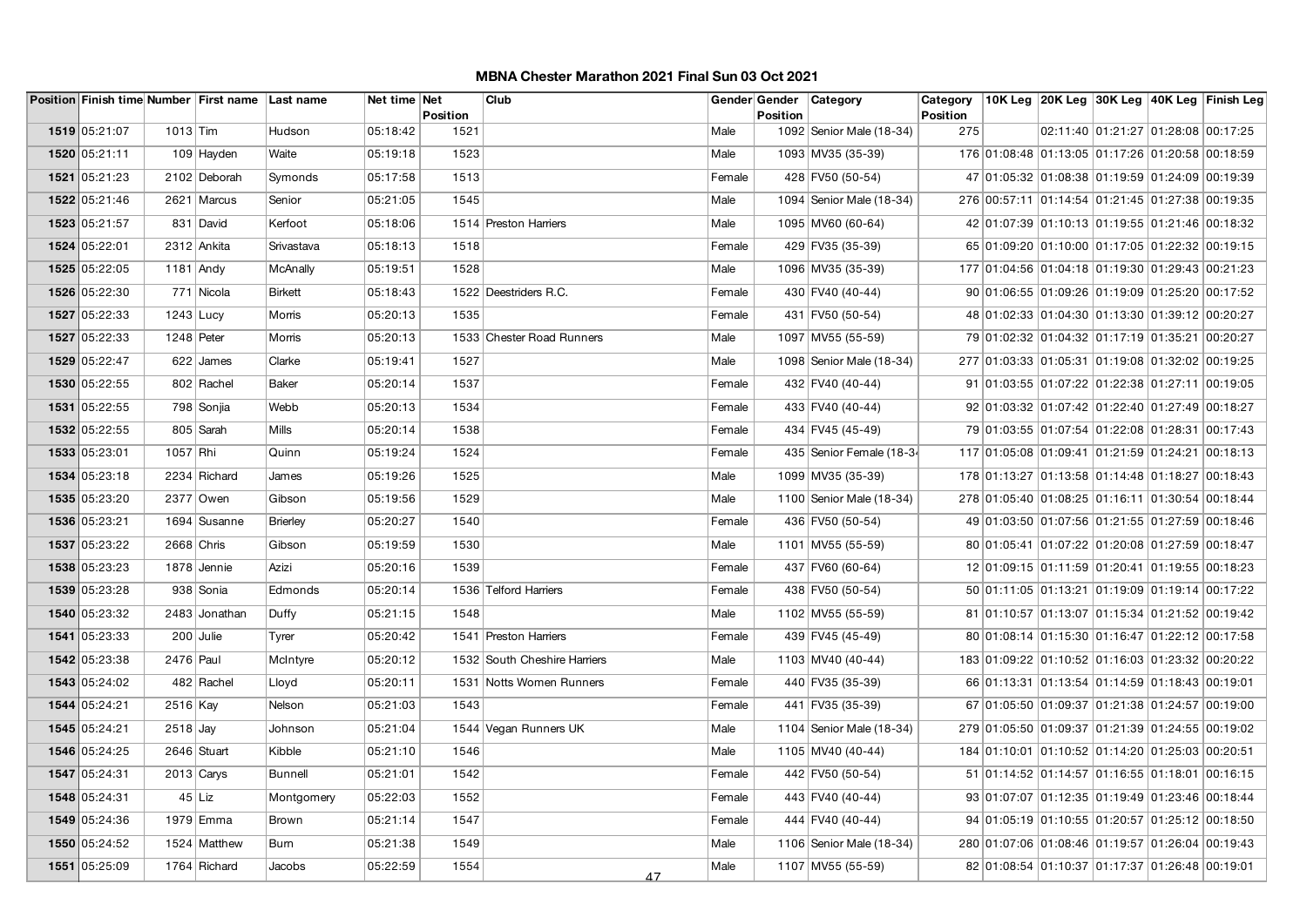|      |               |                       | Position Finish time Number First name Last name |                | Net time Net |                 | Club                         |        | Gender Gender   | Category                 | Category        |                                                  |                                     |  | 10K Leg  20K Leg  30K Leg  40K Leg  Finish Leg |
|------|---------------|-----------------------|--------------------------------------------------|----------------|--------------|-----------------|------------------------------|--------|-----------------|--------------------------|-----------------|--------------------------------------------------|-------------------------------------|--|------------------------------------------------|
|      |               |                       |                                                  |                |              | <b>Position</b> |                              |        | <b>Position</b> |                          | <b>Position</b> |                                                  |                                     |  |                                                |
|      | 1552 05:25:15 | 1638 Ravi             |                                                  | <b>Virk</b>    | 05:21:38     |                 | 1549 Balsall Common Run Club | Female |                 | 445 FV40 (40-44)         |                 | 95 01:11:03 01:09:19 01:10:42 01:29:15 00:21:18  |                                     |  |                                                |
|      | 1553 05:25:29 |                       | 715 Christopher                                  | Ball           | 05:25:29     | 1560            |                              | Male   |                 | 1108 MV50 (50-54)        |                 | 126 01:07:10 01:07:04 01:18:14 01:32:18 00:20:41 |                                     |  |                                                |
|      | 1553 05:25:29 | $1304$ Kathy          |                                                  | Saul           | 05:22:21     | 1553            |                              | Female |                 | 446 FV35 (35-39)         |                 | 68 01:07:56 01:14:37 01:15:37 01:24:19 00:19:50  |                                     |  |                                                |
|      | 1555 05:25:49 |                       | 1194 Pauline                                     | Bingham        | 05:21:59     | 1551            |                              | Female |                 | 447 FV70 (70-74)         |                 | 1 01:10:31 01:15:25 01:17:23 01:20:08 00:18:30   |                                     |  |                                                |
|      | 1556 05:26:05 |                       | 651 Satbinder                                    | Suman          | 05:23:01     | 1555            |                              | Female |                 | 448 FV50 (50-54)         |                 | 52 01:11:18 01:13:15 01:19:00 01:20:03 00:19:21  |                                     |  |                                                |
|      | 1557 05:26:52 | 1783 Vicky            |                                                  | Wilkinson      | 05:23:44     | 1556            |                              | Female |                 | 449 FV40 (40-44)         |                 | 96 01:10:01 01:10:13 01:14:40 01:29:54 00:18:55  |                                     |  |                                                |
|      | 1558 05:27:05 | $2560$ Sue            |                                                  | Formstone      | 05:23:54     |                 | 1557 Buckley RC              | Female |                 | 450 FV50 (50-54)         |                 | 53 01:07:26 01:13:43 01:20:46 01:24:03 00:17:53  |                                     |  |                                                |
|      | 1559 05:28:02 |                       | 1772 Siobhan                                     | Henn           | 05:25:43     |                 | 1564 Wrecsam Tri             | Female |                 | 451 FV35 (35-39)         |                 | 69 01:03:30 01:05:51 01:23:27 01:31:56 00:20:57  |                                     |  |                                                |
|      | 1560 05:28:12 |                       | 883 Susan                                        | Richards       | 05:24:36     | 1558            |                              | Female |                 | 452 FV70 (70-74)         |                 | 2 01:02:48 01:05:40 01:11:28 01:40:59 00:23:38   |                                     |  |                                                |
| 1561 | 05:28:25      | 1183 $\mathsf{Emily}$ |                                                  | <b>Burgess</b> | 05:25:25     | 1559            |                              | Female |                 | 453 FV40 (40-44)         |                 | 97 01:02:31 01:14:10 01:14:49 01:30:51 00:23:01  |                                     |  |                                                |
|      | 1562 05:28:35 | 1583 Elaine           |                                                  | Cunningham     | 05:25:32     |                 | 1561 Liverpool Running Club  | Female |                 | 454 FV40 (40-44)         | 98              |                                                  | 02:25:26 01:17:19 01:23:12 00:19:34 |  |                                                |
|      | 1563 05:28:35 | 1582 Linda            |                                                  | Jump           | 05:25:33     | 1562            |                              | Female |                 | 455 FV50 (50-54)         |                 | 54 01:10:02 01:15:24 01:17:19 01:23:13 00:19:34  |                                     |  |                                                |
|      | 1564 05:28:44 |                       | 671 David                                        | Parrington     | 05:26:12     |                 | 1568 Halifax Harriers & AC   | Male   |                 | 1109 MV50 (50-54)        |                 | 127 01:08:24 01:08:06 01:14:16 01:33:33 00:21:51 |                                     |  |                                                |
|      | 1565 05:28:46 |                       | 66 Cath                                          | Jones          | 05:25:41     |                 | 1563 Bramhall Runners        | Female |                 | 456 FV60 (60-64)         |                 | 13 01:07:41 01:12:57 01:19:43 01:22:56 00:22:23  |                                     |  |                                                |
|      | 1566 05:28:47 |                       | 2298 Natalie                                     | Griffiths      | 05:25:51     | 1565            |                              | Female |                 | 457 FV35 (35-39)         |                 | 70 01:07:13 01:16:32 01:20:11 01:23:08 00:18:44  |                                     |  |                                                |
|      | 1567 05:29:07 |                       | 880 Diane                                        | McGrath        | 05:26:08     | 1567            |                              | Female |                 | 458 FV55 (55-59)         |                 | 22 01:06:28 01:14:28 01:22:26 01:23:15 00:19:29  |                                     |  |                                                |
|      | 1568 05:29:07 |                       | 920 Janet                                        | Tomkinson      | 05:26:08     | 1566            |                              | Female |                 | 459 FV60 (60-64)         |                 | 14 01:06:28 01:14:29 01:22:27 01:23:12 00:19:30  |                                     |  |                                                |
|      | 1569 05:30:01 | $340$ Paul            |                                                  | Halsall        | 05:28:03     | 1574            |                              | Male   |                 | 1110 MV65 (65-69)        |                 | 17 01:10:51 01:11:15 01:18:54 01:28:20 00:18:40  |                                     |  |                                                |
|      | 1570 05:30:04 |                       | 2382 Rebecca                                     | Findlay        | 05:28:34     | 1575            |                              | Female |                 | 460 FV35 (35-39)         |                 | 71 01:06:08 01:08:35 01:24:46 01:32:06 00:16:58  |                                     |  |                                                |
|      | 1571 05:30:46 | 2497 Ron              |                                                  | Skelley        | 05:27:25     | 1569            |                              | Male   |                 | $1111$   MV65 (65-69)    |                 | 18 01:09:49 01:13:07 01:19:08 01:25:00 00:20:20  |                                     |  |                                                |
|      | 1572 05:30:47 |                       | 180 Janet                                        | Broomhall      | 05:27:27     | 1571            |                              | Female |                 | 461 FV60 (60-64)         |                 | 15 01:09:50 01:13:10 01:19:08 01:24:57 00:20:21  |                                     |  |                                                |
|      | 1573 05:30:48 |                       | 2261 Connor                                      | Dougherty      | 05:27:34     | 1572            |                              | Male   |                 | 1112 Senior Male (18-34) |                 | 281 01:03:26 01:03:45 01:23:01 01:35:19 00:22:02 |                                     |  |                                                |
|      | 1574 05:30:50 | 2260 Sarah            |                                                  | <b>Ellis</b>   | 05:27:27     | 1570            |                              | Female |                 | 462 FV35 (35-39)         |                 | 72 01:10:45 01:16:19 01:20:19 01:22:17 00:17:44  |                                     |  |                                                |
|      | 1575 05:31:10 | 2360 Amy              |                                                  | <b>Vilcans</b> | 05:27:53     |                 | 1573 Vegan Runners UK        | Female |                 | 463 Senior Female (18-34 |                 | 118 01:08:42 01:18:08 01:22:53 01:19:26 00:18:43 |                                     |  |                                                |
|      | 1576 05:31:45 |                       | 735 Nicola                                       | Smith          | 05:28:44     | 1576            |                              | Female |                 | 464 Senior Female (18-34 |                 | 119 01:11:44 01:12:54 01:20:48 01:25:09 00:18:08 |                                     |  |                                                |
|      | 1577 05:31:55 |                       | 2094 Stephen                                     | Ward           | 05:29:56     | 1584            |                              | Male   |                 | 1113 MV50 (50-54)        |                 | 128 01:05:49 01:17:19 01:22:52 01:24:24 00:19:30 |                                     |  |                                                |
|      | 1578 05:32:32 |                       | 2513 Ffiona                                      | Lewis          | 05:29:09     | 1577            |                              | Female |                 | 465 Senior Female (18-34 |                 | 120 01:09:04 01:08:32 01:18:02 01:30:44 00:22:45 |                                     |  |                                                |
|      | 1579 05:32:40 | 2572 Nikki            |                                                  | Davies         | 05:29:31     |                 | 1578 Lawley Running Club     | Female |                 | 466 Senior Female (18-34 |                 | 121 01:06:22 01:10:42 01:19:04 01:31:46 00:21:35 |                                     |  |                                                |
|      | 1580 05:33:03 | 1461   Paul           |                                                  | Sumner         | 05:29:40     | 1580            |                              | Male   |                 | 1114 MV50 (50-54)        |                 | 129 01:11:07 01:11:59 01:19:39 01:25:22 00:21:31 |                                     |  |                                                |
|      | 1580 05:33:03 | 2133 Elaine           |                                                  | <b>Brookes</b> | 05:29:41     | 1581            |                              | Female |                 | 467 FV40 (40-44)         |                 | 99 01:11:08 01:11:57 01:19:45 01:25:18 00:21:31  |                                     |  |                                                |
|      | 1582 05:33:03 |                       | 2132 Samantha                                    | Cox            | 05:29:40     | 1579            |                              | Female |                 | 468 FV45 (45-49)         |                 | 81 01:11:09 01:11:56 01:19:40 01:25:22 00:21:30  |                                     |  |                                                |
|      | 1583 05:33:06 | 1162 Sarah            |                                                  | Cowen-Strong   | 05:29:55     | 1583            |                              | Female |                 | 469 FV60 (60-64)         |                 | 16 01:07:45 01:13:29 01:19:54 01:28:17 00:20:28  |                                     |  |                                                |
|      | 1584 05:33:40 |                       | $814$ John                                       | Thornton       | 05:29:47     | 1582            | 48                           | Male   |                 | 1115 Senior Male (18-34) |                 | 282 01:12:59 01:23:34 01:18:19 01:17:58 00:16:55 |                                     |  |                                                |
|      |               |                       |                                                  |                |              |                 |                              |        |                 |                          |                 |                                                  |                                     |  |                                                |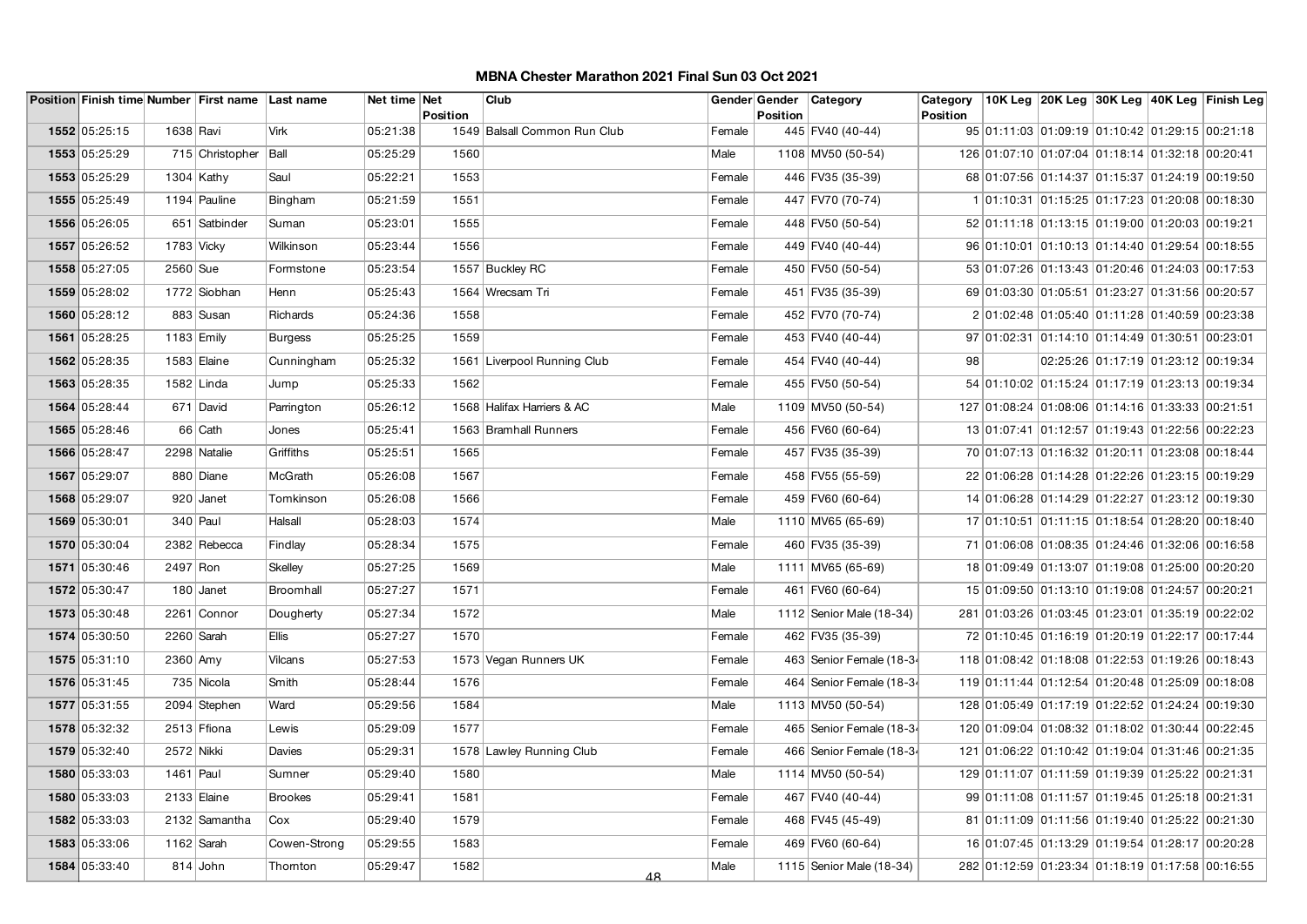|               |              | Position Finish time Number First name Last name |              | Net time Net | Position | Club                                  |        | Gender Gender<br><b>Position</b> | Category                 | Category<br>Position |                                                  |                                     | 10K Leg 20K Leg 30K Leg 40K Leg Finish Leg |
|---------------|--------------|--------------------------------------------------|--------------|--------------|----------|---------------------------------------|--------|----------------------------------|--------------------------|----------------------|--------------------------------------------------|-------------------------------------|--------------------------------------------|
| 1585 05:33:42 | 1351 Nick    |                                                  | Shaw         | 05:31:37     | 1585     |                                       | Male   |                                  | 1116 MV40 (40-44)        |                      | 185 01:02:29 01:07:36 01:24:38 01:34:16 00:22:36 |                                     |                                            |
| 1586 05:34:15 | 1513 Sam     |                                                  | King         | 05:32:13     | 1590     |                                       | Male   |                                  | 1117 Senior Male (18-34) |                      | 283 01:04:46 01:07:07 01:22:39 01:38:32 00:19:08 |                                     |                                            |
| 1587 05:34:29 |              | 2092 Beverley                                    | Davies       | 05:31:39     |          | 1586 Uttoxeter Road Runners           | Female |                                  | 470 FV50 (50-54)         |                      | 55 01:07:22 01:07:48 01:17:28 01:35:32 00:23:26  |                                     |                                            |
| 1588 05:34:53 | 2007 Luke    |                                                  | Evans        | 05:31:50     |          | 1587 Valley Hill runners              | Male   |                                  | 1118 Senior Male (18-34) |                      | 284 01:04:38 01:06:23 01:26:47 01:32:52 00:21:08 |                                     |                                            |
| 1589 05:34:55 | $1512$ Steve |                                                  | Sawyer       | 05:33:25     | 1592 N/A |                                       | Male   |                                  | 1119 MV50 (50-54)        |                      | 130 01:02:26 01:07:25 01:23:06 01:38:33 00:21:53 |                                     |                                            |
| 1590 05:35:04 |              | 44 Karl                                          | Simmonds     | 05:31:51     | 1588     |                                       | Male   |                                  | 1120 MV50 (50-54)        |                      | 131 01:10:52 01:11:52 01:20:45 01:27:43 00:20:37 |                                     |                                            |
| 1591 05:35:12 |              | 70 Andy                                          | Bush         | 05:32:12     |          | 1589 Road Runners Club                | Male   |                                  | 1121 MV55 (55-59)        |                      | 83 01:07:37 01:13:00 01:25:04 01:28:53 00:17:38  |                                     |                                            |
| 1592 05:35:15 | 2384 Paul    |                                                  | Catlow       | 05:32:28     |          | 1591 Trawden Athletic Club            | Male   |                                  | 1122 MV60 (60-64)        |                      | 43 00:57:55 01:10:20 01:27:19 01:35:56 00:20:56  |                                     |                                            |
| 1593 05:36:03 |              | $258$ Andy                                       | Prince       | 05:34:00     |          | 1593 Chester Road Runners             | Male   |                                  | 1123 MV55 (55-59)        |                      | 84 01:05:38 01:09:38 01:17:41 01:37:18 00:23:43  |                                     |                                            |
| 1594 05:37:50 |              | 422 Emma                                         | Ivens        | 05:34:07     |          | 1594 Chester Road Runners             | Female |                                  | 471 FV45 (45-49)         |                      | 82 01:10:08 01:13:51 01:20:12 01:31:25 00:18:28  |                                     |                                            |
| 1595 05:38:06 |              | 845 Debra                                        | Lees         | 05:34:56     | 1597     |                                       | Female |                                  | 472 FV40 (40-44)         |                      | 100 01:15:53 01:14:58 01:22:45 01:22:24 00:18:55 |                                     |                                            |
| 1596 05:38:09 | 2153 John    |                                                  | Gandy        | 05:35:52     | 1601     |                                       | Male   |                                  | 1124 MV40 (40-44)        |                      | 186 00:59:58 01:06:41 01:24:26 01:42:15 00:22:29 |                                     |                                            |
| 1597 05:38:12 | 2563 Rhys    |                                                  | Roberts      | 05:34:19     | 1595     |                                       | Male   |                                  | 1125 MV55 (55-59)        |                      | 85 01:12:15 01:15:05 01:19:33 01:27:03 00:20:21  |                                     |                                            |
| 1598 05:38:13 |              | 1081 Sheryl                                      | Hobson       | 05:36:35     |          | 1606 South Shields Harriers & AC      | Female |                                  | 473 FV35 (35-39)         |                      | 73 01:09:05 01:18:19 01:23:57 01:26:18 00:18:54  |                                     |                                            |
| 1599 05:38:17 | 2402 Claire  |                                                  | <b>Brown</b> | 05:34:43     | 1596     |                                       | Female |                                  | 474 Senior Female (18-34 |                      | 122 01:11:12 01:11:38 01:24:51 01:28:28 00:18:31 |                                     |                                            |
| 1600 05:38:28 |              | 516 Michael                                      | Jones        | 05:35:05     | 1599     |                                       | Male   |                                  | 1126 Senior Male (18-34) |                      | 285 01:04:13 01:11:19 01:26:36 01:34:05 00:18:50 |                                     |                                            |
| 1601 05:38:45 | 1034 Dave    |                                                  | Murphy       | 05:36:06     |          | 1602 Nantwich Running Club            | Male   |                                  | 1127 MV50 (50-54)        |                      | 132 01:08:49 01:14:01 01:23:05 01:29:03 00:21:06 |                                     |                                            |
| 1602 05:38:53 |              | 2548 Barbara                                     | Shuttleworth | 05:34:58     | 1598     |                                       | Female |                                  | 475 FV60 (60-64)         |                      | 17 01:09:34 01:16:40 01:22:27 01:26:14 00:20:02  |                                     |                                            |
| 1603 05:38:57 |              | 678 Paul                                         | Thompson     | 05:35:12     |          | 1600 Lonely Goat RC                   | Male   |                                  | 1128 Senior Male (18-34) |                      | 286 01:05:45 01:09:11 01:24:10 01:34:26 00:21:38 |                                     |                                            |
| 1604 05:39:29 |              | 504 Geoffrey                                     | Allport      | 05:38:51     | 1607     |                                       | Male   |                                  | 1129 MV40 (40-44)        | 187                  |                                                  | 02:14:58 01:25:51 01:37:43 00:20:18 |                                            |
| 1605 05:39:56 |              | 197 Andrew                                       | Gore         | 05:36:19     | 1604     |                                       | Male   |                                  | 1130 MV35 (35-39)        |                      | 179 01:12:24 01:19:58 01:21:27 01:24:00 00:18:28 |                                     |                                            |
| 1605 05:39:56 |              | 2124 Nicola                                      | Gore         | 05:36:19     | 1605     |                                       | Female |                                  | 476 FV35 (35-39)         |                      | 74 01:12:25 01:19:59 01:21:26 01:24:00 00:18:28  |                                     |                                            |
| 1607 05:40:10 | 1777 Peter   |                                                  | Ward         | 05:36:08     |          | 1603 100 Marathon Club                | Male   |                                  | 1131 MV60 (60-64)        |                      | 44 01:09:56 01:13:42 01:22:19 01:30:41 00:19:28  |                                     |                                            |
| 1608 05:42:37 |              | 1380 Georgina                                    | Hannaway     | 05:40:28     | 1612     |                                       | Female |                                  | 477 Senior Female (18-34 |                      | 123 01:01:26 01:02:23 01:32:14 01:40:58 00:23:25 |                                     |                                            |
| 1609 05:42:38 | 1379 Karyn   |                                                  | Hannaway     | 05:40:29     |          | 1613 Liverpool Pembroke & Sefton H AC | Female |                                  | 478 FV45 (45-49)         |                      | 83 01:01:26 01:02:22 01:32:16 01:40:58 00:23:26  |                                     |                                            |
| 1610 05:42:56 |              | $952$ Amy                                        | Traynor      | 05:39:25     | 1608     |                                       | Female |                                  | 479 Senior Female (18-34 |                      | 124 01:12:43 01:17:41 01:20:57 01:28:13 00:19:48 |                                     |                                            |
| 1611 05:42:57 |              | $953$ Mark                                       | Swanton      | 05:39:25     | 1609     |                                       | Male   |                                  | 1132 MV50 (50-54)        |                      | 133 01:12:43 01:17:42 01:20:57 01:28:12 00:19:50 |                                     |                                            |
| 1612 05:43:21 |              | 1824 Amanda                                      | Boyce        | 05:40:10     |          | 1610 Chester Road Runners             | Female |                                  | 480 FV50 (50-54)         |                      | 56 01:06:05 01:07:30 01:26:46 01:39:35 00:20:13  |                                     |                                            |
| 1613 05:43:21 |              | 1985 Louise                                      | Chandler     | 05:41:52     | 1624     |                                       | Female |                                  | 481 Senior Female (18-34 |                      | 125 00:59:11 01:09:49 01:33:03 01:39:36 00:20:12 |                                     |                                            |
| 1614 05:43:25 |              | $320$ Lisa                                       | Groome       | 05:40:52     | 1617     |                                       | Female |                                  | 482 FV45 (45-49)         |                      | 84 01:10:01 01:15:34 01:25:25 01:28:35 00:21:15  |                                     |                                            |
| 1615 05:43:33 |              | 2371 Emmett                                      | Graham       | 05:40:20     | 1611     |                                       | Male   |                                  | 1133 MV60 (60-64)        |                      | 45 01:12:09 01:15:17 01:26:28 01:27:20 00:19:04  |                                     |                                            |
| 1616 05:43:53 | 1639   Kai   |                                                  | Horsley      | 05:40:44     |          | 1614 Helsby Running Club              | Male   |                                  | 1134 Senior Male (18-34) |                      | 287 01:07:51 01:11:05 01:22:32 01:42:22 00:16:52 |                                     |                                            |
| 1617 05:43:53 |              | 717 Karen                                        | Horsley      | 05:40:45     |          | 1615 Helsby Running Club<br>49        | Female |                                  | 483 FV45 (45-49)         |                      | 85 01:07:54 01:11:02 01:22:33 01:42:19 00:16:56  |                                     |                                            |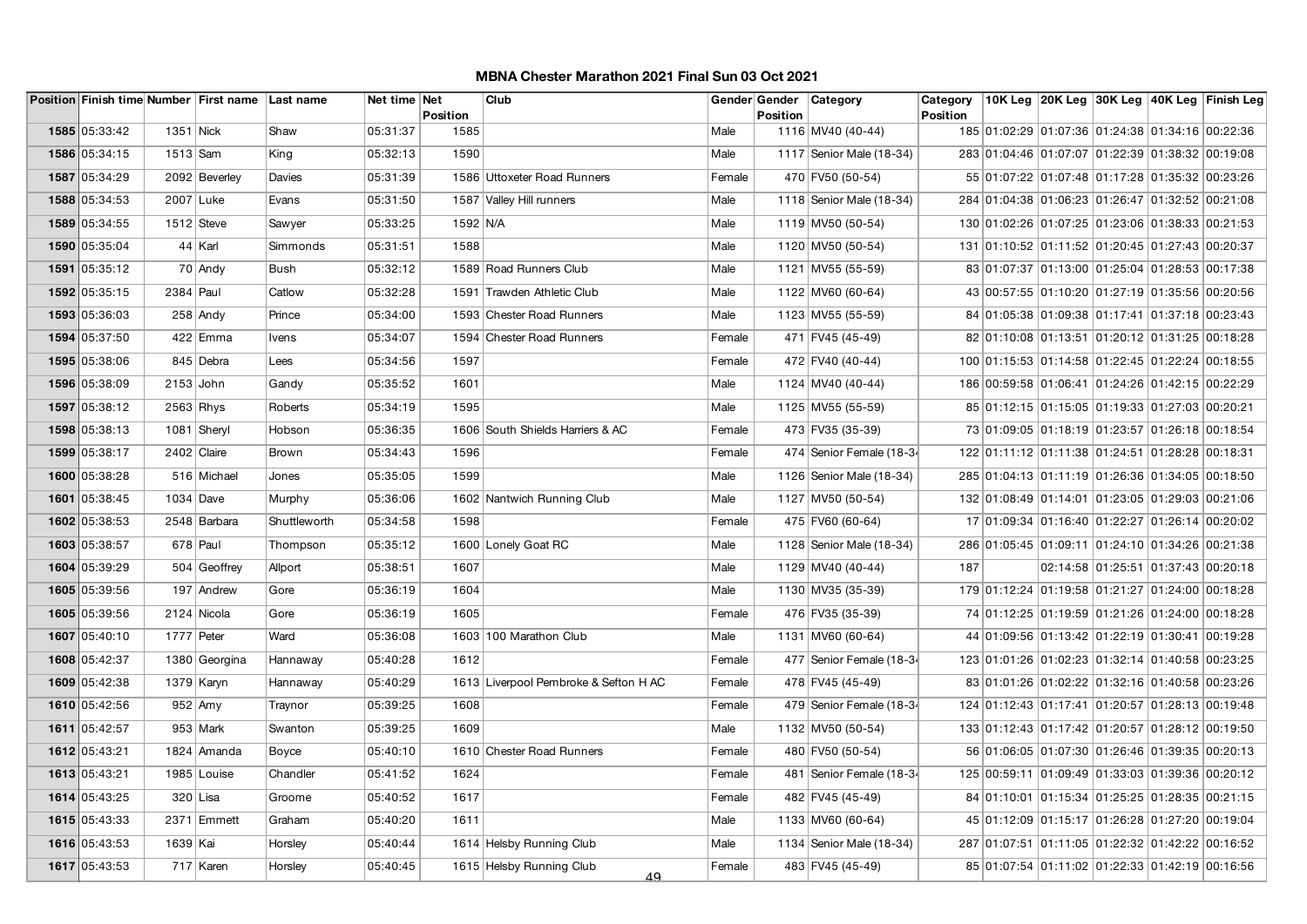|               |             | Position Finish time Number First name Last name |                | Net time Net | Position | Club                              |        | Gender Gender<br><b>Position</b> | <b>Category</b>          | Category<br>Position |                                                  |  | 10K Leg 20K Leg 30K Leg 40K Leg Finish Leg |
|---------------|-------------|--------------------------------------------------|----------------|--------------|----------|-----------------------------------|--------|----------------------------------|--------------------------|----------------------|--------------------------------------------------|--|--------------------------------------------|
| 1618 05:44:28 | 1273 Maria  |                                                  | Dawe           | 05:41:05     | 1618     |                                   | Female |                                  | 484 FV40 (40-44)         |                      | 101 01:10:57 01:12:38 01:22:03 01:34:18 00:21:07 |  |                                            |
|               |             |                                                  |                |              |          |                                   |        |                                  |                          |                      |                                                  |  |                                            |
| 1619 05:44:31 |             | $270$ Alan                                       | <b>Bethel</b>  | 05:41:08     |          | 1620 Lonely Goat RC               | Male   |                                  | 1135 MV50 (50-54)        |                      | 134 01:10:15 01:10:49 01:23:25 01:37:15 00:19:23 |  |                                            |
| 1620 05:44:35 |             | 1361 Connor                                      | Gibbons        | 05:41:38     | 1622     |                                   | Male   |                                  | 1136 Senior Male (18-34) |                      | 288 01:07:43 01:14:22 01:25:42 01:35:02 00:18:48 |  |                                            |
| 1620 05:44:35 | $1362$ John |                                                  | Gibbons        | 05:41:38     | 1623     |                                   | Male   |                                  | 1136 MV50 (50-54)        |                      | 135 01:07:43 01:14:16 01:25:37 01:35:13 00:18:48 |  |                                            |
| 1622 05:44:39 |             | $215$ Jules                                      | Alaneme        | 05:40:48     |          | 1616 100 Marathon Club            | Male   |                                  | 1138 MV50 (50-54)        |                      | 136 01:07:57 01:15:24 01:28:34 01:27:59 00:20:52 |  |                                            |
| 1623 05:44:56 | $383$ Alan  |                                                  | Edmonds        | 05:41:08     | 1619     |                                   | Male   |                                  | 1139 MV45 (45-49)        |                      | 195 01:09:38 01:17:20 01:20:51 01:32:29 00:20:47 |  |                                            |
| 1623 05:44:56 | 1355 Lisa   |                                                  | Oldfield       | 05:41:14     |          | 1621 Chester Road Runners         | Female |                                  | 485 FV45 (45-49)         |                      | 86 01:10:10 01:15:38 01:23:45 01:30:55 00:20:45  |  |                                            |
| 1625 05:45:59 | $1348$ John |                                                  | Nolan          | 05:43:54     |          | 1626 Pensby Runners               | Male   |                                  | 1140 MV60 (60-64)        |                      | 46 01:15:08 01:17:05 01:25:35 01:27:20 00:18:44  |  |                                            |
| 1626 05:46:31 |             | 396 Anna                                         | Stones         | 05:43:48     |          | 1625 Stainland Lions Running Club | Female |                                  | 486 FV45 (45-49)         |                      | 87 01:10:14 01:20:04 01:24:46 01:30:08 00:18:34  |  |                                            |
| 1627 05:46:55 |             | 592 Lynsey                                       | Gamble         | 05:44:17     |          | 1627 Aberystwyth AC               | Female |                                  | 487 FV45 (45-49)         |                      | 88 01:13:21 01:15:32 01:20:09 01:36:07 00:19:07  |  |                                            |
| 1628 05:46:55 | 591 Neil    |                                                  | Gamble         | 05:44:18     |          | 1628 Aberystwyth AC               | Male   |                                  | 1141 MV50 (50-54)        |                      | 137 01:13:18 01:15:36 01:20:06 01:36:09 00:19:06 |  |                                            |
| 1629 05:48:03 | $412$ Iain  |                                                  | Feasey         | 05:44:34     | 1630     |                                   | Male   |                                  | 1142 MV40 (40-44)        |                      | 188 01:11:23 01:14:46 01:22:38 01:38:31 00:17:14 |  |                                            |
| 1630 05:48:21 |             | 2348 Robert                                      | Davies         | 05:44:28     |          | 1629 Buckley RC                   | Male   |                                  | 1143 MV60 (60-64)        |                      | 47 01:12:14 01:14:16 01:20:23 01:35:07 00:22:26  |  |                                            |
| 1631 05:49:06 |             | 1014 Michael                                     | Hosker         | 05:46:28     | 1631     |                                   | Male   |                                  | 1144 MV50 (50-54)        |                      | 138 01:09:48 01:16:24 01:30:27 01:29:05 00:20:41 |  |                                            |
| 1632 05:49:48 |             | 1334 Samuel                                      | Wycherley      | 05:49:15     | 1636     |                                   | Male   |                                  | 1145 Senior Male (18-34) |                      | 289 00:53:26 00:55:27 01:14:52 02:25:25 00:20:04 |  |                                            |
| 1633 05:50:08 |             | 1894 Rhiannon                                    | Evans          | 05:47:01     | 1633     |                                   | Female |                                  | 488 FV35 (35-39)         |                      | 75 01:13:13 01:18:14 01:25:18 01:29:11 00:21:04  |  |                                            |
| 1634 05:50:15 | $2059$ Jeff |                                                  | Lambert        | 05:47:24     | 1634     |                                   | Male   |                                  | 1146 MV35 (35-39)        |                      | 180 01:09:05 01:11:13 01:28:42 01:37:47 00:20:34 |  |                                            |
| 1635 05:50:17 |             | $403$ Laura                                      | McInemey       | 05:46:36     | 1632     |                                   | Female |                                  | 489 FV35 (35-39)         |                      | 76 01:08:52 01:23:48 01:27:46 01:27:15 00:18:53  |  |                                            |
| 1636 05:52:07 |             | 222 Naomi                                        | Jackson        | 05:49:39     | 1638     |                                   | Female |                                  | 490 Senior Female (18-34 |                      | 126 01:10:36 01:17:20 01:38:30 01:24:32 00:18:39 |  |                                            |
| 1637 05:52:11 |             | 378 Lynda                                        | Sutton         | 05:48:36     | 1635     |                                   | Female |                                  | 491 FV50 (50-54)         |                      | 57 01:12:50 01:15:37 01:27:35 01:33:51 00:18:41  |  |                                            |
| 1638 05:52:23 |             | 418 Jacqueline                                   | Reid           | 05:49:33     |          | 1637 Metropolitan Police AC       | Female |                                  | 492 FV55 (55-59)         |                      | 23 01:09:34 01:17:40 01:30:09 01:33:32 00:18:36  |  |                                            |
| 1639 05:53:29 |             | $1094$ Jayne                                     | <b>Baxter</b>  | 05:50:41     | 1640     |                                   | Female |                                  | 493 FV40 (40-44)         |                      | 102 01:14:44 01:15:27 01:27:04 01:32:13 00:21:11 |  |                                            |
| 1640 05:53:30 |             | 1386 Rebecca                                     | Whiteman       | 05:50:41     | 1640     |                                   | Female |                                  | 494 FV35 (35-39)         |                      | 77 01:14:46 01:15:22 01:27:06 01:32:13 00:21:12  |  |                                            |
| 1641 05:53:33 |             | 92 Melissa                                       | Fleming        | 05:51:14     | 1645     |                                   | Female |                                  | 495 FV40 (40-44)         |                      | 103 01:07:38 01:14:00 01:26:24 01:38:30 00:24:39 |  |                                            |
| 1642 05:53:55 | 835 Ceri    |                                                  | Evans          | 05:50:14     | 1639     |                                   | Female |                                  | 496 Senior Female (18-34 |                      | 127 01:10:04 01:11:51 01:24:14 01:44:33 00:19:30 |  |                                            |
| 1643 05:54:05 | 1505 Peter  |                                                  | Salt           | 05:50:47     |          | 1643 Blythe Bridge RC             | Male   |                                  | 1147 MV35 (35-39)        |                      | 181 01:10:26 01:11:52 01:24:12 01:44:34 00:19:40 |  |                                            |
| 1644 05:54:07 | 1171 Jen    |                                                  | Rowlands       | 05:50:47     | 1644     |                                   | Female |                                  | 497 FV40 (40-44)         |                      | 104 01:10:24 01:11:51 01:24:14 01:44:34 00:19:42 |  |                                            |
| 1645 05:54:23 |             | 1966 Yvonne                                      | Hudders        | 05:52:15     | 1648     |                                   | Female |                                  | 498 FV40 (40-44)         |                      | 105 01:12:02 01:14:04 01:24:59 01:40:28 00:20:40 |  |                                            |
| 1646 05:54:24 |             | 1581 Rachel                                      | Roberts        | 05:51:37     |          | 1646 Ellesmere Port RC            | Female |                                  | 499 FV50 (50-54)         |                      | 58 01:10:18 01:21:52 01:29:07 01:31:47 00:18:31  |  |                                            |
| 1647 05:54:37 | $213$ Rae   |                                                  | <b>Bullock</b> | 05:50:43     |          | 1642 Run In Wirral                | Female |                                  | 500 FV35 (35-39)         |                      | 78 01:24:08 01:12:10 01:02:36 01:48:21 00:23:25  |  |                                            |
| 1648 05:55:13 |             | 2452 Andrew                                      | Smith          | 05:53:36     |          | 1651 Swinton Running Club         | Male   |                                  | 1148 MV45 (45-49)        |                      | 196 01:15:06 01:20:35 01:20:26 01:36:36 00:20:51 |  |                                            |
| 1649 05:55:33 |             | 1621 Natalie                                     | Horlor         | 05:51:58     |          | 1647 Balsall Common Run Club      | Female |                                  | 501 FV35 (35-39)         |                      | 79 01:05:35 01:08:49 01:27:08 01:48:39 00:21:45  |  |                                            |
| 1650 05:55:46 | 2008 Ana    |                                                  | Mantovani      | 05:52:42     | 1649     | 50.                               | Female |                                  | 502 FV45 (45-49)         |                      | 89 01:11:58 01:13:29 01:28:01 01:37:39 00:21:34  |  |                                            |